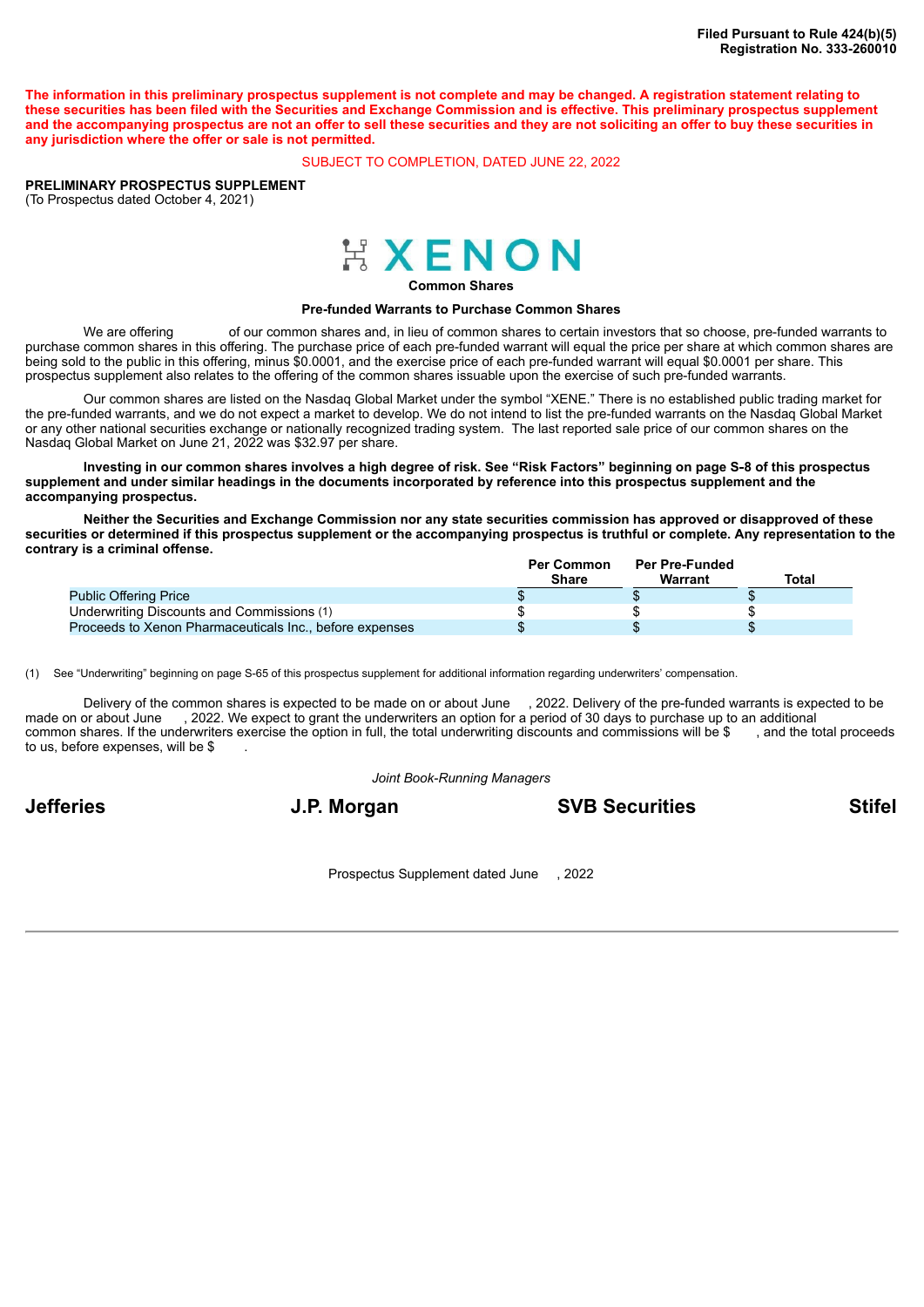## **TABLE OF CONTENTS**

#### **Prospectus Supplement**

|                                              | Page   |
|----------------------------------------------|--------|
| <b>About this Prospectus Supplement</b>      | $S-1$  |
| <b>Prospectus Supplement Summary</b>         | $S-2$  |
| The Offering                                 | $S-6$  |
| <b>Risk Factors</b>                          | $S-8$  |
| <b>Forward-Looking Statements</b>            | $S-51$ |
| Use of Proceeds                              | $S-53$ |
| <b>Dividend Policy</b>                       | S-54   |
| <b>Dilution</b>                              | $S-55$ |
| <b>Description of Pre-Funded Warrants</b>    | S-56   |
| <b>Material Income Tax Considerations</b>    | S-58   |
| <b>Underwriting</b>                          | S-66   |
| <b>Legal Matters</b>                         | $S-73$ |
| <b>Experts</b>                               | $S-73$ |
| Where You Can Find More Information          | $S-73$ |
| <b>Information Incorporated by Reference</b> | $S-73$ |

# **Prospectus**

.

| <b>About this Prospectus</b>                             |    |
|----------------------------------------------------------|----|
| <b>Prospectus Summary</b>                                |    |
| <b>Risk Factors</b>                                      |    |
| <b>Special Note Regarding Forward-Looking Statements</b> |    |
| <b>Use of Proceeds</b>                                   |    |
| <b>Dividend Policy</b>                                   |    |
| <b>Description of Share Capital</b>                      |    |
| <b>Description of the Warrants</b>                       |    |
| <b>Description of the Units</b>                          |    |
| <b>Plan of Distribution</b>                              |    |
| <b>Material Income Tax Considerations</b>                | 10 |
| <u>Legal Matter</u> s                                    | 10 |
| <b>Experts</b>                                           | 10 |
| <b>Where You Can Find More Information</b>               | 11 |
| Information Incorporated by Reference                    | 11 |
|                                                          |    |

S-i

Page<br>
1<br>
2<br>
4<br>
4<br>
4<br>
5<br>
5<br>
5<br>
5<br>
5<br>
5<br>
6<br>
7<br>
10<br>
10<br>
11<br>
11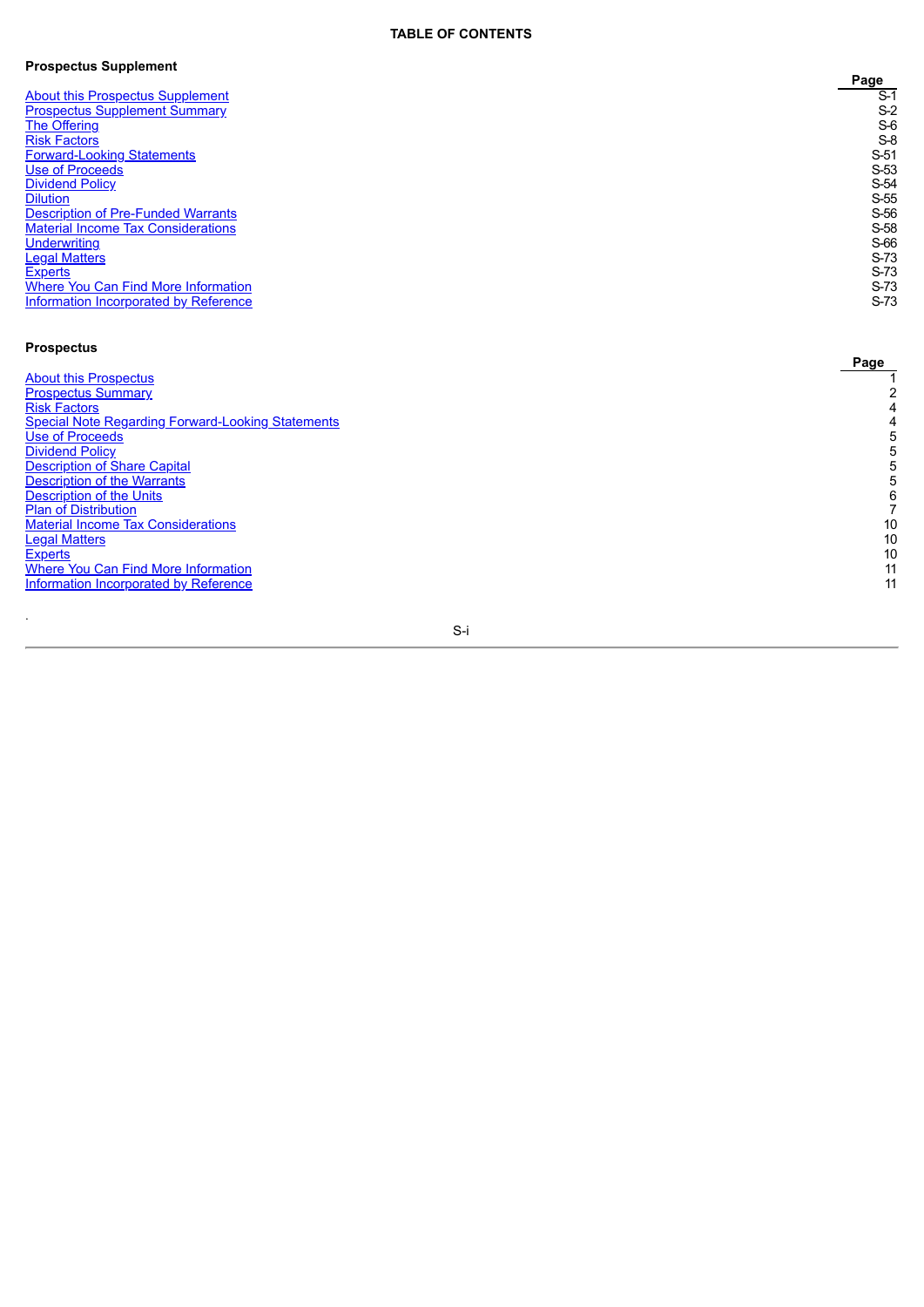#### **ABOUT THIS PROSPECTUS SUPPLEMENT**

<span id="page-2-0"></span>This prospectus supplement and the accompanying prospectus dated October 4, 2021 form part of an automatic shelf registration statement that we filed with the Securities and Exchange Commission, or the SEC, as a "well-known seasoned issuer" as defined in Rule 405 under the Securities Act of 1933, as amended, or the Securities Act. This document is in two parts. The first part is this prospectus supplement, which describes the specific terms of this securities offering and also adds to and updates information contained in the accompanying prospectus and the documents incorporated by reference herein. The second part, the accompanying prospectus, provides more general information. Generally, when we refer to this prospectus supplement, we are referring to both parts of this document combined. To the extent there is a conflict between the information contained in this prospectus supplement and the information contained in the accompanying prospectus or any document incorporated by reference therein filed prior to the date of this prospectus supplement, you should rely on the information in this prospectus supplement; provided that if any statement in one of these documents is inconsistent with a statement in another document having a later date, for example, a document incorporated by reference in the accompanying prospectus, the statement in the document having the later date modifies or supersedes the earlier statement.

Neither we nor the underwriters have authorized anyone to provide any information other than that contained or incorporated by reference in this prospectus supplement, the accompanying prospectus or in any free writing prospectus prepared by or on behalf of us or to which we have referred you. We and the underwriters take no responsibility for, and can provide no assurance as to the reliability of, any other information that others may give you. This prospectus supplement and the accompanying prospectus or any free writing prospectus do not constitute an offer to sell, or a solicitation of an offer to purchase, the securities offered by this prospectus supplement and the accompanying prospectus or any free writing prospectus in any jurisdiction to or from any person to whom or from whom it is unlawful to make such offer or solicitation of an offer in such jurisdiction. The information contained in this prospectus supplement or the accompanying prospectus, or incorporated by reference herein or therein or any free writing prospectus is accurate only as of the respective dates thereof, regardless of the time of delivery of this prospectus supplement and the accompanying prospectus or any free writing prospectus or of any sale of our common shares. It is important for you to read and consider all information contained in this prospectus supplement and the accompanying prospectus, including the documents incorporated by reference herein and therein or any free writing prospectus, in making your investment decision. You should also read and consider the information in the documents to which we have referred you in the sections entitled "Where You Can Find More Information" and "Information Incorporated by Reference" in this prospectus supplement and in the accompanying prospectus.

We are offering to sell, and seeking offers to buy, securities only in jurisdictions where offers and sales are permitted. The distribution of this prospectus supplement and the accompanying prospectus or any free writing prospectus and the offering of the securities in certain jurisdictions may be restricted by law. Persons outside the United States who come into possession of this prospectus supplement and the accompanying prospectus or any free writing prospectus must inform themselves about, and observe any restrictions relating to, the offering of the securities and the distribution of this prospectus supplement and the accompanying prospectus or any free writing prospectus outside the United States.

Unless the context requires otherwise, references in this prospectus supplement to "Xenon," "the Company," "we," "us" and "our" refer to Xenon Pharmaceuticals Inc. and its subsidiary.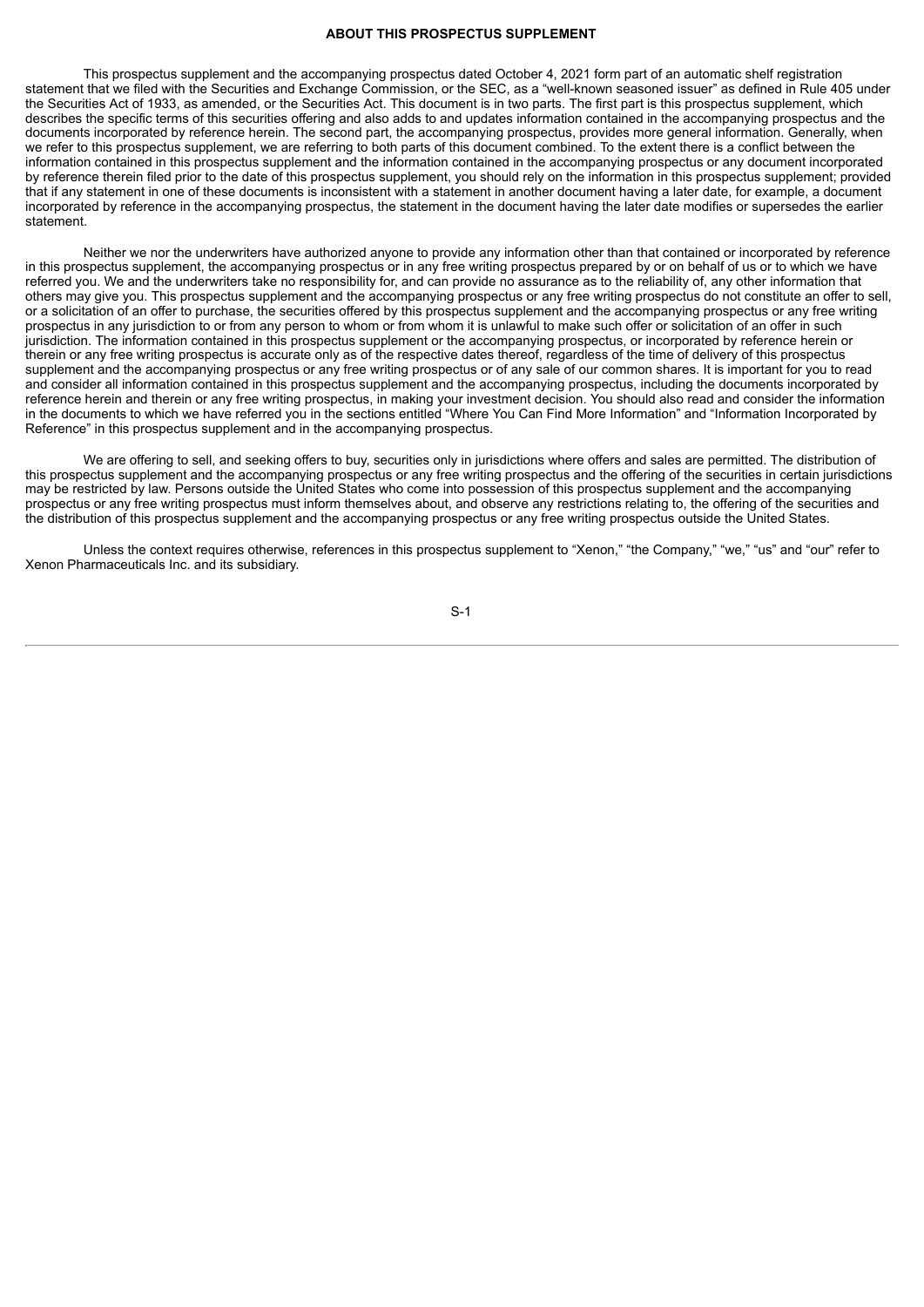## **PROSPECTUS SUPPLEMENT SUMMARY**

<span id="page-3-0"></span>This summary description about us and our business highlights selected information contained elsewhere in this prospectus supplement or incorporated by reference in this prospectus supplement and the accompanying prospectus. This summary does not contain all of the information that you should consider before deciding to invest in our securities. You should carefully read this entire prospectus supplement, the accompanying prospectus and any related free writing prospectus, including each of the documents incorporated herein or therein by reference, before making an investment decision. Investors should carefully consider the information set forth under "Risk Factors" in this prospectus supplement beginning on page S-8 and in any related free writing prospectus, and under similar headings in the other documents that are incorporated by reference into this prospectus supplement and the accompanying prospectus. You also should carefully read the information incorporated by reference into this prospectus supplement and the accompanying prospectus, including our financial statements, other information and the exhibits to the registration statement of which the accompanying prospectus is a part.

## **Overview**

We are a clinical stage biopharmaceutical company committed to developing innovative therapeutics to improve the lives of patients with neurological disorders. We are advancing a novel product pipeline of neurology-focused therapies to address areas of high unmet medical need, with a focus on epilepsy. In addition to our proprietary programs, we also have partnered programs with several pharmaceutical companies, including Neurocrine Biosciences, Inc., or Neurocrine Biosciences, and Pacira BioSciences, Inc., or Pacira BioSciences.

#### *Proprietary Programs*

## *XEN1101 for Epilepsy*

XEN1101 is a differentiated Kv7 potassium channel opener being developed for the treatment of epilepsy. In October 2021, we announced positive results from our Phase 2b X-TOLE clinical trial, which evaluated the clinical efficacy, safety and tolerability of XEN1101 administered as an adjunctive treatment for adult patients with focal onset epilepsy, or FOS. The topline data showed all primary and secondary seizure reduction endpoints were statistically significant across all dose groups, including the primary endpoint of median reduction from baseline in monthly seizure frequency and in the key secondary endpoint of patients with at least a 50% reduction in monthly focal seizure frequency from baseline, with p-values of <0.001 for both the 20 mg and 25 mg dose groups. We have extended the duration of our ongoing X-TOLE open-label extension, or OLE, from three to five years, and expect it to continue to generate important long-term data for XEN1101.

We reported the outcome of our End-of-Phase 2, or EOP2, meeting with the U.S. Food & Drug Administration, or FDA, regarding our plans towards a New Drug Application, or NDA, submission. See "Recent Developments" for additional information. We plan to initiate the XEN1101 Phase 3 program, starting with X-TOLE2, in the second half of 2022.

## *XEN1101 for MDD*

Based on promising pre-clinical data with XEN1101 and published clinical data generated from both an open-label study and a randomized, placebo-controlled clinical trial that explored the targeting of KCNQ channels as a treatment for MDD using ezogabine, we are evaluating the efficacy, safety and tolerability of XEN1101 for the treatment of MDD in a Phase 2 proof-of-concept, randomized, double-blind, placebo-controlled, multicenter clinical study – called the "X-NOVA" clinical trial. In addition, we are collaborating with the Icahn School of Medicine at Mount Sinai to conduct an ongoing investigator-sponsored Phase 2 proof-of-concept, randomized, parallel-arm, placebo-controlled multi-site study of XEN1101 for the treatment of MDD in approximately 60 subjects. Topline results from the X-NOVA study are anticipated in 2023.

#### *XEN496*

XEN496, a Kv7 potassium channel opener, is a proprietary pediatric formulation of the active ingredient ezogabine being developed for the treatment of KCNQ2 developmental and epileptic encephalopathy, or KCNQ2-DEE. A Phase 3 randomized, double-blind, placebocontrolled, parallel group, multicenter clinical trial, called the "EPIK" study, is ongoing to evaluate the efficacy, safety, and tolerability of XEN496 administered as adjunctive treatment in approximately 40 pediatric patients aged one month to less than six years with KCNQ2-DEE. We anticipate that the EPIK study will be completed in 2023.

 $\overline{S-2}$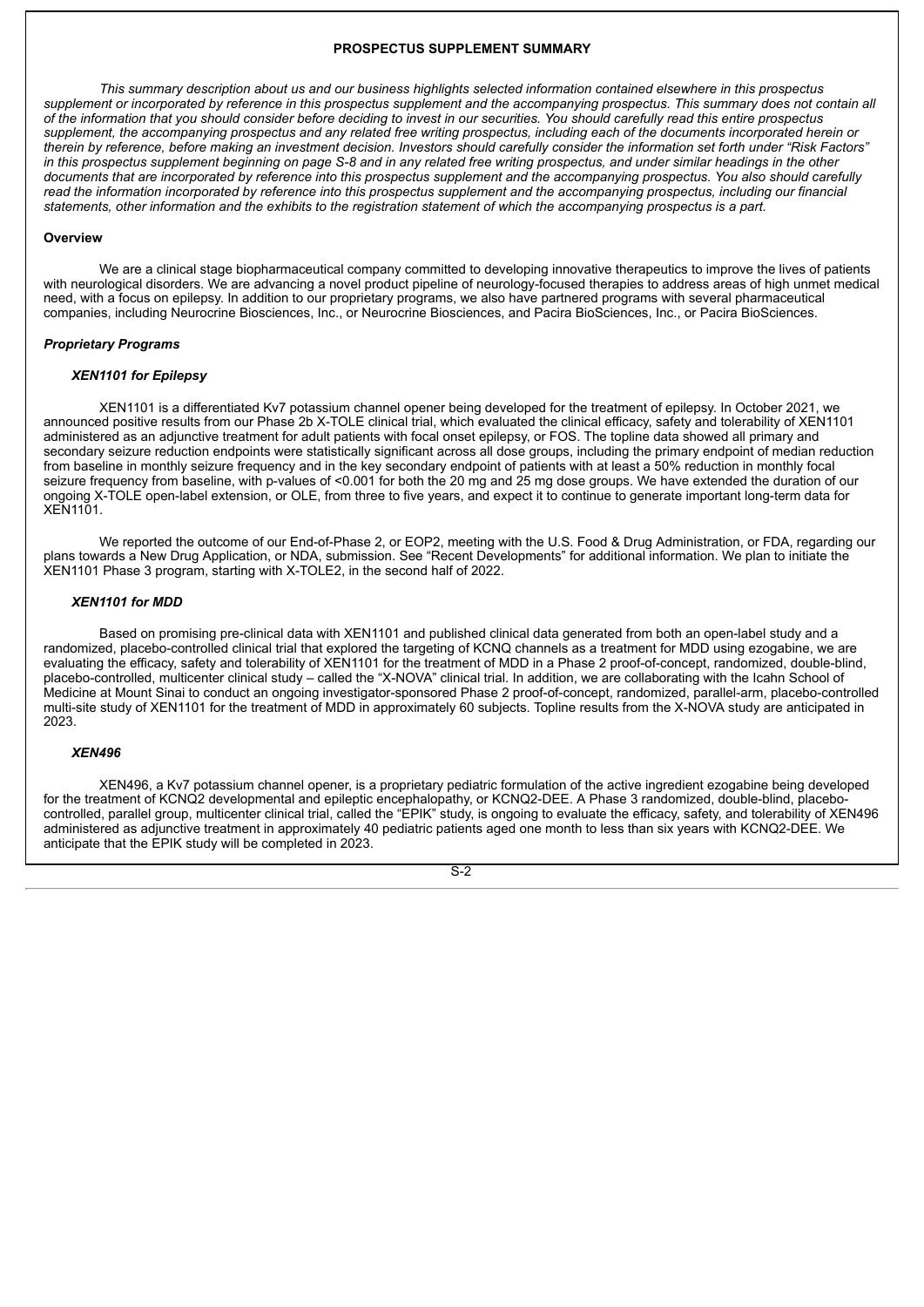# *Partnered Programs*

## *NBI-921352*

We have an ongoing collaboration with Neurocrine Biosciences to develop treatments for epilepsy. Neurocrine Biosciences has an exclusive license to XEN901, now known as NBI-921352, a selective Nav1.6 sodium channel inhibitor. Neurocrine Biosciences is conducting a Phase 2 clinical trial evaluating NBI-921352 in adult patients with focal onset seizures, with data expected in 2023. In addition, a Phase 2 clinical trial is underway evaluating NBI-921352 in patients aged between 2 and 21 years with SCN8A developmental and epileptic encephalopathy, or SCN8A-DEE. Pursuant to the terms of the agreement, we have the potential to receive certain clinical, regulatory and commercial milestone payments, as well as future sales royalties.

## *PCRX301 (formerly FX301)*

In November 2021, Pacira BioSciences completed its acquisition of Flexion Therapeutics, Inc., or Flexion, which included Flexion's global rights to develop and commercialize XEN402, a Nav1.7 inhibitor also known as funapide. XEN402 has been formulated for extended release from a thermosensitive hydrogel and is now known as PCRX301 (previously FX301). A Phase 1b proof-of-concept trial is underway evaluating the safety and tolerability of PCRX301 administered as a single-dose, popliteal fossa block in patients undergoing bunionectomy. Pursuant to the terms of the agreement, we have the potential to receive certain clinical, regulatory and commercial milestone payments, as well as future sales royalties.

## *Other Pipeline Opportunities*

In addition to current product candidates in development and our partnered programs, we intend to expand our pipeline from our internal research efforts and may expand our pipeline through the acquisition or in-licensing of other product candidates.

## **Recent Developments**

On June 21, 2022, we announced a positive outcome from our EOP2 meeting with the FDA, which supports the advancement of XEN1101 into Phase 3 development. As part of the EOP2 interaction, we aligned with the FDA on key elements of the Phase 3 program to support an NDA submission. We plan to submit an NDA upon completion of the first XEN1101 Phase 3 clinical trial, called "X-TOLE2," in patients with FOS and use the existing data package from the Phase 2b X-TOLE clinical trial along with additional safety data from other clinical trials to meet regulatory requirements. Additionally, alignment was obtained with the FDA on key elements of a single Phase 3 clinical trial, called "X-ACKT," to pursue an additional epilepsy indication of primary generalized tonic clonic seizures.

On June 22, 2022, we announced new Phase 2b efficacy data supporting the late-stage, Phase 3 development of XEN1101. A subgroup analysis from the XEN1101 Phase 2b X-TOLE clinical trial demonstrated statistically significant efficacy results at all doses at Week 1, differentiating XEN1101 with rapid onset to seizure reduction. Further, efficacy data from the ongoing OLE demonstrate continued seizure reduction exceeding 70% at 3 months and 80% at 12 months. Based on these Phase 2b efficacy data, we intend to include the secondary endpoint of "Week 1 median percent change in seizure frequency" within the statistical hierarchy of the Phase 3 focal onset seizure trials to build upon the differentiated profile of XEN1101. In addition, we are extending the X-TOLE OLE from three to five years. The following is a summary of the new XEN1101 data from the Phase 2b X-TOLE clinical trial and ongoing OLE:

- XEN1101 rapidly reduced FOS frequency within one week for all doses compared with placebo. At Week 1, the median percent reduction in monthly focal onset seizure frequency was 55.4% in the 25 mg group (p<0.001), 41.5% in the 20 mg group  $(p=0.039)$ , and 39.1% in the 10 mg group  $(p=0.002)$  compared to 20.2% in the placebo group. Based on the strength of data from this time course to efficacy analysis, a key secondary endpoint in the Phase 3 trials will include the median percent change of weekly FOS at Week 1.
- Approximately 96% of patients who completed the randomized phase of the XEN1101 Phase 2b X-TOLE study rolled over into the OLE, with 231, 193 and 54 patients having now been treated in the trial for at least 6 months, 12 months, and 2 years, respectively.
- Seizure frequency continued to improve for the OLE population during the first month after the 8-week double-blind period, or DBP, suggesting that the efficacy signal has the potential to persist, and may potentially improve, in the planned 12-week DBP of the XEN1101 Phase 3 trials.
- Subjects remaining in the X-TOLE OLE for at least 3 months and 12 months experienced a greater than 70% and 80% reduction, respectively, in median monthly seizure frequency when compared to the DBP baseline.

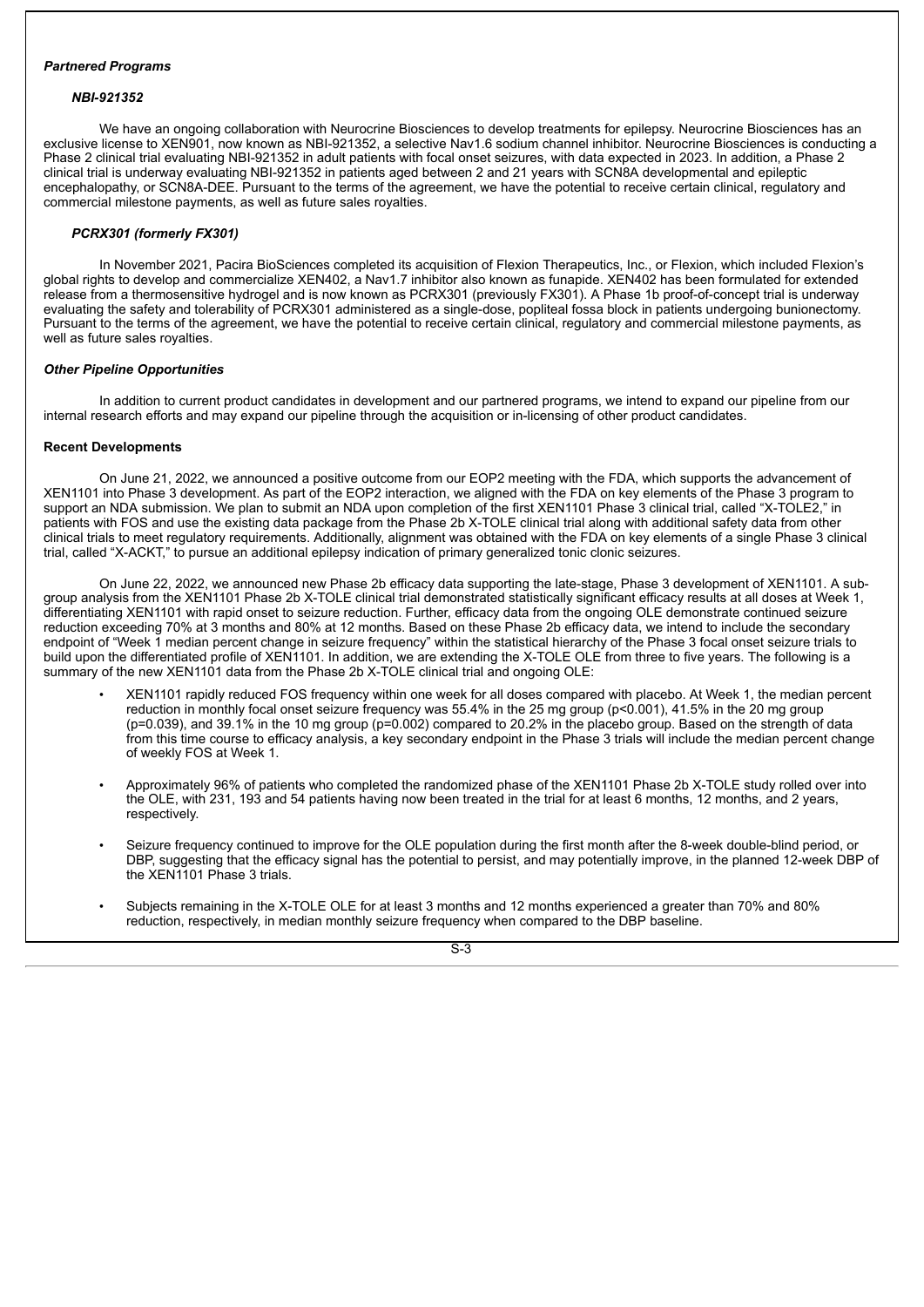- 54 (19.6%) and 26 (9.5%) of subjects in the OLE experienced a ≥6 and a ≥12 consecutive months of seizure freedom, respectively. This analysis uses the denominator of all patients transitioning to the OLE (N=275) even though not all patients have been in the study long enough to be treated for at least 12 months.
- XEN1101 continues to be generally well-tolerated in the OLE with adverse events, or AEs, consistent with other anti-seizure medicines and the X-TOLE DBP. There have been no treatment emergent AEs of pigmentary abnormalities reported during the DBP or OLE. As was the case in the DBP, two AEs of urinary retention occurred in the OLE possibly related to study drug; both patients continued in the study without requiring intervention. Weight changes in the OLE were 1.4 ± 4.5 kg at the 6-month visit and  $0.9 \pm 6.2$  kg at the 12-month visit.

## **Risk Factor Summary**

Our business is subject to numerous risks and uncertainties, including those highlighted in the section of this prospectus supplement captioned "Risk Factors." The following is a summary of the principal risks we face:

- We have incurred significant losses since our inception and anticipate that we will continue to incur significant losses for the foreseeable future;
- We will likely need to raise additional funding, which may not be available on acceptable terms, if at all. Failure to obtain this necessary capital when needed may force us to delay, limit or terminate our product development efforts or other operations;
- Clinical drug development involves a lengthy and expensive process with uncertain timelines and uncertain outcomes. If clinical trials are prolonged, delayed, not completed, unsuccessful or inconclusive, we could experience material harm to our business and the market price of our common shares. In addition, we, or our collaborators, may be unable to commercialize our product candidates on a timely basis or at all;
- Clinical trials may fail to demonstrate adequately the safety and efficacy of our or our collaborators' product candidates at any stage of clinical development. Terminating the development of any of our or our collaborators' product candidates could materially harm our business and the market price of our common shares;
- We or our collaborators may find it difficult to enroll patients in our clinical trials, including for ultra-orphan, orphan or niche indications, which could delay or prevent clinical trials of our product candidates;
- The regulatory approval processes of the FDA, EMA, Health Canada and regulators in other jurisdictions are lengthy, timeconsuming and inherently unpredictable. If we, or our collaborators, are unable to obtain regulatory approval for our product candidates in a timely manner, or at all, our business will be substantially harmed;
- If, in the future, we are unable to establish our own sales, marketing and distribution capabilities or enter into agreements for these purposes, we may not be successful in independently commercializing any future products;
- Our prospects for successful development and commercialization of our partnered products and product candidates are dependent upon the research, development and marketing efforts of our collaborators;
- We depend on our collaborative relationship with Neurocrine Biosciences to further develop and commercialize NBI-921352, and if our relationship is not successful or is terminated, we may not be able to effectively develop and/or commercialize NBI-921352, which could have a material adverse effect on our business;
- We rely on third-party manufacturers to produce our product candidates and on other third parties to store, monitor and transport bulk drug substance and drug product. We and our third-party partners may encounter difficulties with respect to these activities that may delay or impair our ability to initiate or complete our clinical trials, gain regulatory approvals or commercialize approved products;
- We rely on third parties to conduct our pre-clinical studies and clinical trials. If these third parties do not successfully carry out their contractual duties including to comply with applicable laws and regulations or meet expected deadlines, our business could be substantially harmed;
- We could be unsuccessful in obtaining or maintaining adequate patent protection for one or more of our products or product candidates;
- We may not be able to protect our intellectual property rights throughout the world;

 $S-A$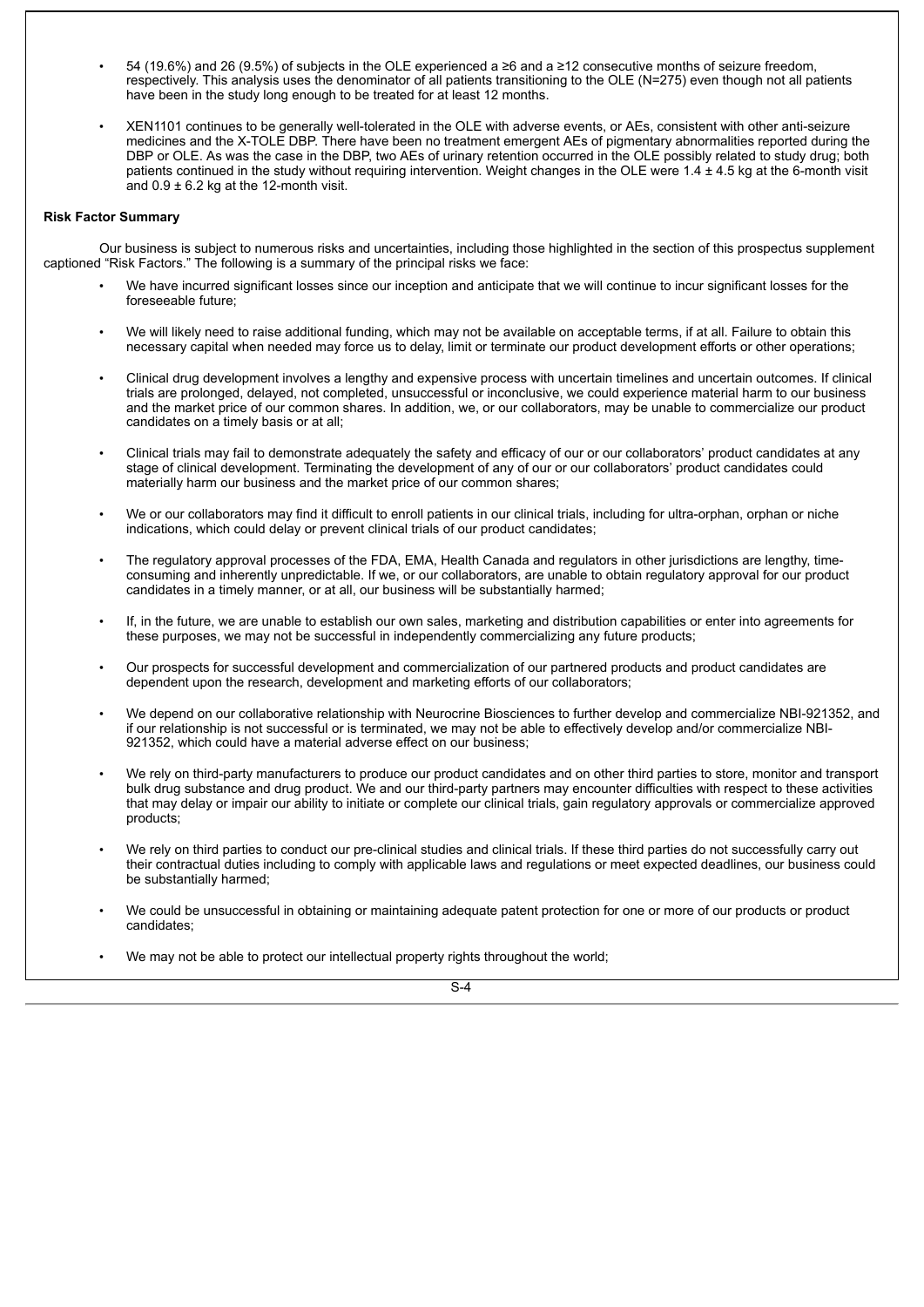- Our business and operations could suffer in the event of an information security incident such as a cybersecurity breach, system failure, or other compromise of our systems or those of a contractor or vendor;
- Health pandemics or epidemics, including the COVID-19 pandemic and other public health crises may materially and adversely affect our business, financial condition and results of operations;
- The market price of our common shares may be volatile, and purchasers of our common shares could incur substantial losses;
- Future sales and issuances of our common shares or securities convertible into or exchangeable for common shares would cause our shareholders to incur dilution and could cause the market price of our common shares to fall; and
- We are at risk of securities class action litigation.

Our Risk Factors are not guarantees that no such conditions exist as of the date of this prospectus supplement and should not be interpreted as an affirmative statement that such risks or conditions have not materialized, in whole or in part.

## **About Xenon**

We were incorporated in the Province of British Columbia on November 5, 1996 under the predecessor to the Business Corporations Act (British Columbia) under the name "Xenon Bioresearch Inc." We continued from British Columbia to the federal jurisdiction pursuant to Section 187 of the Canada Business Corporations Act, on May 17, 2000 and concurrently changed our name to "Xenon Genetics Inc." We registered as an extra-provincial company in British Columbia on July 10, 2000 and changed our name to "Xenon Pharmaceuticals Inc." on August 24, 2004. We had one wholly-owned subsidiary as of December 31, 2020, Xenon Pharmaceuticals USA Inc., which was incorporated in Delaware on December 2, 2016. Our principal executive offices are located at 200 – 3650 Gilmore Way, Burnaby, British Columbia, Canada V5G 4W8, and our telephone number is (604) 484-3300. We are a reporting issuer in British Columbia, Alberta and Ontario, but our shares are not listed on any recognized Canadian stock exchange. Our common shares trade on the Nasdaq Global Market, or Nasdaq, under the symbol "XENE." Our website address is *www.xenon-pharma.com*. The information contained in, or that can be accessed through, our website is not incorporated by reference into this prospectus supplement and should not be considered to be a part of this prospectus supplement.

"Xenon," the Xenon logo and other trademarks or service marks of Xenon appearing in this prospectus supplement are trademarked and are the property of Xenon Pharmaceuticals Inc. This prospectus supplement contains references to our trademarks and service marks and to those belonging to other entities. Solely for convenience, trademarks and trade names referred to in this prospectus supplement, including logos, artwork and other visual displays, may appear without the ® or ™ symbols, but such references are not intended to indicate in any way that we will not assert, to the fullest extent under applicable law, our rights or the rights of the applicable licensor to these trademarks and trade names. We do not intend our use or display of other entities' trade names, trademarks or service marks to imply a relationship with, or endorsement or sponsorship of us by, any other entity.

 $\overline{S-5}$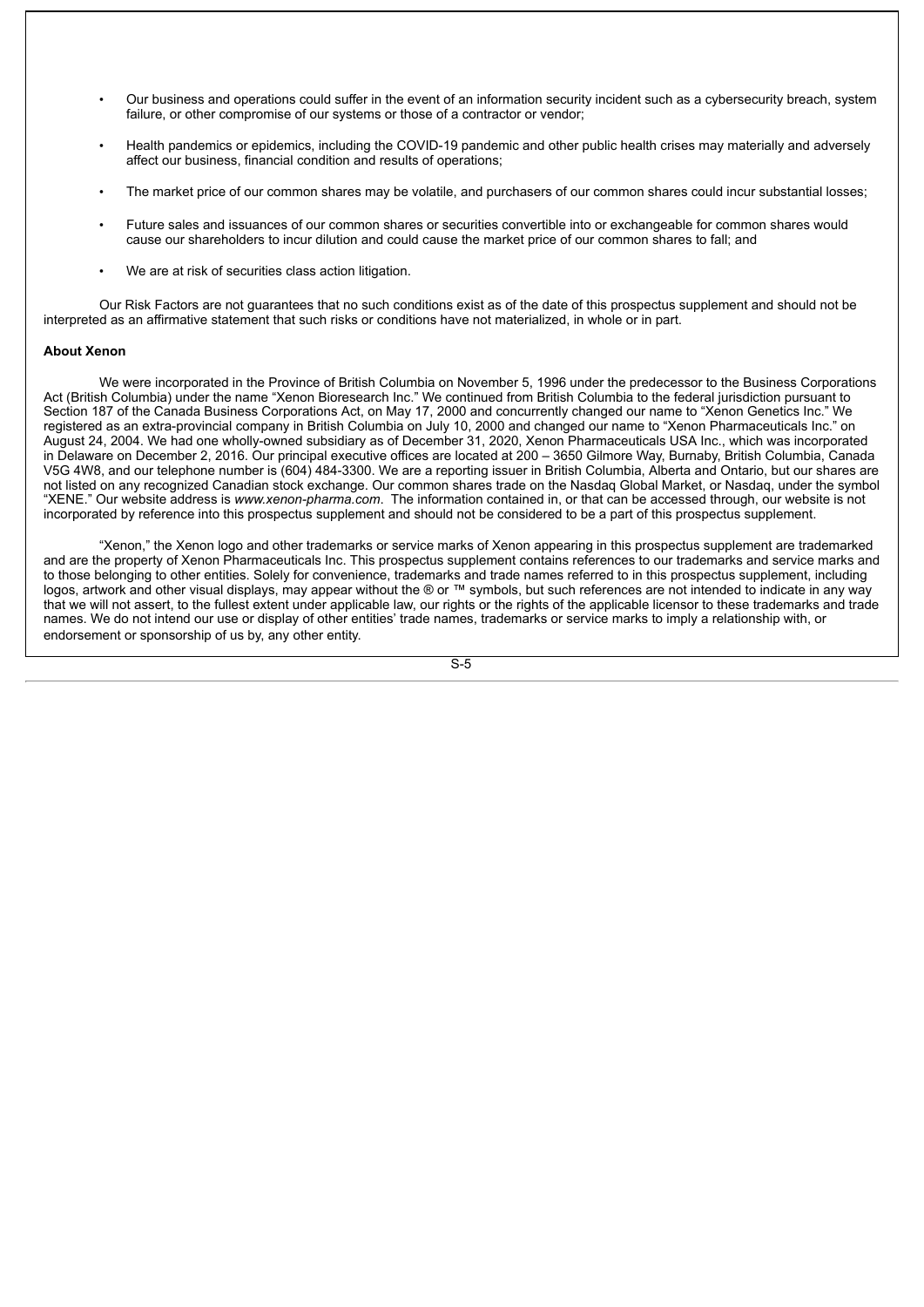# **THE OFFERING**

<span id="page-7-0"></span>

| Common shares offered by us                            | common shares if the underwriters' option to purchase<br>shares (<br>additional common shares is exercised in full).                                                                                                                                                                                                                                                                                                                                                                                                                                                                                                                                                                                                                                                                                                                                                                                                                                          |
|--------------------------------------------------------|---------------------------------------------------------------------------------------------------------------------------------------------------------------------------------------------------------------------------------------------------------------------------------------------------------------------------------------------------------------------------------------------------------------------------------------------------------------------------------------------------------------------------------------------------------------------------------------------------------------------------------------------------------------------------------------------------------------------------------------------------------------------------------------------------------------------------------------------------------------------------------------------------------------------------------------------------------------|
| Pre-funded warrants offered by us                      | We are also offering, in lieu of common shares to certain investors that so<br>choose, pre-funded warrants to purchase<br>common shares. The<br>purchase price of each pre-funded warrant will equal the price per share at which<br>common shares are being sold to the public in this offering, minus \$0.0001, and<br>the exercise price of each pre-funded warrant will equal \$0.0001 per share. Each<br>pre-funded warrant will be exercisable from the date of issuance until the date<br>the warrant is exercised in full, subject to an ownership limitation. See<br>"Description of Pre-Funded Warrants." This prospectus supplement also relates<br>to the offering of the common shares issuable upon the exercise of such pre-<br>funded warrants.                                                                                                                                                                                               |
| Option to purchase additional common shares            | We expect to grant the underwriters an option to purchase up to<br>additional common shares. This option is exercisable, in whole or in part, for<br>a period of 30 days from the date of this prospectus supplement.                                                                                                                                                                                                                                                                                                                                                                                                                                                                                                                                                                                                                                                                                                                                         |
| Common shares to be outstanding after this<br>offering | common shares if the underwriters' option to<br>common shares (<br>purchase additional common shares is exercised in full).                                                                                                                                                                                                                                                                                                                                                                                                                                                                                                                                                                                                                                                                                                                                                                                                                                   |
| Use of proceeds                                        | We estimate that the net proceeds to us from this offering, after deducting<br>underwriting discounts and commissions and estimated offering expenses<br>payable by us will be approximately \$<br>million, or approximately \$<br>million if<br>the underwriters exercise their option to purchase additional common shares<br>from us in full. We currently expect to use the net proceeds to us from this<br>offering for external and personnel-related expenses associated with the clinical<br>development of our XEN1101 and XEN496 product candidates as well as other<br>programs entering clinical development; to fund our pre-clinical and discovery<br>activities; to fund commercial preparation expenses for the potential launch of<br>our XEN1101 and XEN496 product candidates; and for working capital, capital<br>expenditures and other general corporate purposes. See "Use of Proceeds" on<br>page S-52 of this prospectus supplement. |
| Risk factors                                           | An investment in our common shares involves a high degree of risk. See "Risk"<br>Factors" beginning on page S-8 of this prospectus supplement and the similarly<br>titled sections in the documents incorporated by reference into this prospectus<br>supplement.                                                                                                                                                                                                                                                                                                                                                                                                                                                                                                                                                                                                                                                                                             |
| Nasdaq Global Market symbol                            | Our common shares are listed on Nasdaq under the symbol "XENE." There is no<br>established public trading market for the pre-funded warrants, and we do not<br>expect a market to develop. We do not intend to list the pre-funded warrants on<br>Nasdaq or any other national securities exchange or nationally recognized<br>trading system. Without an active trading market, the liquidity of the pre-funded<br>warrants will be limited. See "Description of Pre-Funded Warrants."                                                                                                                                                                                                                                                                                                                                                                                                                                                                       |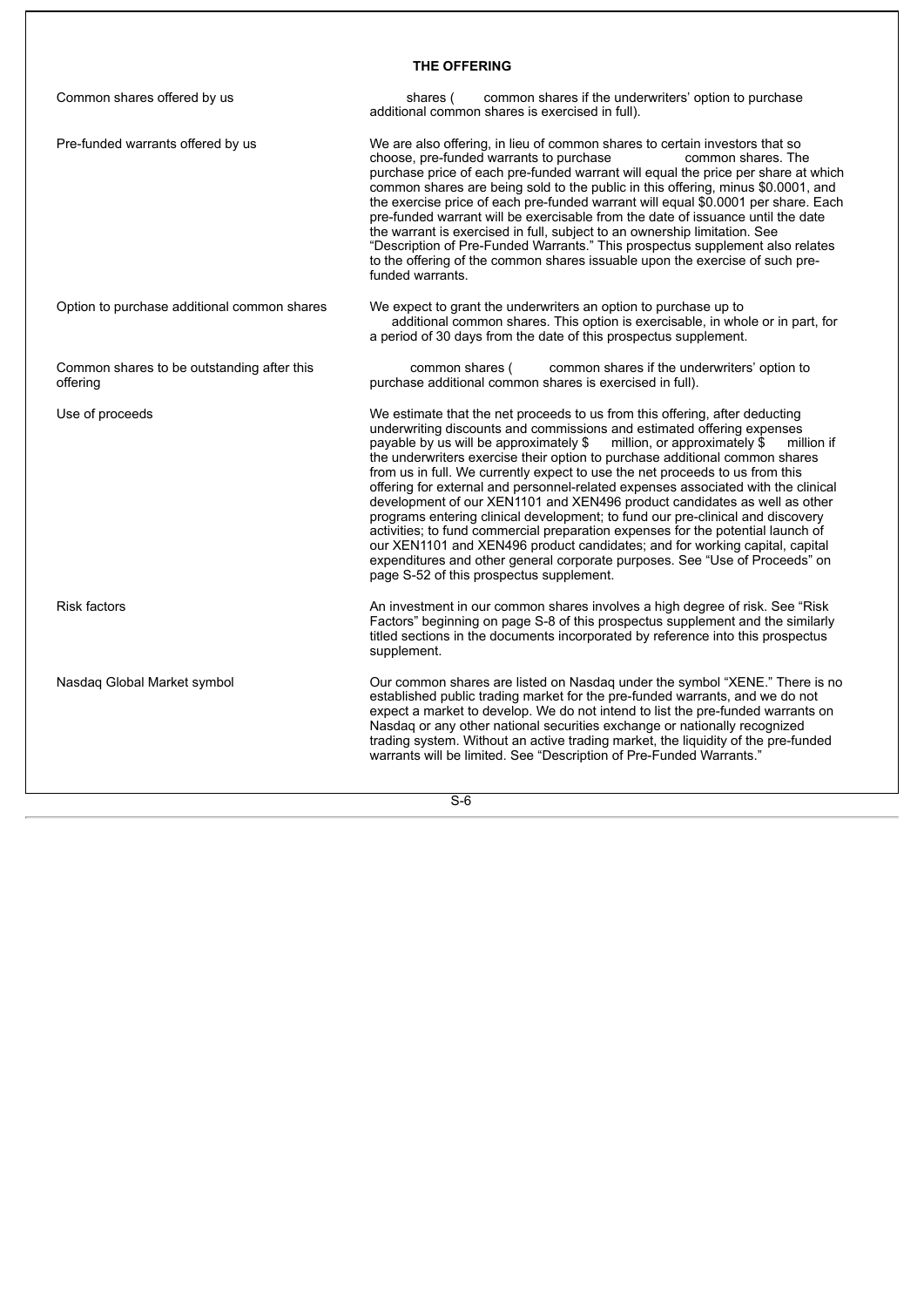## **Outstanding Shares**

The number of common shares to be outstanding after this offering is based on 53,059,049 common shares as of March 31, 2022, and excludes:

- 7,075,073 common shares issuable upon the exercise of outstanding options to purchase common shares as of March 31, 2022, at a weighted average exercise price of \$16.73 per common share;
- 6,115,031 common shares reserved for future issuance as of June 1, 2022 under our Amended and Restated 2014 Equity Incentive Plan, which plan was amended at our 2022 annual meeting of shareholders to increase the number of common shares reserved for issuance thereunder;
- 40,000 common shares issuable upon the exercise of warrants outstanding as of March 31, 2022, at a weighted-average exercise price of \$9.79 per share;
- pre-funded warrants to purchase up to 2,775,996 common shares outstanding as of March 31, 2022, at an exercise price of \$0.0001 per share; and
- pre-funded warrants to purchase up to common shares, offered in this offering, at an exercise price of \$0.0001 per share.

Except as otherwise indicated herein, all information in this prospectus supplement, including the number of common shares that will be outstanding after this offering, assumes no exercise of pre-funded warrants offered in this offering and no exercise by the underwriters of their option to purchase additional common shares.

 $\overline{S-7}$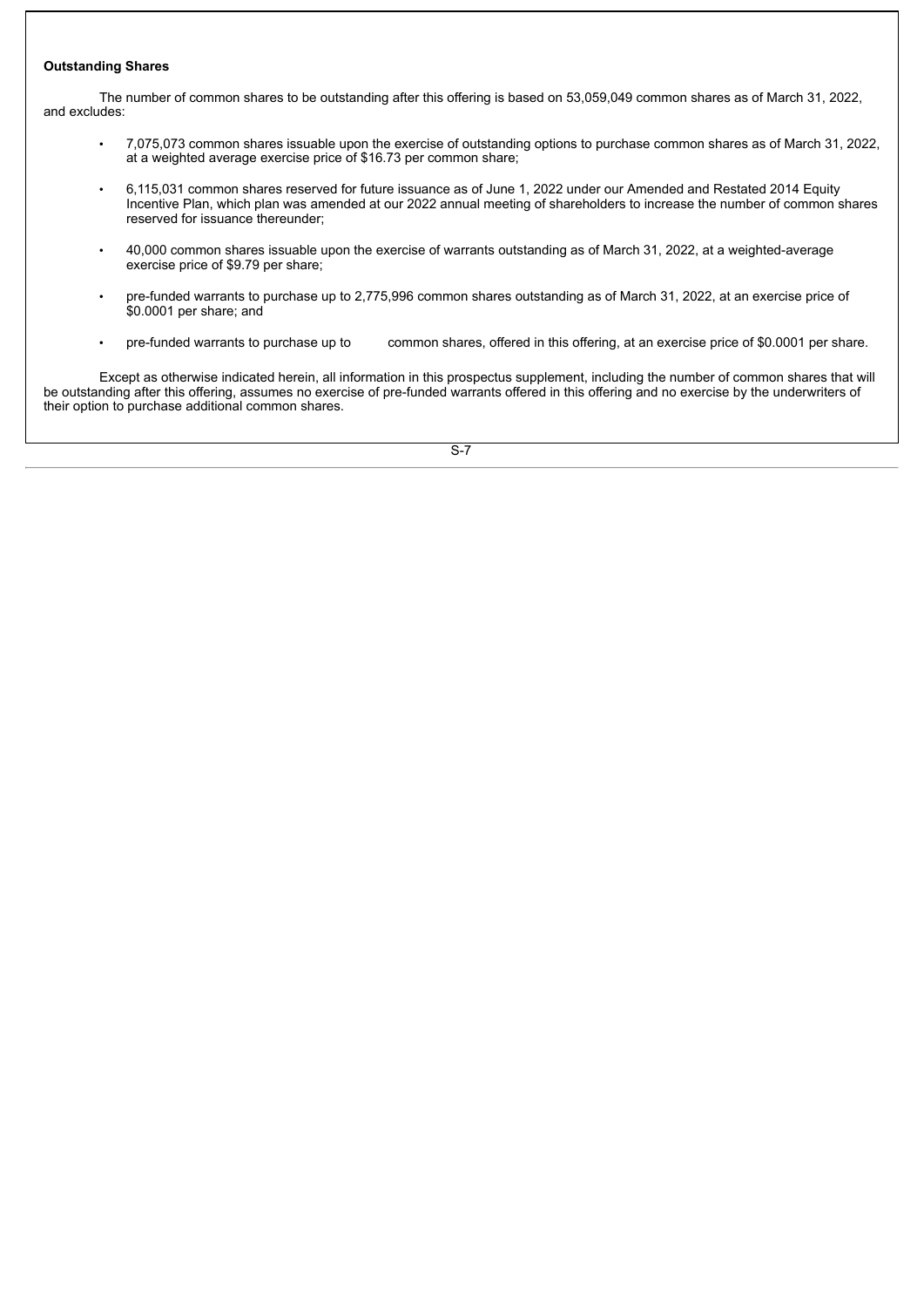## **RISK FACTORS**

<span id="page-9-0"></span>Investing in our common shares and pre-funded warrants involves a high degree of risk. You should carefully consider the risks described below, as well as all other information included in this prospectus supplement, the accompanying prospectus and in our other filings with the SEC incorporated by reference into this prospectus supplement before you decide to purchase common shares or pre-funded warrants. If any of the following risks actually occurs, our business, financial condition, operating results, prospects and ability to accomplish our strategic objectives could be materially harmed. As a result, the trading price of our common shares could decline and you could lose all or part of your investment. Our Risk Factors are not quarantees that no such conditions exist as of the date of this prospectus supplement and should not be interpreted as an affirmative statement that such risks or conditions have not materialized, in whole or in part. Additional risks and uncertainties not presently known to us or that we currently deem immaterial may also impair our business operations and the market price of our common shares.

#### **Risks Related to Our Financial Condition and Capital Requirements**

## We have incurred significant losses since our inception and anticipate that we will continue to incur significant losses for the *foreseeable future.*

We do not expect to have sustained profitability for the foreseeable future. We had a net loss of \$19.7 million for the three months ended March 31, 2022 and an accumulated deficit of \$377.0 million as of March 31, 2022, which were driven by expenses incurred in connection with our research and development programs and from general and administrative costs associated with our operations.

We have devoted most of our financial resources to research and development, including our clinical and pre-clinical development activities. To date, we have financed our operations primarily through the sale of equity securities, funding received from our licensees and collaborators, and debt financing. We do not generate any revenue from product sales and our product candidates will require substantial additional investment before they may provide us with any revenue.

We expect to incur significant expenses and increasing operating losses for the foreseeable future as we:

- continue our research and pre-clinical and clinical development of our product candidates;
- expand the scope of our clinical trials for our current and prospective product candidates;
- initiate additional pre-clinical, clinical or other studies for our product candidates;
- change or add additional manufacturers or suppliers and manufacture drug supply and drug product for clinical trials and commercialization;
- seek regulatory and marketing approvals for any of our product candidates that successfully complete clinical trials;
- seek to identify and validate additional product candidates;
- acquire or in-license other product candidates and technologies:
- make milestone or other payments under our in-license or other agreements, including, without limitation, payments to 1st Order Pharmaceuticals, Inc. and other third parties;
- maintain, protect and expand our intellectual property portfolio;
- establish a sales, marketing and distribution infrastructure to commercialize any products for which we may obtain marketing approval;
- create additional infrastructure and incur additional costs to support our operations and our product development and planned future commercialization efforts; and
- experience any delays or encounter issues with any of the above.

Our expenses could increase beyond expectations for a variety of reasons, including if we are required by the FDA, the European Medicines Agency, or EMA, Health Canada, or other regulatory agencies, domestic or foreign, to perform clinical and other studies including postapproval commitments in addition to those that we currently anticipate. Our prior losses, combined with expected future losses, have had and will continue to have an adverse effect on our shareholders' equity.

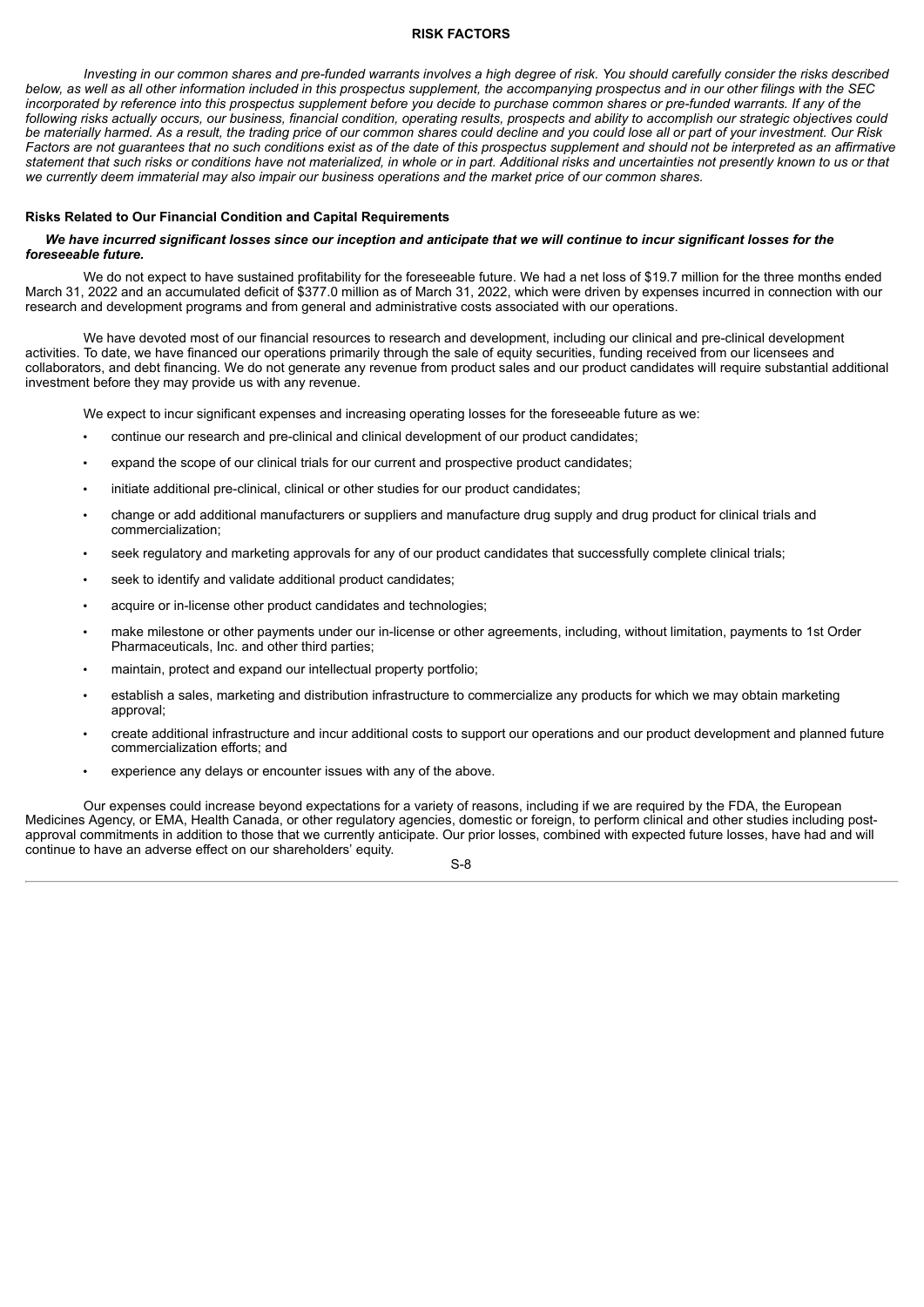#### We do not generate any royalty or other revenue from product sales and may never become profitable on a U.S. GAAP basis.

Our ability to generate meaningful revenue and achieve profitability on a U.S. GAAP basis depends on our ability, alone or with strategic collaborators, to successfully complete the development of, and obtain the regulatory approvals necessary to commercialize, our product candidates. Substantially all of our revenue since inception has consisted of upfront and milestone payments associated with our collaboration and license agreements. Revenue from these agreements is dependent on successful development of our product candidates by us or our collaborators. We do not generate any royalty or other revenue from product sales, and do not otherwise anticipate generating revenue from product sales for the foreseeable future, if ever. If any of our product candidates fail in clinical trials or do not gain regulatory approval, or if any of our future products, if any, once approved, fail to achieve market acceptance or adequate market share, we may never become profitable. Our ability to generate future revenue from product sales depends heavily on our success, and the success of our collaborators, in:

- completing research, pre-clinical and clinical development of our product candidates;
- seeking and obtaining regulatory and marketing approvals for product candidates for which we complete clinical trials;
- commercializing products for which we obtain regulatory and marketing approval, either with a collaborator or, if launched independently, by establishing sales, marketing and distribution infrastructure;
- negotiating favorable terms in any collaboration, licensing or other arrangements into which we may enter;
- obtaining market acceptance of products for which we obtain regulatory and marketing approval as therapies;
- addressing any competing technological and market developments;
- establishing and maintaining supply and manufacturing relationships with third parties that can provide adequate (in amount and quality) products and services to support clinical development and the market demand for any approved products in the future;
- developing sustainable, scalable, reproducible, and transferable manufacturing processes for any of our products approved in the future;
- maintaining, protecting, expanding and enforcing our portfolio of intellectual property rights, including patents, trade secrets and knowhow;
- implementing additional internal systems and infrastructure, as needed; and
- attracting, hiring and retaining qualified personnel.

The scope of our future revenue will also depend upon the size of any markets in which our product candidates receive approval and the availability of insurance coverage and the availability and amount of reimbursement from third-party payers for future products, if any. If we are unable to achieve sufficient revenue to become profitable and remain so, our financial condition and operating results will be negatively impacted, and the market price of our common shares might be adversely impacted.

#### Even if this offering is successful, we will likely need to raise additional funding, which may not be available on acceptable terms, if at all. Failure to obtain this necessary capital when needed may force us to delay, limit or terminate our product development efforts or other *operations.*

Since our inception, we have dedicated most of our resources to the discovery and development of our pre-clinical and clinical product candidates, and we expect to continue to expend substantial resources doing so for the foreseeable future. These expenditures will include costs associated with research and development, potential milestone payments and royalties to third parties, manufacturing of product candidates and products approved for sale, conducting pre-clinical experiments and clinical trials and obtaining and maintaining regulatory approvals, as well as commercializing any products later approved for sale. During the three months ended March 31, 2022, we incurred \$19.4 million of costs associated with research and development, exclusive of costs incurred by our collaborators in developing our product candidates.

Our current cash and cash equivalents and marketable securities are not expected to be sufficient to complete clinical development of any of our product candidates and prepare for commercializing any product candidate which receives regulatory approval. Accordingly, we will likely require substantial additional capital to continue our clinical development and potential commercialization activities. Our future capital requirements depend on many factors, including but not limited to:

- the number and characteristics of the future product candidates we pursue either from our internal research efforts or through acquiring or in-licensing other product candidates or technologies;
- the scope, progress, results and costs of independently researching and developing any of our future product candidates, including conducting pre-clinical research and clinical trials;

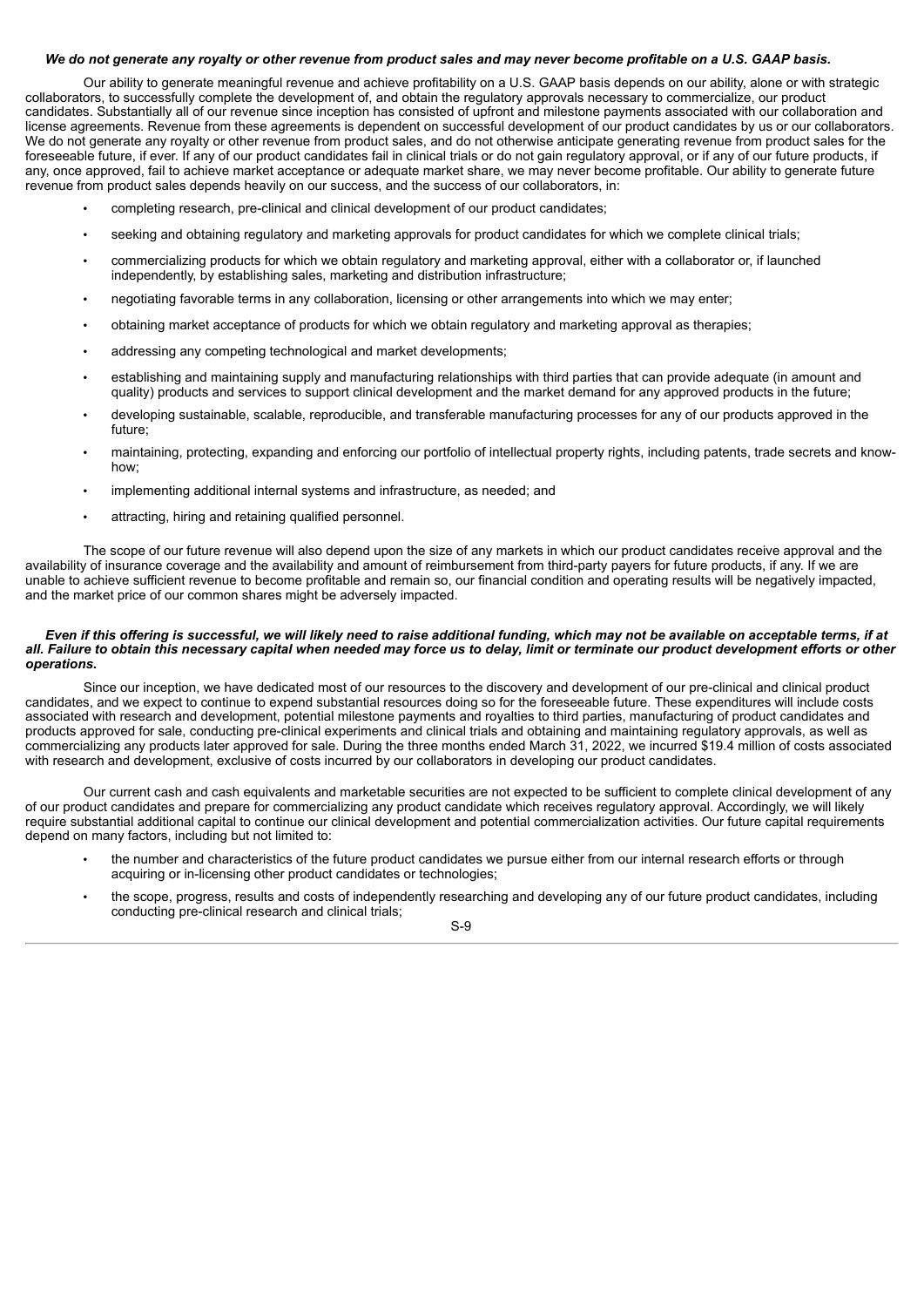- whether our existing collaborations generate substantial milestone payments and, ultimately, royalties on future approved products for us;
- the timing of, and the costs involved in, obtaining regulatory approvals for any future product candidates we develop independently;
- the timing and magnitude of potential milestone payments and royalties under our product acquisition and in-license agreements;
- the cost of pre-commercial activities in advance of product commercialization as well as the cost of commercializing any future products we develop independently that are approved for sale;
- the cost of manufacturing our future product candidates and products, if any;
- our ability to maintain existing collaborations and to establish new collaborations, licensing or other arrangements and the financial terms of such agreements;
- the costs involved in preparing, filing, prosecuting, maintaining, defending and enforcing patents, including litigation costs and the outcome of such litigation; and
- the timing, receipt and amount of sales of, or royalties on, our future products, if any.

We are unable to estimate the funds we will actually require to complete research and development of our product candidates or the funds required to commercialize any resulting product in the future.

Upon the completion of this offering, based on our research and development plans and our timing expectations related to the progress of our programs, we expect that our existing cash and cash equivalents and marketable securities, together with the proceeds of this offering, will enable us to fund our operating expenses and capital expenditure requirements for at least the next 12 months.

Our operating plan may change as a result of many factors currently unknown to us, and we may need to seek additional funds sooner than planned, through public or private equity or debt financings, government or other third-party funding, marketing and distribution arrangements and other collaborations, strategic alliances and licensing arrangements or a combination of these approaches. Raising funds in the future may present additional challenges and future financing may not be available in sufficient amounts or on terms acceptable to us, if at all.

## We may allocate our limited resources to pursue a particular product candidate or indication and fail to capitalize on other product candidates or indications that may be more profitable or for which there is a greater likelihood of success.

Because we have limited financial and management resources, we focus on a limited number of research programs and product candidates. As a result, we may forgo or delay pursuit of opportunities with other product candidates or for other indications that later prove to have greater commercial potential. Our resource allocation decisions may cause us to fail to capitalize on viable commercial drugs or profitable market opportunities. Our spend on current and future research and development programs and product candidates for specific indications may not yield any commercially viable drugs. If we do not accurately evaluate the commercial potential or target market for a particular product candidate, we may relinquish valuable rights to that product candidate through collaboration, licensing or other arrangements in cases in which it would have been more advantageous for us to retain sole development and commercialization rights.  $S-10$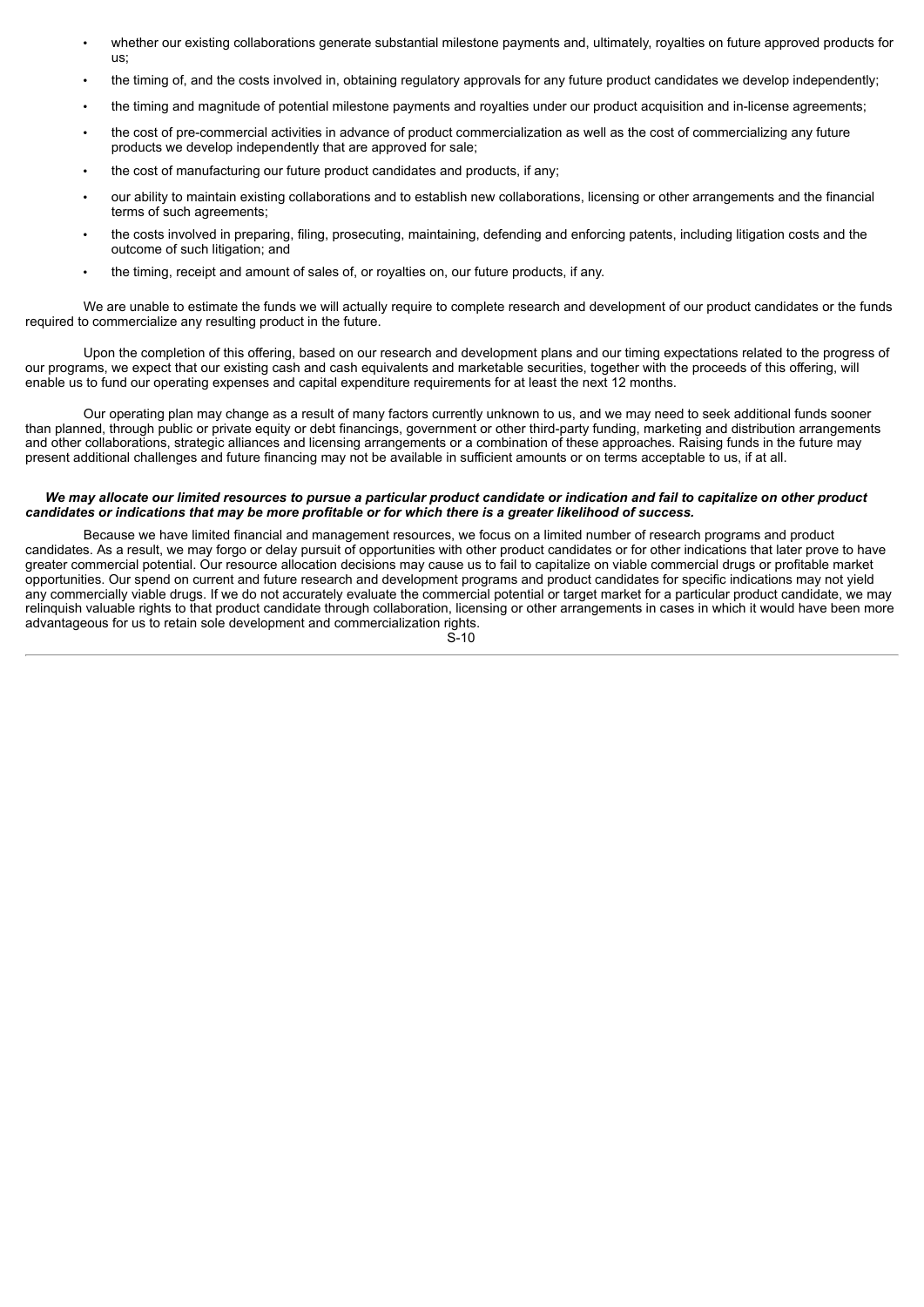## Raising additional capital may cause dilution to our existing shareholders, restrict our operations or require us to relinquish rights to *our technologies or product candidates.*

The terms of any financing arrangements we enter into may adversely affect the holdings or the rights of our shareholders and the issuance of additional securities, whether equity or debt, by us, or the possibility of such issuance, may cause the market price of our common shares to decline. The sale of additional equity or convertible securities also would dilute all of our shareholders. For example, in March 2021, we completed an underwritten public offering of 5,135,135 of our common shares, including 810,810 shares sold upon the full exercise of the underwriters' option to purchase additional shares, and pre-funded warrants to purchase 1,081,081 common shares. The common shares were offered at a public offering price of \$18.50 per common share and the pre-funded warrants were offered at a price of \$18.4999 per pre-funded warrant, for proceeds of \$107.9 million, net of underwriting discounts, commissions and offering expenses. In September 2021, pursuant to the terms of our collaboration agreement with Neurocrine Biosciences, we issued 275,337 common shares to Neurocrine Biosciences for an aggregate purchase price of \$5.5 million. In October 2021, we completed an underwritten public offering of 10,000,000 of our common shares, including 1,525,423 common shares sold upon the full exercise of the underwriters' over-allotment option, at a public offering price of \$29.50 per common share, and pre-funded warrants to purchase 1,694,915 common shares at \$29.4999 per pre-funded warrant, with each pre-funded warrant having an exercise price of \$0.0001. The public offering was completed on October 8, 2021, and we received proceeds of \$323.9 million, net of underwriting discounts, commissions and offering expenses. In January 2022, pursuant to the terms of our collaboration agreement with Neurocrine Biosciences, we issued 258,986 common shares to Neurocrine Biosciences for an aggregate purchase price of \$8.25 million. Further, we entered into an "at-themarket" equity offering sales agreement in August 2020, amended as of March 2022, with Jefferies LLC, or Jefferies, and Stifel, Nicolaus & Company, Incorporated, or Stifel, pursuant to which we may sell our common shares from time to time. In January 2021, we sold an aggregate of 733,000 common shares for proceeds of \$10.7 million, net of commissions and transaction expenses pursuant to a prospectus supplement filed with the SEC on August 6, 2020, or August 2020 ATM. We may sell common shares having gross proceeds of up to \$250.0 million, from time to time, pursuant to a new prospectus supplement filed with the SEC on March 1, 2022, or March 2022 ATM, replacing the August 2020 ATM. As of March 31, 2022, no common shares have been sold under the March 2022 ATM.

Historically, we have also financed our operations through the incurrence of debt. Any future incurrence of indebtedness would result in increased fixed payment obligations and, potentially, the imposition of restrictive covenants. Such covenants could include limitations on our ability to incur additional debt, limitations on our ability to acquire, sell or license intellectual property rights and other operating restrictions that could adversely impact our ability to conduct our business. We could also be required to seek funds through arrangements with collaborators or otherwise at an earlier stage than otherwise would be desirable resulting in the loss of rights to some of our product candidates or other unfavorable terms, any of which may have a material adverse effect on our business, operating results and prospects. In addition, any additional fundraising efforts may divert our management from their day-to-day activities, which may adversely affect our ability to develop and commercialize our product candidates. Additionally, our shareholders may be further diluted by the exercise of the pre-funded warrants being offered in this offering.

#### *We are subject to risks associated with currency fluctuations which could impact our results of operations.*

As of March 31, 2022, approximately 5% of our cash and cash equivalents and marketable securities were denominated in Canadian dollars. We incur significant expenses in Canadian dollars in connection with our operations in Canada. We do not currently engage in foreign currency hedging arrangements for our Canadian dollar expenditures, and, consequently, foreign currency fluctuations may adversely affect our earnings; however, in the future, we may engage in exchange rate hedging activities in an effort to mitigate the impact of exchange rate fluctuations. Any hedging technique we implement may fail to be effective. If our hedging activities are not effective, changes in currency exchange rates may have a more significant impact on the market price of our common shares.

#### We have historically financed our cash needs through a combination of sources including debt financing, which arrangements can *contain operating and financial covenants that may restrict our business and financing activities.*

We have historically financed our cash needs through a combination of collaboration agreements, equity and debt financings. Debt financings may require a security interest in substantially all of our assets and may also restrict our ability, among other things, to:

- sell, transfer or otherwise dispose of any of our business assets or property, subject to limited exceptions;
- make material changes to our business;
- enter into transactions resulting in significant changes to the voting control of our common shares;
- make certain changes to our organizational structure;
- consolidate or merge with other entities or acquire other entities;
- incur additional indebtedness or create encumbrances on our assets;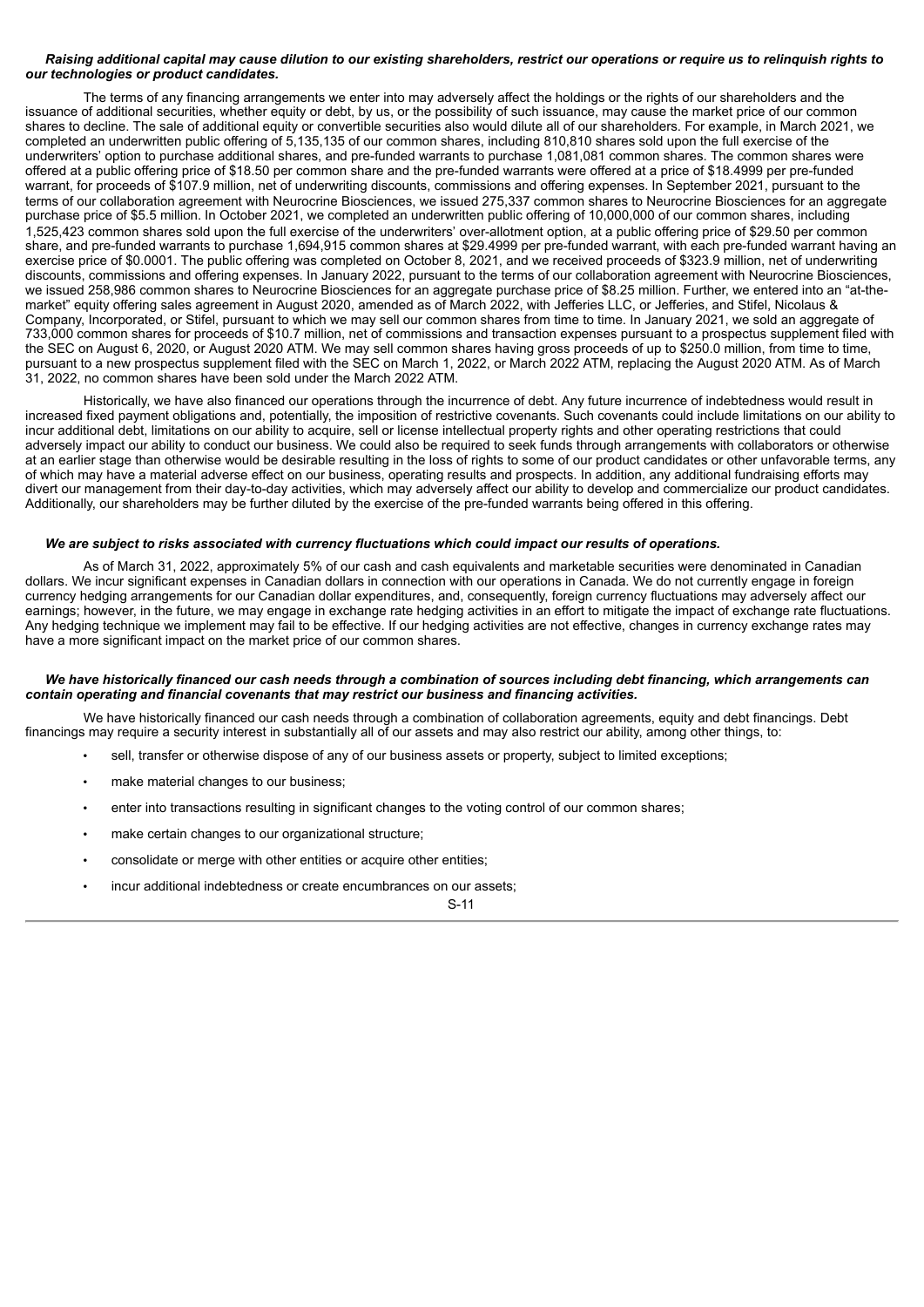- pay dividends, other than dividends paid solely in our common shares, or make distributions on and, in certain cases, repurchase our common shares;
- enter into certain transactions with our affiliates;
- repay subordinated indebtedness; or
- make certain investments.

While we are not currently a party to any material debt financing arrangements, we may consider such debt financing arrangements in the future. Any such debt financing we seek in the future may restrict our ability to finance our operations, engage in business activities or expand or fully pursue our business strategies.

# **Risks Related to Our Business and Industry**

#### We and our collaborators face substantial competition in the markets for our product candidates, which may result in others discovering, developing or commercializing products before us or doing so more successfully than we or our collaborators do.

The biotechnology and pharmaceutical industries are characterized by rapidly advancing technologies, intense competition and a strong emphasis on proprietary products. We face potential competition in drug discovery and product development from many different approaches and sources, including major pharmaceutical, specialty pharmaceutical and biotechnology companies, academic institutions, governmental agencies, as well as public and private research institutions. Any product candidates that we or our collaborators successfully develop and commercialize will compete with existing products and any new products that may become available in the future.

The key competitive factors affecting the success of all of our product candidates, if approved, are likely to be their efficacy, safety and/or tolerability, convenience and ease of administration, price, the potential advantages of alternative products, the level of generic competition, and the availability of coverage and adequate reimbursement from government and other third-party payers.

Many of the companies against which we are competing or against which we may compete in the future have significantly greater financial resources and expertise in research and development, manufacturing, pre-clinical testing, conducting clinical trials, obtaining regulatory approvals and marketing approved products than we, or our collaborators, do. Mergers and acquisitions in the pharmaceutical and biotechnology industries may result in even more resources being concentrated among a smaller number of our competitors. Smaller or early-stage companies may also prove to be significant competitors, particularly through collaboration arrangements with large and established companies.

Our commercial opportunities could be reduced or eliminated if our competitors develop and commercialize products or therapies that are safer, more effective, have fewer or less severe side effects, are more convenient or are less expensive than any products that we may develop. Our competitors also may obtain FDA, EMA, Health Canada or other regulatory approval for their products more rapidly than we may obtain approval for ours, which could result in our competitors establishing a strong market position before we are able to enter the market. In addition, our ability to compete may be affected by decisions made by insurers or other third-party payers.

To the extent that we are unable to compete effectively against one or more of our competitors in these areas, our business will not grow and our financial condition, results of operations and the market price of our common shares may suffer.

For example, if more than one of our proprietary or partnered products were approved for the treatment of epilepsy, we anticipate that they could potentially compete with one another and other anti-seizure medications, or ASMs. Currently prescribed ASMs, among others, include brivaracetam, cannabidiol, carbamazepine, cenobamate, clonazepam, clobazam, eslicarbazepine acetate, ethosuximide, fenfluramine, gabapentin, ganaxolone, lacosamide, lamotrigine, levetiracetam, oxcarbazepine, perampanel, phenytoin topiramate, valproate, and zonisamide. The FDA has not yet approved any drug products specifically for KCNQ2 developmental and epileptic encephalopathy (otherwise known as KCNQ2-DEE) or for SCN8A developmental and epileptic encephalopathy (otherwise known as SCN8A-DEE). There are other ASMs in clinical development that could potentially compete with our products, including products in development from Angelini Pharma, Biohaven Pharmaceutical Holding Company, Ltd., Cerevel Therapeutics Holdings, Inc., Eisai Co., Eliem Therapeutics, Inc., Ltd., Epygenix Therapeutics, Inc., H. Lundbeck A/S, Janssen Pharmaceuticals, Inc., Jazz Pharmaceuticals plc, Longboard Pharmaceuticals Inc., Marinus Pharmaceuticals, Inc., Neurona Therapeutics Inc., Neurocrine Biosciences, Otsuka Pharmaceutical Co., Ltd., Ovid Therapeutics Inc., Praxis Precision Medicines, Inc., QurAlis Corporation, SK Life Science Inc., Stoke Therapeutics Inc., Supernus Pharmaceuticals, Inc., Takeda Pharmaceutical Company Ltd., Taysha Gene Therapies, Inc., UCB, Inc. and Zhimeng Biopharma, Inc.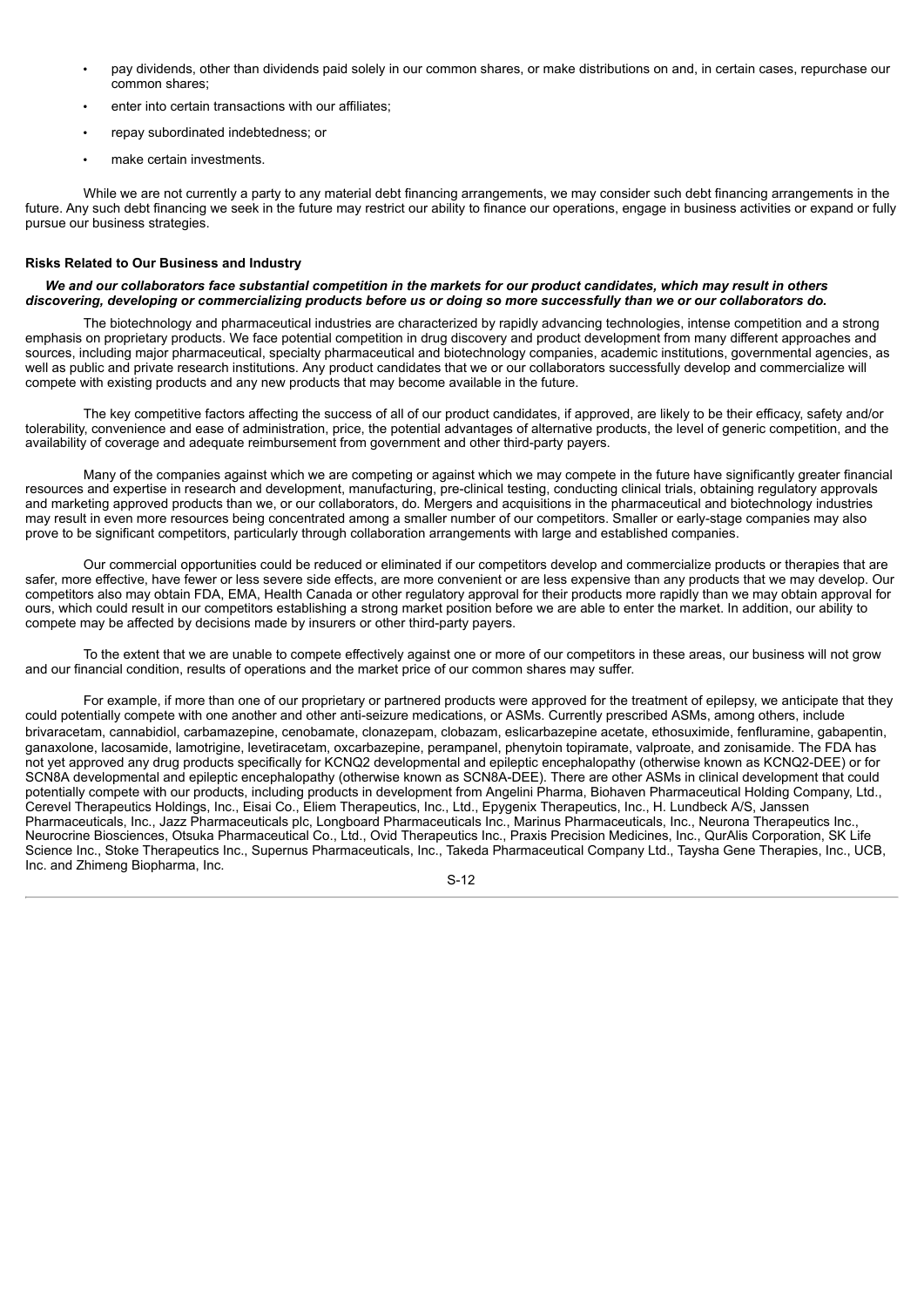## We have no marketed proprietary products and have not yet completed clinical development beyond Phase 2 clinical trials, which makes it difficult to assess our ability to develop our future product candidates and commercialize any resulting products independently.

As a company, we have no previous experience in completing a Phase 3 clinical trial or in completing clinical trials in pediatric indications, and related regulatory requirements or the commercialization of products. We have not yet demonstrated our ability to independently and repeatedly conduct clinical development after Phase 2, conduct a pivotal clinical trial, obtain regulatory approval, manufacture drug product on a commercial scale or arrange for a third party to do so on our behalf, and commercialize therapeutic products. We will need to develop such abilities if we are to execute on our business strategy to develop and independently commercialize product candidates. To execute on our business plan for the development of independent programs, we will need to successfully:

- execute our clinical development and manufacturing plans for later-stage product candidates;
- obtain required regulatory approvals in each jurisdiction in which we will seek to commercialize products;
- build and maintain appropriate pre-commercialization capabilities as well as commercial sales, distribution and marketing capabilities;
- gain market acceptance for our future products, if any; and
- manage our spending as costs and expenses increase due to clinical trials, regulatory approvals and commercialization activities.

If we are unsuccessful in accomplishing these objectives, we will not be able to develop and commercialize any future product candidates independently and could fail to realize the potential advantages of doing so.

## If we are not successful in discovering, acquiring or in-licensing product candidates in addition to XEN496 and XEN1101, our ability to *expand our business and achieve our strategic objectives may be impaired.*

We have built a product development pipeline by identifying product candidates either from our internal research efforts or through acquiring or in-licensing other product candidates or technologies. To date, our internal discovery efforts have yielded multiple development candidates, including XEN901, which we licensed to Neurocrine Biosciences and is now known as NBI-921352, and XEN402, which we sold to Flexion, acquired by Pacira BioSciences in November 2021, to use in its product candidate FX301, now known as PCRX301. Both our internal discovery efforts and our assessment of potential acquisition or in-licensing opportunities require substantial technical, financial and human resources, regardless of whether we identify any viable product candidates.

If we are unable to identify additional product candidates suitable for clinical development and commercialization either from our internal research efforts or through acquiring or in-licensing other product candidates or technologies, we may not be able to obtain product revenue in future periods, which likely would result in significant harm to our financial position and adversely impact the market price of our common shares.

#### If we fail to attract and retain senior management and key personnel, we may be unable to successfully develop our product candidates, perform our obligations under our collaboration agreements, conduct our clinical trials and commercialize our product *candidates.*

Our success depends in part on our continued ability to attract, retain and motivate highly qualified management, clinical and scientific personnel.

We could experience difficulties attracting and retaining qualified employees as competition for qualified personnel in the biotechnology and pharmaceutical field is intense. We are highly dependent upon our senior management, particularly Mr. Ian Mortimer, our President and Chief Executive Officer, as well as other employees. The loss of services of one or more of our members of senior management could materially delay or even prevent the successful development of our product candidates.

In addition, we will need to hire additional personnel as we expand our clinical development activities and develop commercial capabilities, including a sales infrastructure to support our independent commercialization efforts. We may not be able to attract and retain personnel on acceptable terms given the competition among numerous pharmaceutical and biotechnology companies for individuals with similar skill sets. The inability to recruit or loss of the services of any executive or key employee may impede the progress of our research, development and commercialization objectives.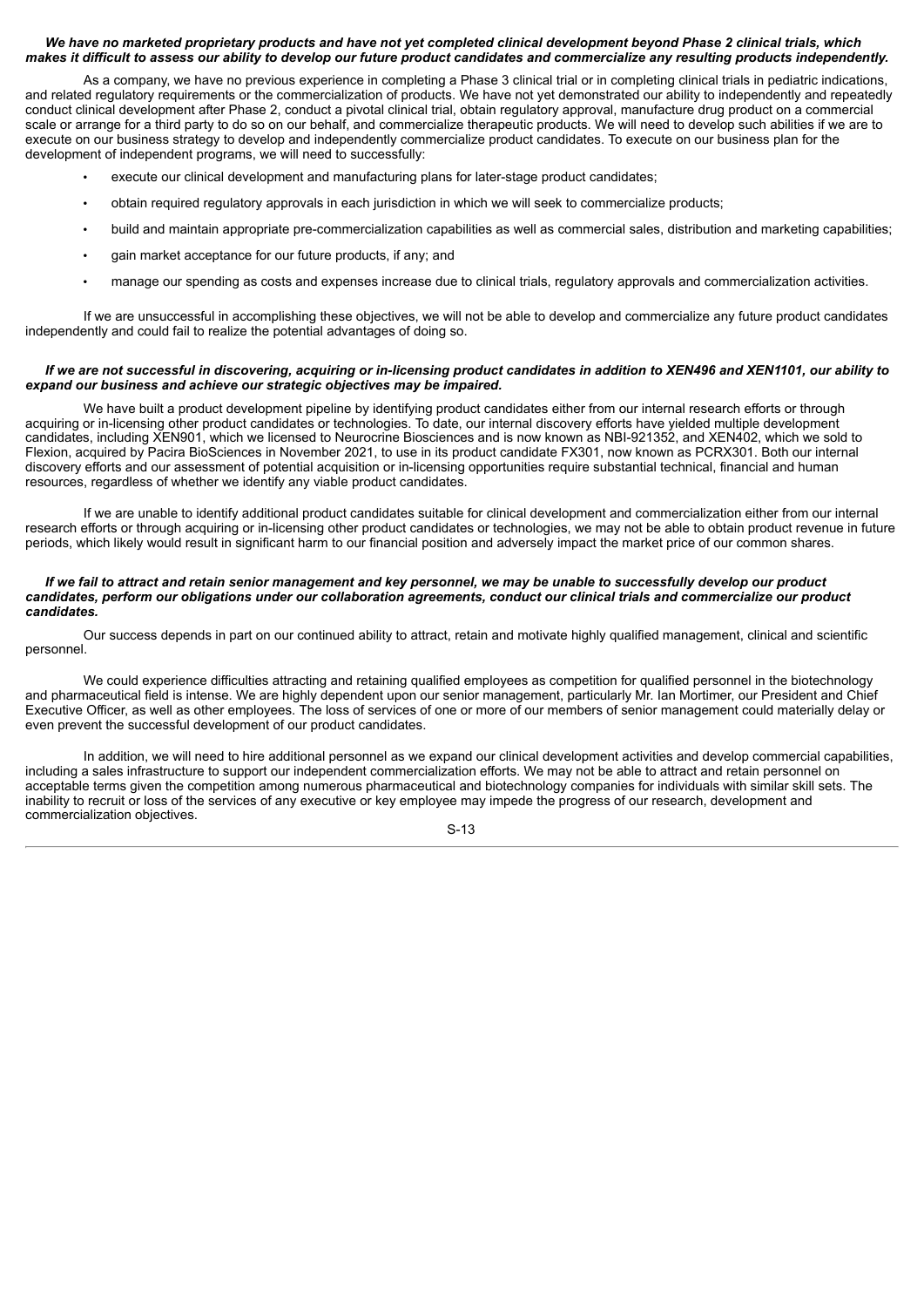## Our employees, collaborators and other personnel may engage in misconduct or other improper activities, including non-compliance *with regulatory standards and requirements and insider trading.*

We are exposed to the risk of fraud or other misconduct by our employees, collaborators, vendors, principal investigators, consultants and commercial partners. Misconduct by these parties could include intentional failures to comply with the regulations of the FDA, EMA, Health Canada and other regulators, provide accurate information to the FDA, EMA, Health Canada and other regulators, comply with data privacy, data protection and security and healthcare fraud and abuse laws and regulations in the U.S. and abroad, report financial information or data accurately or disclose unauthorized activities to us. In particular, sales, marketing and business arrangements in the healthcare industry are subject to extensive laws and regulations intended to prevent fraud, misconduct, kickbacks, self-dealing and other abusive practices. Additionally, laws regarding data privacy and security, including the U.S. federal Health Insurance Portability and Accountability Act of 1996, or HIPAA, as amended by the Health Information Technology for Economic and Clinical Health Act of 2009, or HITECH, the General Data Protection Regulation (EU) 2016/679, or GDPR, and the Canadian federal Personal Information Protection and Electronic Documents Act, or PIPEDA, as well as comparable laws in other jurisdictions, impose obligations with respect to safeguarding the privacy, use, security, protection and transmission of individually identifiable health information or other personal information such as genetic material or information we have obtained through our direct-to-patient web-based recruitment approach for identifying patients with rare or extreme phenotypes or patients identified for clinical trials.

Various laws and regulations may restrict or prohibit a wide range of pricing, discounting, marketing and promotion, sales commission, customer incentive programs and other business arrangements. Any misconduct could also involve the improper use of information obtained in the course of clinical trials, which could result in regulatory sanctions and cause serious harm to our reputation. We have adopted a code of conduct applicable to all of our employees, officers, directors, agents and representatives, including consultants, but it is not always possible to identify and deter misconduct, and the precautions we take to detect and prevent misconduct may not be effective in controlling unknown or unmanaged risks or losses or in protecting us from governmental investigations or other actions or claims, demands, or lawsuits stemming from an actual or alleged failure to comply with these laws and regulations. If any such actions are instituted against us, and we are not successful in defending ourselves, achieving a favorable settlement or otherwise asserting our rights, those actions could have a significant impact on our business, including the imposition of significant fines or other sanctions, exclusion from participation in government healthcare programs, or the curtailment or restructuring of our operations. Additionally, defending against any such actions can be costly, time-consuming and may require significant financial and personnel resources. Therefore, even if we are successful in defending against any such actions that may be brought against us, our business may be impaired.

#### *We may encounter difficulties in managing our growth, including headcount, and expanding our operations successfully.*

Our business strategy involves continued development and, where development is successful, commercialization of select product candidates. In order to execute on this strategy, we will need to build out a regulatory, sales, manufacturing, supply chain and marketing infrastructure and expand our development capabilities or contract with third parties to provide these capabilities and infrastructure for us. To achieve this, we will need to identify, hire and integrate personnel who have not worked together as a group previously and compensate our employees on adequate terms in an increasingly competitive, inflationary market. As our operations expand, we expect that we will need to manage additional relationships with various strategic collaborators, suppliers and other third parties.

Future growth will impose significant added responsibilities on members of management including the need to identify, recruit, maintain, motivate and integrate additional employees. Also, our management may need to divert a disproportionate amount of its attention away from our day-to-day activities and devote a substantial amount of time to managing these growth activities.

We may not be able to effectively manage the expansion of our operations, which may result in weaknesses in our business, give rise to operational errors, loss of business opportunities, loss of employees and reduced productivity amongst remaining employees. Our expected growth could require significant capital expenditures and may divert financial resources from other projects, such as the development of existing and additional product candidates. If we are unable to effectively manage our growth, our expenses may increase more than expected, our ability to generate and grow revenue could be reduced, and we may not be able to implement our business strategy. Our future financial performance and our ability to commercialize product candidates and compete effectively will depend, in part, on our ability to effectively manage any future growth. S-14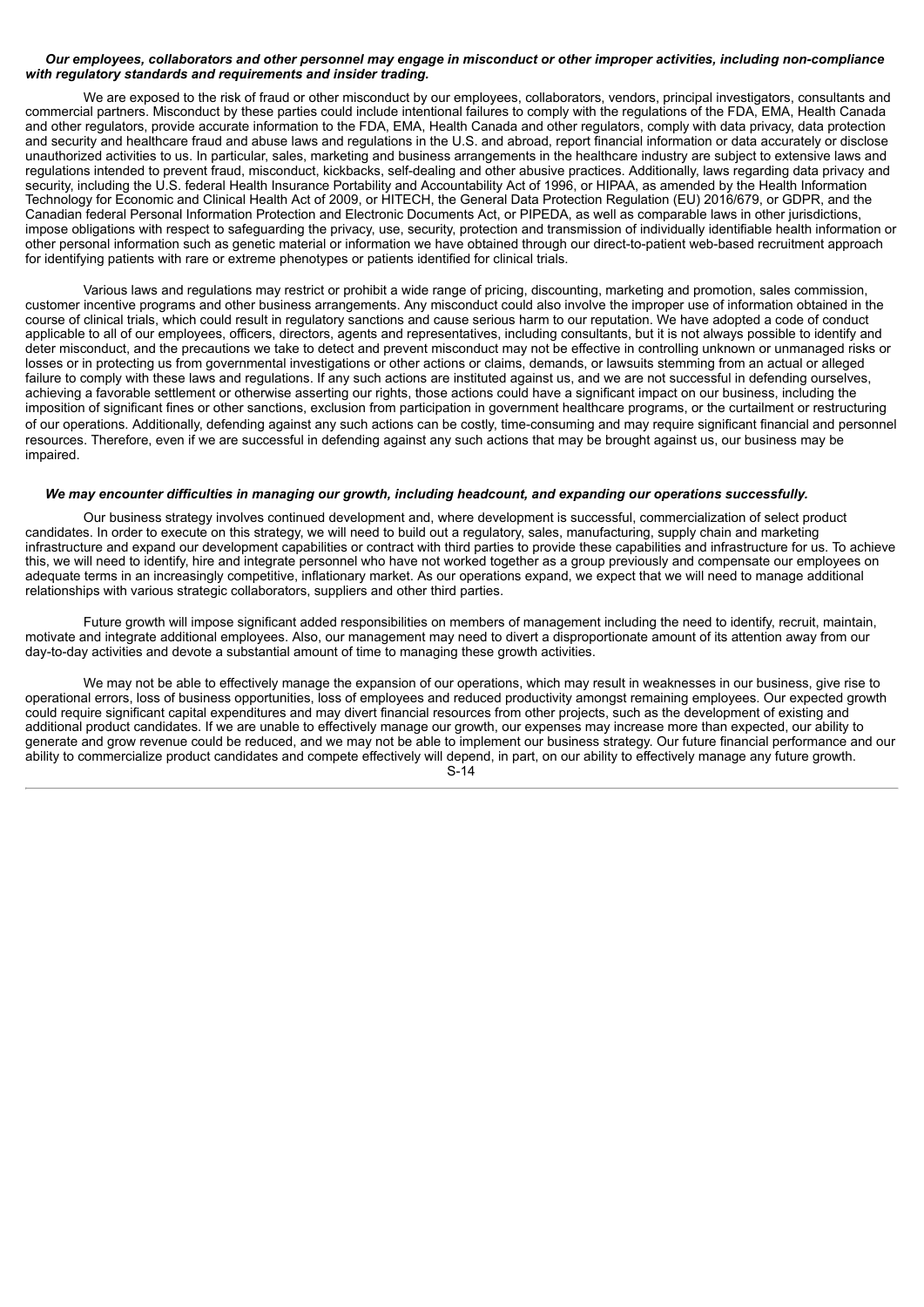#### We are subject to stringent and changing obligations related to data privacy and security. Our actual or perceived failure to comply with such obligations could lead to regulatory investigations or actions; litigation; fines and penalties; disruptions of our business *operations; reputational harm; and other adverse business consequences.*

In the ordinary course of business, we process personal data and other sensitive information, including our proprietary and confidential business data, trade secrets, intellectual property, data we collect about trial participants in connection with clinical trials, and other sensitive data. Our data processing activities subject us to numerous data privacy and security obligations, such as various laws, regulations, guidance, industry standards, external and internal privacy and security policies, contracts, and other obligations that govern the processing of personal data by us and on our behalf.

In the United States, federal, state, and local governments have enacted numerous data privacy and security laws, including data breach notification laws, personal data privacy laws, and consumer protection laws. For example, HIPAA, as amended by HITECH, imposes specific requirements relating to the privacy, security, and transmission of individually identifiable health information. At the state level, the California Consumer Privacy Act of 2018, or CCPA, imposes obligations on businesses to which it applies. The CCPA allows for statutory fines for noncompliance. Although the CCPA exempts some data processed in the context of clinical trials, the CCPA, to the extent applicable to our business and operations, may increase compliance costs and potential liability with respect to other personal information we maintain about California residents. Other states have also enacted data privacy laws. Additional data privacy and security laws have been proposed at the federal, state, and local levels in recent years, which could further complicate compliance efforts.

Outside the United States, the European Union's GDPR and the United Kingdom's GDPR, or UK GDPR, impose strict requirements for processing the personal data of individuals. For example, under the EU GDPR, government regulators may impose temporary or definitive bans on data processing, as well as fines of up to 20 million euros or 4% of annual global revenue, whichever is greater. Further, individuals may initiate litigation related to our processing of their personal data. Certain foreign jurisdictions have enacted data localization laws and cross-border personal data transfer laws, which could make it more difficult to transfer information across jurisdictions, such as transferring or receiving personal data that originates in the EU.

Although we endeavor to comply with all applicable data privacy and security obligations, these obligations are quickly changing in an increasingly stringent fashion, creating some uncertainty as to how to comply. Further, we may at times fail, or be perceived to have failed, to have complied and could face significant consequences. These consequences may include, but are not limited to, government enforcement actions; additional reporting requirements and/or oversight; bans on processing personal data; orders to destroy or not use personal data; and imprisonment of company officials. Any of these events could have a material adverse effect on our reputation, business, or financial condition, including but not limited to: interruptions or stoppages in our business operations, including our clinical trials; inability to process personal data or to operate in certain jurisdictions; limited ability to develop or commercialize our products; expenditure of time and resources to defend any claim or inquiry; adverse publicity; or revision or restructuring of our operations.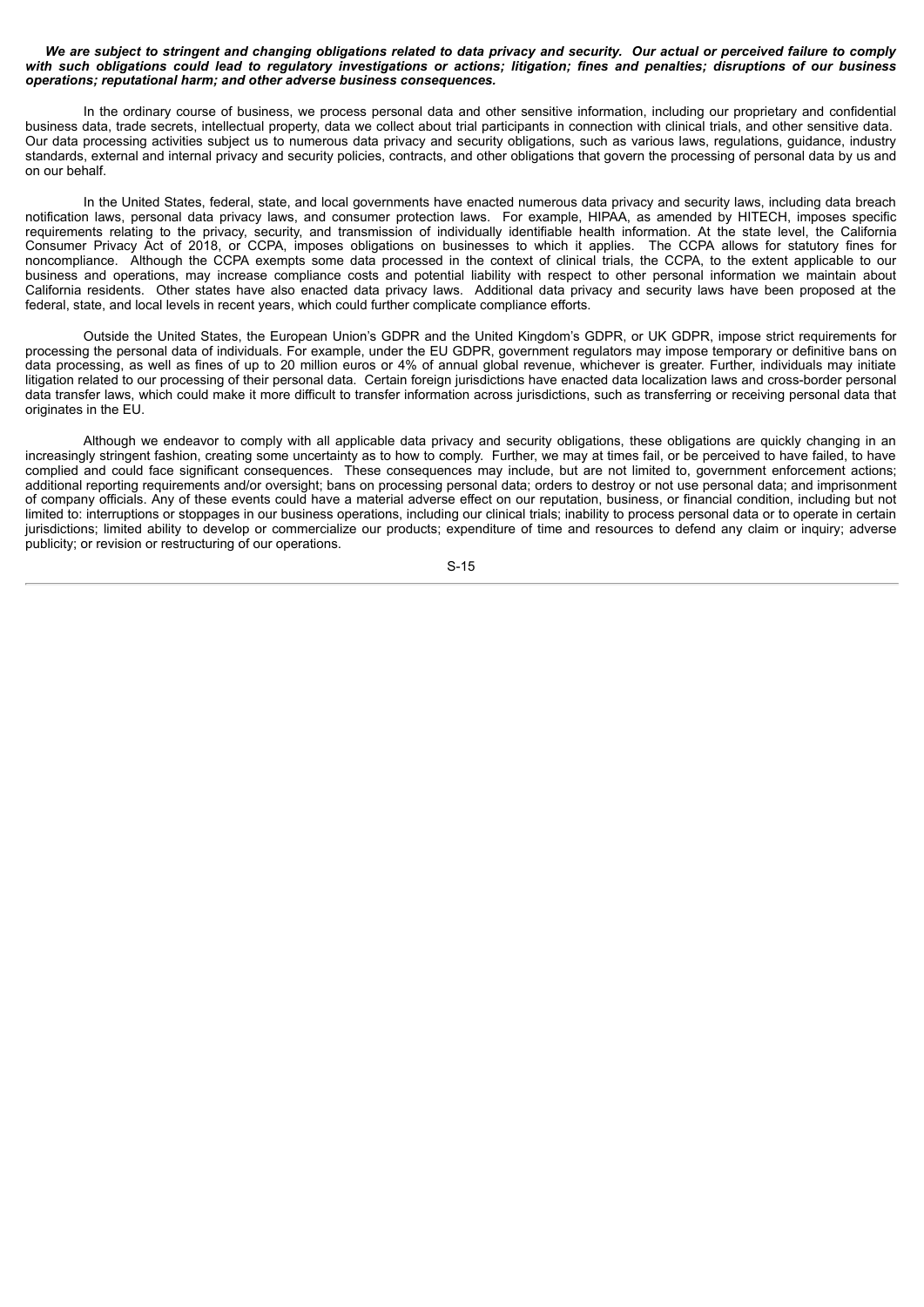## Our business and operations could suffer in the event of an actual or perceived information security incident such as a cybersecurity *breach, system failure, or other compromise of our systems or those of a contractor or vendor.*

To meet business objectives, we rely on both internal information technology systems and networks, and those of third parties and their vendors and contractors, to process and store sensitive data, including confidential research, business plans, financial information, intellectual property, and personal data that may be subject to legal protection. Computer system, network or telecommunications failures due to events such as damage or disrupted operations from ransomware or other malware, unauthorized access, public health pandemics or epidemics (including, for example, the COVID-19 pandemic), terrorism, war, or natural disasters could interrupt our internal or partner operations. We are increasingly dependent upon our technology systems to operate our business with a growing remote workforce and our ability to effectively manage our business depends on the security, reliability and adequacy of our or our third-party contractors' or vendors' technology systems and data. A breakdown, invasion, corruption, destruction, breach or other compromise of our or our third-party contractors' or vendors' technology systems, including cloud technologies, and/or unauthorized access to, or the loss destruction, alteration, prevention of access to, disclosure, or dissemination of, or damage or unauthorized access to, our data (including trade secrets or other confidential information, intellectual property, proprietary business information, and personal information) or data that is processed or maintained on our behalf, and cyberattacks such as phishing, business email compromise, social engineering, ransomware and other malware attacks could subject us to liability and increased costs or negatively impact the operation of our business. In addition, the loss of or alteration or other damage to pre-clinical trial data, data from completed or ongoing clinical trials for our product candidates or other confidential information could result in delays in our regulatory filings and development efforts, significantly increase our costs and result in other adverse impacts to our business. Any actual or perceived disruption or cybersecurity breach or other security incident that results in the loss, destruction, alteration, prevention of access to, disclosure, or dissemination of, or damage or unauthorized access to, our data (including trade secrets or other confidential information, intellectual property, proprietary business information, and personal information) or data that is processed or maintained on our behalf, including inappropriate disclosure, use or other processing of confidential, personal or proprietary information, or the perception or belief that any such incident has occurred, could cause us to be the subject of claims, demands, lawsuits, and other proceedings by private parties or governmental authorities, and to incur liability and other remediation costs, could harm our reputation and market position, and could result in delays in the development of our product candidates.

To date, we have not experienced any material impact to our business, financial position or operations resulting from cyberattacks or other information security incidents such as phishing, social engineering, ransomware or malware attacks; however, because of the frequently changing attack techniques, along with the increased volume and sophistication of such attacks, our business, financial position or operations could be adversely impacted in the future. This impact could result in reputational, competitive, operational or other business harm as well as financial costs and private claims, demands or litigation and regulatory action. Moreover, the prevalent use of mobile devices that access confidential information and ability to work remotely increases the risk of data security breaches, which could lead to the loss of confidential information, trade secrets or other intellectual property. These risks may be heightened due to the increasing number of our and our vendors' and contractors' personnel working remotely. As cyber threats continue to evolve, we may be required to expend significant additional resources to continue to modify or enhance our protective measures or to investigate and remediate any information security vulnerabilities. While we have implemented security measures and, to date, have not detected a cybersecurity breach of our systems nor experienced a material system failure, our computer systems and the external systems and services used by our third-party contract manufacturers, or CMOs, third-party contract research organizations, or CROs, or other contractors, vendors, consultants, directors and partners remain potentially vulnerable to these events.

As we engage in significant cross-border and international activities, we will be subject to risks related to international operations,

## *A variety of risks associated with international operations could materially adversely affect our business.*

including:

- different regulatory requirements for initiating clinical trials and maintaining approval of drugs in foreign countries;
- reduced protection for intellectual property rights in certain countries:
- unexpected changes in tariffs, trade barriers and regulatory requirements;
- economic weakness, including inflation, political instability or open conflict in particular foreign economies and markets;
- differing and multiple payor reimbursement regimes, government payers or patient self-pay systems;
- compliance with tax, employment, immigration and labor laws for employees living or traveling abroad;
- foreign currency fluctuations, which could result in increased operating expenses and reduced revenue, and other obligations of doing business in another country;
- workforce uncertainty in countries where labor unrest is more common than in North America;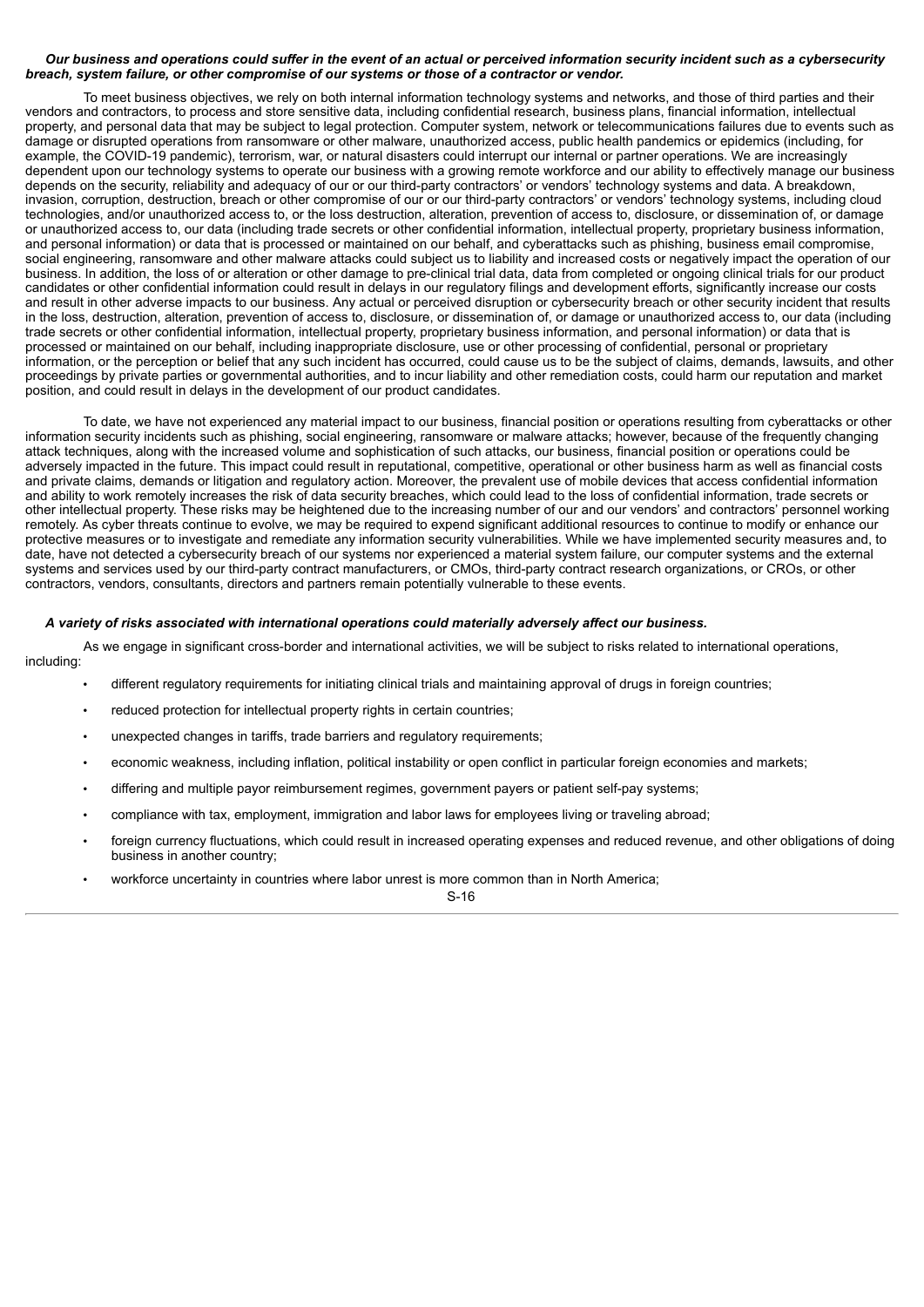- controlled substance legislation differs between countries and legislation in certain countries may restrict, limit, or delay our ability to manufacture and/or transport our product candidates:
- likelihood of potential or actual violations of domestic and international anti-corruption laws, such as the U.S. Foreign Corrupt Practices Act and the U.K. Bribery Act, or of U.S. and international import, export and re-export control and sanctions laws and regulations, which likelihood may increase with an increase of operations in foreign jurisdictions, directly or indirectly through third parties (whose corrupt or other illegal conduct may subject us to liability), which may involve interactions with government agencies or government-affiliated hospitals, universities and other organizations, such as conducting clinical trials, selling our products, and obtaining necessary permits, licenses, patent registrations, and other regulatory approvals
- tighter restrictions on privacy and data protection, and more burdensome obligations associated with the collection, use and retention of data, including clinical data and genetic material, may apply in jurisdictions outside of North America;
- production shortages resulting from any events affecting raw material supply or manufacturing capabilities abroad;
- business interruptions resulting from geopolitical actions, including war, civil and political unrest (such as the ongoing conflict between Russia and Ukraine) and terrorism, or natural disasters including earthquakes, typhoons, floods and fires; and
- supply and other disruptions resulting from the impact of public health epidemics, including the COVID-19 pandemic, on our strategic partners, third-party manufacturers, suppliers and other third parties upon which we rely.

If any of these issues were to occur, our business could be materially harmed.

#### Health pandemics or epidemics, including the COVID-19 pandemic and other public health crises may materially and adversely affect *our business, financial condition and results of operations.*

The COVID-19 pandemic and other public health crises may materially and adversely affect our business, financial condition and results of operations in several ways. For example, because our supply chain for raw materials, drug substance and drug product is worldwide, it could be subject to significant disruptions. There may be related restrictions on the export, import or shipment of raw materials, drug substance or drug product that could materially delay our business or clinical trials.

Certain of our research and development efforts are also conducted globally, including our ongoing Phase 3 XEN496 (EPIK) clinical trial. In addition, we recently initiated our Phase 2 XEN1101 (X-NOVA) clinical trial. We previously experienced a significant reduction in the rate of new patient enrollment in our Phase 2b XEN1101 (X-TOLE) clinical trial due to the COVID-19 pandemic. While we were able to complete recruitment for this trial, we cannot be certain that the ongoing COVID-19 pandemic or related variants will not negatively impact ongoing or future clinical trials. Our EPIK and X-NOVA clinical trials are dependent upon our ability to initiate clinical sites and enroll patients despite the ongoing COVID-19 pandemic.

With the number of COVID-19 variants on the rise, including the more contagious Omicron variant and subvariants, there is a continued risk that COVID-19 infections could affect a sizable number of employees at the same time, which could in turn significantly affect our operations. Additionally, if any of our critical vendors are impacted, our business could be affected if we become unable to timely procure essential equipment, clinical trial drug product, supplies or services.

There continues to be uncertainty around the ultimate impact of the COVID-19 pandemic on public health, business operations and the overall economy; therefore, the negative impact on our financial position, operating results and liquidity cannot be reasonably estimated at this time, but the impact may be material.

## U.S. holders of our common shares may suffer adverse tax consequences if we are characterized as a passive foreign investment *company.*

Generally, for any taxable year in which 75% or more of our gross income is passive income, or at least 50% of the average percentage of our assets (as determined under applicable Treasury Regulations, which may be determined in part by the market value of our common shares, which is subject to change) are held for the production of, or produce, passive income, we would be characterized as a passive foreign investment company, or PFIC, for U.S. federal income tax purposes. Based on the price of our common shares and the composition of our gross income and gross assets, we do not believe we were a PFIC for the taxable years ended December 31, 2021 and 2020 but we could be a PFIC in subsequent years. Our status as a PFIC is a fact-intensive determination made on an annual basis, and we cannot provide any assurance regarding our PFIC status for the current taxable year or future taxable years.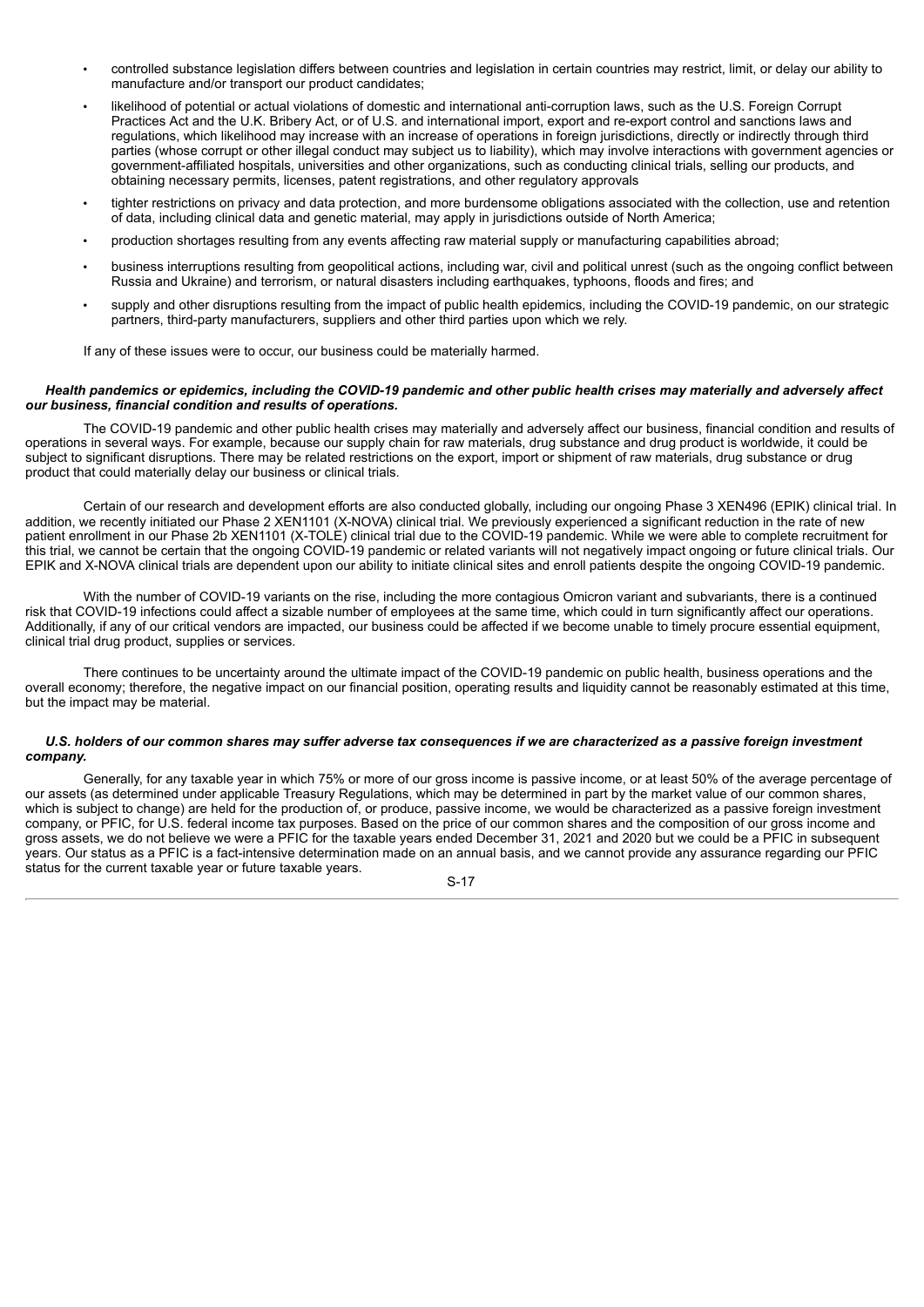If we are a PFIC for any year, U.S. holders of our common shares may suffer adverse tax consequences. Gains realized by non-corporate U.S. holders on the sale of our common shares would be taxed as ordinary income, rather than as capital gain, and the preferential tax rate applicable to dividends received on our common shares would be lost. Interest charges would also be added to taxes on gains and dividends realized by all U.S. holders. U.S. holders should consult their own tax advisors with respect to their particular circumstances.

A U.S. holder may avoid these adverse tax consequences by timely making a qualified electing fund election. For each year that we would meet the PFIC gross income or asset test, an electing U.S. holder would be required to include in gross income its pro rata share of our net ordinary income and net capital gains, if any. A U.S. holder may make a qualified electing fund election only if we commit to provide U.S. holders with their pro rata share of our net ordinary income and net capital gains. We will provide, upon request, our U.S. holders with the information that is necessary in order for them to make a qualified electing fund election and to report their pro rata shares of ordinary earnings and net capital gains for each year we believe we were a PFIC. U.S. holders should consult their own tax advisors with respect to making this election and the related reporting requirements.

A U.S. holder may also mitigate the adverse tax consequences by timely making a mark-to-market election. Generally, for each year that we meet the PFIC gross income or asset test, an electing U.S. holder would include in gross income the increase in the value of its common shares during each of its taxable years and deduct from gross income the decrease in the value of such shares during each of its taxable years. A mark-tomarket election may be made and maintained only if our common shares are regularly traded on a qualified exchange, including Nasdaq. Whether our common shares are regularly traded on a qualified exchange is an annual determination based on facts that, in part, are beyond our control. Accordingly, a U.S. holder might not be eligible to make a mark-to-market election to mitigate the adverse tax consequences if we are characterized as a PFIC. U.S. holders should consult their own tax advisors with respect to the possibility of making this election.

In addition, if we are or become a PFIC (or our PFIC status is uncertain), it may deter certain U.S. investors from purchasing our common shares, which could have an adverse impact on the market price of our common shares.

## We may become subject to income tax in jurisdictions in which we are organized or operate, which would reduce our future earnings.

There is a risk that we may become subject to income tax in jurisdictions outside of Canada and the U.S., if under the laws of any such jurisdiction, we are considered to be carrying on a trade or business there or earn income that is considered to be sourced there and we do not qualify for an exemption. In jurisdictions where we do not believe we are subject to tax, we can provide no certainty that tax authorities in those jurisdictions will not subject one or more tax years to examination. Tax examinations are often complex as tax authorities may disagree with the treatment of items reported by us, the result of which could have a material adverse effect on our operating results and financial condition.

#### Acquisitions, joint ventures or other strategic transactions could disrupt our business, cause dilution to our shareholders and *otherwise harm our business.*

We actively evaluate various strategic transactions on an ongoing basis, including the acquisition of other businesses, products or technologies as well as pursuing strategic alliances, joint ventures, licensing transactions or investments in complementary businesses. Any of these transactions could be material to our financial condition and operating results and expose us to many risks, including:

- disruption in our relationships with collaborators or suppliers as a result of such a transaction;
- unanticipated liabilities related to acquired companies;
- difficulties integrating acquired personnel, technologies and operations into our existing business;
- retention of key employees:
- diversion of management time and focus from operating our business to pursuing strategic transactions and managing any such strategic alliances, joint ventures or acquisition integration challenges;
- dilution to our shareholders if we issue equity in connection with such transactions;
- increases in our expenses and reductions in our cash available for operations and other uses; and
- possible write-offs or impairment charges relating to acquired businesses.

Foreign acquisitions involve unique risks in addition to those mentioned above, including those related to integration of operations across different cultures and languages, currency risks and the particular economic, political and regulatory risks associated with specific countries. S-18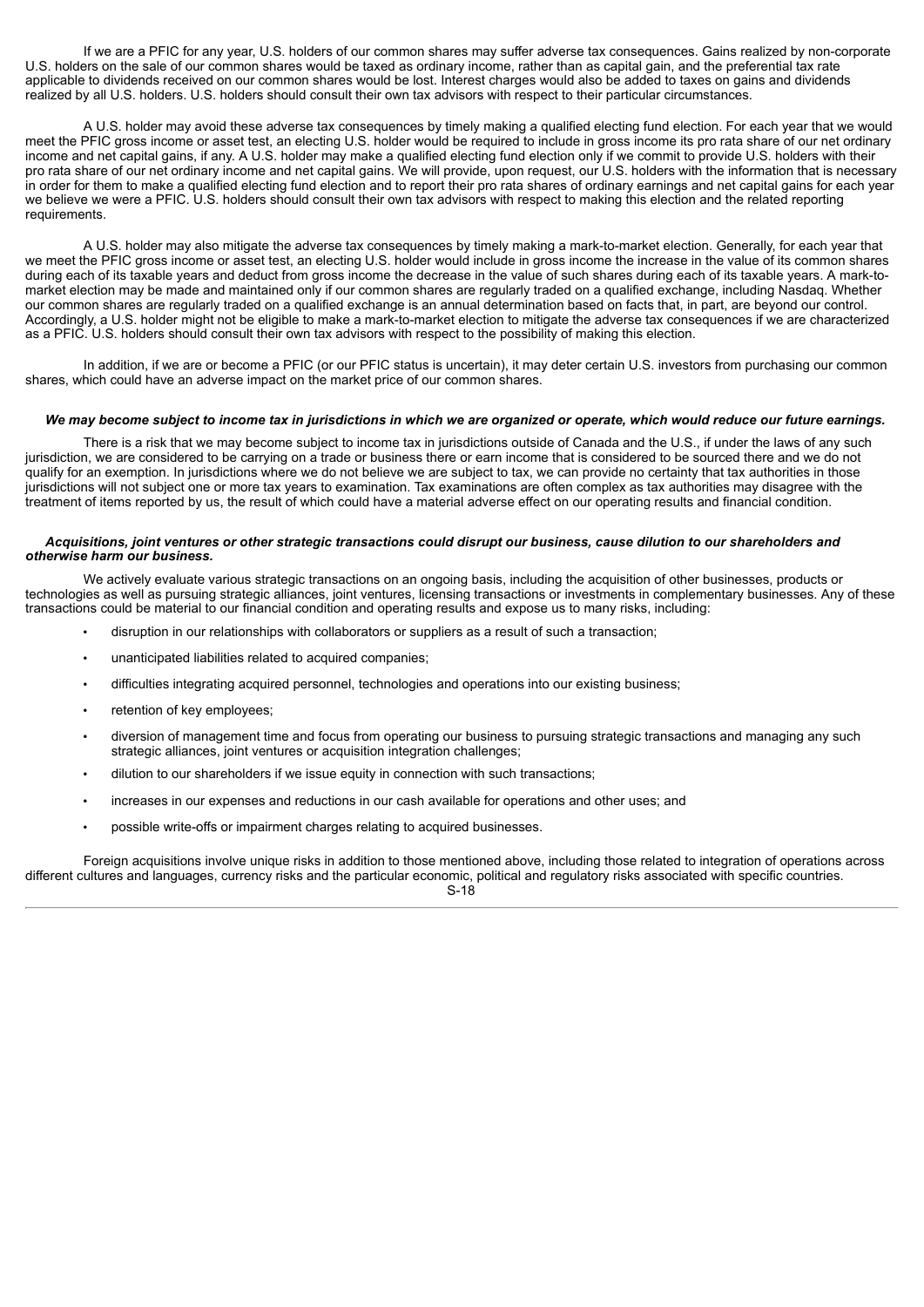Also, the anticipated benefit of any strategic alliance, joint venture or acquisition may not materialize. Future acquisitions or dispositions could result in potentially dilutive issuances of our equity securities, the incurrence of debt, contingent liabilities or amortization expenses or write-offs of goodwill, any of which could harm our financial condition. We cannot predict the number, timing or size of future joint ventures or acquisitions, or the effect that any such transactions might have on our operating results.

## If product liability lawsuits are brought against us, we may incur substantial liabilities and may be required to limit commercialization *of our current and any future products.*

We face an inherent risk of product liability as a result of the clinical testing of our product candidates, and we will face an even greater risk if we commercialize any product candidates. For example, we may be sued if any of our product candidates, including any that are developed in combination with other therapies, allegedly causes injury or is found to be otherwise unsuitable during product testing, manufacturing, marketing or sale. Any such product liability claims may include allegations of defects in manufacturing, defects in design, a failure to warn of dangers inherent in the product, negligence, strict liability and a breach of warranties. Claims could also be asserted under state or provincial consumer protection acts. If we cannot successfully defend ourselves against product liability claims, we may incur substantial liabilities or be required to limit commercialization of our product candidates. Even successful defense would require significant financial and management resources. There is also risk that third parties we have agreed to indemnify could incur liability. Regardless of the merits or eventual outcome, liability claims may result in:

- decreased demand for our product candidates or any resulting products;
- injury to our reputation;
- withdrawal of clinical trial participants;
- costs to defend the related litigation;
- a diversion of management's time and our resources;
- substantial monetary awards to trial participants or patients;
- product recalls, withdrawals or labeling, marketing or promotional restrictions;
- loss of revenue;
- the inability to commercialize our product candidates; and
- a decline in the market price of our common shares.

We currently carry product liability insurance with amounts of coverage that we believe are appropriate relative to our current clinical programs; however, we may not be able to maintain insurance coverage at a reasonable cost or in sufficient amounts to protect us against losses due to liability. If and when we obtain marketing approval for product candidates, we intend to expand our insurance coverage to include the sale of commercial products; however, we may then be unable to obtain product liability insurance on commercially reasonable terms or in adequate amounts. On occasion, large judgments have been awarded in class action lawsuits based on drugs or medical treatments that had unanticipated adverse effects. A successful product liability claim or series of claims brought against us could cause the market price of our common shares to decline and, if judgments exceed our insurance coverage, could adversely affect our future results of operations and business.

Patients with certain of the diseases, or disorders, targeted by our product candidates are often already in severe and advanced stages of disease and have both known and unknown significant pre-existing and potentially life-threatening conditions. During the course of treatment, patients have in the past and may in the future suffer adverse events, including death, for reasons that may be related to our product candidates. Such events could subject us to costly litigation, require us to pay substantial amounts of money to injured patients, delay, negatively impact or end our opportunity to receive or maintain regulatory approval to market those product candidates, or require us to suspend or abandon our commercialization efforts. Even in a circumstance in which we do not believe that an adverse event is related to our products, the investigation into the circumstance may be time-consuming or inconclusive. These investigations may interrupt our sales efforts, delay our regulatory approval process in other countries, or impact and limit the type of regulatory approvals our product candidates receive or maintain. As a result of these factors, a product liability claim, even if successfully defended, could have a material adverse effect on our business, financial condition or results of operations.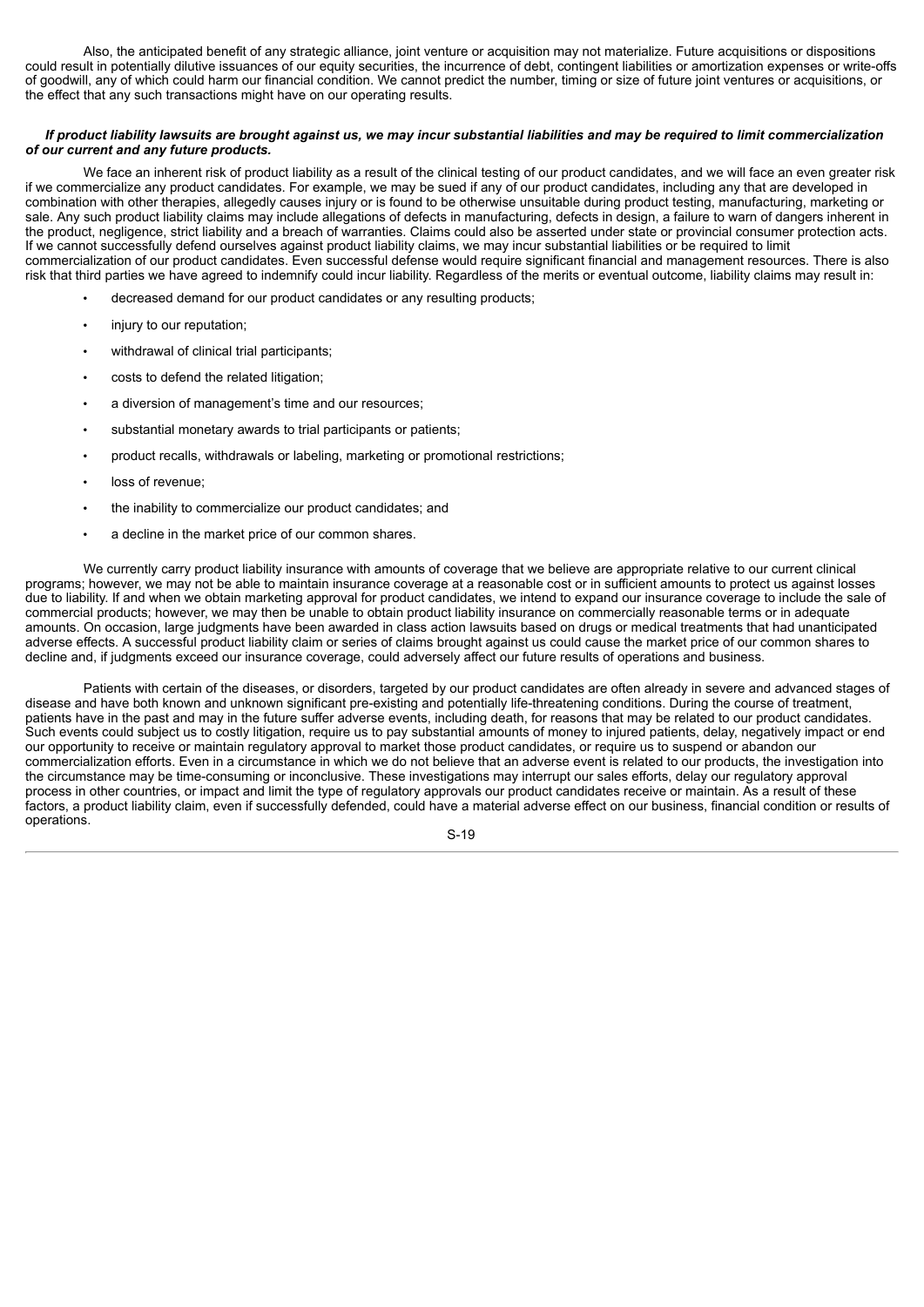#### Our current and future operations in the U.S. and elsewhere will be subject, directly or indirectly, to applicable federal and state antikickback, fraud and abuse, false claims, transparency, health information privacy and security, and other healthcare laws and regulations, which could expose us to criminal sanctions, civil penalties, contractual damages, reputational harm, administrative burdens, and *diminished profits and future earnings.*

Healthcare providers and third-party payers in the U.S. and elsewhere play a primary role in the recommendation and prescription of any product candidates for which we obtain marketing approval. Our current arrangements with health care providers and our future arrangements with third-party payers and customers may expose us to broadly applicable fraud and abuse and other healthcare laws and regulations, including, without limitation, the federal Anti-Kickback Statute and the federal False Claims Act and similar laws in foreign jurisdictions in which we conduct business, that may constrain the business or financial arrangements and relationships through which we market, sell and distribute any products for which we obtain marketing approval. In addition, we may be subject to transparency laws and patient privacy regulation by the federal government and by the U.S. states and foreign jurisdictions in which we conduct our business. The applicable federal, state and foreign healthcare laws and regulations that may affect our ability to operate include the following:

- the federal Anti-Kickback Statute, which prohibits, among other things, persons from knowingly and willfully soliciting, offering, receiving or providing remuneration, directly or indirectly, in cash or in kind, to induce or reward either the referral of an individual for, or the purchase, order or recommendation of, any good or service for which payment may be made under federal and state healthcare programs such as Medicare and Medicaid;
- federal civil and criminal false claims laws, including the federal False Claims Act, which can be enforced through civil whistleblower, or qui tam actions, as well as civil monetary penalty laws can impose criminal and civil penalties, assessment, and exclusion from participation for various forms of fraud and abuse involving the federal health care programs, such as Medicare and Medicaid;
- HIPAA, which imposes criminal and civil liability for, among other things, executing a scheme to defraud any healthcare benefit program and making false statements relating to healthcare matters, and which, as amended by the Health Information Technology for Economic and Clinical Health Act (HITECH) and HIPAA's and HITECH's implementing regulations, also imposes obligations, including mandatory contractual terms, on covered entities, which are health plans, healthcare clearinghouses, and certain health care providers, as those terms are defined by HIPAA, and their respective business associates and their subcontractors, with respect to safeguarding the privacy, security and transmission of individually identifiable health information;
- the federal Physicians Payment Sunshine Act, also referred to as the CMS Open Payments, which requires applicable manufacturers of certain drugs, devices, biologics and medical supplies for which payment is available under Medicare, Medicaid or the Children's Health Insurance Program (with certain exceptions) to report annually to CMS, information related to: certain payments or other transfers of value made to physicians (defined to include doctors of medicine and osteopathy, dentists, podiatrists, optometrists and licensed chiropractors), certain non-physician healthcare professionals (such as physician assistants and nurse practitioners among others), and teaching hospitals as well as information regarding ownership or investment interests held by physicians and their immediate family members; and
- analogous state and foreign laws and regulations, such as state anti-kickback and false claims laws, which may apply to sales or marketing arrangements and claims involving healthcare items or services reimbursed by non-governmental third-party payers, including private insurers; state and foreign laws that require pharmaceutical companies to comply with the pharmaceutical industry's voluntary compliance guidelines and the relevant compliance guidance promulgated by the federal government or otherwise restrict payments that may be made to healthcare providers; state and foreign laws that require drug manufacturers to report information related to payments to physicians and other healthcare providers or marketing expenditures; state and local laws requiring the registration of pharmaceutical sales representatives; and state and foreign laws governing the collection, export, privacy, use, protection and security of biological materials and health information in certain circumstances, many of which differ from each other in significant ways and may not have the same effect, thus complicating compliance efforts.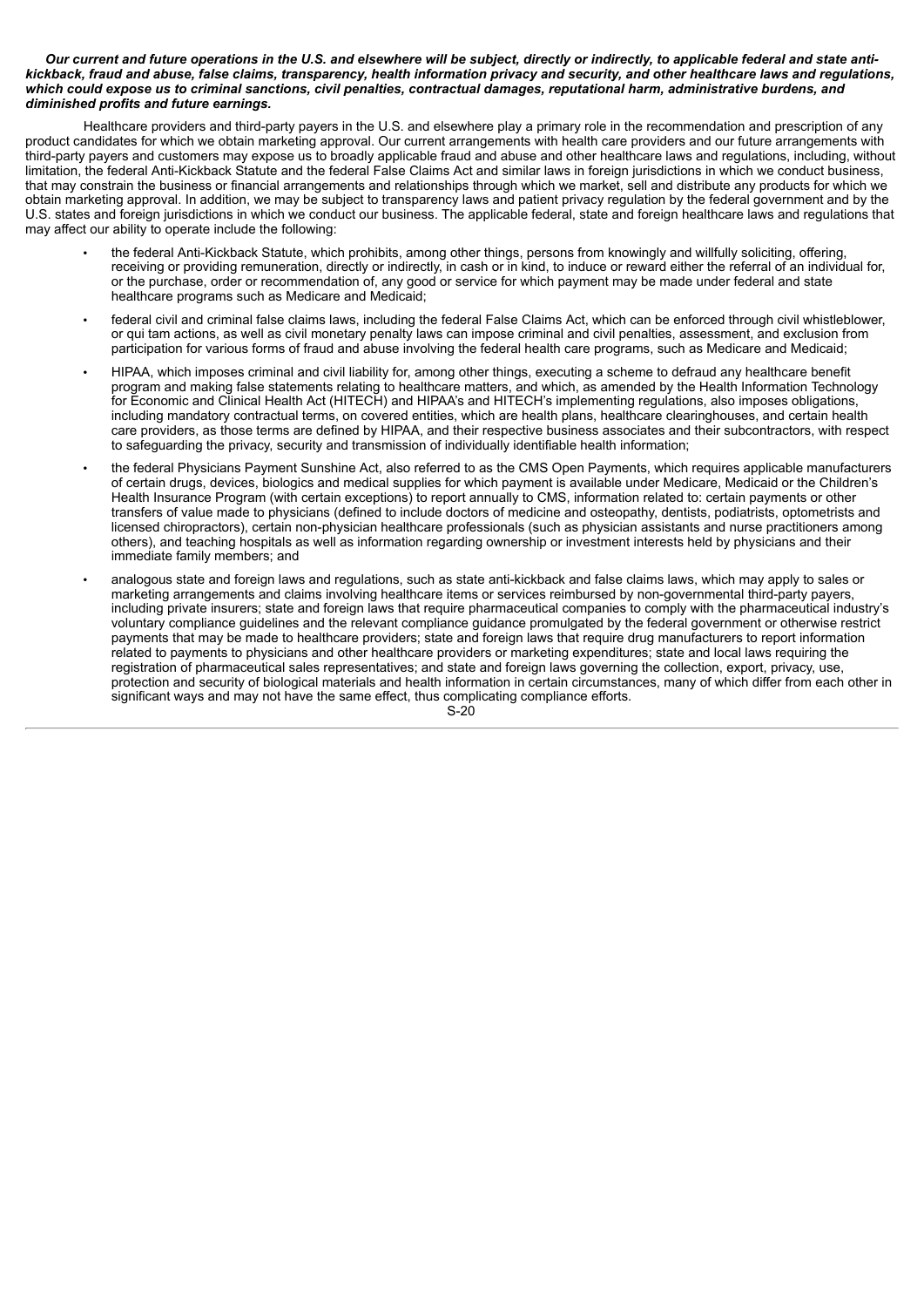Efforts to ensure that our business arrangements with third parties will comply with applicable healthcare and privacy and data protection laws and regulations may involve substantial costs and may require us to undertake or implement additional policies or measures. We may face claims and proceedings by private parties, and claims, investigations and other proceedings by governmental authorities, relating to allegations that our business practices do not comply with current or future statutes, regulations or case law involving applicable fraud and abuse or other healthcare laws and regulations, and it is possible that courts or governmental authorities may conclude that we have not complied with them, or that we may find it necessary or appropriate to settle any such claims or other proceedings. If our operations are found to be in violation of any of these laws or any other governmental regulations that may apply to us, we may be subject to significant civil, criminal and administrative penalties, including, without limitation, damages, fines, disgorgement, imprisonment, exclusion from participation in government healthcare programs, such as Medicare and Medicaid, integrity oversight and reporting obligations, and the curtailment or restructuring of our operations, which could have a material adverse effect on our business. If any of the physicians or other providers or entities with whom we expect to do business, including our collaborators, is found not to be in compliance with applicable laws, it may be subject to criminal, civil or administrative sanctions, including exclusions from participation in government healthcare programs, which could also materially affect our business. Further, defending against any such actions can be costly, time-consuming and may require significant financial and personnel resources. Therefore, even if we are successful in defending against any such actions that may be brought against us, our business may be impaired.

#### If we fail to comply with environmental, health and safety laws and requlations, we could become subject to fines or penalties or incur *costs that could have a material adverse effect on the success of our business.*

Our research and development activities involve the controlled use of potentially harmful biological materials as well as hazardous materials, chemicals, and various radioactive compounds typically employed in molecular and cellular biology. For example, we routinely use cells in culture and we employ small amounts of radioisotopes. We cannot completely eliminate the risk of accidental contamination or injury from the use, storage, handling, or disposal of these materials through our maintenance of up-to-date licensing and training programs. In the event of contamination or injury, we could be held liable for damages that result, and any liability could exceed our resources. We currently carry insurance covering certain claims arising from our use of these materials. However, if we are unable to maintain our insurance coverage at a reasonable cost and with adequate coverage, our insurance may not cover any liability that may arise. We are subject to Canadian federal, provincial, and local laws and regulations and may be subject to U.S. and/or foreign, laws and regulations governing the use, storage, handling, and disposal of these materials and specified waste products. Complying with regulations regarding the use of these materials could be costly, and if we fail to comply with these regulations, it could have a material adverse effect on our operations and profitability.

## We or the third parties upon whom we depend may be adversely affected by earthquakes or other natural disasters and our business *continuity and disaster recovery plans may not adequately protect us from serious disaster.*

Our headquarters are located in Burnaby, British Columbia, Canada. We are vulnerable to natural disasters such as earthquakes that could disrupt our operations. If a natural disaster, power outage, fire or other event occurred that prevented us from using all or a significant portion of our headquarters, that damaged critical infrastructure, such as the manufacturing facilities of our CMOs, or that otherwise disrupted operations, it may be difficult or, in certain cases, impossible for us to continue our business for a substantial period of time. Although we carry insurance for earthquakes and other natural disasters, we may not carry sufficient business interruption insurance to compensate us for all losses that may occur. The disaster recovery and business continuity plans we have in place may not be adequate in the event of a serious disaster or similar event. We may incur substantial expenses as a result of a natural disaster or earthquake, which could have a material adverse effect on our business. In addition, we may lose samples or other valuable data. The occurrence of any of the foregoing could have a material adverse effect on our business. S-21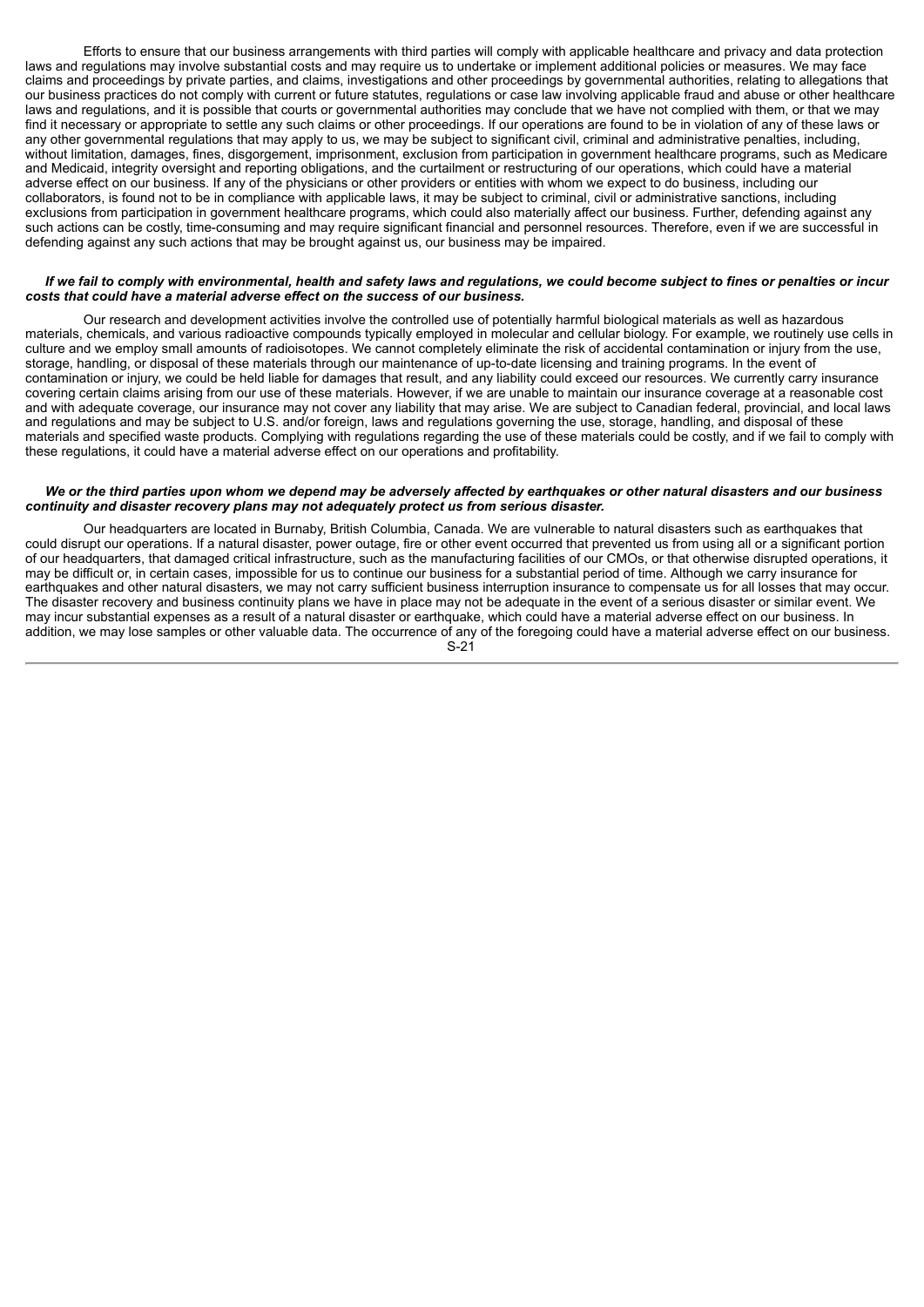## **Risks Related to Development, Clinical Testing and Regulatory Approval of Our Product Candidates**

## The regulatory approval processes of the FDA, EMA, Health Canada and regulators in other jurisdictions are lengthy, time-consuming and inherently unpredictable. If we, or our collaborators, are unable to obtain regulatory approval for our product candidates in a timely *manner, or at all, our business will be substantially harmed.*

The regulatory approval process is expensive and the time required to obtain approval from the FDA, EMA, Health Canada or other regulatory authorities in other jurisdictions to sell any product is uncertain and may take years. Whether regulatory approval will be granted is unpredictable and depends upon numerous factors, including the substantial discretion of the regulatory authorities. Approval policies, regulations, or the type and amount of pre-clinical and clinical data necessary to gain approval may change during the course of a product candidate's clinical development and may vary among jurisdictions. Moreover, pre-clinical and clinical data are often susceptible to varying interpretations and analyses, and even if the pre-clinical studies show promising results and clinical trials are successfully completed, we cannot guarantee that the FDA, EMA, Health Canada or other regulatory authorities in other jurisdictions will interpret the results as we do, and more trials, manufacturing-related studies or non-clinical studies could be required before we submit our product candidates for approval. Many companies that have believed their product candidates performed satisfactorily in pre-clinical studies and clinical trials have nonetheless failed to obtain marketing approval of their products. To the extent that the results of our studies and trials are not satisfactory to the FDA, EMA, Health Canada or other regulatory authorities in other jurisdictions for support of a marketing application, approval of our product candidates may be significantly delayed, or we may be required to expend significant additional resources, which may not be available to us, to conduct additional trials in support of potential approval of our product candidates. It is also possible that none of our existing product candidates or any of our future product candidates will ever obtain regulatory approval, even if we expend substantial time and resources seeking such approval.

Our product candidates could fail to receive regulatory approval for many reasons, including the following:

- the FDA, EMA, Health Canada or other regulatory authorities may disagree with the design or implementation of our or our collaborators' clinical trials;
- we or our collaborators may be unable to demonstrate to the satisfaction of the FDA, EMA, Health Canada or other regulatory authorities that a product candidate is safe and effective for its proposed indication;
- the results of clinical trials may not meet the level of statistical significance required by the FDA, EMA, Health Canada or other regulatory authorities for approval;
- we, or our collaborators, may be unable to demonstrate that a product candidate's clinical and other benefits outweigh its safety risks;
- the FDA, EMA, Health Canada or other regulatory authorities may disagree with our or our collaborators' interpretation of data from pre-clinical studies or clinical trials;
- the data collected from clinical trials of our product candidates may not be sufficient to support the submission of an NDA or other submission or to obtain regulatory approval in the U.S. or elsewhere;
- the FDA, EMA, Health Canada or other regulatory authorities may fail to approve the manufacturing processes, controls or facilities of third-party manufacturers with which we or our collaborators contract for clinical and commercial supplies;
- the pre-approval inspections of manufacturing, clinical sites or clinical service providers, conducted by regulatory authorities may identify errors or omissions that may results in the product candidate not being approved; and
- the approval policies or regulations of the FDA, EMA, Health Canada or other regulatory authorities may significantly change in a manner rendering our or our collaborators' clinical data insufficient for approval.

Even if we, or our collaborators, obtain approval for a particular product, regulatory authorities may grant approval contingent on the performance of costly post-approval commitments including clinical trials, or may approve a product with a label that does not include the labeling claims necessary or desirable for the successful commercialization of that product.

In addition, the FDA, EMA, Health Canada or other regulatory authorities' policies with respect to clinical trials may change and additional government regulations may be enacted. For instance, the regulatory landscape related to clinical trials in the EU recently evolved. The EU Clinical Trials Regulation, or CTR, which was adopted in April 2014 and repeals the EU Clinical Trials Directive, became applicable on January 31, 2022. The implementation of the CTR also includes the implementation of the Clinical Trials Information System, a new clinical trial portal and database that will be maintained by the EMA in collaboration with the European Commission and the EU Member States. The objectives of the CTR include consistent rules for conducting trials throughout the EU, consistent data standards and adverse events listing, and consistent information on the authorization status. Information on the conduct and results of each clinical trial carried out in the EU will be made publicly available. Complying with changes in regulatory requirements can result in additional costs, delay our clinical development plans, or expose us to greater liability if we are slow or unable to adapt to changes in existing requirements or the adoption of new requirements or policies governing clinical trials, our development plans, including XEN1101, may be impacted.

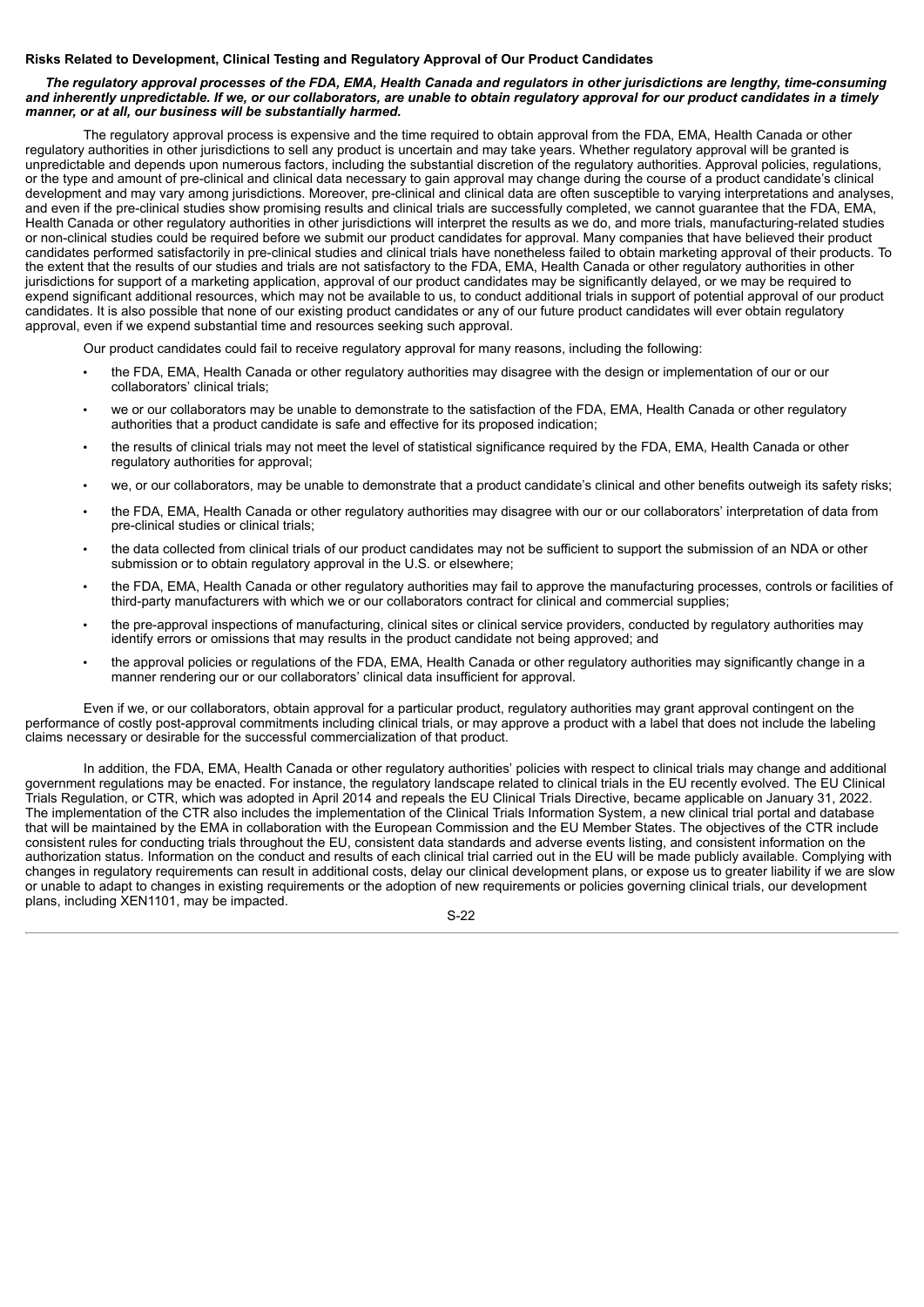Additionally, because there may be approved treatments for some of the diseases or disorders for which we may seek approval, in order to receive regulatory approval, we may need to demonstrate in clinical trials that the product candidates we develop to treat those diseases or disorders are not only safe and effective, but may need to be compared to existing products, which may make it more difficult for our product candidates to receive regulatory approval or adequate reimbursement.

Clinical drug development involves a lengthy and expensive process with uncertain timelines and uncertain outcomes. If clinical trials are prolonged, delayed, not completed, unsuccessful or inconclusive, we could experience material harm to our business and the market price of our common shares. In addition, we, or our collaborators, may be unable to commercialize our product candidates on a timely *basis or at all.*

Clinical testing of product candidates is expensive and, depending on the stage of development, can take a substantial period of time to complete. Clinical trial outcomes are inherently uncertain, and failure can occur at any time during the clinical development process and can have a material impact on our business and the market price of our common shares.

Clinical trials can be halted or delayed for a variety of reasons, including those related to:

- side effects or adverse events in study participants presenting an unacceptable safety risk;
- inability to reach agreement with prospective CROs and clinical trial sites, or the breach of such agreements;
- failure of third-party contractors, such as CROs, or investigators to comply with regulatory requirements, including good clinical practices, or GCPs;
- delay or failure in obtaining the necessary approvals from regulators or institutional review boards, or IRBs, in order to commence a clinical trial at a prospective trial site, or their suspension or termination of a clinical trial once commenced;
- a requirement to undertake and complete additional pre-clinical studies to generate data required to initiate clinical development or to support the continued clinical development of a product candidate or submission of an NDA;
- inability to enroll sufficient patients to complete a protocol, particularly in orphan diseases or disorders;
- difficulty in having patients complete a trial, adhere to the trial protocol, or return for post-treatment follow-up;
- clinical sites deviating from trial protocol or dropping out of a trial;
- problems with investigational medicinal product storage, stability and distribution;
- our inability to add new or additional clinical trial sites;
- our inability to manufacture, or obtain from third parties, adequate supply of drug substance or drug product sufficient to complete our pre-clinical studies and clinical trials, including supply chain issues resulting from any events affecting raw material supply or manufacturing capabilities abroad;
- unforeseen disruptions, caused by man-made or natural disasters, public health pandemics or epidemics, civil unrest or military conflict, or other business interruptions, including, for example, the COVID-19 pandemic; and
- governmental or regulatory delays and changes in regulatory requirements, policy and guidelines.

These risks and uncertainties could impact any of our or our collaborators' clinical programs and any of the clinical, regulatory or operational events described above could change our or our collaborators' planned clinical and regulatory activities. For example, we previously experienced a significant reduction in the rate of new patient enrollment in our X-TOLE trial due to the COVID-19 pandemic. While we were able to complete recruitment for this trial, we cannot be certain that the ongoing COVID-19 pandemic or related variants will not negatively impact other trials in the future. In addition, due to the impact of the COVID-19 pandemic, we have experienced an impact on the initiation of clinical sites in our EPIK trial. COVID-19 may continue to impact the enrollment of patients in our XEN496 EPIK clinical trial. Further challenges in enrolling and retaining patients in our clinical trials, whether as a result of the COVID-19 pandemic, geopolitical events, or for any other reasons, may further delay the trials or cause them to be discontinued.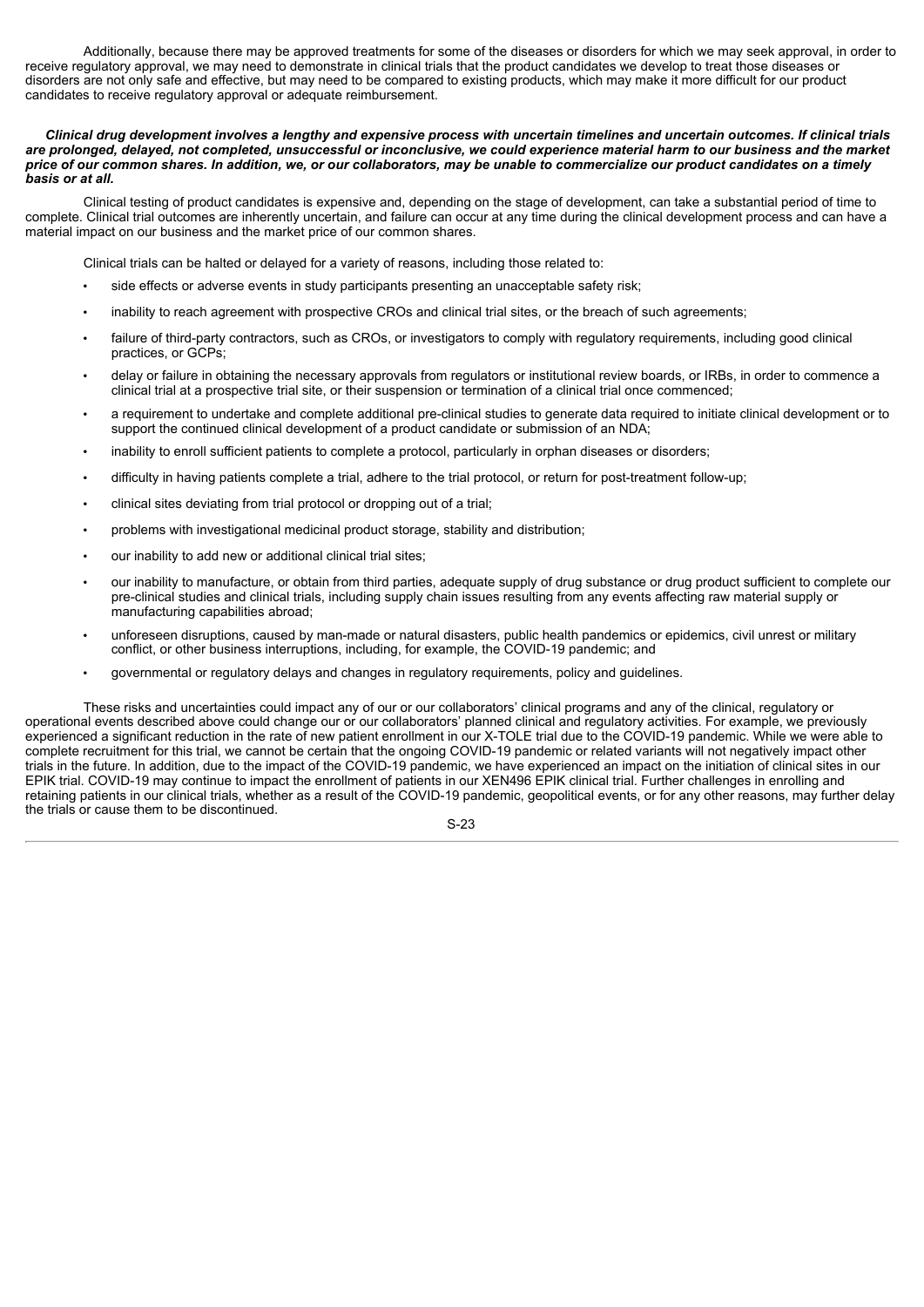The results of any Phase 3 or other pivotal clinical trial, including without limitation our EPIK trial, may not be adequate to support marketing approval. These clinical trials are lengthy and, with respect to non-orphan indications, usually involve many hundreds to thousands of patients. With respect to orphan indications like KCNQ2-DEE or SCN8A-DEE, clinical trials can also be lengthy due to the challenge of identifying patients. Even if patients are successfully identified, they may fail screening criteria including baseline seizure burden and, as a result, not be enrolled in the trial. Any challenges associated with identifying, screening and/or enrolling patients in our trials may extend the time needed to complete our EPIK trial or other clinical trials or require additional sites to be initiated in order to achieve target enrollment numbers and to complete our clinical trials, which may increase the cost of our operations and/or delay the timing of our regulatory approval. In addition, if the FDA, EMA, Health Canada or another regulator disagrees with our or our collaborators' choice of the key testing criterion, or primary endpoint, the results for the primary endpoint are not robust or significant relative to the control group of patients not receiving the experimental therapy, or our statistical analysis is inconclusive, such regulator may refuse to approve our product candidate in the region in which it has jurisdiction. The FDA, EMA, Health Canada or other regulators also may require additional clinical trials as a condition for approving any of these product candidates.

We or our collaborators could also encounter delays if a clinical trial is suspended or terminated by us, by our collaborators, by the IRBs of the institutions in which such trial is being conducted, by any Data Safety Monitoring Board for such trial, or by the FDA, EMA, Health Canada or other regulatory authorities. Such authorities may impose such a suspension or termination due to a number of factors, including failure to conduct the clinical trial in accordance with regulatory requirements or our clinical protocols, inspection of the clinical trial operations or trial site by the FDA, EMA, Health Canada or other regulatory authorities resulting in the imposition of a clinical hold, product candidate manufacturing problems, unforeseen safety issues or adverse side effects, failure to demonstrate a benefit from using a drug, changes in governmental regulations or administrative actions or lack of adequate funding to continue the clinical trial. In addition, delays can occur due to safety concerns arising from trials or other clinical data regarding another company's product candidate in the same compound class as one of ours.

Additionally, changes in applicable regulatory requirements and guidance may occur and we may need to amend clinical trial protocols to reflect these changes or to include additional objectives that could yield important scientific information critical to our overall development strategy. The protocol amendment process often requires review and approval by several review bodies, including regulatory agencies and scientific, regulatory and ethics boards and IRBs which may affect timely completion of a clinical trial. Further, these protocol amendments may not be accepted by the review bodies in the form submitted, or at all, which may impact costs, timing or successful completion of a clinical trial.

We may also be required to develop and implement additional clinical trial policies and procedures designed to support remote clinical trial activities which have and are expected to continue to increase the cost and complexity of our clinical trials. Since March 2020, the FDA, EMA and Health Canada have issued various guidance documents and related guidance updates describing a number of considerations for sponsors conducting clinical trials during the COVID-19 pandemic. FDA has also issued COVID-19 related guidance addressing resuming normal drug and biologics manufacturing operations; manufacturing, supply chain, and inspections; and statistical considerations for clinical trials during the COVID-19 public health emergency, among others. In view of the spread of the COVID-19 variants, FDA and other regulatory authorities may issue additional guidance and policies that may materially impact our business and clinical development timelines. Changes to existing policies and regulations can increase our compliance costs or delay our clinical plans.

If we or our collaborators experience delays in the completion of, or termination of, any clinical trial of one of our product candidates, the commercial prospects of the product candidate may be harmed, the period during which we may have the exclusive right to commercialize our products under patent protection could be shortened, and our or our collaborators' ability to commence product sales and generate product revenue from the product will be delayed. In addition, any delays in completing our clinical trials will increase our costs and slow down our product candidate development and approval process. Any of these occurrences may harm our business, financial condition and prospects significantly. In addition, many of the factors that cause or lead to a delay in the commencement or completion of clinical trials may also ultimately lead to the denial of regulatory approval of our or our collaborators' product candidates.

XEN496 targets an ultra-orphan indication of KCNQ2-DEE and the FDA has indicated that a single, small pivotal trial may be sufficient to demonstrate effectiveness and safety in KCNQ2-DEE provided that no new or unexpected safety issues arise during drug development. However, other regulatory authorities may require additional data. Further, even though we believe the safety and efficacy profile of ezogabine, the active ingredient in XEN496, in pediatric patients with KCNQ2-DEE generated to date by others appears promising based on published clinical case reports, we do not yet know if our pediatric-specific formulation of XEN496 will have the same or similar safety, pharmacokinetic and/or efficacy profile in pediatric patients with KCNQ2-DEE as the original formulation of ezogabine. If we are unable to replicate the published clinical case reports, due to the new formulation or any other factors, the clinical development of XEN496 may not be successful and the FDA or other regulatory authorities may require additional data in more patients or we may not be able to generate sufficient data for approval in this patient population.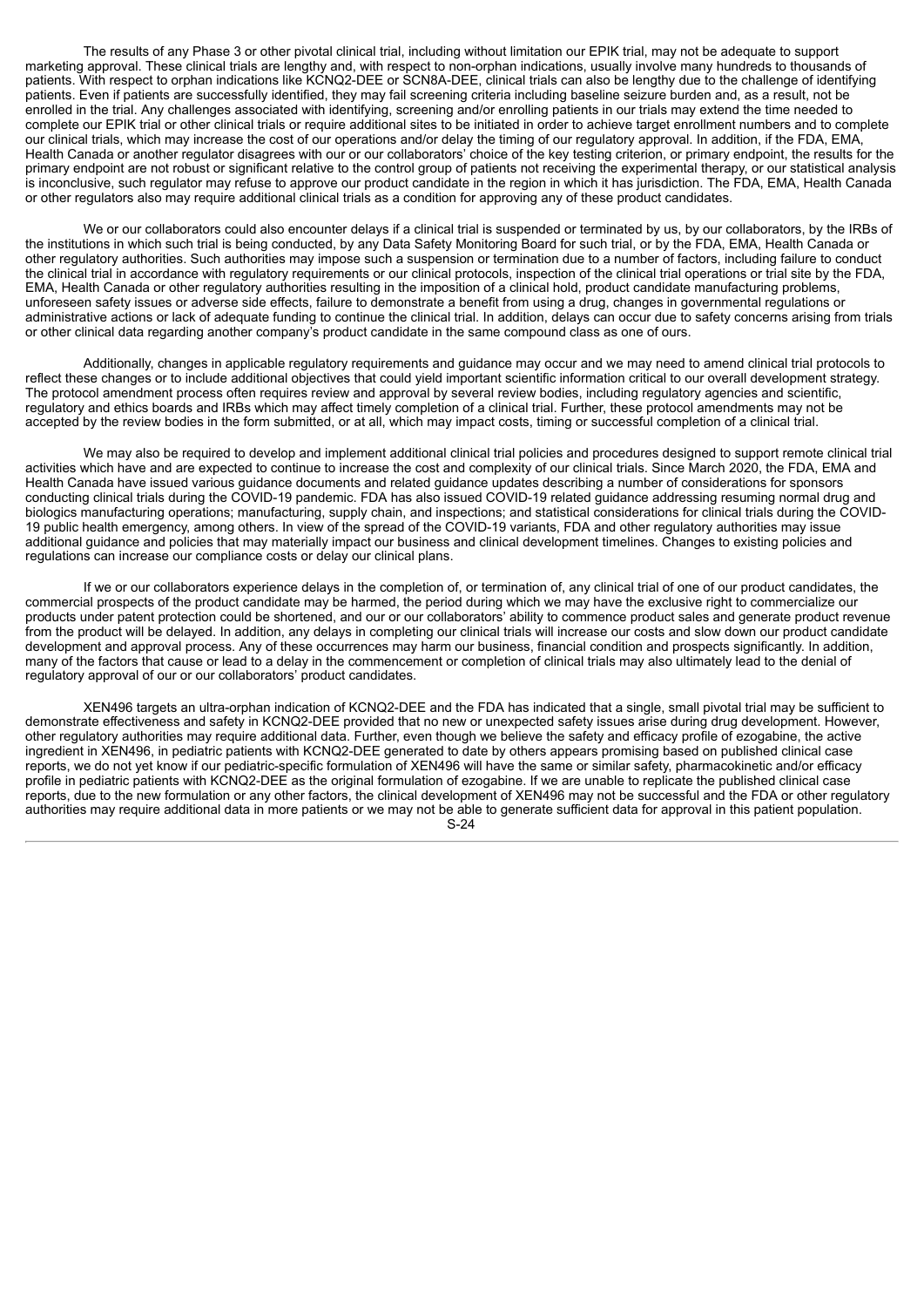#### Clinical trials may fail to demonstrate adequately the safety and efficacy of our or our collaborators' product candidates, at any stage of clinical development. Terminating the development of any of our or our collaborators' product candidates could materially harm our *business and the market price of our common shares.*

Our and our collaborators' clinical product candidates, which include XEN1101, XEN496, NBI-921352 (being developed by our collaborator Neurocrine Biosciences), and PCRX301 (being developed by Pacira BioSciences), along with product candidates we expect to enter clinical development which include our pre-clinical compounds, are in varying stages of development and will require substantial clinical development, testing and regulatory approval prior to commercialization.

Before obtaining regulatory approvals for the commercial sale of our product candidates, we or our collaborators must demonstrate through lengthy, complex and expensive pre-clinical testing and clinical trials that each product candidate is both safe and effective for use in each target indication. Failure can occur at any time during the clinical trial process. Clinical trials often fail to demonstrate safety and efficacy of the product candidate studied for the target indication. Most product candidates that commence clinical trials are never approved as products. A number of companies in the biopharmaceutical industry have suffered significant setbacks in advanced clinical trials due to lack of efficacy or adverse safety profiles, notwithstanding promising results in earlier trials. In addition to the safety and efficacy trials of any product candidate, clinical trial failures may result from a multitude of factors including flaws in trial design, dose selection, statistical analysis plan, placebo effect, patient enrollment criteria, patient compliance and trial execution. Data obtained from trials and studies are susceptible to varying interpretations, and regulators may not interpret our data as favorably as we do, which may delay, limit or prevent regulatory approval. Failure of a clinical trial due to any of these reasons could materially harm our business and the market price of our common shares.

In the case of some of our and our collaborators' product candidates, we and our collaborators are seeking to develop treatments for certain diseases or disorders for which there is relatively limited clinical experience, and clinical trials may use novel endpoints and measurement methodologies or subjective patient feedback, which adds a layer of complexity to these clinical trials and may delay regulatory approval. Negative or inconclusive results from our or our collaborators' clinical trials could lead to a decision or requirement to conduct additional pre-clinical testing or clinical trials or result in a decision to terminate the continued development of a product candidate. For example, on October 4, 2021 we released topline data from our X-TOLE Phase 2b clinical trial of XEN1101 in adult patients with focal epilepsy. Even though the topline data from our X-TOLE Phase 2b clinical trial are positive, there can be no assurance that we will be able to successfully advance development of this product candidate into later stage clinical trials or obtain regulatory approval of XEN1101. Any of the foregoing outcomes would materially and adversely impact our business, product candidate pipeline and future prospects.

If our or our collaborators' product candidates are not shown to be both safe and effective in clinical trials, such product candidates will be unable to obtain regulatory approval or be successfully commercialized. In addition, our or our collaborators' failure to demonstrate positive results in clinical trials in any indication for which we or our collaborators are developing clinical product candidates could adversely affect development efforts in other indications. In such case, we would need to develop other compounds and conduct associated pre-clinical testing and clinical trials, as well as potentially seek additional financing, all of which would have a material adverse effect on our business, growth prospects, operating results, financial condition and results of operations.

#### We or our collaborators may find it difficult to enroll patients in our clinical trials, including for ultra-orphan, orphan or niche *indications, which could delay or prevent clinical trials of our product candidates.*

We or our collaborators may not be able to identify, recruit and enroll a sufficient number of patients, or those with required or desired characteristics to achieve diversity in a study, to complete clinical trials in a timely manner, or at all. Patient enrollment for clinical trials for ultraorphan, orphan and niche indications and for more prevalent conditions is affected by factors including:

- severity of the disease or disorder under investigation;
- design of the study protocol;
- size of the patient population and geographic dispersion;
- identification of patients;
- eligibility criteria for the study in question;
- perceived risks and benefits of the product candidate under study;
- proximity and availability of clinical trial sites for prospective patients;
- availability of competing therapies and clinical trials
- efforts to facilitate timely enrollment in clinical trials; and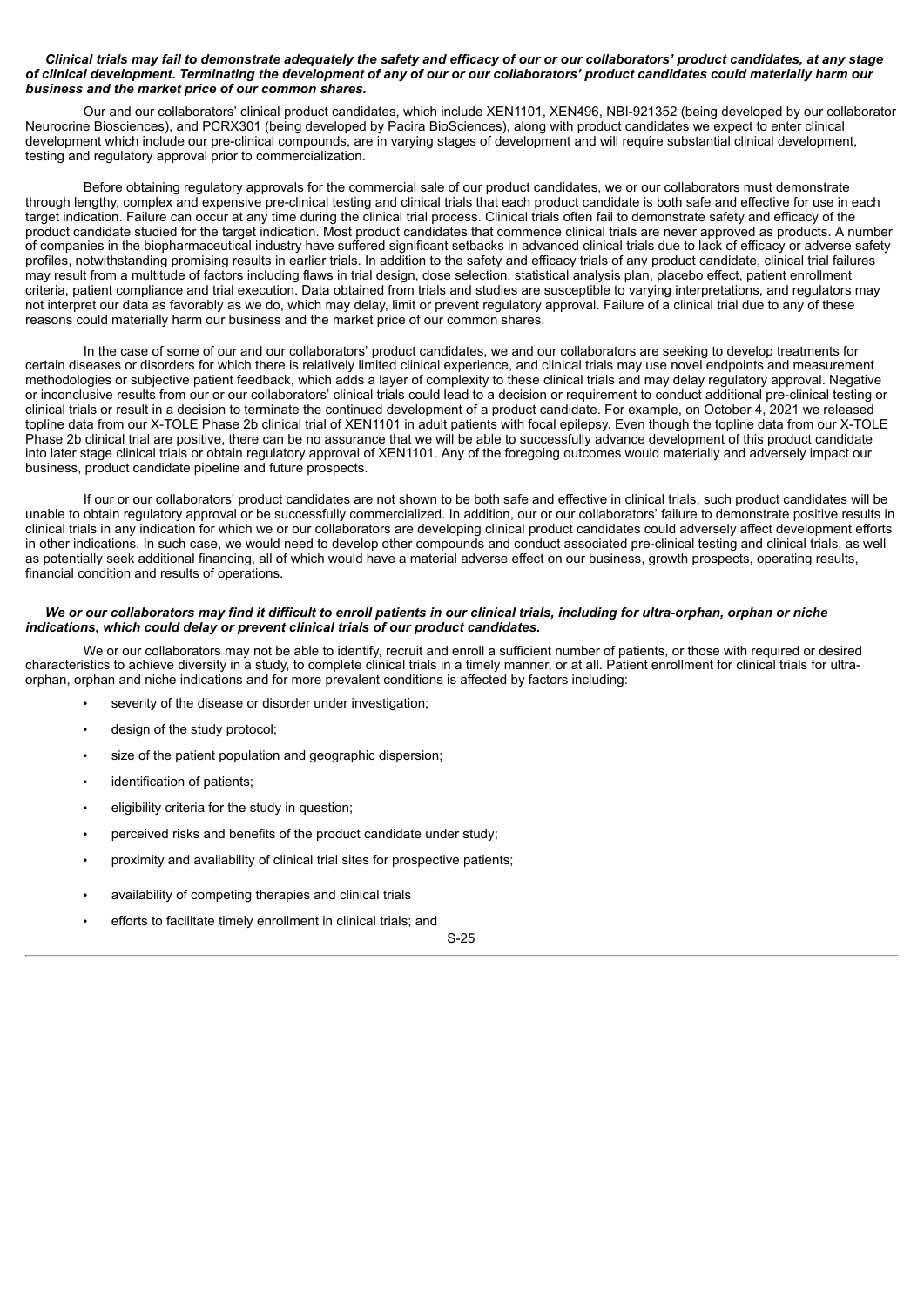• patient referral practices of physicians.

The limited patient populations in ultra-orphan, orphan and niche indications, such as KCNQ2-DEE, SCN8A-DEE and other early infantile epileptic encephalopathies, present significant recruitment challenges for clinical trials and a full understanding of the size of these populations is still relatively unknown. Many of these patients may not be suitable or available to participate in our or our collaborators' clinical trials. This means that we or our collaborators will generally have to run multi-site and potentially multi-national trials, which can be expensive and require close coordination and supervision. If we or our collaborators' experience delays in completing our clinical trials, such delays could result in increased costs, delays in advancing our product development, delays in testing the effectiveness of our product candidates or termination of the clinical trials altogether. Even if we or our collaborators' are successful in receiving regulatory approval, the limited patient populations in ultra-orphan, orphan and niche indications may impact the successful commercialization of our or our collaborators' product candidates and reimbursement rates, which could impact revenue and our ability to achieve profitability.

#### If we fail to obtain or maintain orphan drug designation or other regulatory exclusivity for some of our product candidates, our *competitive position would be harmed.*

Although we have pending provisional and non-provisional patent applications related to XEN496, this product candidate is not currently covered by any issued patents and we may have to rely solely on orphan drug designation to gain market exclusivity for this product candidate. Currently, this designation provides market exclusivity in the U.S. and the EU for seven years and ten years, respectively, if a product is the first such product approved for such orphan indication. In the EU, for orphan medicines, a valid and completed Pediatric Investigation Plan, or PIP, could qualify the sponsor for a two-year marketing exclusivity extension to the ten-year marketing exclusivity which is granted at the time of review of the orphan medicinal designation. The orphan drug market exclusivity does not, however, pertain to indications other than those for which the drug was specifically designated in the approval, nor does it prevent other types of drugs from receiving orphan designations or approvals in these same indications. Further, even after an orphan drug is approved, the FDA can subsequently approve a drug with similar chemical structure for the same condition if the FDA concludes that the new drug is clinically superior to the orphan product or a market shortage occurs.

In the EU, orphan exclusivity may be reduced to six years if the drug no longer satisfies the original designation criteria or can be lost altogether if the marketing authorization holder consents to a second orphan drug application or cannot supply enough drug, or when a second applicant demonstrates its drug is "clinically superior" to the original orphan drug. We have received orphan drug designation from the FDA and orphan medicinal product designation was granted by the European Commission to XEN496 as a treatment of KCNQ2-DEE and Neurocrine Biosciences received orphan drug designation from the FDA for NBI-921352 as a treatment of SCN8A. If we seek orphan drug designations for other indications or in other jurisdictions, we may fail to receive such orphan drug designations and, even if we succeed, such orphan drug designations may fail to result in or maintain orphan drug exclusivity upon approval, which would harm our competitive position. Further, not all jurisdictions, such as Canada, have orphan drug designations. Neither orphan drug designation, nor rare pediatric disease, or RPD, designation gives the drug any advantage in the regulatory review or approval process other than potential fee reductions, and in the case of RPD, priority review vouchers.

## Although the FDA has granted RPD designation to NBI-921352 for the treatment of SCN8A-DEE, we may not be able to realize any *value from such designation.*

NBI-921352, being developed by our collaborator Neurocrine Biosciences, has received RPD designation for the treatment of SCN8A-DEE. The FDA defines a "rare pediatric disease" as a disease that affects fewer than 200,000 individuals in the U.S. primarily under the age of 18 years old. Under the FDA's RPD priority review voucher program, upon the approval of an NDA or a biologics license application, BLA, for the treatment of an RPD, the sponsor of such application would be eligible for a priority review voucher that can be used to obtain priority review for a subsequent NDA or BLA. There is no assurance Neurocrine Biosciences will receive a RPD priority review voucher or that use of the priority review voucher will result in a faster review or approval for a subsequent marketing application. It is possible that even if Neurocrine Biosciences obtains approval for NBI-921352 in SCN8A-DEE and qualifies for such a priority review voucher, the program may no longer be in effect at the time of approval of this product candidate. Also, although priority review vouchers may be freely sold or transferred to third parties, there is no guarantee that we will be able to realize any value if we or any of our collaborators were to sell a priority review voucher to a third party. In addition, Congress extended FDA authorization to designate RPDs through September 30, 2024 and award RPD Priority Review Vouchers through September 30, 2026. RPD Designation does not lead to faster development or regulatory review of the product, or increase the likelihood that it will receive marketing approval.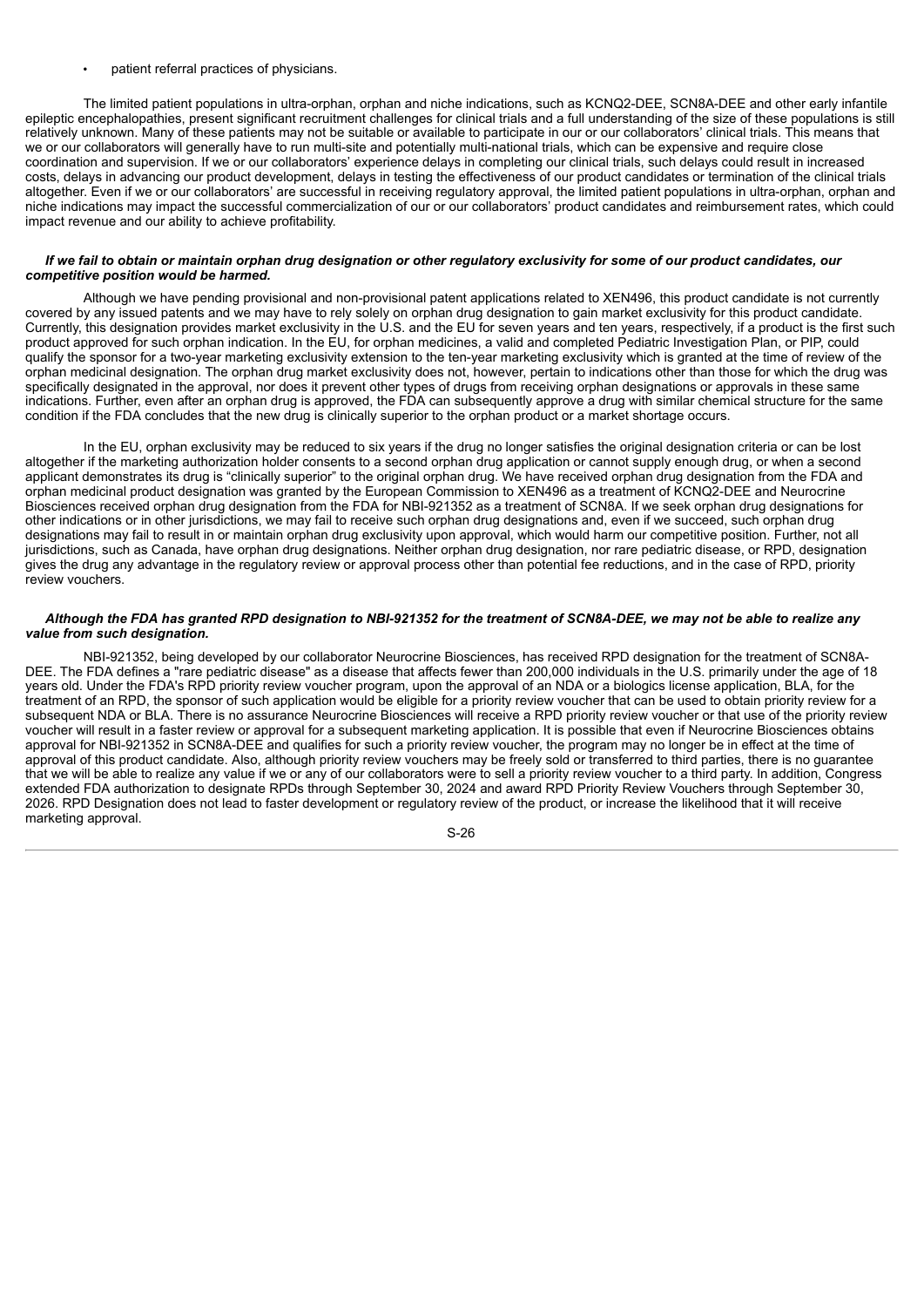## Even though XEN496 has Fast Track designation from FDA for the prevention of KCNQ2-DEE, it may not lead to a faster development or regulatory review or approval process, and will not increase the likelihood that XEN496 will receive marketing approval.

If a drug is intended for the treatment of a serious or life-threatening condition or disease, and non-clinical or clinical data demonstrate the potential to address an unmet medical need, the product may qualify for FDA Fast Track or Breakthrough Therapy designations and/or PRIority Medicines, or PRIME, designation from the EMA, for which sponsors must apply. The FDA and the EMA have broad discretion whether or not to grant those designations. Although we have received Fast Track designation for the investigation of XEN496 for the treatment of KCNQ2-DEE, we may not experience a faster development process, review or approval compared to conventional FDA procedures. In addition, the FDA may withdraw Fast Track or Breakthrough Therapy designation and the EMA may withdraw PRIME designation if the relevant agency believes that the designation is no longer supported by data from the applicable clinical development program.

## Results of pre-clinical studies and/or earlier clinical trials may not be predictive of the results of later-stage clinical trials and the results of our clinical trials may not satisfy the requirements of the FDA, EMA, Health Canada or foreign requlatory authorities.

The results of pre-clinical studies, either generated by us, such as for XEN901 (licensed to Neurocrine Biosciences and is now known as NBI-921352) or XEN402 (owned by Pacira BioSciences for use in its product candidate PCRX301), by our CROs or by other third parties from which we have in-licensed or acquired a product candidate, may not be predictive of results in clinical testing. Moreover, pre-clinical results can often be difficult to compare across different studies for a variety of reasons, including differences in experimental protocols and techniques, personnel, equipment and other factors, which may make the pre-clinical results less reliable and predictive of clinical trial results. In addition, published clinical data or case reports from third parties or early clinical trial data of our product candidates may not be predictive of the results of later-stage clinical trials. Interpretation of results from early, usually smaller, studies that suggest a clinically meaningful response in some patients, requires caution. Results from later stages of clinical trials enrolling more patients may fail to show the desired safety and efficacy results or otherwise fail to be consistent with the results of earlier trials of the same product candidate. Later clinical trial results may not replicate earlier clinical trials for a variety of reasons, including differences in trial design, different trial endpoints (or lack of trial endpoints in exploratory studies), patient population, number of patients, patient selection criteria, trial duration, drug dosage and formulation and lack of statistical power in the earlier studies. These uncertainties are enhanced where the diseases or disorders under study lack established clinical endpoints, validated measures of efficacy, as is often the case with orphan diseases or disorders for which no drugs have been developed previously and where the product candidates target novel mechanisms. For example, to our knowledge, NBI-921352 is the first selective Nav1.6 sodium channel inhibitor being developed for the treatment of epilepsy and therefore standard pre-clinical models may not be predictive of clinical efficacy due to its novel molecular mechanism.

Further, our product candidates may not be approved even if they achieve their primary endpoint in our Phase 3 clinical trials. The FDA, EMA, Health Canada or foreign regulatory authorities may disagree with our trial design and our interpretation of data from pre-clinical studies and clinical trials. In addition, any of these regulatory authorities may change its requirements for the approval of a product candidate even after reviewing and providing comments or advice on a protocol for a pivotal clinical trial that, if successful, would potentially form the basis for an application for approval by the FDA, EMA, Health Canada or another regulatory authority. Furthermore, any of these regulatory authorities may also approve our product candidates for a narrower indication than we request or may grant approval contingent on the performance of costly postmarketing clinical trials.

#### Interim, initial, "top-line" and preliminary data from our clinical trials that we announce or publish from time to time may change as more patient data become available and are subject to audit and verification procedures that could result in material changes in the final *data.*

From time to time, we may publicly disclose preliminary or top-line data from our pre-clinical studies and clinical trials, which are based on preliminary analyses of then-available data, and the results and related findings and conclusions are subject to change following a more comprehensive review of the data related to the particular pre-clinical study or clinical trial. We also make assumptions, estimations, calculations and conclusions as part of our analyses of data, and we may not have received or had the opportunity to fully and carefully evaluate all data. As a result, the top-line or preliminary results that we report may differ from future results of the same studies or trials, or different conclusions or considerations may qualify such results, once additional data have been received and fully evaluated. Top-line data also remain subject to audit and verification procedures that may result in the final data being materially different from the preliminary data we previously published. As a result, top-line data should be viewed with caution until the final data are available.

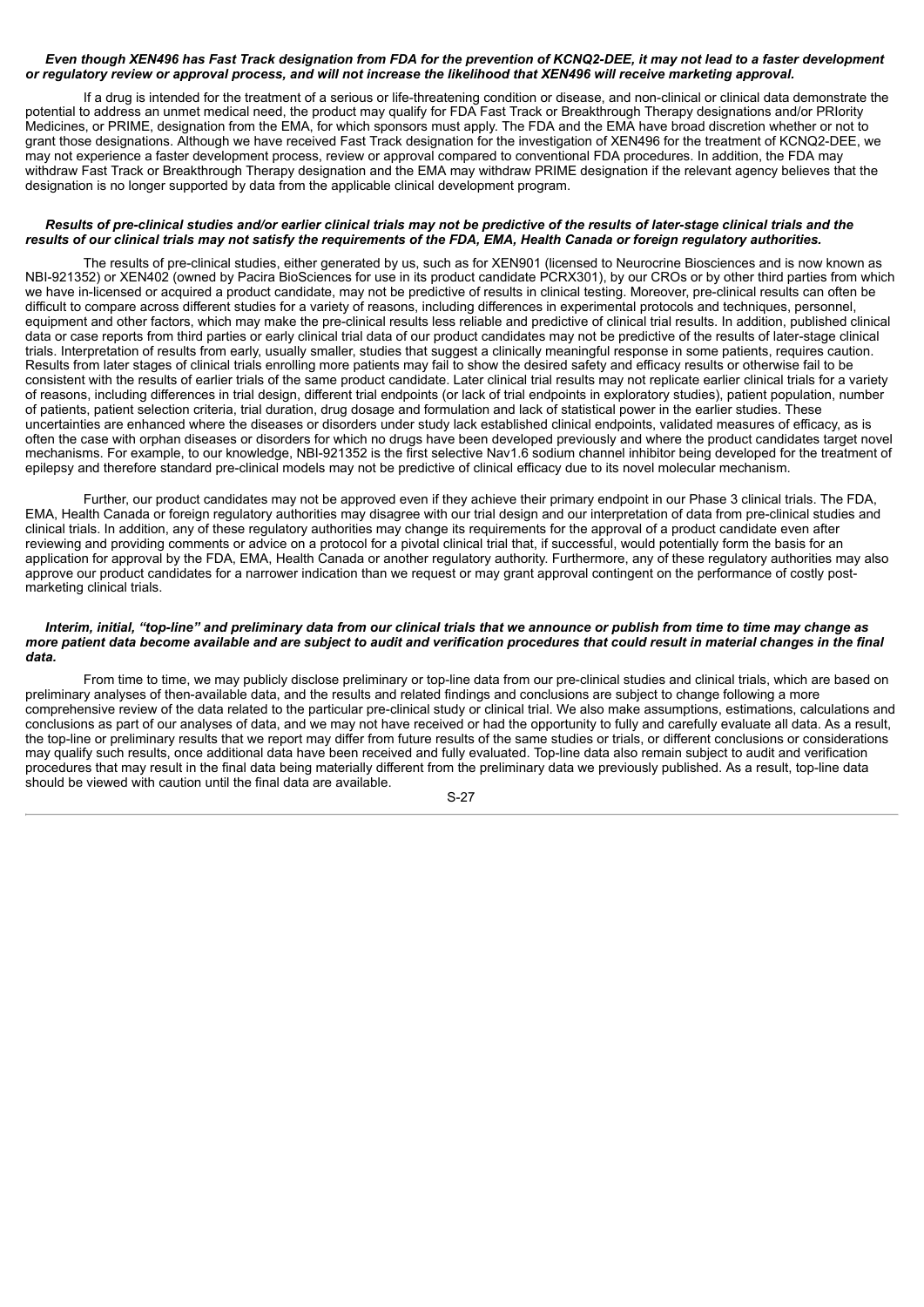Further, others, including regulatory agencies, may not accept or agree with our assumptions, estimates, calculations, conclusions or analyses or may interpret or weigh the importance of data differently, which could impact the value of the particular program, the approvability or commercialization of the particular product candidate or product and could have a material adverse effect on the success of our business. In addition, the information we choose to publicly disclose regarding a particular study or clinical trial is based on what is typically extensive information, and you or others may not agree with what we determine is material or otherwise appropriate information to include in our disclosure. If the interim, topline or preliminary data that we report differ from actual results, or if others, including regulatory authorities, disagree with the conclusions reached, our ability to obtain approval for, and commercialize, our product candidates may be harmed, which could harm our business, results of operations, prospects or financial condition. Further, disclosure of interim, top-line or preliminary data by us or by our competitors could result in volatility in the price of our common shares.

#### Our approach to drug discovery is unproven, and we do not know whether we will be able to develop any products of commercial *value.*

Our approach to drug discovery may not reproducibly or cost-effectively result in the discovery of product candidates and development of commercially viable products that safely and effectively treat human disease.

Our drug discovery efforts may initially show promise in identifying additional potential product candidates yet fail to yield viable product candidates for clinical development or commercialization. Such failure may occur for many reasons, including that any product candidate may, on further study, be shown to have serious or unexpected side effects or other characteristics that indicate it is unlikely to be safe or otherwise does not meet applicable regulatory criteria and/or not be capable of being produced in commercial quantities at an acceptable cost, or at all.

If our discovery activities fail to identify novel targets for drug discovery, or such targets prove to be unsuitable for treating human disease, or if we are unable to develop product candidates with specificity and selectivity for such targets, we will fail to develop viable products. If we fail to develop and commercialize viable products, we will not achieve commercial success.

## *Changes in methods of product candidate manufacturing or formulation may result in additional costs or delay.*

As product candidates are developed through pre-clinical to late-stage clinical trials towards approval and commercialization, it is common that various aspects of the development program, such as manufacturing methods and formulations, are altered along the way in an effort to optimize products, processes and results, to extend patent protection and/or to target different populations. For example, XEN496 is a pediatricspecific formulation of ezogabine and we have also developed a pediatric formulation for NBI-921352 that was included in the license to Neurocrine Biosciences. Any of these changes could cause our product candidates to perform differently and not provide the same drug exposure profile in children and/or cause side effects different to those observed with the same formulation in adults or with other formulations. Unexpected changes in the performance of a new formulation may affect the results of planned clinical trials or other future clinical trials conducted with the altered materials. This could delay completion of clinical trials, require the conduct of additional bridging clinical trials or the repetition of one or more clinical trials, increase clinical trial costs and/or delay or jeopardize approval of our product candidates and/or jeopardize our or our collaborators' ability to commence product sales and generate revenue.

#### Even if we obtain and maintain approval for our product candidates from one jurisdiction, we may never obtain approval for our product candidates in other jurisdictions, which would limit our market opportunities and adversely affect our business.

Sales of our approved products, if any, will be subject to the regulatory requirements governing marketing approval in the countries in which we obtain regulatory approval, and we plan to seek, ourselves or with collaborators, regulatory approval to commercialize our product candidates in North America, the EU and in additional foreign countries. Clinical trials conducted in one country may not be accepted by regulatory authorities in other countries and regulatory approval in one country does not ensure approval in any other country, while a failure or delay in obtaining regulatory approval in one country may have a negative effect on the regulatory approval process in others. For example, approval in the U.S. by the FDA does not ensure approval by regulatory authorities in other countries or jurisdictions, and approval by one foreign regulatory authority does not ensure approval by the FDA, EMA, Health Canada or regulatory authorities in other countries. Approval procedures vary among jurisdictions and can be lengthy and expensive, and involve requirements and administrative review periods different from, and potentially greater than, those in the U.S., including additional pre-clinical studies or clinical trials. Even if our product candidates are approved, regulatory approval for any product may be withdrawn by the regulatory authorities in a particular jurisdiction.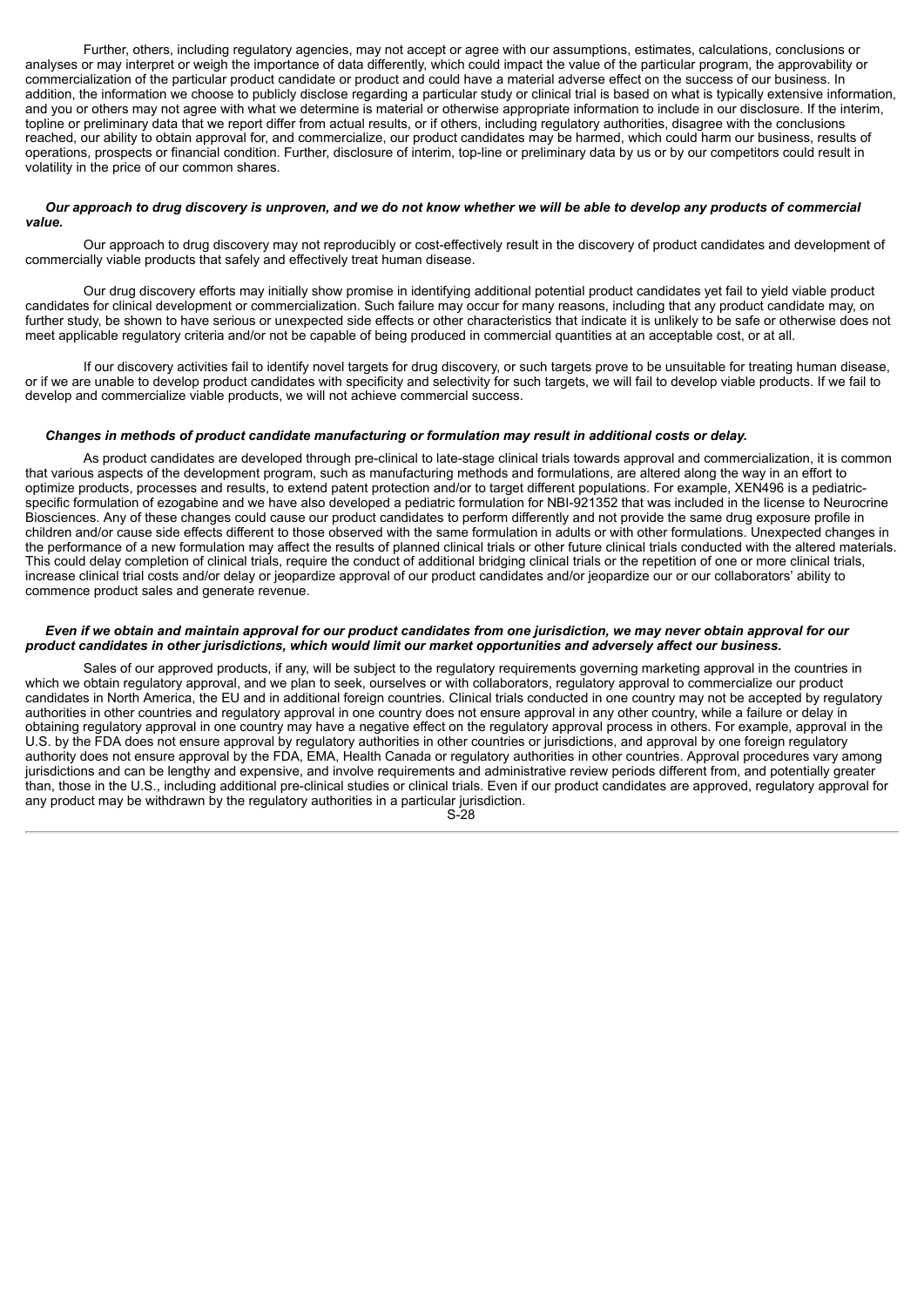Even if a product is approved, the FDA, EMA, Health Canada, or another applicable regulatory authority, as the case may be, may limit the indications for which the product may be marketed, require extensive warnings on the product labeling or require expensive and time-consuming post-approval commitments including clinical trials or onerous risk management activities, including Risk Evaluation and Mitigation Strategies, or REMS, in the U.S. as conditions of approval to help ensure that the benefits of the drug outweigh the potential risks. REMS can include medication guides, communication plans for health care professionals, and elements to assure safe use, or ETASU. ETASU can include, but are not limited to, special training or certification for prescribing or dispensing, dispensing only under certain circumstances, special monitoring, and the use of patient registries. The requirement for a REMS can materially affect the potential market and profitability of the drug. Moreover, product approval may require substantial post-approval testing and surveillance to monitor the drug's safety or efficacy. Once granted, product approvals may be withdrawn if compliance with regulatory standards is not maintained or problems are identified following initial marketing. In many countries outside the U.S., a product candidate must be approved for reimbursement before it can be approved for sale in that country. In some cases, the price that we intend to charge for a product is also subject to approval.

Regulatory authorities in countries outside of the U.S., Canada and the EU also have their own requirements for approval of product candidates with which we must comply prior to marketing in those countries. Obtaining foreign regulatory approvals and compliance with such foreign regulatory requirements could result in significant delays, difficulties and costs for us or our collaborators and could delay or prevent the introduction of our current and any future products, in certain countries.

If we or our collaborators fail to receive applicable marketing approvals or comply with the regulatory requirements in international markets, our target market will be reduced and our ability to realize the full market potential of our product candidates will be harmed and our business will be adversely affected.

#### **Risks Related to Commercialization**

## If, in the future, we are unable to establish our own sales, marketing and distribution capabilities or enter into agreements for these *purposes, we may not be successful in independently commercializing any future products.*

We do not have a sales or marketing infrastructure and, as a company, have no sales, marketing or distribution experience. Our strategy involves building our own commercial infrastructure to selectively commercialize future products in certain commercial markets which will be expensive and time consuming. For certain products, including XEN496 and XEN1101, and/or specific commercial markets, we evaluate commercial partners from time to time. In some cases, we may seek to retain the right to participate in the future development and commercialization of such products if we believe such involvement would advance our business. We cannot be certain that we will be successful in consummating any such commercial partnerships or, if consummated, whether such partnerships will be successful.

To develop internal sales, distribution and marketing capabilities in North America, we will have to invest significant amounts of financial and management resources, some of which will need to be committed prior to any confirmation that any of our product candidates will be approved. We have no prior experience as a company in the marketing, sale and distribution of biopharmaceutical products and there are significant risks involved in building and managing a commercial organization. For any future products for which we decide to perform sales, marketing and distribution functions ourselves, we could face a number of additional risks, including:

- the maintenance of existing or the establishment of new supply arrangements with third-party logistics providers and secondary packagers;
- the maintenance of existing or the establishment of new scaled production arrangements with third-party manufacturers to obtain finished products that are appropriately packaged for sale;
- a continued acceptable safety profile following any marketing approval;
- our inability to recruit and retain adequate numbers of qualified sales and marketing personnel or develop alternative sales channels;
- the inability of our products to secure acceptance from physicians, healthcare providers, patients, third-party payers and the medical community including identifying an adequate number of physicians and patients, especially for ultra-orphan, orphan or niche indications;
- the lack of complementary products to be offered by sales personnel, which may put us at a competitive disadvantage relative to companies with more extensive product lines;
- unforeseen costs and expenses associated with creating and maintaining an independent sales and marketing organization; and
- our ability to compete with other therapies.

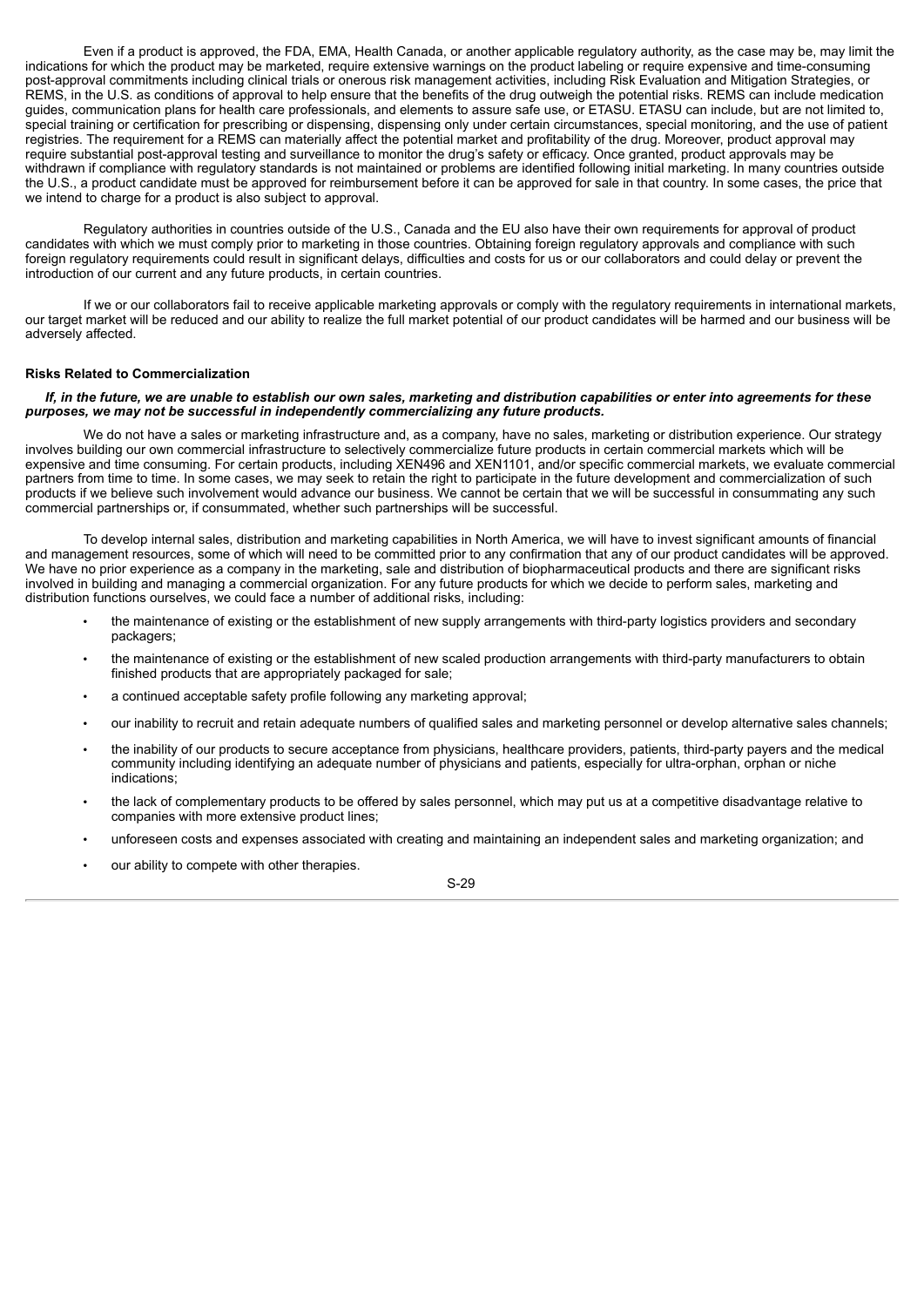Where and when appropriate, we may elect to utilize contract sales forces, distribution partners or collaborators that have sales, marketing and distribution capabilities to assist in the commercialization of or independently commercialize our product candidates. If we enter into arrangements with third parties to perform sales, marketing and distribution services for a product, the resulting revenue or the profitability from this revenue to us is likely to be lower than if we had sold, marketed and distributed that product ourselves. In addition, we may not be successful in entering into arrangements with third parties to sell, market, and distribute our product candidates or may be unable to do so on terms that are favorable to us. We likely will have little control over such third parties, and any of these third parties may fail to devote the necessary resources and attention to sell, market, and distribute our current or any future products effectively.

## Even if we receive regulatory approval to commercialize any of our product candidates, we will be subject to ongoing regulatory *obligations and continued regulatory review, which may result in significant additional expense.*

Any regulatory approvals that we receive for the product candidates we commercialize, alone or with a collaborator, will be subject to limitations on the approved indicated uses for which the product may be marketed or subject to certain conditions of approval and may contain requirements for potentially costly post-approval trials, including Phase 4 clinical trials, and surveillance to monitor the safety and efficacy of the marketed product and compliance with the approved package insert. In addition, our product candidates may receive schedule classifications under the Controlled Substances Act of 1970 (or scheduling classifications under similar legislation outside of the U.S.) which will result in additional complexity and may result in delays and restrictions with respect to manufacturing, supply chain, licensing, import/export and distribution.

For any approved product, we or our collaborators will need to ensure continued compliance with extensive regulations and requirements regarding the manufacturing processes, labeling, packaging, distribution, adverse event reporting, storage, advertising, promotion and recordkeeping for the product. These requirements include submissions of safety and other post-approval information and reports, as well as continued compliance with current good manufacturing practices, or cGMP, and current good clinical practices, or cGCP, for any clinical trials that we or our collaborators are required to conduct post-approval. Post-approval discovery of previously unknown problems with a product, including adverse events of unanticipated severity or frequency, or with third-party manufacturers or manufacturing processes, or failure to comply with regulatory requirements, may result in, among other things:

- additional restrictions on the marketing or manufacturing of the product, withdrawal of the product from the market or voluntary or mandatory product recalls;
- fines, warning letters or holds on any post-approval clinical trials;
- refusal by the FDA, EMA, Health Canada or another applicable regulatory authority to approve pending applications or supplements to approved applications filed by us or our collaborators, or suspension or revocation of product license approvals;
- product seizure or detention, or refusal to permit the release, import or export of products; and
- injunctions or the imposition of civil or criminal penalties.

Occurrence of any of the foregoing could have a material and adverse effect on our business and results of operations.

In addition, prescription drugs may be promoted only for the approved indications in accordance with the approved label. The FDA and other agencies actively enforce the laws and regulations prohibiting the promotion of off-label uses, and a company that is found to have improperly promoted off-label use may be subject to significant liability. However, physicians may, in their independent medical judgment, prescribe legally available products for off-label uses. The FDA does not regulate the behavior of physicians in their choice of treatments but the FDA and other foreign regulators do restrict manufacturer's communications on the subject of off-label use of their products.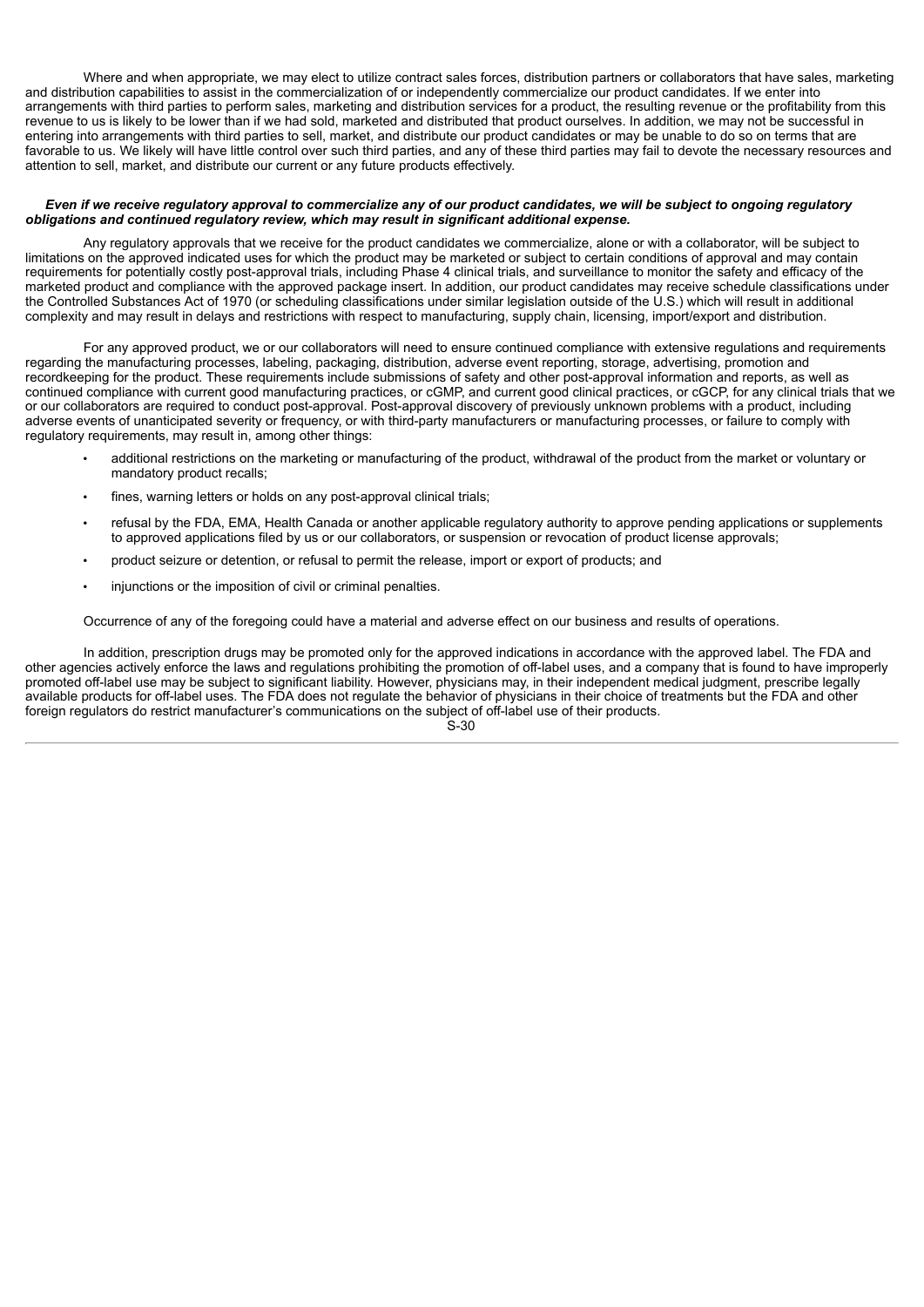#### To the extent we develop and commercialize product candidates that contain or are considered controlled substances, such product candidates are subject to controlled substance laws and regulations in the territories where the product candidates will be developed and commercialized, and any failure by us or our CROs, CMOs and other contractors to comply with controlled substance laws and regulations, or the cost of compliance with these laws and regulations, may adversely affect the results of our business operations, both *during clinical development and post approval, and our financial condition***.**

XEN496 contains ezogabine, a Schedule V controlled substance, and is subject to controlled substance laws and regulations in the U.S. We have received letters of no objection which confirm XEN496 is not considered a controlled substance in Canada, Australia and the European countries where XEN496 will be imported for the EPIK trial. We may in the future develop other product candidates that are considered controlled substances in multiple jurisdictions, such as the U.S., Canada, and the EU, which will expose us to additional controlled substance regulatory requirements in each applicable jurisdiction where we engage in regulated activities, including storage, manufacture, research, clinical trials, import, and export, among other activities. For example, obtaining and maintaining the necessary registrations may result in delay of the importation, manufacturing or distribution of our controlled substance product candidates and may extend our anticipated timelines for our XEN496 EPIK trial or other clinical trials we run.

Controlled substances or scheduled substances are regulated by the DEA under the CSA. The DEA regulates compounds as Schedule I, II, III, IV or V substances. Pharmaceutical products approved for use in the U.S. may be listed as Schedule II, III, IV or V, with Schedule II substances considered to present the highest potential for abuse or dependence and Schedule V substances the lowest relative risk of abuse among such substances.

Scheduling determinations by the DEA are dependent on FDA approval of a substance or a specific formulation of a substance. This scheduling determination will be dependent on FDA approval and the FDA's recommendation as to the appropriate schedule, which may introduce a delay into the approval and any potential rescheduling process. There can be no assurance that the DEA will make a favorable scheduling decision. Substances that are Schedule II, III, IV or V controlled substances at the federal level may also require scheduling determinations under state laws and regulations, as well as similar foreign controlled substances regulations, if applicable. If approved by the FDA, a number of post-approval activities involving controlled substances will be subject to regulation by the DEA, including DEA regulations relating to registration and inspection of facilities, manufacturing, storage, distribution and physician prescription procedures, among others. Furthermore, failure of our contractors, such as our CROs and CMOs, to maintain compliance with the CSA during development and/or commercialization, as applicable, can result in a material adverse effect on our business, financial condition and results of operations.

Individual U.S. states and countries outside of the U.S. have also established controlled substance laws and regulations. Those laws and regulations, including state controlled substances laws that often but not necessarily mirror federal law, may separately schedule our product candidates. Complying with different controlled substances requirements across different jurisdictions can increase the cost of our operations and expose us to additional liabilities.

## Even if we obtain marketing approval for our product candidates, the presence of a controlled substance in the product candidate may *lead to adverse publicity or public perception regarding our current or future product candidates.*

Our product candidate XEN496 contains a Schedule V controlled substance. If XEN496 or our other product candidates that are subject to controlled substances regulation are approved for commercial sale, adverse publicity or public perception of controlled substances in general or other controlled substances could negatively impact market acceptance or consumer perception of our product candidates. We may face limited adoption if clinicians or patients are unwilling to try a novel treatment that contains a controlled substance. Any adverse publicity associated with illness or other adverse effects resulting from patients' use or misuse of our or similar therapies distributed by other companies could have a material adverse impact on our business, prospects, financial condition and results of operations.

Future adverse events and research in controlled substances that are present in the product candidates could also result in greater governmental regulation, stricter labeling requirements and potential regulatory delays in the testing or approvals of our product candidates. Any increased scrutiny could delay or increase the costs of obtaining regulatory approval for our product candidates.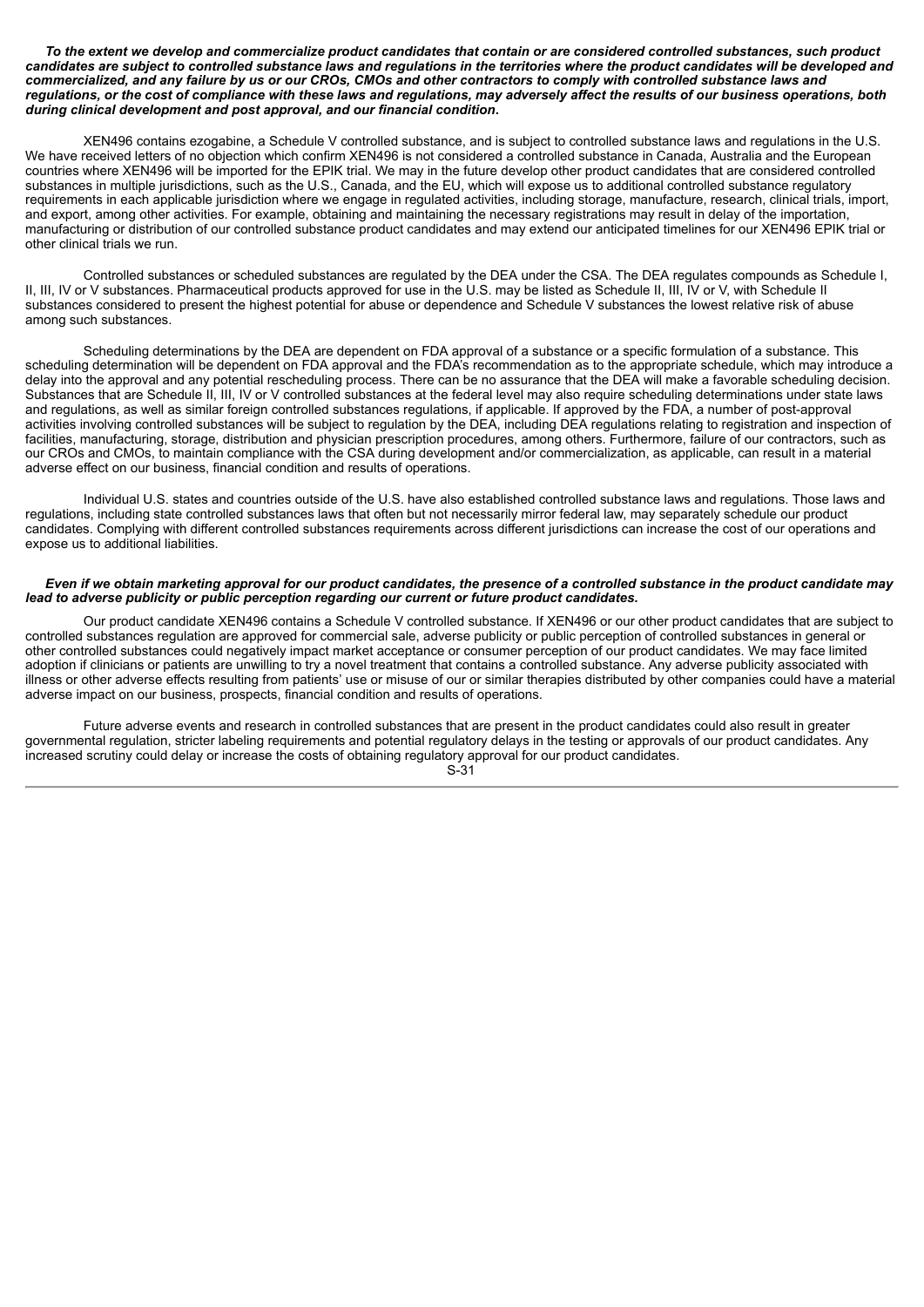#### If the market opportunities for our product candidates are smaller than we believe they are, our revenue may be adversely affected, and our business may suffer. Because the target patient populations for some of our product candidates are small, we must be able to *successfully identify patients and acquire a significant market share to achieve profitability and growth.*

Some of our product candidates focus on treatments for rare and ultra-rare disorders. Given the small number of patients who have some of the disorders that we are targeting, our profitability and growth depend on successfully identifying patients with these rare and ultra-rare disorders. Currently, most reported estimates of the prevalence of these disorders are based on studies of small subsets of the population in specific geographic areas, which are then extrapolated to estimate the prevalence of the disorders in the U.S. or elsewhere. Our projections of both the number of people who have these disorders, as well as the subset of people with these disorders who have the potential to benefit from treatment with our product candidates, are based on our internal estimates. These estimates have been derived from a variety of sources, including scientific literature, surveys of clinics, patient foundations, and market research, and may prove to be incorrect. Further, new studies may change the estimated incidence or prevalence of these disorders, and, as a result, the number of patients with these disorders may turn out to be lower than expected.

Our effort to identify patients with diseases or disorders we seek to treat is in early stages, and we cannot accurately predict the number of patients for whom treatment might be possible. Additionally, the potentially addressable patient population for some of our product candidates may be limited or may not be amenable to treatment with our product candidates, and new patients may become increasingly difficult to identify or gain access to, which would adversely affect our results of operations and our business. Finally, even if we obtain significant market share for our product candidates focused on treatments for rare and ultra-rare disorders, because the potential target populations are very small, we may never achieve profitability despite obtaining such significant market share.

#### Even if we or our collaborators receive approval to commercialize our products, unfavorable pricing regulations and challenging third*party coverage and reimbursement practices could harm our business.*

Our or our collaborators' ability to commercialize any products successfully will depend, in part, on the extent to which coverage and reimbursement for these products and related treatments will be available from government healthcare programs, private health insurers, managed care plans, and other organizations. Government authorities and third-party payers, such as private health insurers and health maintenance organizations, decide which medications they will pay for and establish reimbursement levels. A primary trend in the U.S. healthcare industry is cost containment. Government authorities and third-party payers have attempted to control costs by limiting coverage and the amount of reimbursement for particular medications. Increasingly, third-party payers are requiring that drug companies provide them with predetermined discounts from list prices and are challenging the prices charged for medical products. We cannot be sure that coverage and reimbursement will be available for any product that we or our collaborators commercialize and, if reimbursement is available, the level of reimbursement. In addition, coverage and reimbursement may impact the demand for, or the price of, any product candidate for which we or a collaborator obtains marketing approval. If coverage and reimbursement are not available or reimbursement is available only to limited levels, we or our collaborators may not be able to successfully commercialize any product candidate for which marketing approval is obtained.

There may be significant delays in obtaining coverage and reimbursement for newly approved drugs, and coverage may be more limited than the purposes for which the drug is approved by the FDA, EMA, Health Canada or other regulatory authorities. Moreover, eligibility for coverage and reimbursement does not imply that a drug will be paid for in all cases or at a rate that covers our costs, including research, development, manufacture, sale and distribution expenses. Interim reimbursement levels for new drugs, if applicable, may also be insufficient to cover our and our collaborators' costs and may not be made permanent. Reimbursement rates may vary according to the use of the drug and the clinical setting in which it is used, may be based on reimbursement levels already set for lower cost drugs and may be incorporated into existing payments for other services. Net prices for drugs may be reduced by mandatory discounts or rebates required by government healthcare programs or private payers and by any future relaxation of laws that presently restrict imports of drugs from countries where they may be sold at lower prices than in the U.S. Third-party payers often rely upon Medicare coverage policy and payment limitations in setting their own reimbursement policies. Our or our collaborators' inability to promptly obtain coverage and profitable payment rates from both government-funded and private payers for any approved products that we or our collaborators develop could have a material adverse effect on our operating results, our ability to raise capital needed to commercialize products and our overall financial condition.

Some of our and our collaborators' target patient populations in orphan and niche indications, such as KCNQ2-DEE and SCN8A-DEE. In order for therapies that are designed to treat smaller patient populations to be commercially viable, the pricing, coverage and reimbursement for such therapies needs to be higher, on a relative basis, to account for the lack of volume. Accordingly, we will need to implement pricing, coverage and reimbursement strategies for any approved product that accounts for the smaller potential market size. If we are unable to establish or sustain coverage and adequate reimbursement for our current and any future products from third party payers or the government, the adoption of those products and sales revenue will be adversely affected, which, in turn, could adversely affect the ability to market or sell those products. S-32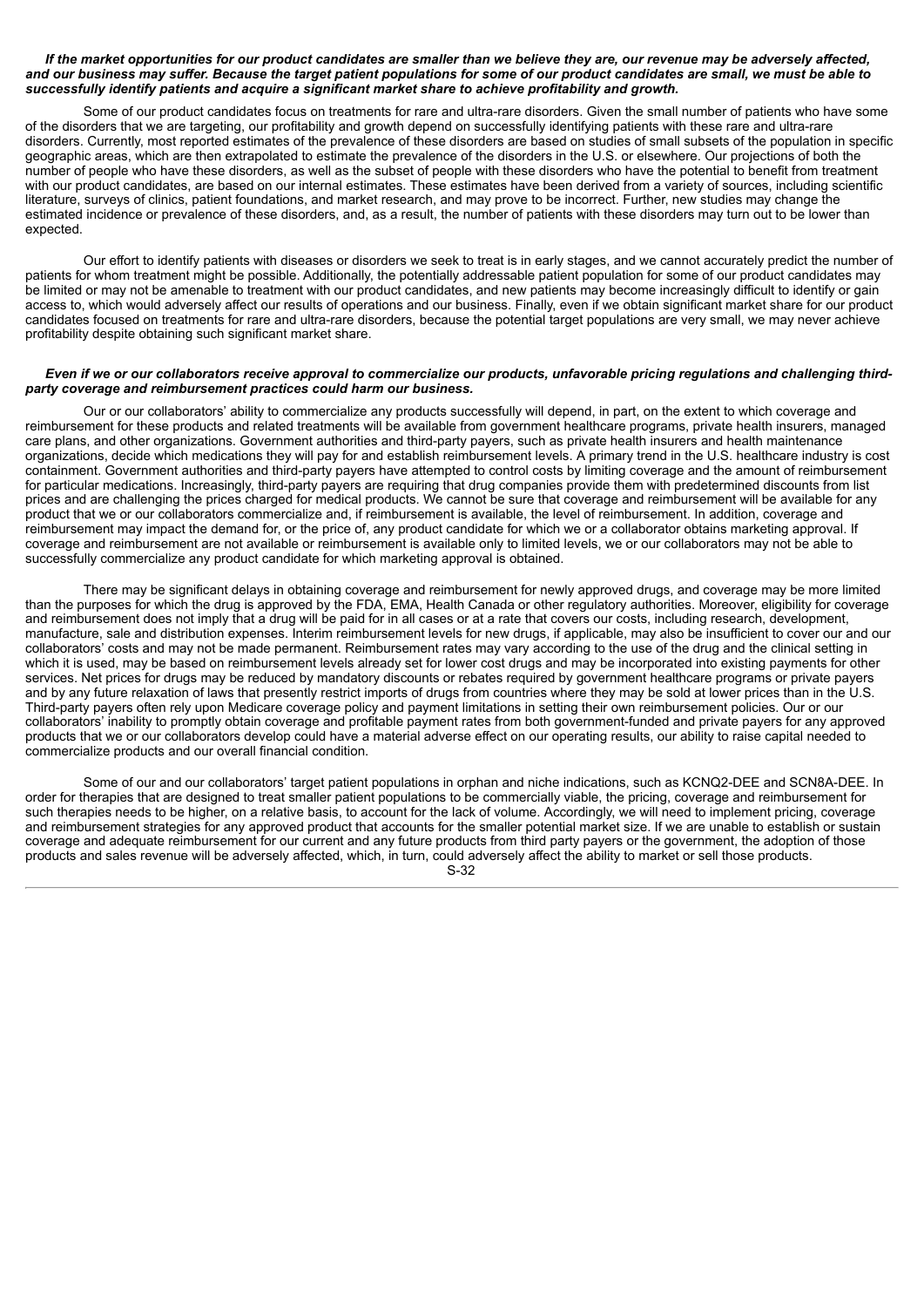## Recently enacted and future legislation may increase the difficulty and cost for us to commercialize any products that we or our *collaborators develop and affect the prices we may obtain.*

The U.S. and some foreign jurisdictions are considering or have enacted a number of legislative and regulatory proposals to change the healthcare system in ways that could affect our ability to sell any of our products profitably, once such products are approved for sale. Among policy makers and payers in the U.S. and elsewhere, there is significant interest in promoting changes in healthcare systems with the stated goals of containing healthcare costs, improving quality and/or expanding access. In the U.S., the pharmaceutical industry has been a particular focus of these efforts and has been significantly affected by major legislative initiatives.

For example, in 2010, the Patient Protection and Affordable Care Act, as amended by the Health Care and Education Reconciliation Act of 2010, collectively, the PPACA, was enacted and includes measures that have significantly changed the way healthcare is financed by both governmental and private insurers. Since its enactment, there have been legislative and judicial efforts to repeal, replace, or change some or all of the PPACA. For example, various portions of the PPACA have been the subject of legal and constitutional challenges. In June 2021, the U.S. Supreme Court held that Texas and other challengers had no legal standing to challenge the PPACA, dismissing the case without specifically ruling on the constitutionality of the PPACA. Accordingly, the PPACA remains in effect in its current form. It is unclear how this Supreme Court decision, future litigation, and healthcare measures promulgated by the Biden administration will impact the implementation of the PPACA, our business, financial condition and results of operations. Complying with any new legislation or changes in healthcare regulation could be time-intensive and expensive, resulting in a material adverse effect on our business.

In addition, there has been heightened governmental scrutiny over the manner in which manufacturers set prices for their marketed products, which has resulted in several presidential executive orders, Congressional inquiries and proposed and enacted federal and state legislation designed to, among other things, bring more transparency to product pricing, review the relationship between pricing and manufacturer patient programs, and reform government program reimbursement methodologies for pharmaceutical products. For example under the American Rescue Plan Act of 2021, effective January 1, 2024, the statutory cap on Medicaid Drug Rebate Program rebates that manufacturers pay to state Medicaid programs will be eliminated. Elimination of this cap may require pharmaceutical manufacturers to pay more in rebates than it receives on the sale of products, which could have a material impact on our business. In July 2021, the Biden administration released an executive order, "Promoting Competition in the American Economy," with multiple provisions aimed at increasing competition for prescription drugs. In response to Biden's executive order, on September 9, 2021, HHS released a Comprehensive Plan for Addressing High Drug Prices that outlines principles for drug pricing reform and potential legislative policies that Congress could pursue to advance these principles. In addition, Congress is considering legislation that, if passed, could have significant impact on prices of prescription drugs covered by Medicare, including limitations on drug price increases. The impact of these regulations and any future healthcare measures and agency rules implemented by the Biden administration on us and the pharmaceutical industry as a whole is currently unknown. At the state level, legislatures have increasingly passed legislation and implemented regulations designed to control pharmaceutical and biological product pricing, including price or patient reimbursement constraints, discounts, restrictions on certain product access and marketing cost disclosure and transparency measures, and, in some cases, designed to encourage importation from other countries and bulk purchasing. Further, a number of states are considering or have recently enacted state drug price transparency and reporting laws that could substantially increase our compliance burdens and expose us to greater liability under such state laws once we begin commercialization. These and other health reform measures that are implemented may have a material adverse effect on our operations.

We are unable to predict the future course of federal or state healthcare legislation in the U.S. directed at broadening the availability of healthcare and containing or lowering the cost of healthcare. These and any further changes in the law or regulatory framework could reduce our ability to generate revenue in the future or increase our costs, either of which could have a material and adverse effect on our business, financial condition and results of operations. It is also possible that additional governmental action will be taken to address the COVID-19 pandemic. The continuing efforts of the government, insurance companies, managed care organizations, and other payors of healthcare services and medical products to contain or reduce costs of healthcare and/or impose price controls may adversely affect the demand for our product candidates, if approved, and our ability to achieve or maintain profitability.

In the EU, similar political, economic and regulatory developments may affect our or our collaborators' ability to profitably commercialize our current or any future products. In addition to continuing pressure on prices and cost containment measures, legislative developments at the EU or member state level may result in significant additional requirements or obstacles that may increase our operating costs. In international markets, reimbursement and healthcare payment systems vary significantly by country, and many countries have instituted price ceilings on specific products and therapies. Our future products, if any, might not be considered medically reasonable and necessary for a specific indication or cost-effective by third-party payers. An adequate level of reimbursement might not be available for such products and third-party payers' reimbursement policies might adversely affect our or our collaborators' ability to sell any future products profitably. S-33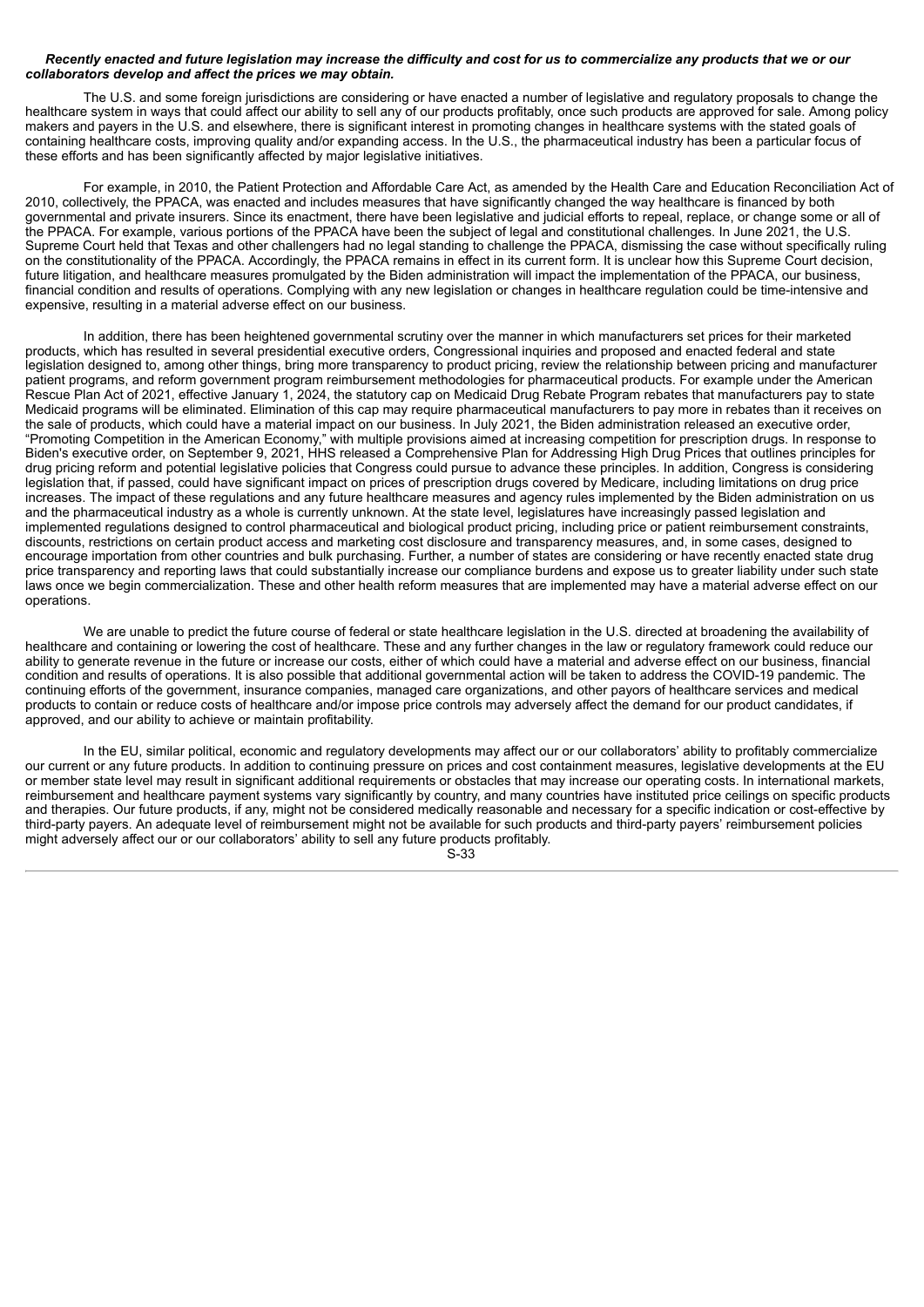Legislative and regulatory proposals have been made to expand post-approval requirements and restrict sales and promotional activities for pharmaceutical products. We cannot be sure whether additional legislative changes will be enacted, or whether the FDA regulations, guidance or interpretations will be changed, or what the impact of such changes on the marketing approvals of our product candidates, if any, may be. In addition, increased scrutiny by the U.S. Congress of the FDA's approval process may significantly delay or prevent marketing approval, as well as subject us to more stringent product labeling and post-approval testing and other requirements.

We cannot predict the likelihood, nature or extent of government regulation that may arise from future legislation or administrative action, either in the U.S. or in other jurisdictions. If we or our collaborators are slow or unable to adapt to changes in existing requirements or the adoption of new requirements or policies, or if we or our collaborators are not able to maintain regulatory compliance, our product candidates may lose any marketing approval that may have been obtained and we may not achieve or sustain profitability, which would adversely affect our business.

#### *Foreign governments tend to impose strict price controls, which may adversely affect our future profitability.*

In many countries outside the U.S., particularly those in the EU and Canada, prescription drug pricing and/or reimbursement is subject to governmental control. In those countries that impose price controls, pricing negotiations with governmental authorities can take considerable time after the receipt of marketing approval for a product. To obtain reimbursement or pricing approval in some countries, we or our collaborators may be required to conduct a clinical trial that compares the cost-effectiveness of our product candidate to other available therapies. As of June 2022, Canada is in the midst of implementing new drug pricing regulations and additional pricing guidance that will affect the price at which patented medicines can be sold, with the implementation date delayed until July 2022 to provide additional time for the industry to adapt to new reporting obligations and the government to finalize new guidance. Such regulations, as well as future regulations on drug pricing and reporting obligations, will increase manufacturers' compliance burden, which can be expensive and time consuming.

Some countries require approval of the sale price of a drug before it can be marketed. In many countries, the pricing review period begins after marketing or product licensing approval is granted. In some foreign markets, prescription pharmaceutical pricing remains subject to continuing governmental control even after initial approval is granted. As a result, we or our collaborators might obtain marketing approval for a product in a particular country, but then be subject to price regulations that delay commercial launch of the product, possibly for lengthy time periods, and negatively impact the revenue that is generated from the sale of the product in that country. If reimbursement of such products is unavailable or limited in scope or amount, or if pricing is set at unsatisfactory levels, or if there is competition from lower priced cross-border sales, our profitability will be negatively affected.

## **Risks Related to Our Dependence on Third Parties**

## Our prospects for successful development and commercialization of our partnered products and product candidates are dependent *upon the research, development and marketing efforts of our collaborators.*

We have no control over the resources, time and effort that our collaborators may devote to our programs and limited access to information regarding or resulting from such programs. We are dependent on our collaborators, including Neurocrine Biosciences and Pacira BioSciences, to fund and conduct the research and any clinical development of product candidates under our agreements with each of them, and for the successful regulatory approval, marketing and commercialization of one or more of such products or product candidates. Such success will be subject to significant uncertainty.

Our ability to recognize revenue from successful collaborations may be impaired by multiple factors including:

- a collaborator may shift its priorities and resources away from our programs due to a change in business strategies, or a merger, acquisition, sale or downsizing of its company or business unit;
- a collaborator may cease development in therapeutic areas which are the subject of our strategic alliances;
- a collaborator may change the success criteria for a particular program or product candidate thereby delaying or ceasing development of such program or candidate;
- a significant delay in initiation of certain development activities by a collaborator will also delay payment of milestones tied to such activities, thereby impacting our ability to fund our own activities;
- a collaborator could develop a product that competes, either directly or indirectly, with our current or future products, if any:
- a collaborator with commercialization obligations may not commit sufficient financial or human resources to the marketing, distribution or sale of a product;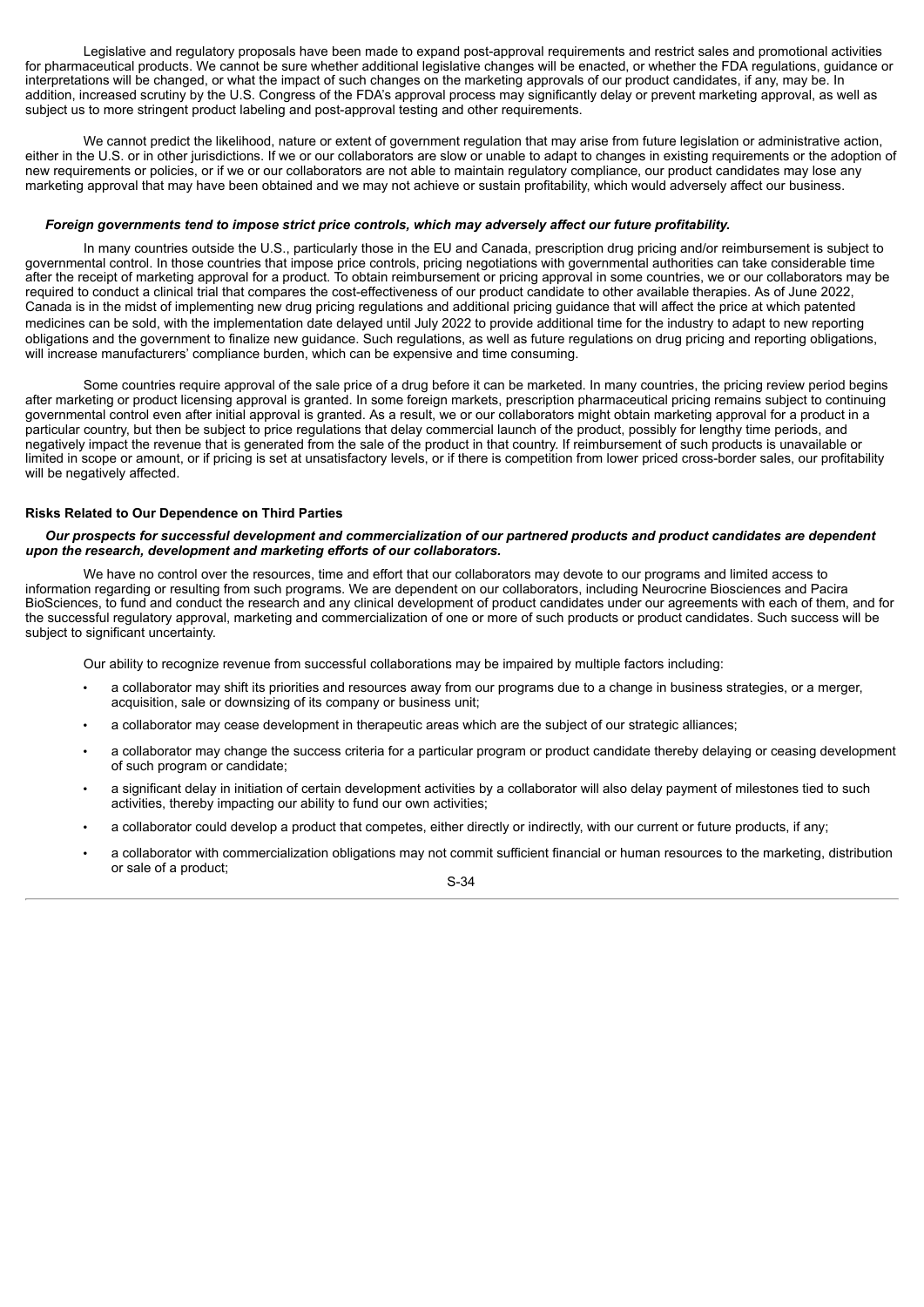- a collaborator with manufacturing responsibilities may encounter regulatory, resource or quality issues and be unable to meet demand requirements;
- a collaborator may exercise its rights under the agreement to terminate our collaboration;
- a dispute may arise between us and a collaborator concerning the research or development of a product candidate, commercialization of a product or payment of royalties or milestone payments, any of which could result in a delay in milestones, royalty payments or termination of a program and possibly resulting in costly litigation or arbitration which may divert management attention and resources;
- a collaborator may not adequately protect the intellectual property rights associated with a product or product candidate;
- a collaborator may use our proprietary information or intellectual property in such a way as to invite litigation from a third party; and
- disruptions caused by man-made or natural disasters or public health pandemics or epidemics or other business interruptions, including, for example, the COVID-19 pandemic.

If our collaborators do not perform in the manner we expect or fulfill their responsibilities in a timely manner, or at all, the clinical development, regulatory approval and commercialization efforts could be delayed, terminated or be commercially unsuccessful. Conflicts between us and our collaborators may arise. In the event of termination of one or more of our collaboration agreements, it may become necessary for us to assume the responsibility of any terminated product or product candidates at our own expense or seek new collaborators. In that event, we could be required to limit the size and scope of one or more of our independent programs or increase our expenditures and seek additional funding which may not be available on acceptable terms or at all, and our business could be materially and adversely affected.

#### We depend on our collaborative relationship with Neurocrine Biosciences to further develop and commercialize NBI-921352, and if our relationship is not successful or is terminated, we may not be able to effectively develop and/or commercialize NBI-921352, which could *have a material adverse effect on our business.*

We depend on Neurocrine Biosciences to collaborate with us to develop and commercialize NBI-921352. Under the agreement and subject to input from the joint steering committee, Neurocrine Biosciences controls all decision-making with respect to the clinical development and commercialization for NBI-921352.

As a result of our collaboration with Neurocrine Biosciences, the eventual success or commercial viability of NBI-921352 is largely beyond our control. The financial returns to us, if any, depend in large part on the achievement of development and commercialization milestones, plus a share of any revenue from sales. Therefore, our success, and any associated financial returns to us and our investors, will depend in part on Neurocrine Biosciences' performance under the agreement.

We are subject to a number of additional specific risks associated with our dependence on our collaborative relationship with Neurocrine Biosciences, including:

- adverse decisions by Neurocrine Biosciences regarding the development and commercialization of NBI-921352;
- Neurocrine Biosciences' failure to collect all data required by FDA or any other regulatory authority to address any deficiencies or compliance issues raised by FDA or any other regulatory authority, or comply with all regulatory requirements in order to advance clinical development of NBI-921352 to approval;
- possible disagreements as to the timing, nature and extent of development plans, including clinical trials or regulatory strategy;
- loss of significant rights if we fail to meet our obligations under the agreement;
- changes in key management personnel at Neurocrine Biosciences, including in members of the joint steering committee; and
- possible disagreements with Neurocrine Biosciences regarding the agreement, for example, with regard to ownership of intellectual property rights.

Although we have previously announced that Neurocrine Biosciences is conducting a Phase 2 clinical trial evaluating NBI-921352 in adult patients with focal onset seizures and a Phase 2 clinical trial evaluating NBI-921352 in pediatric patients (aged between 2 and 21 years) with SCN8A-DEE, we cannot be certain that Neurocrine Biosciences will continue to pursue these indications and we may not qualify for additional payments under our collaboration agreement.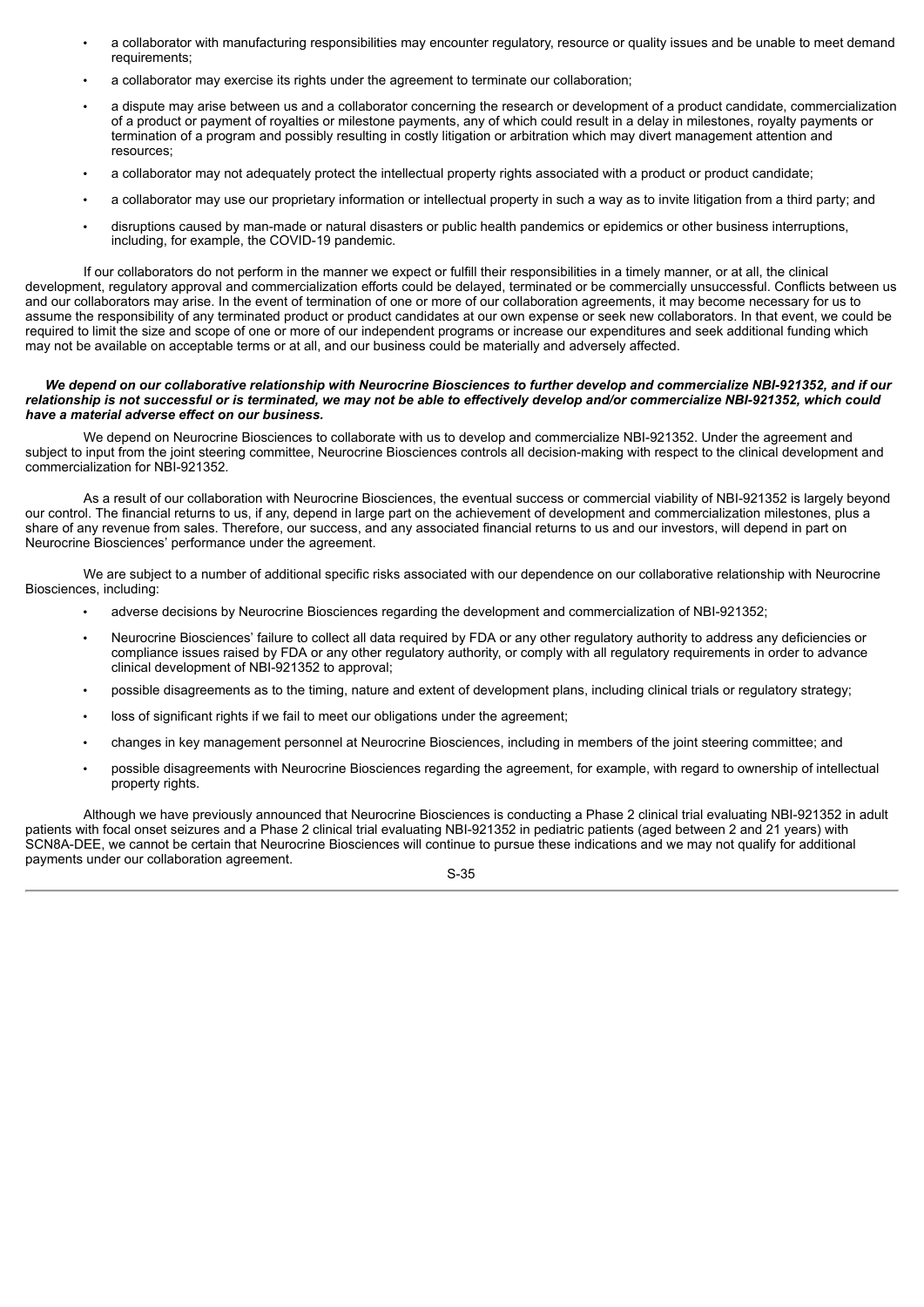If either we or Neurocrine Biosciences fail to perform our respective obligations, any clinical trial, regulatory approval or development progress could be significantly delayed or halted, could result in costly or time-consuming litigation or arbitration and could have a material adverse effect on our business.

Decisions by Neurocrine Biosciences to emphasize other drug candidates currently in its portfolio ahead of our product candidates, or to add competitive agents to its portfolio could result in a decision to terminate the agreement, in which event, among other things, we may be responsible for paying any remaining costs of all ongoing or future clinical trials, including expending additional time and resources needed to address any prior deficiencies or regulatory noncompliance issues that we may inherit from Neurocrine Biosciences upon any such termination.

Any of the above discussed scenarios could adversely affect the timing and extent of the development and commercialization activities related to NBI-921352, which could materially and adversely impact our business.

# We may not be successful in establishing new collaborations or maintaining our existing alliances, which could adversely affect our *ability to develop product candidates and commercialize products.*

In the ordinary course, we engage with other biotechnology and pharmaceutical companies to discuss potential in-licensing, out-licensing, alliances and other strategic transactions. We may seek to enter into these types of transactions to enhance and accelerate the development of our current or future product candidates and the commercialization of any resulting products. We face significant competition in seeking appropriate collaborators and the negotiation process is time-consuming and complex. Moreover, we may not be successful in our efforts to establish other collaborations or other alternative arrangements for any current or future product candidates because our research and development pipeline may be insufficient, our current or future product candidates may be deemed to be at too early of a stage of development for collaboration effort and/or third parties may view our product candidates as lacking the requisite potential to demonstrate safety and efficacy. Even if we are successful in our efforts to establish collaborations, the terms that we agree upon may not be favorable to us and we may not be able to maintain such collaborations if, for example, development or approval of a product candidate is delayed or sales of an approved product are disappointing.

If any of our existing collaboration agreements are terminated, or if we determine that entering into other product collaborations is in our best interest but we either fail to enter into, delay in entering into or fail to maintain such collaborations:

- the development of certain of our current or future product candidates may be terminated or delayed;
- our cash expenditures related to development of any such product candidates would increase significantly and we may need to seek additional financing sooner than expected;
- we may be required to hire additional employees or otherwise develop expertise, such as clinical, regulatory, sales and marketing expertise, some of which we do not currently have;
- we will bear all of the risk related to the development of any such product candidates; and
- the competitiveness of any product that is commercialized could be reduced.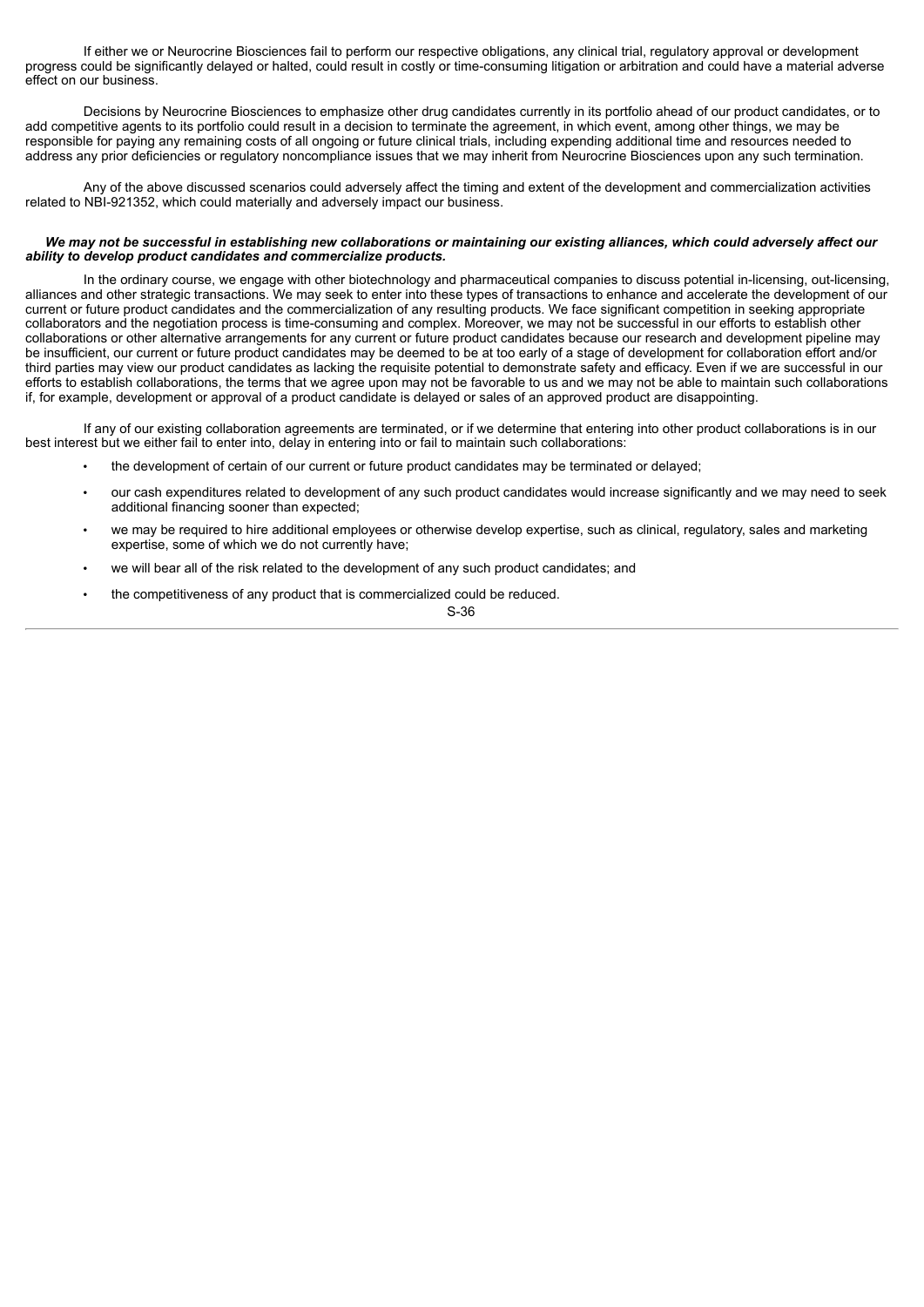## We rely on third-party manufacturers to produce our product candidates and on other third parties to store, monitor and transport bulk drug substance and drug product. We and our third-party partners may encounter difficulties with respect to these activities that may delay or impair our ability to initiate or complete our clinical trials, gain regulatory approvals or commercialize approved products.

We do not currently own or operate any manufacturing facilities nor do we have significant in-house manufacturing experience or personnel. We rely on our collaborators, either directly or through CMOs, to manufacture product candidates licensed to them or work with multiple CMOs to produce sufficient quantities of materials required for the manufacture of our product candidates for pre-clinical testing and clinical trials and intend to do so for the commercial manufacture of our products. If we or our collaborators are unable to arrange for such third-party manufacturing sources, or fail to do so on commercially reasonable terms, we or our collaborators may not be able to successfully produce sufficient supply of a product candidate or we or our collaborators may be delayed in doing so. Such failure or substantial delay could delay our clinical trials and materially harm our business. For example, we currently do not have sufficient drug supply to complete our ongoing EPIK trial evaluating XEN496. While we believe we will be able to obtain additional drug supply from our CMO in order to complete the EPIK trial, any delays we may experience would negatively impact our expected timeline for completion of our EPIK trial. The manufacture of biopharmaceutical products is complex and requires significant expertise and capital investment, including the development of advanced manufacturing techniques and process controls. The process of manufacturing our product candidates is susceptible to product loss due to contamination, equipment failure or improper installation or operation of equipment, vendor or operator error, contamination and inconsistency in yields, variability in product characteristics and difficulties in scaling the production process. Even minor deviations from normal manufacturing processes could result in reduced production yields, product defects and other supply disruptions. If microbial, viral or other contaminations are discovered in our product candidates or in the third-party manufacturing facilities in which our product candidates are made, such manufacturing facilities may need to be closed for an extended period of time to investigate and remedy the contamination. Any adverse developments affecting manufacturing operations for our product candidates, if any are approved, may result in shipment delays, inventory shortages, lot failures, product withdrawals or recalls, or other interruptions in the supply of our products. We may also have to take inventory write-offs and incur other charges and expenses for products that fail to meet specifications, undertake costly remediation efforts or seek more costly manufacturing alternatives.

Reliance on third-party manufacturers entails risks to which we would not be subject if we manufactured product candidates ourselves, including reliance on the third party for regulatory compliance and quality control and assurance, volume production, the possibility of breach of the manufacturing agreement by the third party because of factors beyond our control (including a failure to synthesize and manufacture our product candidates in accordance with our product specifications) and the possibility of termination or nonrenewal of the agreement by the third party at a time that is costly or damaging to us. In addition, the FDA, EMA, Health Canada and other regulatory authorities require that our product candidates be manufactured according to cGMP and similar foreign standards. Pharmaceutical manufacturers and their subcontractors are required to register their facilities and/or products manufactured at the time of submission of the marketing application and then annually thereafter with the FDA, EMA, Health Canada and other regulatory agencies. They are also subject to pre-approval inspections and periodic unannounced inspections by the FDA, EMA, Health Canada and other regulatory agencies. Any subsequent discovery of problems with a product, or a manufacturing or laboratory facility used by us or our collaborators, may result in restrictions on the product or on the manufacturing or laboratory facility, including product recall, suspension of manufacturing, product seizure or a voluntary withdrawal of the drug from the market. Any failure by our or our collaborators' thirdparty manufacturers to comply with cGMP or any failure to deliver sufficient quantities of product candidates in a timely manner, could lead to a delay in, or failure to obtain, regulatory approval of any of our product candidates.

In addition to third-party manufacturers, we rely on other third parties to store, monitor and transport bulk drug substance and drug product. If we are unable to arrange for such third-party sources, or fail to do so on commercially reasonable terms, we may not be able to successfully supply sufficient product candidate or we may be delayed in doing so. Such failure or substantial delay could materially harm our business.

#### We rely on third parties to conduct our pre-clinical studies and clinical trials. If these third parties do not successfully carry out their contractual duties including to comply with applicable laws and regulations or meet expected deadlines, our business could be *substantially harmed.*

We rely on entities outside of our control, which may include academic institutions, CROs, hospitals, clinics and other third-party collaborators, to monitor, support, conduct and/or oversee pre-clinical and clinical studies of our current and future product candidates. As a result, we have less control over the timing and cost of these studies and the ability to recruit trial subjects than if we conducted these trials with our own personnel. For example, a Phase 2 proof-of-concept clinical trial examining XEN1101 in MDD and anhedonia is being conducted in partnership with academic collaborators at the Icahn School of Medicine at Mount Sinai, and patient enrollment was initiated in October 2021.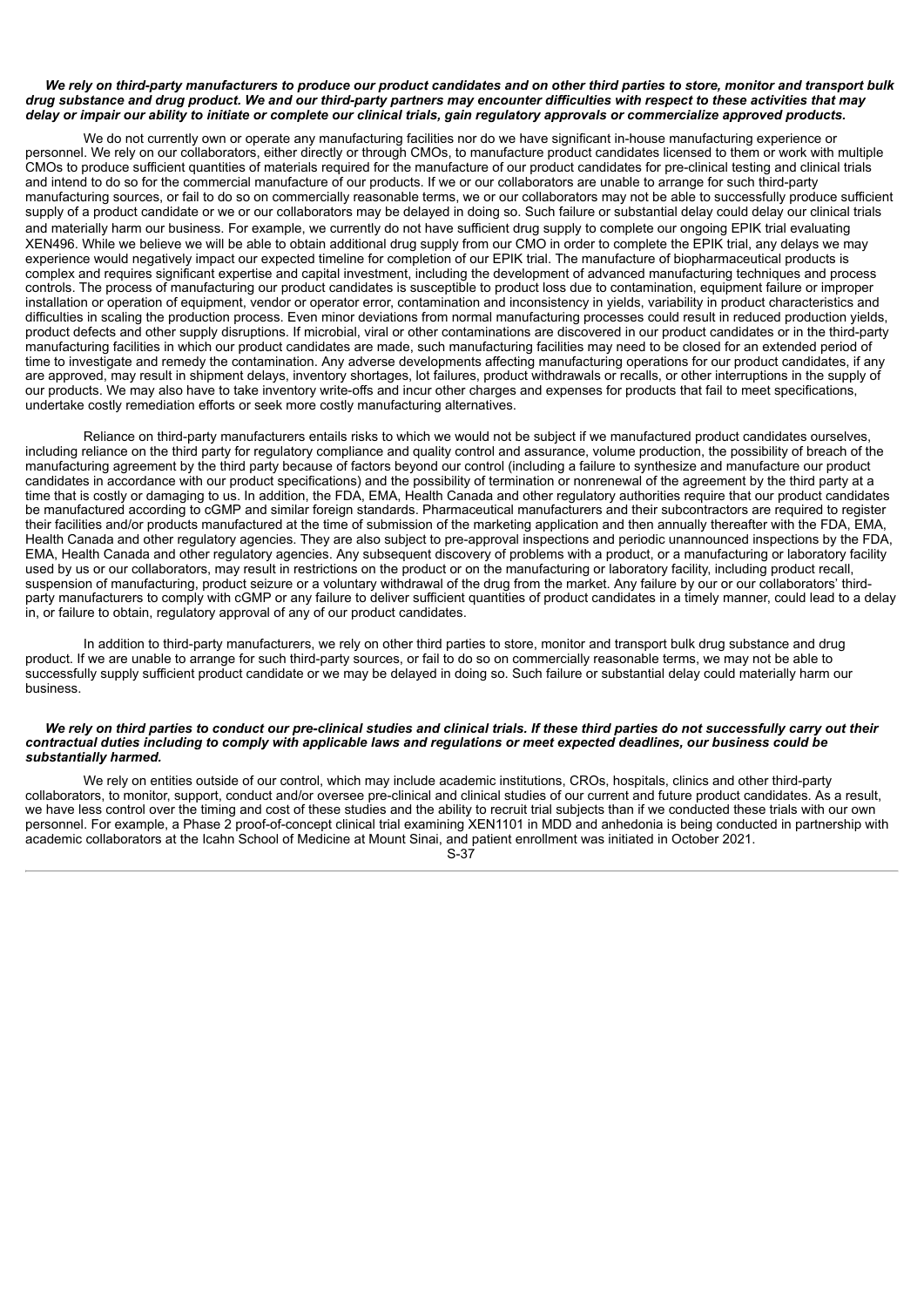If we are unable to maintain or enter into agreements with these third parties on acceptable terms, or if any such engagement is terminated prematurely, we may be unable to enroll patients on a timely basis or otherwise conduct our trials in the manner we anticipate. In addition, there is no guarantee that these third parties will devote adequate time and resources to our studies or perform as required by our contract or in accordance with regulatory requirements, including maintenance of clinical trial information regarding our product candidates. If these third parties fail to meet expected deadlines, fail to transfer to us any regulatory information in a timely manner, fail to adhere to protocols or fail to act in accordance with regulatory requirements or our agreements with them, or if they otherwise perform in a substandard manner or in a way that compromises the quality or accuracy of their activities or the data they obtain, then clinical trials of our future product candidates may be extended or delayed with additional costs incurred, or our data may be rejected by the FDA, EMA, Health Canada or other regulatory agencies.

Ultimately, we are responsible for ensuring that each of our clinical trials is conducted in accordance with the applicable protocol, legal, regulatory and scientific standards, and our reliance on third parties does not relieve us of our regulatory responsibilities.

We, our CROs and CMOs are required to comply with current good laboratory practices, or cGLP, cGCP and cGMP regulations and guidelines enforced by the FDA, Health Canada, the competent authorities of the member states of the European Economic Area and comparable foreign regulatory authorities for products in clinical development. Regulatory authorities enforce these regulations through periodic inspections of clinical trial sponsors, principal investigators, clinical trial sites, manufacturing facilities, nonclinical testing facilities and other contractors. If we or any of our CROs or CMOs fail to comply with these applicable regulations, the clinical data generated in our non-clinical studies and clinical trials may be deemed unreliable and our submission of marketing applications may be delayed or the FDA, EMA, Health Canada or another regulatory authority may require us to perform additional clinical trials before approving our marketing applications. Upon inspection, the FDA, EMA, Health Canada or another regulatory authority could determine that any of our clinical trials fail or have failed to comply with applicable cGCP regulations. In addition, our clinical trials must be conducted with product produced under the cGMP regulations enforced by the FDA, EMA, Health Canada and other regulatory authorities, and our clinical trials may require a large number of test subjects. Our failure to comply with cGLP, cGCP and cGMP regulations may require us to repeat clinical trials or manufacture additional batches of drug which would delay the regulatory approval process and increase our costs. Moreover, our business may be implicated if any of our CROs or CMOs violates federal or state fraud and abuse or false claims laws and regulations or healthcare privacy and security laws, or if this is asserted or reported to have occurred.

If any of our clinical trial sites terminates for any reason, we may experience the loss of follow-up information on patients enrolled in our ongoing clinical trials unless we are able to transfer the care of those patients to another qualified clinical trial site. Further, if our relationship with any of our CROs or CMOs is terminated, we may be unable to enter into arrangements with alternative CROs or CMOs on commercially reasonable terms, or at all.

Switching or adding CROs, CMOs or other suppliers can involve substantial cost and require extensive management time and focus. In addition, there is a natural transition period when a new CRO, CMO or supplier commences work. As a result, delays may occur, which can materially impact our ability to meet our desired clinical development timelines. If we are required to seek alternative supply arrangements, the resulting delays and potential inability to find a suitable replacement could materially and adversely impact our business.

### We work with outside scientists and their institutions in executing our business strategy of developing product candidates. These scientists may have other commitments or conflicts of interest, which could limit our access to their expertise and harm our ability to *develop viable product candidates.*

We work with scientific advisors and collaborators at academic institutions and other research institutions. These scientists and collaborators are not our employees; rather, they serve as either independent contractors or the primary investigators under research collaboration agreements that we have with their sponsoring academic or research institution. Such scientists and collaborators may have other commitments that would limit their availability to us. Although our scientific advisors generally agree not to do competing work, if an actual or potential conflict of interest between their work for us and their work for another entity arises, we may lose their services. It is also possible that some of our valuable proprietary knowledge may become publicly known through these scientific advisors if they breach their confidentiality agreements with us, which would cause competitive harm to our business.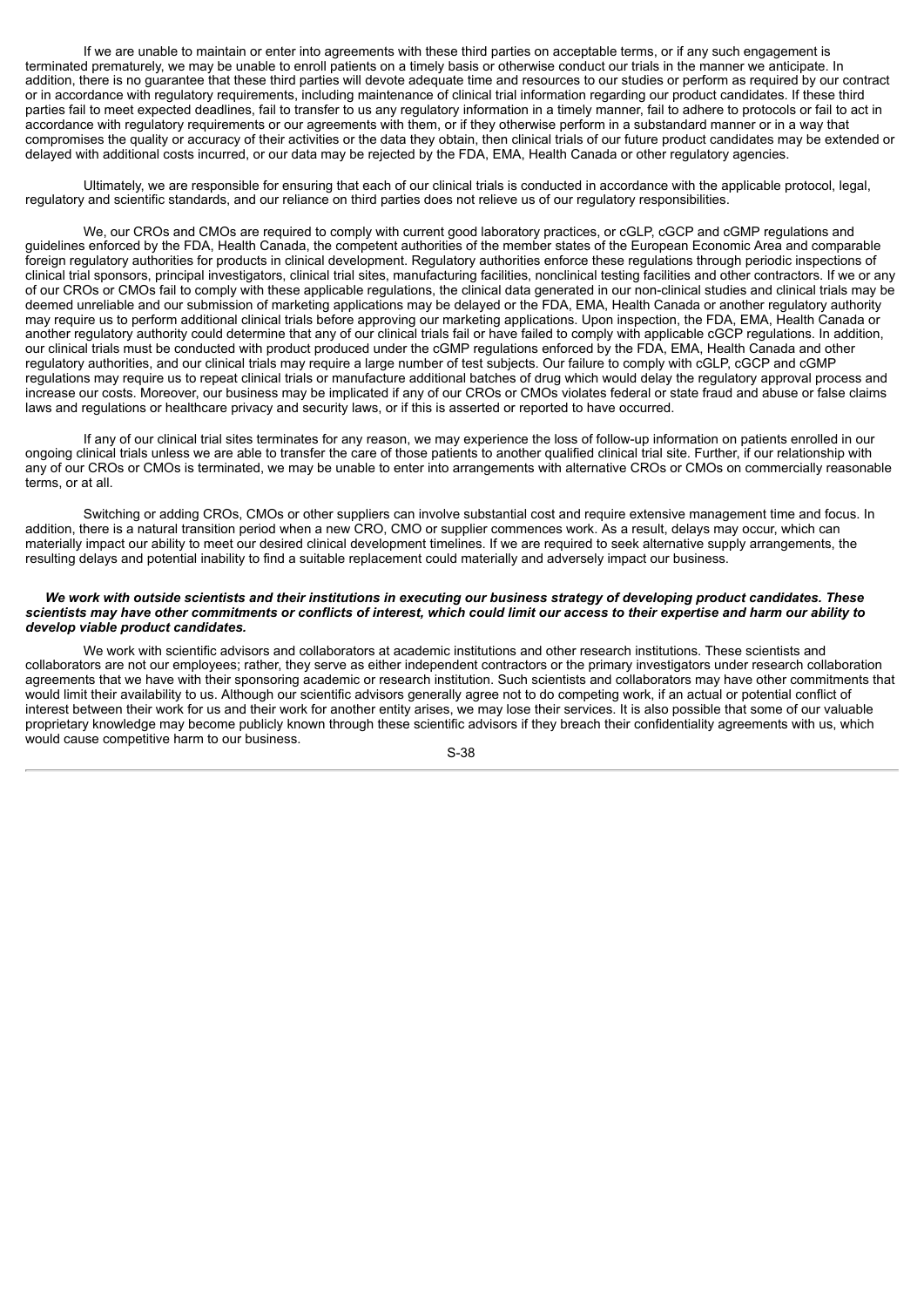# **Risks Related to Intellectual Property**

# We could be unsuccessful in obtaining or maintaining adequate patent protection for one or more of our products or product *candidates.*

Our commercial success will depend, in large part, on our ability to obtain and maintain patent, trademark and trade secret protection of our product candidates, their respective components, formulations, methods used to manufacture them and methods of treatment, as well as successfully defending these patents against third-party challenges. We evaluate our global patent portfolio in the ordinary course of business to enhance patent protection in areas of our strategic focus and in key markets for our potential products and may abandon existing patents or patent applications related to terminated development programs, areas, or markets of low strategic importance.

Patents might not be issued or granted with respect to our patent applications that are currently pending, and issued or granted patents might later be found to be invalid or unenforceable, be interpreted in a manner that does not adequately protect our current product or any future products, or fail to otherwise provide us with any competitive advantage. The patent position of biotechnology and pharmaceutical companies is generally uncertain because it involves complex legal and factual considerations. The standards applied by the U.S. Patent and Trademark Office, or USPTO, and foreign patent offices in granting patents are not always applied uniformly or predictably. For example, there is no uniform worldwide policy regarding patentable subject matter or the scope of claims allowable in biotechnology and pharmaceutical patents. Consequently, patents may not issue from our pending patent applications, or we may end up with patent claims of different scope in different jurisdictions. As such, we do not know the degree of future protection that we will have on our proprietary products and technology, if any, and a failure to obtain adequate intellectual property protection with respect to our product candidates and proprietary technology could have a material adverse impact on our business.

Periodic maintenance fees, renewal fees, annuity fees and various other governmental fees on patents and/or applications will be due to be paid to the USPTO and various governmental patent agencies outside of the U.S. in several stages over the lifetime of the patents and/or applications. The USPTO and various non-US governmental patent agencies require compliance with a number of procedural, documentary, fee payment and other similar provisions during the patent application and maintenance process. We employ reputable law firms and other professionals to help us comply with respect to the patents and patent applications that we own, and we rely upon our licensors or our other collaborators to effect compliance with respect to the patents and patent applications that we license. In some cases, an inadvertent lapse can be cured by payment of a late fee or by other means in accordance with the applicable rules. However, there are situations in which noncompliance can result in abandonment or lapse of the patent or patent application, resulting in partial or complete loss of patent rights in the relevant jurisdiction. In such an event, our competitors might be able to enter the market and this circumstance would have a material adverse effect on our business.

# *Our intellectual property rights will not necessarily provide us with competitive advantages.*

The degree of future protection afforded by our intellectual property rights is uncertain because intellectual property rights have limitations, and may not adequately protect our business, or may not permit us to maintain our competitive advantage.

The following examples are illustrative:

- others may be able to make compounds that are similar to our product candidates but that are not covered by the claims of the patents that we or our collaborators own or have exclusively licensed;
- others may independently develop similar or alternative technologies without infringing our intellectual property rights;
- issued patents that we own or have exclusively licensed may not provide us with any competitive advantages, or may be held invalid or unenforceable, as a result of legal challenges by our competitors;
- we may obtain patents for certain compounds many years before we obtain marketing approval for products containing such compounds, and because patents have a limited life, which may begin to run out prior to the commercial sale of the related product, the commercial value of our patents may be limited;
- our competitors might conduct research and development activities in countries where we do not have patent rights and then use the information learned from such activities to develop competitive products for sale in our major commercial markets;
- we may fail to develop additional proprietary technologies that are patentable;
- the laws of certain foreign countries may not protect our intellectual property rights to the same extent as the laws of the U.S., or we may fail to apply for or obtain adequate intellectual property protection in all the jurisdictions in which we operate; and S-39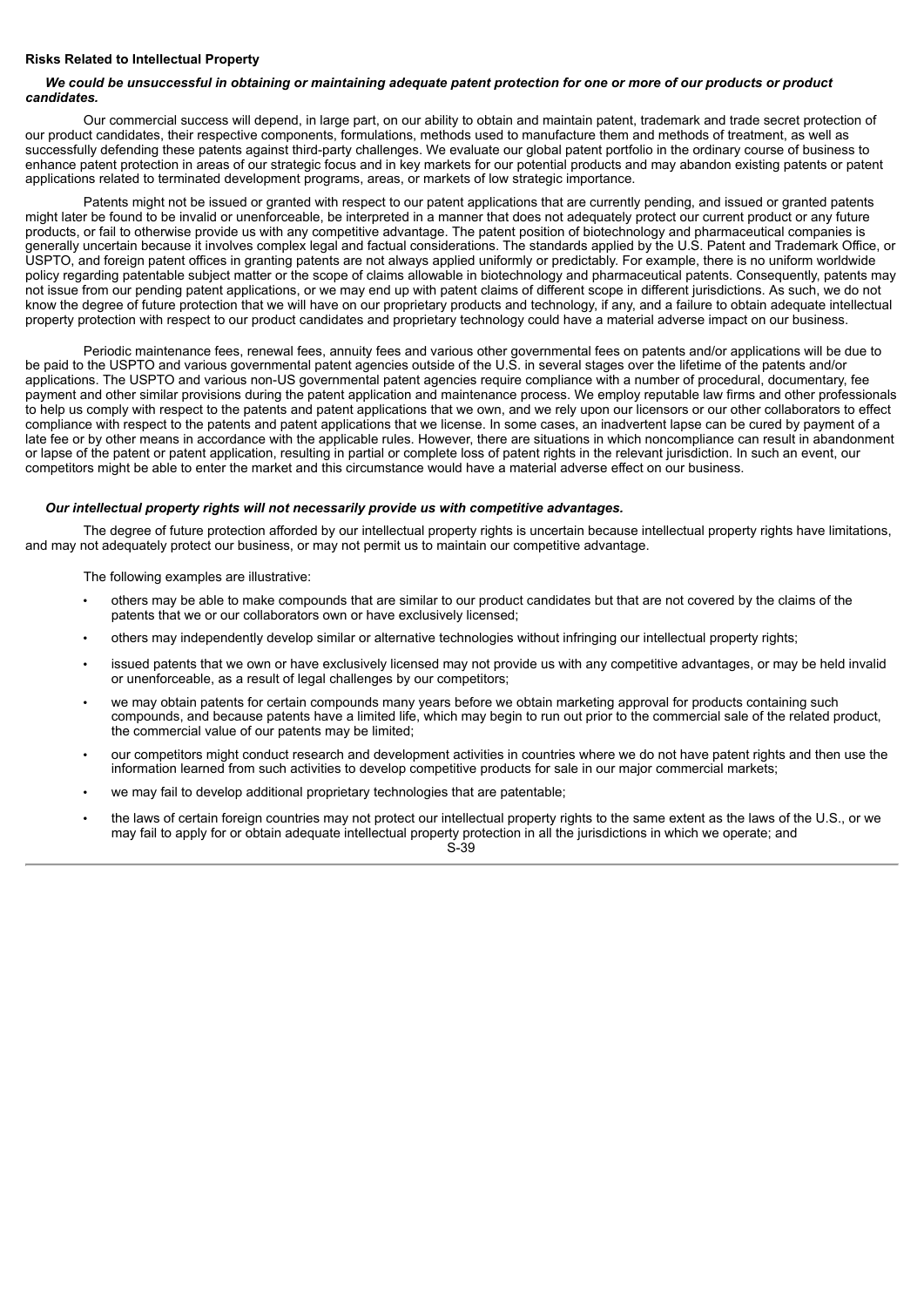• the patents of others may have an adverse effect on our business, for example by preventing us from marketing one or more of our product candidates for one or more indications.

Any of the aforementioned threats to our competitive advantage could have a material adverse effect on our business.

### *We may not be able to protect our intellectual property rights throughout the world.*

Filing, prosecuting, enforcing and defending patents on product candidates in all countries throughout the world would be prohibitively expensive, and our intellectual property rights in some countries outside the U.S. can be less extensive than those in the U.S. In addition, the laws of some foreign countries do not protect intellectual property rights to the same extent as federal and state laws in the U.S. Consequently, we may not be able to prevent third parties from practicing our inventions in all countries outside the U.S., or from offering to sell, selling, using, making or importing products made using our inventions in and into the U.S. or other jurisdictions. Competitors may use our technologies in jurisdictions where we have not obtained patent protection to develop their own products and further, may export otherwise infringing products to territories where we have patent protection, but enforcement is not as strong as that in the U.S. These products may compete with our current or future products, if any, and our patents or other intellectual property rights may not be effective or sufficient to prevent them from competing.

Many companies have encountered significant problems in protecting and defending intellectual property rights in foreign jurisdictions. The legal systems of certain countries, particularly certain developing countries, do not favor the enforcement of patents, trade secrets and other intellectual property protection, particularly those relating to biotechnology and pharmaceutical products, which could make it difficult for us to stop the infringement of our patents or marketing of competing products in violation of our proprietary rights generally. Proceedings to enforce our patent rights in foreign jurisdictions could result in substantial costs and divert our efforts and attention from other aspects of our business, could put our patents at risk of being invalidated or interpreted narrowly and our patent applications at risk of not issuing and could provoke third parties to assert claims against us. We may not prevail in any lawsuits that we initiate and the damages or other remedies awarded, if any, may not be commercially meaningful. Accordingly, our efforts to enforce our intellectual property rights around the world may be inadequate to obtain a significant commercial advantage from the intellectual property that we develop or license.

#### Our patents covering one or more of our products or product candidates could be found invalid or unenforceable if challenged.

Any of our intellectual property rights could be challenged or invalidated despite measures we take to obtain patent and other intellectual property protection with respect to our product candidates and proprietary technology. For example, if we were to initiate legal proceedings against a third party to enforce a patent covering one of our product candidates, the defendant could counterclaim that our patent is invalid and/or unenforceable. In patent litigation in the U.S. and in some other jurisdictions, defendant counterclaims alleging invalidity and/or unenforceability are commonplace. Grounds for a validity challenge could be an alleged failure to meet any of several statutory requirements, for example, lack of novelty, obviousness, broken priority, lack of written description, insufficient or non-enablement. Grounds for an unenforceability assertion could be an allegation that someone connected with prosecution of the patent withheld material information from the USPTO or the applicable foreign counterpart, or made a misleading statement, during prosecution. A litigant or the USPTO itself could challenge our patents on this basis even if we believe that we have conducted our patent prosecution in accordance with the duty of candor and in good faith. The outcome following such a challenge is unpredictable.

With respect to challenges to the validity of our patents, for example, there might be invalidating prior art, of which we and the patent examiner were unaware during prosecution. If a defendant were to prevail on a legal assertion of invalidity and/or unenforceability, we would lose at least part, and perhaps all, of the patent protection on a product candidate. Even if a defendant does not prevail on a legal assertion of invalidity and/or unenforceability, our patent claims may be construed in a manner that would limit our ability to enforce such claims against the defendant and others. The cost of defending such a challenge, particularly in a foreign jurisdiction, and any resulting loss of patent protection could have a material adverse impact on one or more of our product candidates and our business.

Enforcing our intellectual property rights against third parties may also cause such third parties to file other counterclaims against us, which could be costly to defend, particularly in a foreign jurisdiction, and could require us to pay substantial damages, cease the sale of certain products or enter into a license agreement and pay royalties (which may not be possible on commercially reasonable terms, or at all). Any efforts to enforce our intellectual property rights are also likely to be costly and may divert the efforts of our scientific and management personnel.

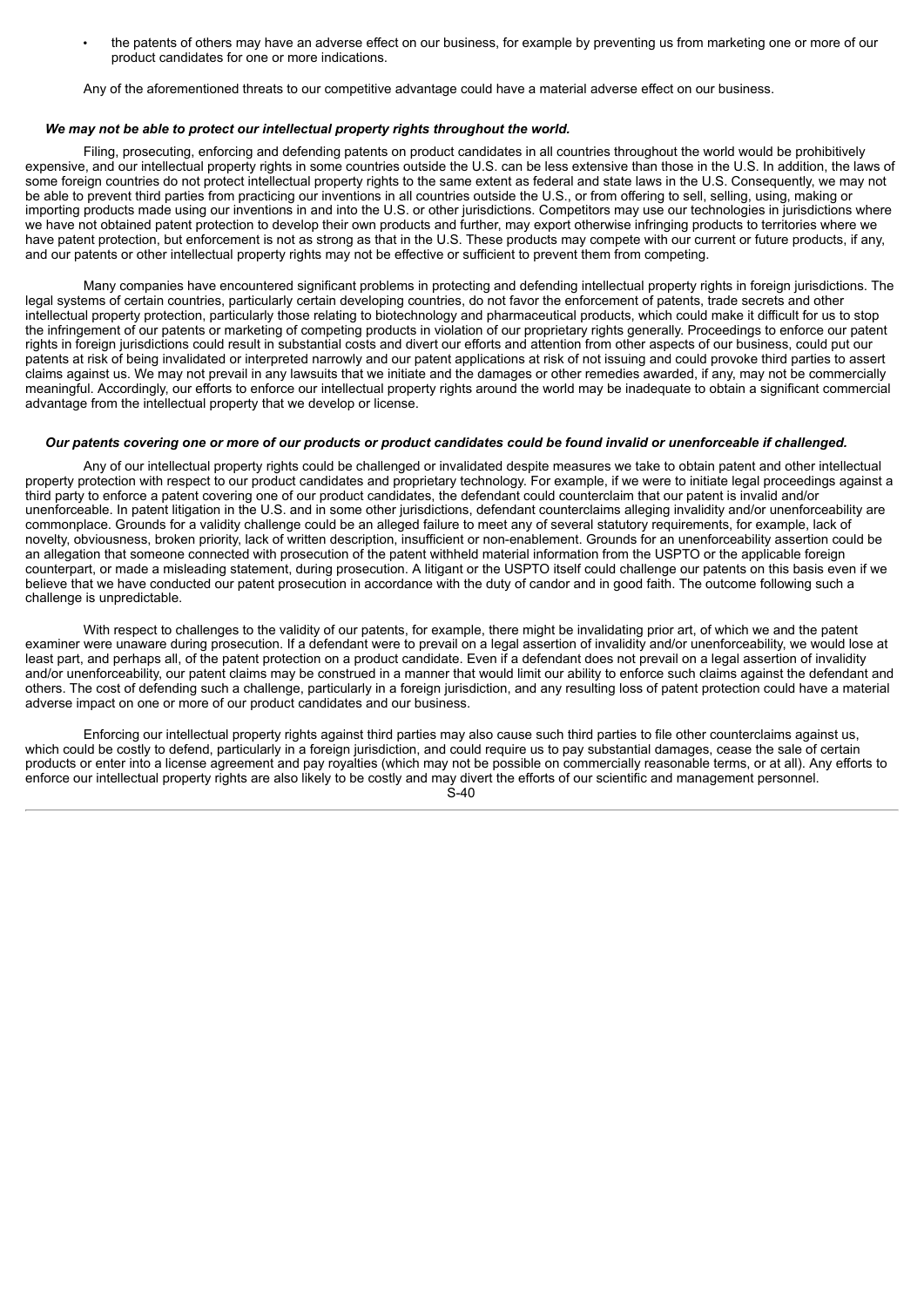# Patent protection and patent prosecution for some of our product candidates is dependent on, and the ability to assert patents and *defend them against claims of invalidity is maintained by, third parties.*

There have been and may be times in the future when certain patents that relate to our product candidates or any approved products are controlled by our licensees, sublicensees, licensors or other collaborators. Although we may, under such arrangements, have rights to consult with our collaborators on actions taken as well as back-up rights of prosecution and enforcement, we have in the past and may in the future relinquish rights to prosecute and maintain patents and patent applications within our portfolio as well as the ability to assert such patents against infringers. For example, currently the rights relating to the patent portfolio for XEN901 (now known as NBI-921352), other selective Nav1.6 inhibitors and dual Nav1.2/1.6 inhibitors are exclusively licensed to Neurocrine Biosciences and the rights to the patent portfolio for XEN402 were sold to Pacira BioSciences (for use in its product candidate PCRX301).

If any current or future licensee, sublicensee, licensor or other collaborators with rights to prosecute, assert or defend patents related to our product candidates fails to appropriately prosecute and maintain patent protection for patents covering any of our product candidates, or if patents covering any of our product candidates are asserted against infringers or defended against claims of invalidity or unenforceability in a manner which adversely affects such coverage, our ability to develop and commercialize any such product candidate may be adversely affected and we may not be able to prevent competitors from making, using, importing, offering for sale, and/or selling competing products.

## We may be involved in lawsuits to protect or enforce our patents or the patents of our licensors, which could be expensive, time *consuming and unsuccessful.*

Competitors may infringe our patents or the patents of our licensors. To counter infringement or unauthorized use, we may be required to file infringement claims, which can be expensive and time-consuming. In addition, in an infringement proceeding, a court may decide that a patent of ours or one of our licensors is not valid or is unenforceable or may refuse to stop the other party in such infringement proceeding from using the technology at issue on the grounds that our patents do not cover the technology in question. An adverse result in any litigation or defense proceedings could put one or more of our patents at risk of being invalidated, held unenforceable or interpreted narrowly, and could put any of our patent applications at risk of not yielding an issued patent.

Interference proceedings, derivation proceedings, entitlement proceedings, ex parte reexamination, inter partes review, post-grant review, and opposition proceedings provoked by third parties or brought by the USPTO or any foreign patent authority may be used to challenge inventorship, ownership, claim scope, or validity of our patent applications. An unfavorable outcome could require us to cease using the related technology or to attempt to license rights to it from the prevailing party. Our business could be harmed if the prevailing party does not offer us a license on commercially reasonable terms, if any license is offered at all. Litigation or interference proceedings may fail and, even if successful, may result in substantial costs and distract our management and other employees.

We may not be able to prevent, alone or with our licensors, misappropriation of our trade secrets or confidential information, particularly in countries where the laws may not protect those rights as fully as in the U.S. Furthermore, because of the substantial amount of discovery required in connection with intellectual property litigation, there is a risk that some of our confidential information could be compromised by disclosure during this type of litigation. In addition, there could be public announcements of the results of hearings, motions or other interim proceedings or developments. If securities analysts or investors perceive these results to be negative, it could have a substantial adverse effect on the market price of our common shares.

In addition, we or our licensors may be subject to claims that former employees, collaborators or other third parties have an interest in our owned or in-licensed patents, trade secrets, or other intellectual property as an inventor or co-inventor. For example, we or our licensors may have inventorship disputes arise from conflicting obligations of employees, consultants or others who are involved in developing our product candidates. Litigation may be necessary to defend against these and other claims challenging inventorship or our or our licensors' ownership of our owned or inlicensed patents, trade secrets or other intellectual property. If we or our licensors fail in defending any such claims, in addition to paying monetary damages, we may lose valuable intellectual property rights, such as exclusive ownership of, or right to use, intellectual property that is important to our product candidates. Even if we are successful in defending against such claims, litigation could result in substantial costs and be a distraction to management and other employees. Any of the foregoing could have a material adverse effect on our business, financial condition, results of operations and prospects.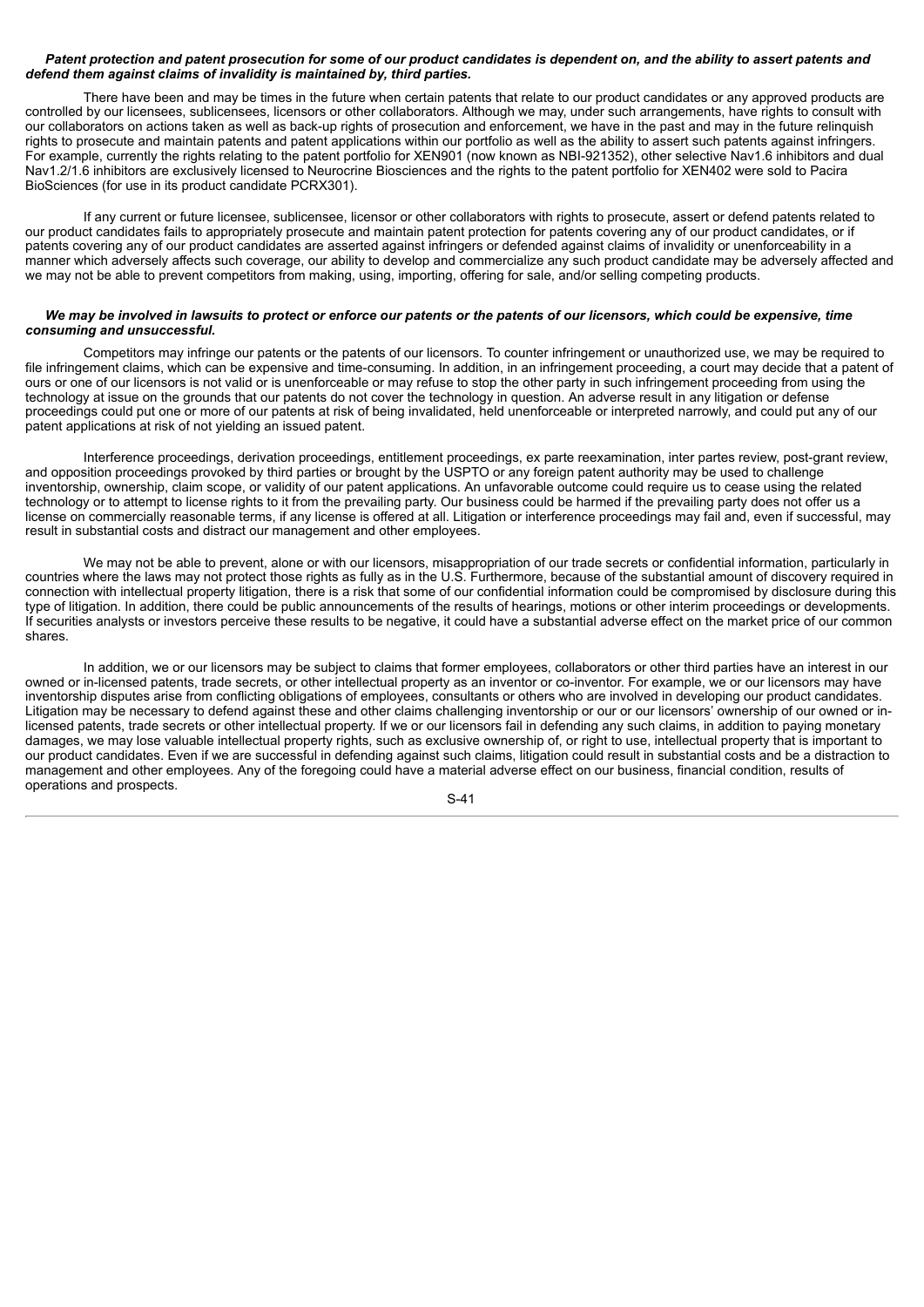#### Claims that our product candidates or the sale, offer for sale, importation, manufacture, or use of our future products infringe the patent or other intellectual property rights of third parties could result in costly litigation or could require substantial time and money to *resolve, even if litigation is avoided.*

Our commercial success depends upon our ability to develop product candidates and commercialize products that may be approved in the future, using our proprietary technology without infringing the intellectual property rights of others. Our product or product candidates or any uses of them may now and in the future infringe third-party patents or other intellectual property rights. Third parties might allege that we or our collaborators are infringing their patent rights or that we have misappropriated their trade secrets, or that we are otherwise violating their intellectual property rights, whether with respect to the manner in which we have conducted our research or to the composition, use or manufacture of the compounds we have developed or are developing with our collaborators. Such third parties might resort to litigation against us or other parties we have agreed to indemnify, which litigation could be based on either existing intellectual property or intellectual property that arises in the future.

It is possible that relevant patents or patent applications held by third parties will cover our product candidates at the time of launch and we may also fail to identify, relevant patents or patent applications held by third parties that cover our product candidates. For example, U.S. applications filed before November 29, 2000, and certain applications filed after that date that will not be filed outside the U.S. remain confidential until patents issue. Other patent applications in the U.S. and several other jurisdictions are published approximately 18 months after the earliest filing for which priority is claimed, with such earliest filing date being commonly referred to as the priority date. Furthermore, publication of discoveries in the scientific or patent literature often lags behind actual discoveries. Therefore, we cannot be certain that we or our collaborators were the first to invent, or the first to file patent applications on our product candidates or for their uses, or that our product candidates will not infringe patents that are currently issued or that will be issued in the future. In the event that a third party has also filed a patent application covering one of our product candidates or a similar invention, we may have to participate in an adversarial proceeding, known as an interference or derivation proceeding, declared by the USPTO or its foreign counterpart to determine priority of invention. Additionally, pending patent applications and patents which have been published can, subject to certain limitations, be later amended in a manner that could cover our current or future products, if any, or their use.

Defending against claims of patent infringement, misappropriation of trade secrets or other violations of intellectual property rights could be costly and time consuming, regardless of the outcome. Thus, even if we were to ultimately prevail, or to settle at an early stage, such litigation could burden us with substantial unanticipated costs. In addition, litigation or threatened litigation could result in significant demands on the time and attention of our management team, distracting them from the pursuit of other company business. Claims that our product candidates or the selling, using, making, offering to sell, or importing, of our future products infringe, misappropriate or otherwise violate third-party intellectual property rights could therefore have a material adverse impact on our business.

Most of our competitors are larger than we are and have substantially greater financial resources. They are, therefore, likely to be able to sustain the costs of complex intellectual property litigation longer than we could. In addition, the uncertainties associated with litigation could have a material adverse effect on our ability to raise the funds necessary to conduct our clinical trials, continue our internal research programs, in-license needed technology, or enter into strategic collaborations that would help us bring our product candidates to market.

In addition, any future intellectual property litigation, interference or other administrative proceedings will result in additional expense and distraction of our personnel. An adverse outcome in such litigation or proceedings may expose us or any future strategic collaborators to loss of our proprietary position, expose us to significant liabilities, or require us to seek licenses that may not be available on commercially acceptable terms, if at all, each of which could have a material adverse effect on our business.

#### Unfavorable outcomes in intellectual property litigation could limit our research and development activities and/or our ability to *commercialize certain products.*

If third parties successfully assert their intellectual property rights against us, we might be barred from using certain aspects of our technology or barred from developing and commercializing certain products. Prohibitions against using certain technologies, or prohibitions against commercializing certain products, could be imposed by a court or by a settlement agreement between us and a plaintiff. In addition, if we are unsuccessful in defending against allegations that we have infringed, misappropriated or otherwise violated patent or other intellectual property rights of others, we may be forced to pay substantial damage awards to the plaintiff. There is inevitable uncertainty in intellectual property litigation, and we could lose, even if the case against us is weak or flawed. If litigation leads to an outcome unfavorable to us, we may be required to obtain a license from the intellectual property owner in order to continue our research and development programs or to market any resulting product. It is possible that the necessary license will not be available to us on commercially acceptable terms, or at all. Alternatively, we may be required to modify or redesign our current or future products, if any, in order to avoid infringing or otherwise violating third-party intellectual property rights. This may not be technically or commercially feasible, may render those products less competitive, or may delay or prevent the entry of those products to the market. Any of the foregoing could limit our research and development activities, our ability to commercialize one or more product candidates, or both.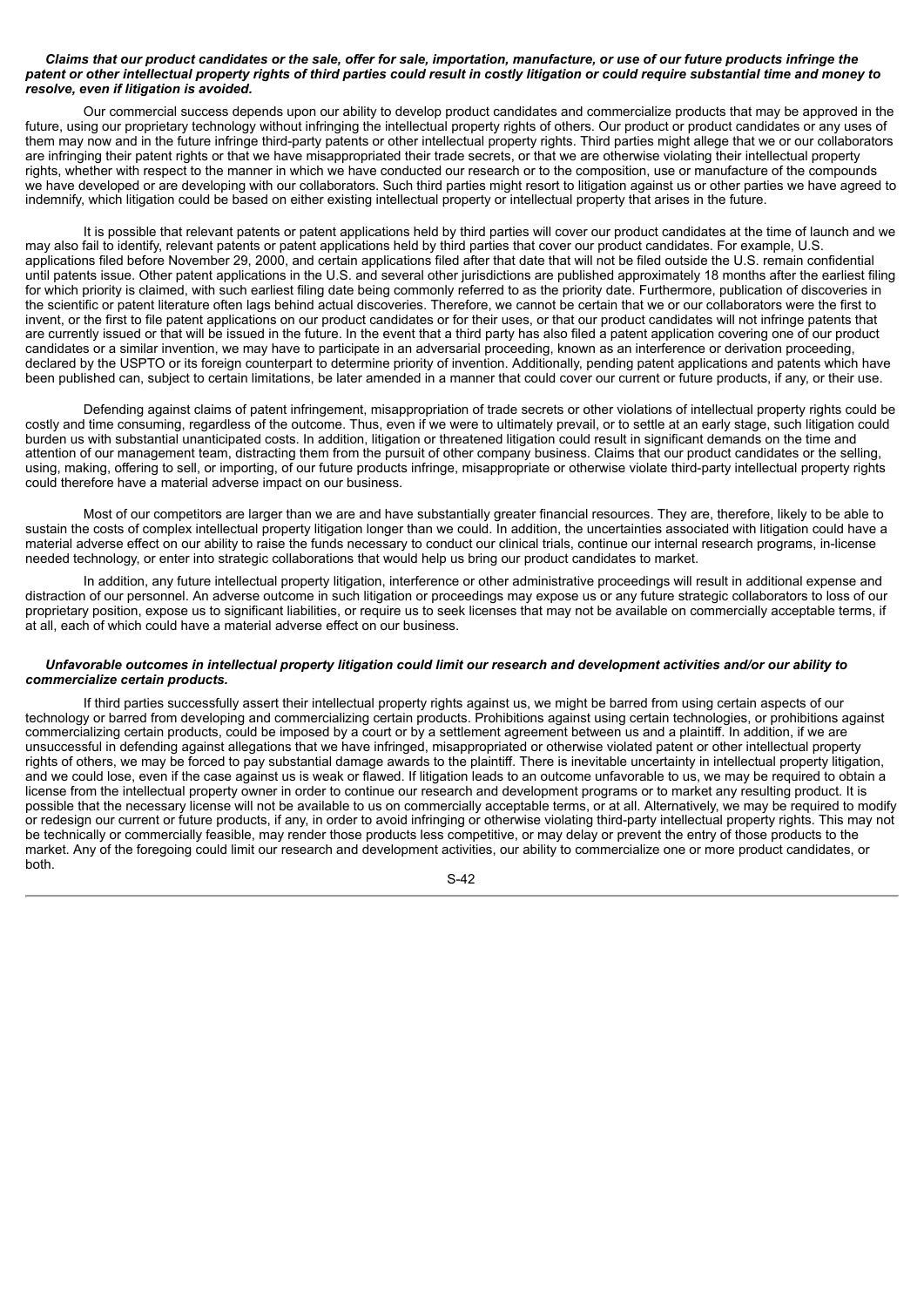In order to avoid or settle potential claims with respect to any patent or other intellectual property rights of third parties, we may choose or be required to seek a license from a third party and be required to pay license fees or royalties or both, which could be substantial. These licenses may not be available on acceptable terms, or at all. Even if we or any future collaborators were able to obtain a license, the rights may be nonexclusive, which could result in our competitors gaining access to the same intellectual property. Ultimately, we could be prevented from commercializing a product, or be forced, by court order or otherwise, to cease some or all aspects of our business operations, if, as a result of actual or threatened patent or other intellectual property claims, we are unable to enter into licenses on acceptable terms. Further, we could be found liable for significant monetary damages as a result of claims of intellectual property infringement. In the future, we may receive offers to license and demands to license from third parties claiming that we are infringing their intellectual property or owe license fees and, even if such claims are without merit, we could fail to successfully avoid or settle such claims.

If Neurocrine Biosciences, Pacira BioSciences or other collaborators license or otherwise acquire rights to intellectual property controlled by a third party in various circumstances, for example, where a product could not be legally developed or commercialized in a country without the third-party intellectual property right or, where it is decided that it would be useful to acquire such third-party right to develop or commercialize the product, they are eligible under our collaboration agreements to decrease payments payable to us on a product-by-product basis and, in certain cases, on a country-by-country basis. Any of the foregoing events could harm our business significantly.

#### If we breach any of the agreements under which we license the use, development and commercialization rights to our product candidates or technology from third parties, we could lose license rights that are important to our business.

Under our existing license and other agreements, we are subject to various obligations, including diligence obligations such as development and commercialization obligations, as well as potential milestone payments and other obligations. If we fail to comply with any of these obligations or otherwise breach our license agreements, our licensing partners may have the right to terminate the applicable license in whole or in part, or convert an exclusive license to a non-exclusive license. Generally, the loss of any one of our current licenses, or license exclusivity, or any other license we may acquire in the future, could materially harm our business, prospects, financial condition and results of operations.

## Confidentiality agreements with employees and third parties may not prevent unauthorized disclosure of trade secrets and other *proprietary information, which would harm our competitive position.*

In addition to patents, we rely on trade secrets, technical know-how and proprietary information concerning our discovery platform, business strategy and product candidates in order to protect our competitive position, which are difficult to protect. In the course of our research and development activities and our business activities, we often rely on confidentiality agreements to protect our proprietary information. Such confidentiality agreements are used, for example, when we talk to vendors of laboratory, manufacturing, pre-clinical development or clinical development goods or services or potential strategic collaborators. In addition, each of our employees and consultants is required to sign a confidentiality agreement and invention assignment agreement upon joining our company. Our employees, consultants, contractors, business partners or outside scientific collaborators might intentionally or inadvertently disclose our trade secret information in breach of these confidentiality agreements or our trade secrets may otherwise be misappropriated. Our collaborators might also have rights to publish data and we might fail to apply for patent protection prior to such publication. It is possible that a competitor will make use of such information, and that our competitive position will be compromised. In addition, to the extent that our employees, consultants or contractors use intellectual property owned by others in their work for us, disputes may arise as to the rights in related or resulting know-how and inventions. Enforcing a claim that a third party illegally obtained and is using any of our trade secrets is expensive and time consuming, and the outcome is unpredictable. In addition, courts outside the U.S. sometimes are less willing than U.S. courts to protect trade secrets. Moreover, our competitors may independently develop equivalent knowledge, methods and know-how. If we cannot maintain the confidentiality of our proprietary technology and other confidential information, then our ability to obtain patent protection or to protect our trade secret information would be jeopardized, which would adversely affect our competitive position.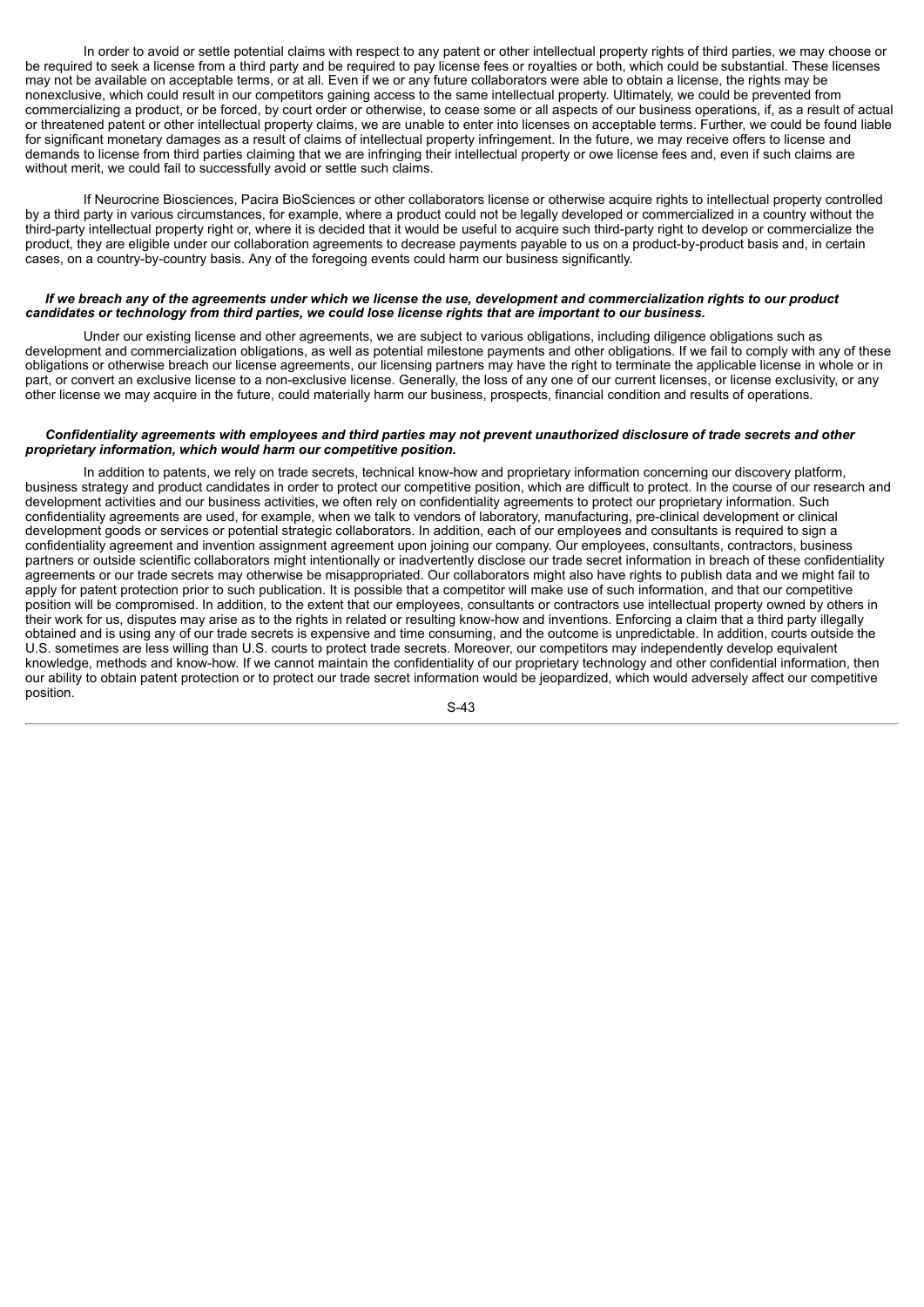# Changes in U.S. patent law, or laws in other countries, could increase the uncertainties and costs surrounding the prosecution of our patent applications and the enforcement or defense of our issued patents, thereby impairing our ability to protect our product candidates.

Our success is heavily dependent on intellectual property, particularly patents. The patent positions of pharmaceutical and biopharmaceutical companies can be highly uncertain and involve complex legal and factual questions for which important legal principles remain unresolved. No consistent policy regarding the breadth of claims allowed in patents in these fields has emerged to date in the U.S. or other countries. In addition, Congress or other foreign legislative bodies may pass patent reform legislation that is unfavorable to us. For example, there have been recent changes regarding how patent laws are interpreted, and both the USPTO and Congress have recently made significant changes to the patent system. There have been U.S. Supreme Court decisions that now show a trend of the Supreme Court which is distinctly negative on some patents. The trend of these decisions along with resulting changes in patentability requirements being implemented by the USPTO could make it increasingly difficult for us to obtain and maintain patents on our products. We cannot accurately predict future changes in the interpretation of patent laws or changes to patent laws which might be enacted into law. Those changes may materially affect our patents, our ability to obtain patents, the costs to prosecute our patent applications and enforce our patents and/or the patents and applications of our collaborators. The patent situation in these fields outside the U.S. also has uncertainties. Changes in either the patent laws or in interpretations of patent laws in the U.S. and other countries may diminish the value of our intellectual property or narrow the scope of our patent protection. Accordingly, we cannot predict the breadth of claims that may be allowed or enforced in the patents we own or to which we have a license or third-party patents. As an example, by as early as October 1, 2022, European patent applications will have the option, upon grant of a patent, of becoming a Unitary Patent, which will be subject to the jurisdiction of the Unitary Patent Court, or UPC. The option of a Unitary Patent will be a significant change in European patent practice. As the UPC is a new court system, there is no precedent for the court, increasing the uncertainty of any litigation in the UPC.

## If we do not obtain protection under the Hatch-Waxman Act in the U.S. and similar legislation outside of the U.S. by extending the *patent terms for our product candidates, our business may be materially harmed.*

Depending upon the timing, duration and specifics of FDA marketing approval of our product candidates, if any, one or more U.S. patents may be eligible for limited patent term restoration under the Hatch-Waxman Act. The Hatch-Waxman Act permits a patent restoration term of up to five years as compensation for patent term lost during clinical testing of the product and the subsequent FDA regulatory review process. However, we may not be granted an extension because of, for example, failing to apply within applicable deadlines, failing to apply prior to expiration of relevant patents or otherwise failing to satisfy applicable requirements. Moreover, the applicable time period or the scope of patent protection afforded could be less than five years, or even less than we request if that number is less than five years.

If we are unable to obtain patent term extension or restoration or the term of any such extension is less than we request, the period during which we will have the right to exclusively market our product may be shortened and our competitors may obtain approval of competing products following our patent expiration, and our revenue could be reduced, possibly materially.

### We have not registered our corporate name as a trademark in all of our potential markets, and failure to secure those registrations *could adversely affect our business.*

Our corporate name, Xenon, has not been trademarked in each market where we operate and plan to operate. Our trademark applications for our corporate name or the name of our products may not be allowed for registration, and our registered trademarks may not be maintained or enforced. During trademark registration proceedings, we may receive rejections, which we may be unable to overcome in our responses. Third parties may also attempt to register trademarks utilizing the Xenon name on their products, and we may not be successful in preventing such usage. In addition, in the USPTO and in comparable agencies in many foreign jurisdictions, third parties are given an opportunity to oppose pending trademark applications and to seek to cancel registered trademarks. Opposition or cancellation proceedings may be filed against our trademarks, and our trademarks may not survive such proceedings. If we do not secure registrations for our trademarks, we may encounter more difficulty in enforcing them against third parties than we otherwise would.

## Intellectual property litigation may lead to unfavorable publicity that harms our reputation and causes the market price of our common *shares to decline.*

During the course of any intellectual property litigation, there could be public announcements of the initiation of the litigation as well as results of hearings, rulings on motions, and other interim proceedings in the litigation. If securities analysts or investors regard these announcements as negative, the perceived value of our existing products, programs or intellectual property could be diminished. Accordingly, the market price of our common shares may decline. Such announcements could also harm our reputation or the market for our future products, which could have a material adverse effect on our business.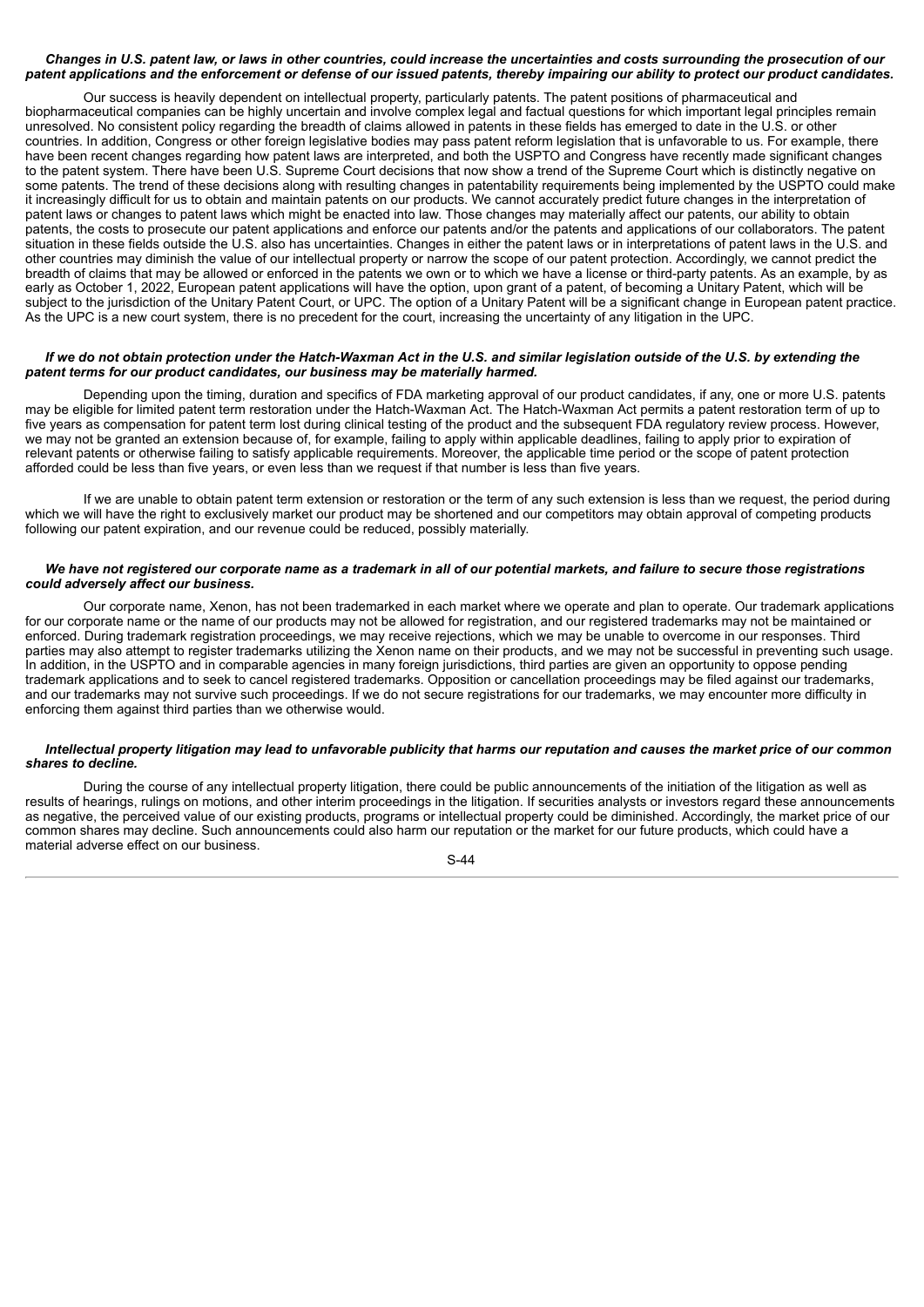# **Risks Related to Ownership of Our Common Shares**

# The market price of our common shares may be volatile, and purchasers of our common shares could incur substantial losses.

The market price of our common shares has fluctuated in the past and is likely to be volatile in the future. As a result of this volatility, investors may experience losses on their investment in our common shares. The market price for our common shares may be influenced by many factors, including the following:

- announcements by us or our competitors of new products, product candidates or new uses for existing products, significant contracts, commercial relationships or capital commitments and the timing of these introductions or announcements;
- actions by any of our collaborators regarding our product candidates they are developing, including announcements regarding clinical or regulatory decisions or developments of our collaboration;
- unanticipated serious safety concerns related to the use of any of our products and product candidates;
- negative or inconclusive results from clinical trials of our product candidates, leading to a decision or requirement to conduct additional pre-clinical testing or clinical trials or resulting in a decision to terminate the continued development of a product candidate;
- delays of clinical trials of our product candidates;
- failure to obtain or delays in obtaining or maintaining product approvals or clearances from regulatory authorities;
- adverse regulatory or reimbursement announcements;
- announcements by us or our competitors of significant acquisitions, strategic collaborations, licenses, joint ventures or capital commitments;
- the results of our efforts to discover or develop additional product candidates;
- our dependence on third parties, including our collaborators, CROs, clinical trial sponsors and clinical investigators;
- regulatory or legal developments in Canada, the U.S. or other countries;
- developments or disputes concerning patent applications, issued patents or other proprietary rights;
- the recruitment or departure of key scientific or management personnel;
- our ability to successfully commercialize our future product candidates we develop independently, if approved;
- the level of expenses related to any of our product candidates or clinical development programs;
- actual or anticipated changes in estimates as to financial results, development timelines or recommendations by securities analysts;
- actual or anticipated quarterly variations in our financial results or those of our competitors;
- any change to the composition of our board of directors or key personnel;
- sales of common shares by us or our shareholders in the future, as well as the overall trading volume of our common shares;
- failure to comply with covenants or make required payments under loan agreements;
- changes in the structure of healthcare payment systems;
- commencement of, or our involvement in, litigation;
- the impact of the COVID-19 pandemic on our business and the macroeconomic environment;
- general economic, industry and market conditions in the pharmaceutical and biotechnology sectors and other factors that may be unrelated to our operating performance or the operating performance of our competitors, including changes in market valuations of similar companies; and
- the other factors described in this "Risk Factors" section.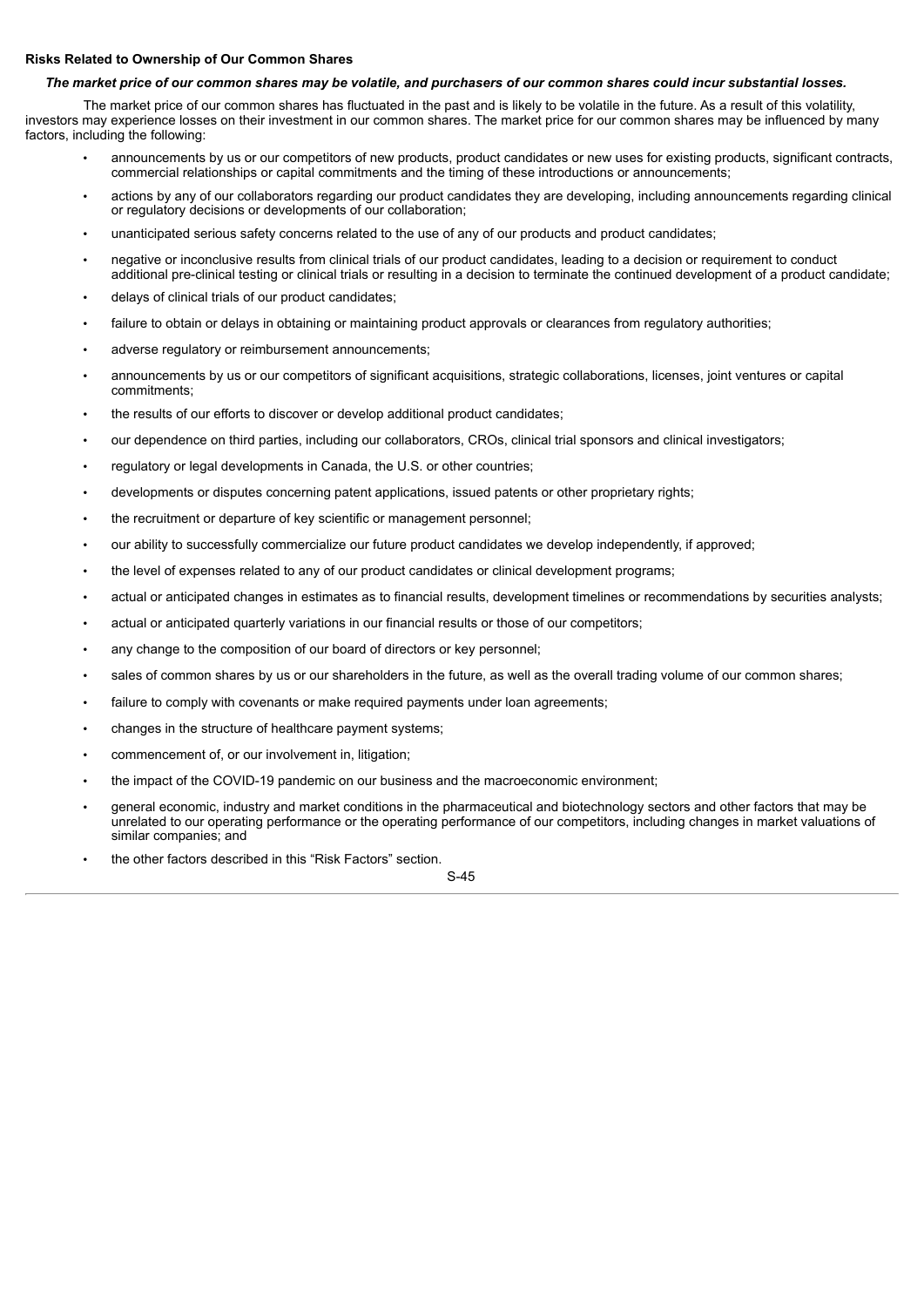In addition, the stock market in general, and Nasdaq and the biopharmaceutical industry in particular, have from time to time experienced volatility that often has been unrelated to the operating performance of the underlying companies. The COVID-19 pandemic, for example, resulted in significant volatility. These broad market and industry fluctuations may adversely affect the market price of our common shares, regardless of our operating performance. In several recent situations where the market price of a stock has been volatile, holders of that stock have instituted securities class action litigation against the company that issued the stock. If any of our shareholders were to bring a lawsuit against us, the defense and disposition of the lawsuit could be costly and divert the time and attention of our management and harm our operating results.

#### Future sales of our common shares in the public market could cause the market price of our common shares to fall.

The market price of our common shares could decline as a result of sales of a large number of our common shares or the perception that these sales could occur. These sales, or the possibility that these sales may occur, also might make it more difficult for us to sell equity securities in the future at a time and at a price that we deem appropriate.

In addition, in the future, we may issue additional common shares, preferred shares, or other equity or debt securities convertible into common shares in connection with a financing, collaboration agreement, acquisition, litigation settlement, employee arrangements or otherwise. Any such issuance, including any issuances pursuant to our "at-the-market" equity offering program under our sales agreement with Jefferies and Stifel, could result in substantial dilution to our existing shareholders and could cause the market price of our common shares to decline.

#### Provisions in our corporate charter documents and Canadian law could make an acquisition of us, which may be beneficial to our shareholders, more difficult and may prevent attempts by our shareholders to replace or remove our current management and/or limit the *market price of our common shares.*

Provisions in our articles and our by-laws, as well as certain provisions under the Canada Business Corporations Act, or CBCA, and applicable Canadian securities laws, may discourage, delay or prevent a merger, acquisition, tender offer or other change in control of us that shareholders may consider favorable, including transactions in which they might otherwise receive a premium for their common shares. These provisions could also limit the price that investors might be willing to pay in the future for our common shares, thereby depressing the market price of our common shares. In addition, because our board of directors is responsible for appointing the members of our management team, these provisions may frustrate or prevent any attempts by our shareholders to replace or remove our current management by making it more difficult for shareholders to replace members of our board of directors. Among other things, these provisions include the following:

- shareholders cannot amend our articles unless such amendment is approved by shareholders holding at least two-thirds of the shares entitled to vote on such approval;
- shareholders must give advance notice to nominate directors or to submit proposals for consideration at shareholders' meetings; and
- applicable Canadian securities laws generally require, subject to certain exceptions, a tender offer to remain open for 105 days and that more than 50% of the outstanding securities not owned by the offeror be tendered before the offeror may take up the securities.

Any provision in our articles, by-laws, under the CBCA or under any applicable Canadian securities law that has the effect of delaying or deterring a change in control could limit the opportunity for our shareholders to receive a premium for their common shares, and could also affect the price that some investors are willing to pay for our common shares.

#### *U.S. civil liabilities may not be enforceable against us, our directors, or our officers.*

We are governed by the CBCA and our principal place of business is in Canada. Many of our directors and officers reside outside of the U.S., and all or a substantial portion of their assets as well as all or a substantial portion of our assets are located outside the U.S. As a result, it may be difficult for investors to effect service of process within the U.S. upon us and certain of our directors and officers or to enforce judgments obtained against us or such persons, in U.S. courts, in any action, including actions predicated upon the civil liability provisions of U.S. federal securities laws or any other laws of the U.S. Additionally, rights predicated solely upon civil liability provisions of U.S. federal securities laws or any other laws of the U.S. may not be enforceable in original actions, or actions to enforce judgments obtained in U.S. courts, brought in Canadian courts, including courts in the Province of British Columbia.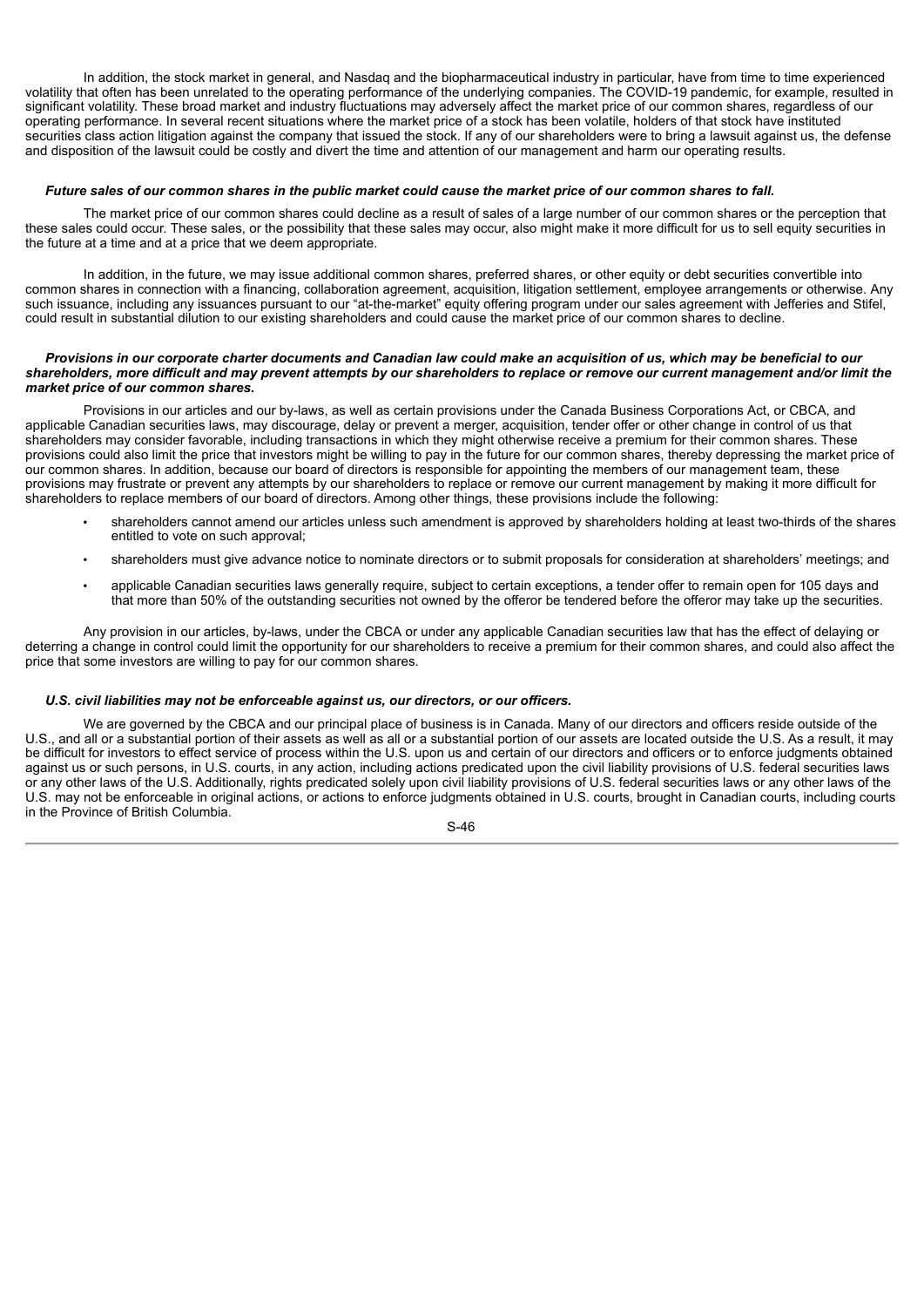## We are governed by the corporate and securities laws of Canada which in some cases have a different effect on shareholders than the *corporate laws of Delaware and U.S. securities laws.*

We are governed by the CBCA and other relevant laws, which may affect the rights of shareholders differently than those of a company governed by the laws of a U.S. jurisdiction, and may, together with our charter documents, have the effect of delaying, deferring or discouraging another party from acquiring control of our company by means of a tender offer, a proxy contest or otherwise, or may affect the price an acquiring party would be willing to offer in such an instance. The material differences between the CBCA and Delaware General Corporation Law, or DGCL, that may have the greatest such effect include, but are not limited to, the following: (i) for material corporate transactions (such as mergers and amalgamations, other extraordinary corporate transactions or amendments to our articles) the CBCA generally requires a two-thirds majority vote by shareholders, whereas DGCL generally only requires a majority vote; and (ii) under the CBCA holders of 5% or more of our shares that carry the right to vote at a meeting of shareholders can requisition a special meeting of shareholders, whereas such right does not exist under the DGCL.

## Future sales and issuances of our common shares or securities convertible into or exchangeable for common shares would cause our *shareholders to incur dilution and could cause the market price of our common shares to fall.*

As of March 31, 2022, stock options to purchase 7,075,073 of our common shares with a weighted-average exercise price of \$16.73 per common share were outstanding, a warrant to purchase 40,000 of our common shares with a weighted-average exercise price of \$9.79 per common share was outstanding, and pre-funded warrants to purchase 2,775,996 of our common shares with an exercise price of \$0.0001 per share were outstanding. The exercise of any of these stock options or warrants would result in dilution to current common shareholders. Further, because we anticipate the need to raise additional capital to fund our clinical development programs, we may in the future sell substantial amounts of common shares, preferred shares, pre-funded warrants or other securities convertible into or exchangeable for common shares. Pursuant to our equity incentive plans, our compensation committee (or a subset or delegate thereof) is authorized to grant equity-based incentive awards to our employees, directors and consultants. Future stock option grants and issuances of common shares under our share-based compensation plans may have an adverse effect on the market price of our common shares.

Any future issuances of common shares, preferred shares, or securities such as warrants, notes, or preferred shares that are convertible into, exercisable or exchangeable for, our common shares, would have a dilutive effect on the voting and economic interests of our existing shareholders.

## *We are at risk of securities class action litigation.*

In the past, securities class action litigation has often been brought against a company following a decline in the market price of its securities. This risk is especially relevant for us because biotechnology companies have experienced significant share price volatility in recent years. If we face such litigation, it could result in substantial costs and a diversion of management's attention and resources, which could harm our business. In addition, an increase in litigation against biotechnology companies may make it more difficult and more expensive for us to obtain director and officer liability insurance, and we may be required to accept reduced policy limits and coverage or incur substantially higher costs to obtain the same or similar coverage.

#### Our management team has broad discretion as to the use of the net proceeds from public and private equity and debt financings and the investment of these proceeds may not vield a favorable return. We may invest the proceeds in ways with which our shareholders *disagree.*

We have broad discretion in the application of any net proceeds we have received or may receive pursuant to this offering, our October 2021 and March 2021 public offerings of common shares and pre-funded warrants to purchase common shares, our "at-the-market" equity offering program with Jefferies and Stifel, as well as the net proceeds to us from previous equity and debt financings. Shareholders may not agree with our decisions, and our use of the proceeds and our existing cash and cash equivalents and marketable securities may not improve our results of operation or enhance the value of our common shares. Our failure to apply these funds effectively could have a material adverse effect on our business, delay the development of our product candidates and cause the market price of our common shares to decline. In addition, until the net proceeds are used, they may be placed in investments that do not produce significant income or that may lose value.

## *We do not anticipate paying any cash dividends on our common shares in the foreseeable future.*

We do not currently intend to pay any cash dividends on our common shares in the foreseeable future. We currently intend to retain all of our future earnings, if any, to finance the growth and development of our business. In addition, the terms of any future debt agreements may preclude us from paying dividends. As a result, capital appreciation, if any, of our common shares may be investors' sole source of gain for the foreseeable future.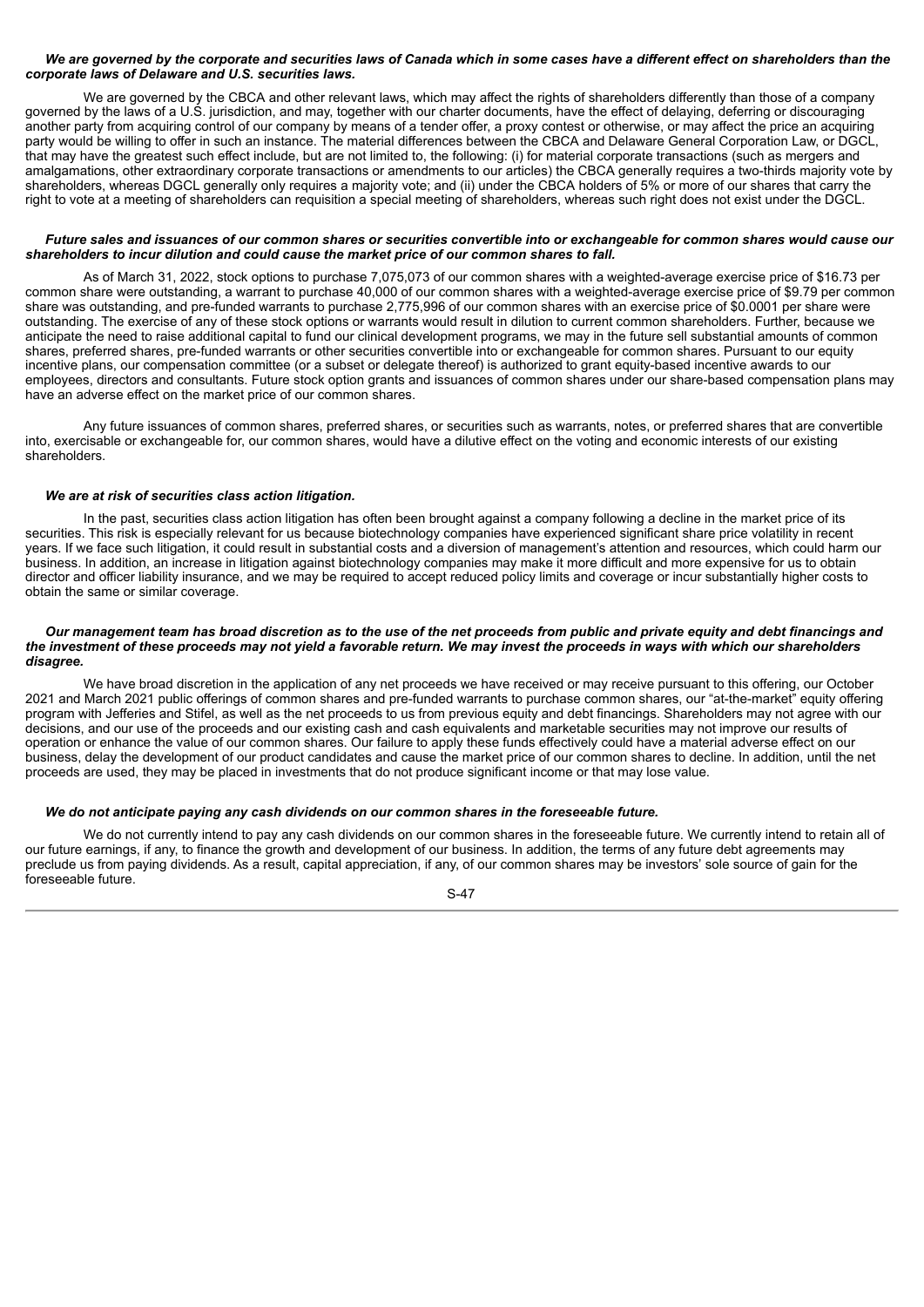#### *There is no public market for our outstanding pre-funded warrants.*

There is no public trading market for our outstanding pre-funded warrants and we do not expect a market to develop. In addition, we do not intend to list the outstanding pre-funded warrants on Nasdaq or any other national securities exchange or nationally recognized trading system. Without an active trading market, the liquidity of the outstanding pre-funded warrants will be limited.

# **General Risk Factors**

#### Unstable market and economic conditions may have serious adverse consequences on our business and financial condition.

Global credit and financial markets have at times experienced extreme disruptions, including most recently in connection with the COVID-19 pandemic, characterized by increased market volatility, increased rates of inflation, declines in consumer confidence, declines in economic growth, increases in unemployment rates, and uncertainty about economic stability. Similarly, the current conflict between Ukraine and Russia has created volatility in the capital markets and is expected to have further global economic consequences. If another such disruption in credit and financial markets and deterioration of confidence in economic conditions occurs, our business may be adversely affected. If the equity and credit markets were to deteriorate significantly in the future, including as a result of a resurgence of COVID-19, political unrest or war, it may make any necessary equity or debt financing more difficult to complete, more costly, and more dilutive. Failure to secure any necessary financing in a timely manner and on favorable terms could have a material adverse effect on our growth strategy, financial performance and the market price of our common shares could require us to delay or abandon development or commercialization plans. In addition, there is a risk that one or more of our current collaborators, service providers, manufacturers and other partners would not survive or be able to meet their commitments to us under such circumstances, which could directly affect our ability to attain our operating goals on schedule and on budget.

#### If we fail to maintain an effective system of internal control over financial reporting, we may not be able to accurately report our financial results or prevent fraud. As a result, shareholders could lose confidence in our financial and other public reporting, which would *harm our business and the market price of our common shares.*

Effective internal control over financial reporting is necessary for us to provide reliable financial reports and, together with adequate disclosure controls and procedures, are designed to prevent fraud. Any failure to implement required new or improved controls, or difficulties encountered in their implementation could cause us to fail to meet our reporting obligations.

We are required to disclose changes made in our internal controls and procedures on a quarterly basis and our management is required to assess the effectiveness of these controls annually. We are also required to obtain an independent assessment of the effectiveness of our internal controls which could detect problems that our management's assessment might not. Even if our management concludes that our internal control over financial reporting is effective, our independent registered public accounting firm may conclude that there are material weaknesses or significant deficiencies with respect to our internal controls or the level at which our internal controls are documented, designed, implemented or reviewed. If we or our independent registered public accounting firm identifies deficiencies in our internal control over financial reporting that are deemed to be material weaknesses or that may require prospective or retroactive changes to our financial statements, investors may lose confidence in our reported financial information, which could cause the market price of our common shares to decline and we could be subject to sanctions or investigations by the SEC or other regulatory authorities, which would require additional financial and management resources. Irrespective of compliance with Section 404, any failure of our internal control over financial reporting could have a material adverse effect on our stated operating results and harm our reputation.

#### *Environmental, social and governance matters may impact our business and reputation.*

Companies are increasingly being judged by their performance on a variety of environmental, social and governance, or ESG, matters, which are considered to contribute to the long-term sustainability of companies' performance.

A variety of organizations measure the performance of companies on such ESG topics, and the results of these assessments are widely publicized. In addition, investment in funds that specialize in companies that perform well in such assessments are increasingly popular, and major institutional investors have publicly emphasized the importance of such ESG measures to their investment decisions. Topics taken into account in such assessments include, among others, the role of the company's board of directors in supervising various ESG issues and board diversity.

In light of investors' increased focus on ESG matters, there can be no certainty that we will manage such issues successfully, or that we will successfully meet expectations as to our proper role. Any failure or perceived failure by us in this regard could have a material adverse effect on our reputation and on our business, share price, financial condition, or results of operations, including the sustainability of our business over time. S-48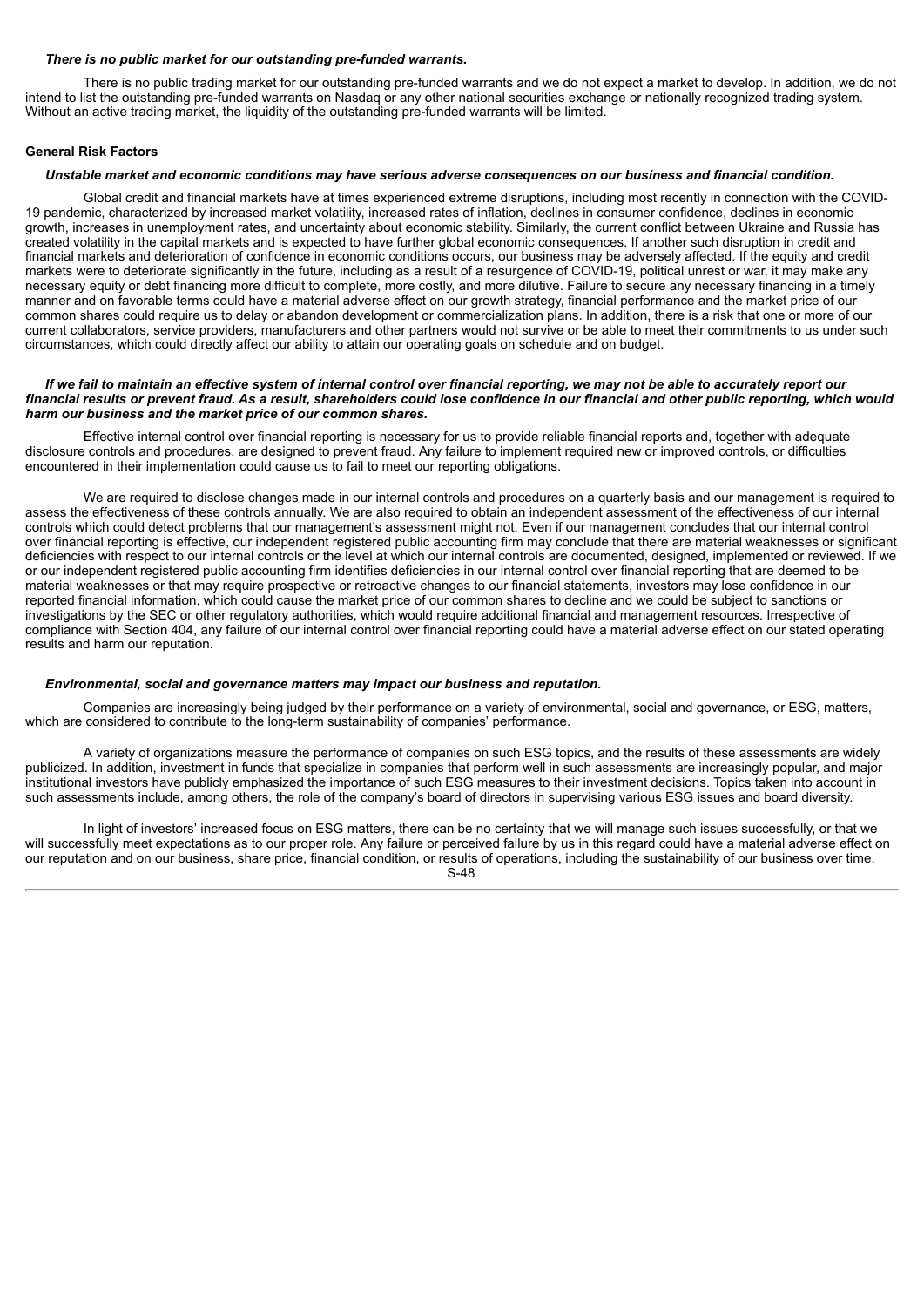# If securities or industry analysts do not publish research reports about our business, or if they issue an adverse opinion about our business, the market price of our common shares and the trading volume of our common shares could decline.

The trading market for our common shares is influenced by the research and reports that securities or industry analysts publish about us or our business. If too few securities or industry analysts cover our company, the market price of our common shares would likely be negatively impacted. If securities and industry analysts who cover us downgrade our common shares or publish inaccurate or unfavorable research about our business, the market price of our common shares would likely decline. If one or more of these analysts cease coverage of our company or fail to publish reports on us regularly, demand for our common shares could decrease, which might cause the market price of our common shares and the trading volume of our common shares to decline.

## *An active trading market for our common shares may not be maintained.*

Our common shares are currently traded on Nasdaq, but we can provide no assurance that we will be able to maintain an active trading market on Nasdaq or any other exchange in the future. If an active market for our common shares is not maintained, it may be difficult for our shareholders to sell the common shares they have purchased without depressing the market price for the common shares or at all. Further, an inactive market may also impair our ability to raise capital by selling additional common shares and may impair our ability to enter into strategic collaborations or acquire companies or products by using our common shares as consideration.

### Nasdag may delist our securities from its exchange, which could limit investors' ability to make transactions in our securities and *subject us to additional trading restrictions.*

Our common shares are listed on Nasdaq under the trading symbol "XENE." Our securities may fail to meet the continued listing requirements to be listed on Nasdaq. If Nasdaq delists our common shares from trading on its exchange, we could face significant material adverse consequences, including:

- significant impairment of the liquidity for our common shares, which may substantially decrease the market price of our common shares;
- a limited availability of market quotations for our securities;
- a determination that our common shares qualify as a "penny stock" which will require brokers trading in our common shares to adhere to more stringent rules and possibly resulting in a reduced level of trading activity in the secondary trading market for our common shares;
- a limited amount of news and analyst coverage for our company; and
- a decreased ability to issue additional securities or obtain additional financing in the future.

## **Risks Related to this Offering**

#### We will have broad discretion in the use of proceeds from this offering and our existing cash and cash equivalents and marketable securities, and may invest or spend the proceeds in ways with which you do not agree and in ways that may not yield a return.

We will have broad discretion in the application of the net proceeds to us from this offering, including for any of the purposes described in the section of this prospectus supplement entitled "Use of Proceeds," and our existing cash and cash equivalents and marketable securities. You may not agree with our decisions, and our use of the proceeds and our existing cash and cash equivalents and marketable securities may not improve our results of operations or enhance the value of our common shares. You will be relying on the judgment of our management regarding the application of the proceeds of this offering. The results and effectiveness of the use of proceeds are uncertain, and we could spend the proceeds in ways that you do not agree with or that do not improve our results of operations or enhance the value of our common shares. Our failure to apply these funds effectively could have a material adverse effect on our business, delay the development of our product candidates and cause the price of our common shares to decline.

### New investors in our common shares or pre-funded warrants will experience immediate and substantial dilution after this offering.

Since the public offering price for our common shares and pre-funded warrants in this offering is substantially higher than the net tangible book value per common share outstanding prior to this offering, you will suffer immediate and substantial dilution in the net tangible book value of the common shares or pre-funded warrants you purchase in this offering. If the underwriters exercise their option to purchase additional common shares, you will experience additional dilution. See the section entitled "Dilution" below for a more detailed discussion of the dilution you will incur if you purchase shares in this offering.

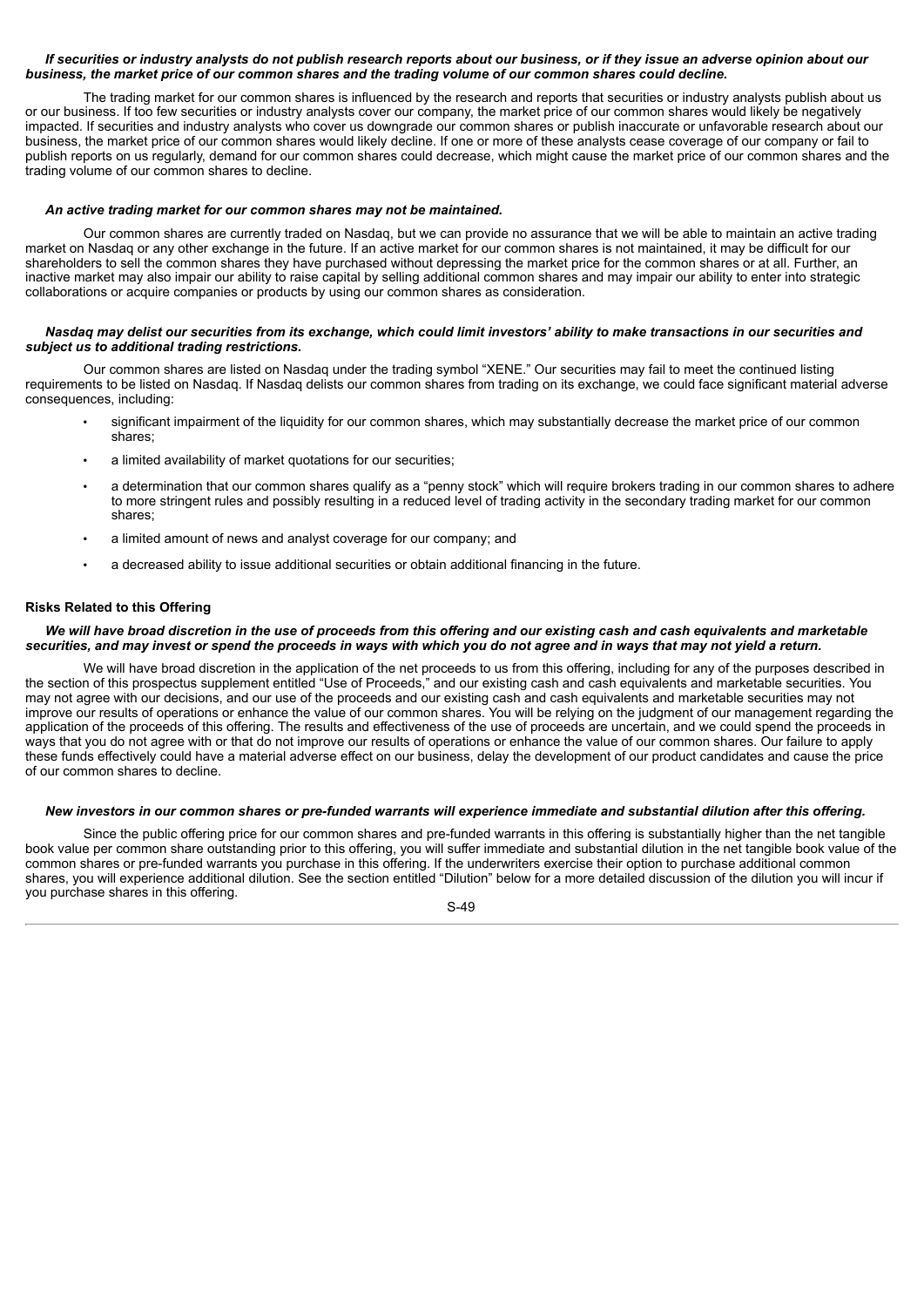The issuance of additional common shares could be dilutive to shareholders if they do not invest in future offerings. In addition, we have a significant number of options to purchase our common shares outstanding. If these options are exercised, you may incur further dilution. Moreover, to the extent that we issue additional options to purchase, or securities convertible into or exchangeable for, common shares in the future and those options or other securities are exercised, converted or exchanged, shareholders may experience further dilution.

# *There is no public market for the pre-funded warrants being offered in this offering.*

There is no public trading market for the pre-funded warrants being offered in this offering, and we do not expect a market to develop. In addition, we do not intend to list the pre-funded warrants on Nasdaq or any other national securities exchange or nationally recognized trading system. Without an active trading market, the liquidity of the pre-funded warrants will be limited.

## Holders of the pre-funded warrants will have no rights as shareholders until such holders exercise their pre-funded warrants and *acquire our common shares.*

Until holders of the pre-funded warrants exercise their pre-funded warrants and acquire our common shares, such holders will have no rights with respect to the common shares underlying such pre-funded warrants.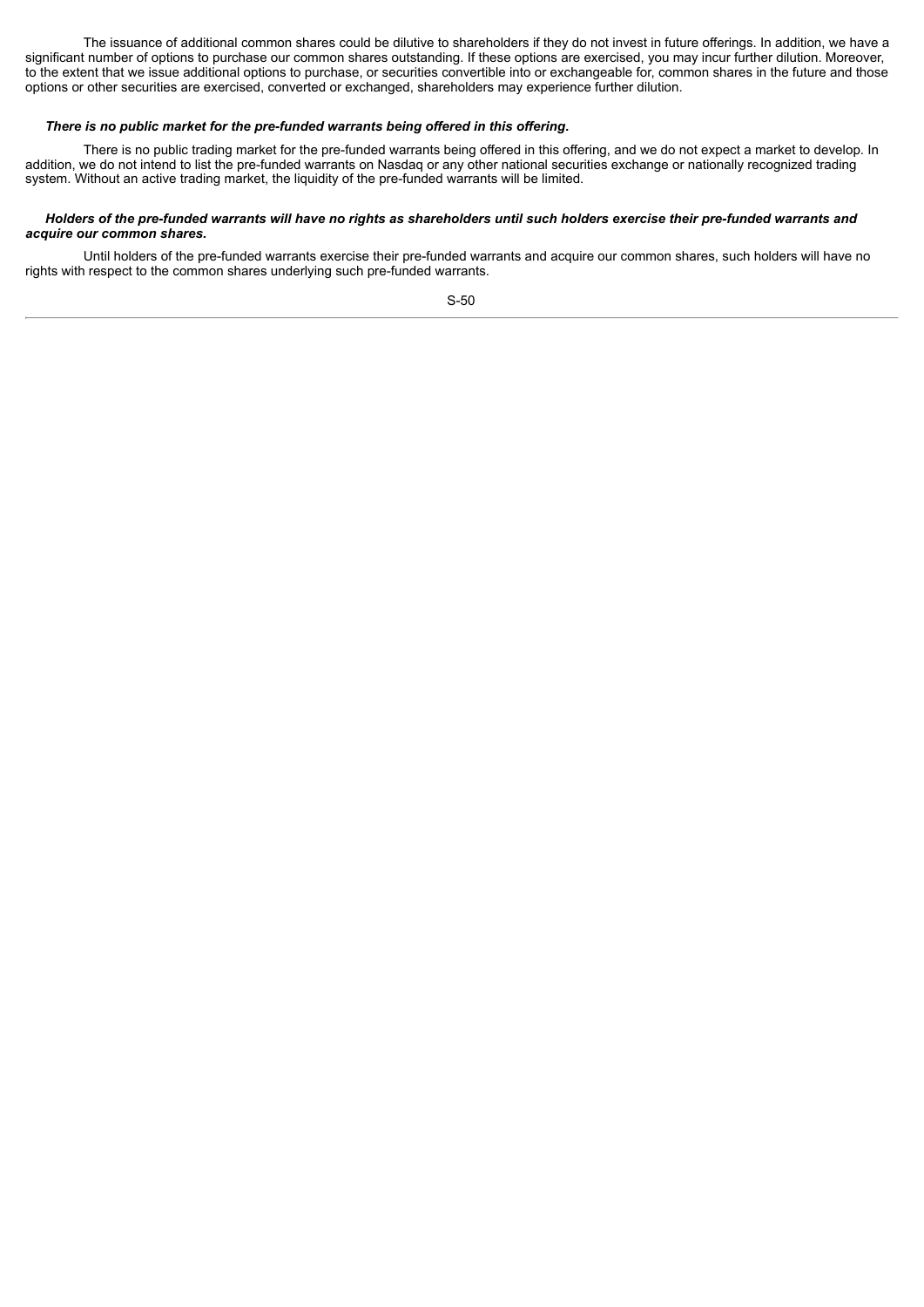# **FORWARD-LOOKING STATEMENTS**

This prospectus supplement, the accompanying prospectus and the information incorporated by reference in this prospectus supplement and the accompanying prospectus contain certain statements that constitute "forward-looking statements" within the meaning of Section27A of the Securities Act and Section21E of the Securities Exchange Act of 1934, as amended, or the Exchange Act, and Canadian securities laws.

Our forward-looking statements include, but are not limited to, statements about:

- our ability to identify additional products or product candidates either from our internal research efforts or through acquiring or inlicensing other product candidates or technologies;
- the initiation, timing, cost, progress and success of our research and development programs, pre-clinical studies, and clinical trials;
- our ability to advance product candidates into, and successfully complete, clinical trials;
- our ability to recruit sufficient numbers of patients for our current and future clinical trials for orphan or more common indications;
- our ability to achieve profitability;
- our ability to obtain funding for our operations;
- our ability to receive milestones, royalties and sublicensing fees under our collaborations, and the timing of such payments;
- the timing and magnitude of potential milestone payments under our product acquisition and in-licensing agreements;
- the implementation of our business model and strategic plans;
- our ability to develop and commercialize product candidates for orphan and niche indications or more common indications independently;
- our pre-commercial, commercialization, marketing and manufacturing capabilities and strategy;
- our ability to identify drug targets;
- our ability to protect our intellectual property and operate our business without infringing upon the intellectual property rights of others;
- our expectations regarding federal, state and foreign regulatory requirements;
- the therapeutic benefits, effectiveness and safety of our product candidates;
- the accuracy of our estimates of the size and characteristics of the markets that may be addressed by our products and product candidates;
- the rate and degree of market acceptance and clinical utility of any future products;
- the timing of, and our and our collaborators' ability to obtain and maintain, regulatory approvals for our product candidates;
- our ability to maintain and establish collaborations;
- our expectations regarding market risk, including interest rate changes and foreign currency fluctuations;
- our belief in the sufficiency of our cash, cash equivalents and marketable securities to meet our needs for at least the next 12 months;
- our expected use of the net proceeds to us from this offering;
- our ability to engage and retain the employees required to grow our business;
- our future financial performance and projected expenditures;
- the direct and indirect impact of COVID-19 on our business and operations, including supply chain, manufacturing, research and development costs, clinical trial conduct, clinical trial data and employees;
- developments relating to our competitors and our industry, including the success of competing therapies that are or become available; and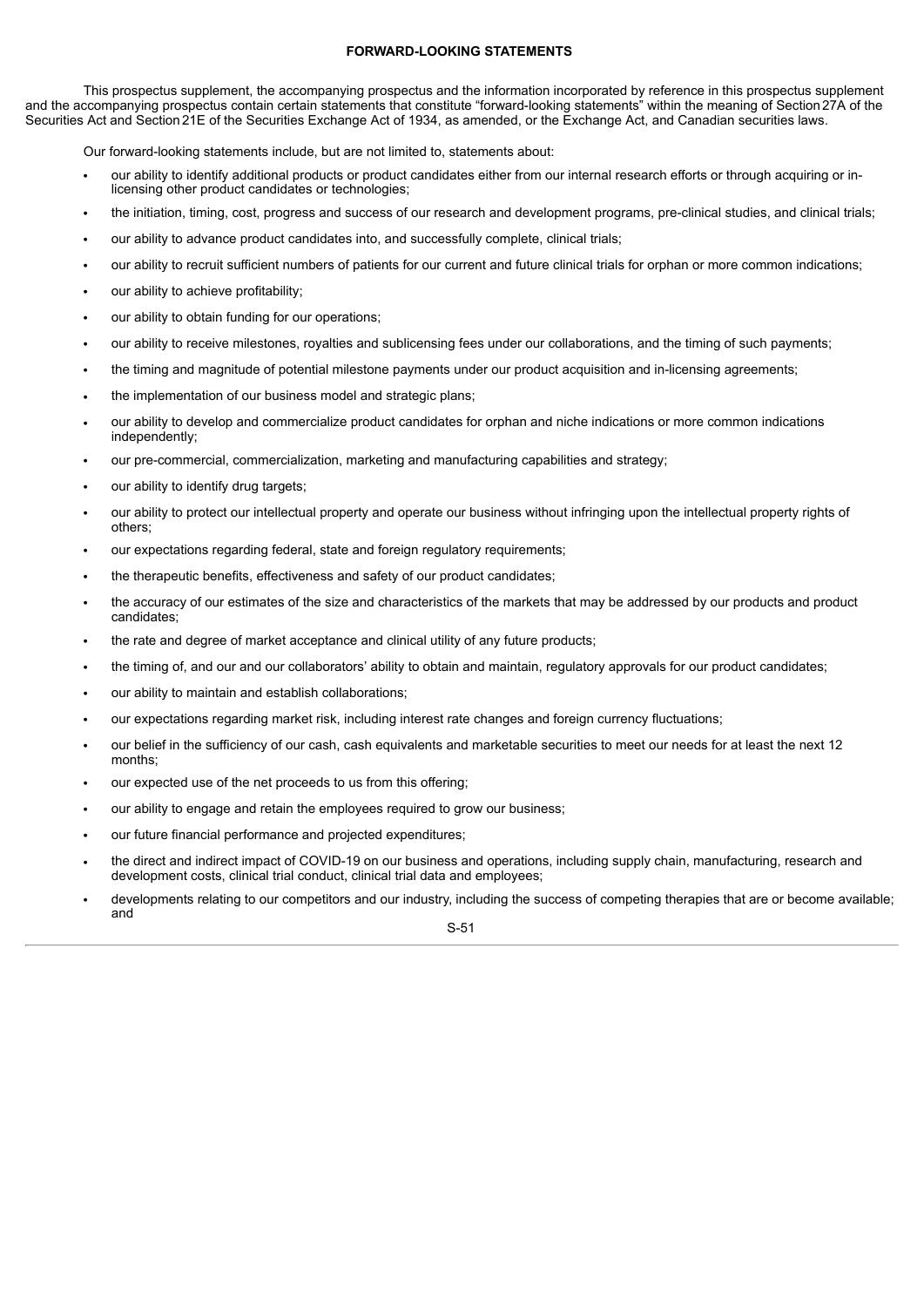• estimates of our expenses, future revenue, capital requirements and our needs for additional financing.

The words "believe," "may," "will," "potentially," "estimate," "continue," "anticipate," "intend," "could," "would," "project," "plan," "expect" and the negative and plural forms of these words and similar expressions are intended to identify forward-looking statements, but are not the exclusive means of identifying such statements. Those statements appear in this prospectus supplement, the accompanying prospectus and the documents incorporated herein and therein by reference, particularly in the sections titled " incorporated herein and therein by reference, particularly in the sections titled "Prospectus Supplement Summary," Factors," "Management's Discussion and Analysis of Financial Condition and Results of Operations" and "Business," and include statements regarding the intent, belief or current expectations of the Company and management that are subject to known and unknown risks, uncertainties and assumptions.

This prospectus supplement and the accompanying prospectus and the information incorporated by reference in this prospectus supplement and the accompanying prospectus also contain statements that are based on the current expectations of our Company and management. You are cautioned that any such forward-looking statements are not guarantees of future performance and involve risks and uncertainties, and that actual results may differ materially from those projected in the forward-looking statements as a result of various factors.

The factors and assumptions used by us to develop the forward-looking statements contained herein include, but are not limited to, the assumption that regulatory requirements for the approval of marketing authorization applications/new drug approvals will be maintained, the assumption that the time required to analyze and report the results of our clinical studies will be consistent with past timing, the assumption that market data and reports reviewed by us are accurate, the assumption relating to the availability of capital on terms that are favorable to us, and the assumptions relating to the feasibility of future clinical trials.

Because forward-looking statements are inherently subject to risks and uncertainties (including the risks outlined under the section "Risk Factors" beginning on page S-8 of this prospectus supplement, on page 4 of the accompanying prospectus and the documents incorporated by reference herein), some of which cannot be predicted or quantified, you should not rely upon forward-looking statements as predictions of future events. The events and circumstances reflected in the forward-looking statements may not be achieved or occur and actual results could differ materially from those projected in the forward-looking statements. Except as required by applicable law, including the securities laws of the United States and Canada and the rules and regulations of the SEC, we do not plan to publicly update or revise any forward-looking statements contained herein after we distribute this prospectus supplement, whether as a result of any new information, future events or otherwise.

In addition, statements that "we believe" and similar statements reflect our beliefs and opinions on the relevant subject. These statements are based upon information available to us as of the date of this prospectus supplement, and while we believe such information forms a reasonable basis for such statements, such information may be limited or incomplete, and our statements should not be read to indicate that we have conducted an exhaustive inquiry into, or review of, all potentially available relevant information. These statements are inherently uncertain and investors are cautioned not to unduly rely upon these statements.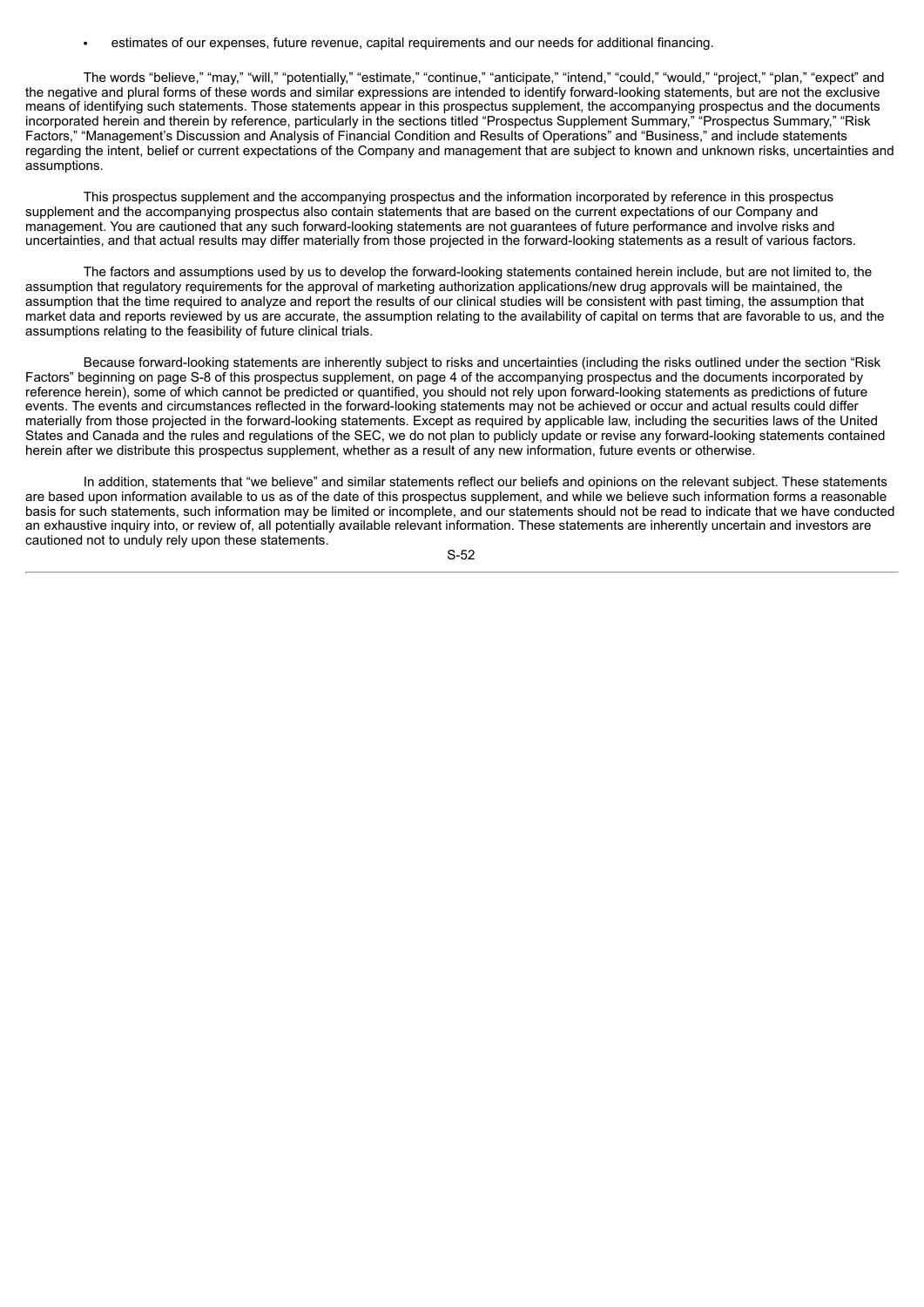### **USE OF PROCEEDS**

We estimate that the net proceeds to us from this offering will be approximately \$ million, or approximately \$ million if the underwriters exercise in full their option to purchase additional common shares, after deducting underwriting discounts and commissions and estimated offering expenses payable by us. We will receive nominal proceeds, if any, from the exercise of the pre-funded warrants.

We currently expect to use the net proceeds from this offering, together with our existing cash and cash equivalents and marketable securities, as follows:

- for external and personnel-related expenses associated with the clinical development of our XEN1101 and XEN496 product candidates as well as other programs entering clinical development;
- to fund our pre-clinical and discovery activities;
- to fund commercial preparation expenses for the potential launch of our XEN1101 and XEN496 product candidates; and
- for working capital, capital expenditures and other general corporate purposes.

Additionally, we may use a portion of the net proceeds to us from this offering to expand our business by in-licensing or acquiring, as the case may be, commercial products, product candidates, technologies, compounds, other assets or complementary businesses, using cash or common shares. However, we have no current commitments or obligations to complete any such transactions.

This expected use of our net proceeds from this offering represents our intentions based upon our current plans and business conditions, which could change in the future as our plans and business conditions evolve. The amounts and timing of our actual expenditures may vary significantly depending on numerous factors, including the progress of our product candidate development, the status of and results from clinical trials, as well as any collaborations that we may enter into with third parties for our product candidates, and any unforeseen cash needs. As a result, our management will retain broad discretion over the allocation of our net proceeds from this offering, and investors will be relying on the judgment of our management regarding the application of our net proceeds from this offering. The timing and amount of our actual expenditures will be based on many factors, including receipt of potential milestone payments pursuant to our ongoing collaborations; competitive and technological developments; and the anticipated growth of our business. Pending these uses, we plan to invest these net proceeds in treasury bills, corporate bonds, commercial paper, term deposits, bankers acceptances or deposit-based investments including, but not limited to, interest savings accounts. The goal with respect to the investment of these net proceeds is capital preservation and liquidity so that such funds are readily available to fund our operations.

The key business objective that we intend to meet with the net proceeds to us from this offering is the advancement and development of our product candidates, programs and research activities described above. The estimated costs and timing to reach regulatory approval, if ever, and commercial production with respect to such product candidates, programs and research activities will depend on a number of factors, including those listed under the heading "Risk Factors" in this prospectus supplement and the accompanying prospectus and the documents incorporated by reference herein and therein.

We believe, based on our current operating plan and expected expenditures, that our existing cash and cash equivalents, and marketable securities, together with the proceeds from this offering, will be sufficient to meet our anticipated cash and capital expenditure requirements for at least the next 12 months. We have based this estimate on assumptions that may prove to be wrong, and we could utilize our available capital resources sooner than we currently expect.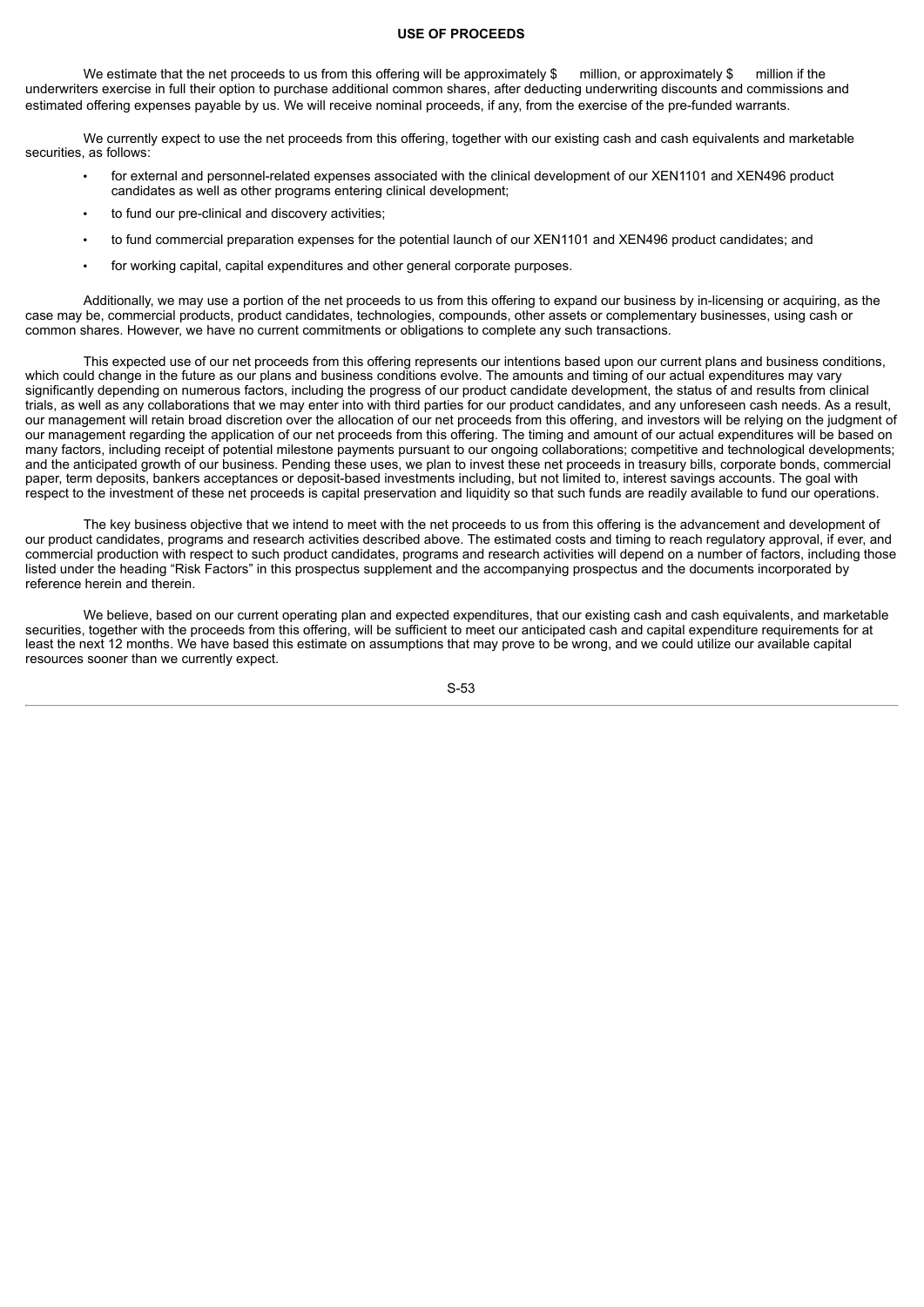# **DIVIDEND POLICY**

We have never declared or paid any cash dividends on our common shares or any other securities. We currently anticipate that we will retain all available funds and any future earnings, if any, in the foreseeable future for use in the operation of our business and do not currently anticipate paying cash dividends in the foreseeable future. Payment of future cash dividends, if any, will be at the discretion of the board of directors, subject to applicable law and will depend on various factors, including our financial condition, operating results, current and anticipated cash needs, the requirements of any debt instruments and other factors the board of directors deems relevant.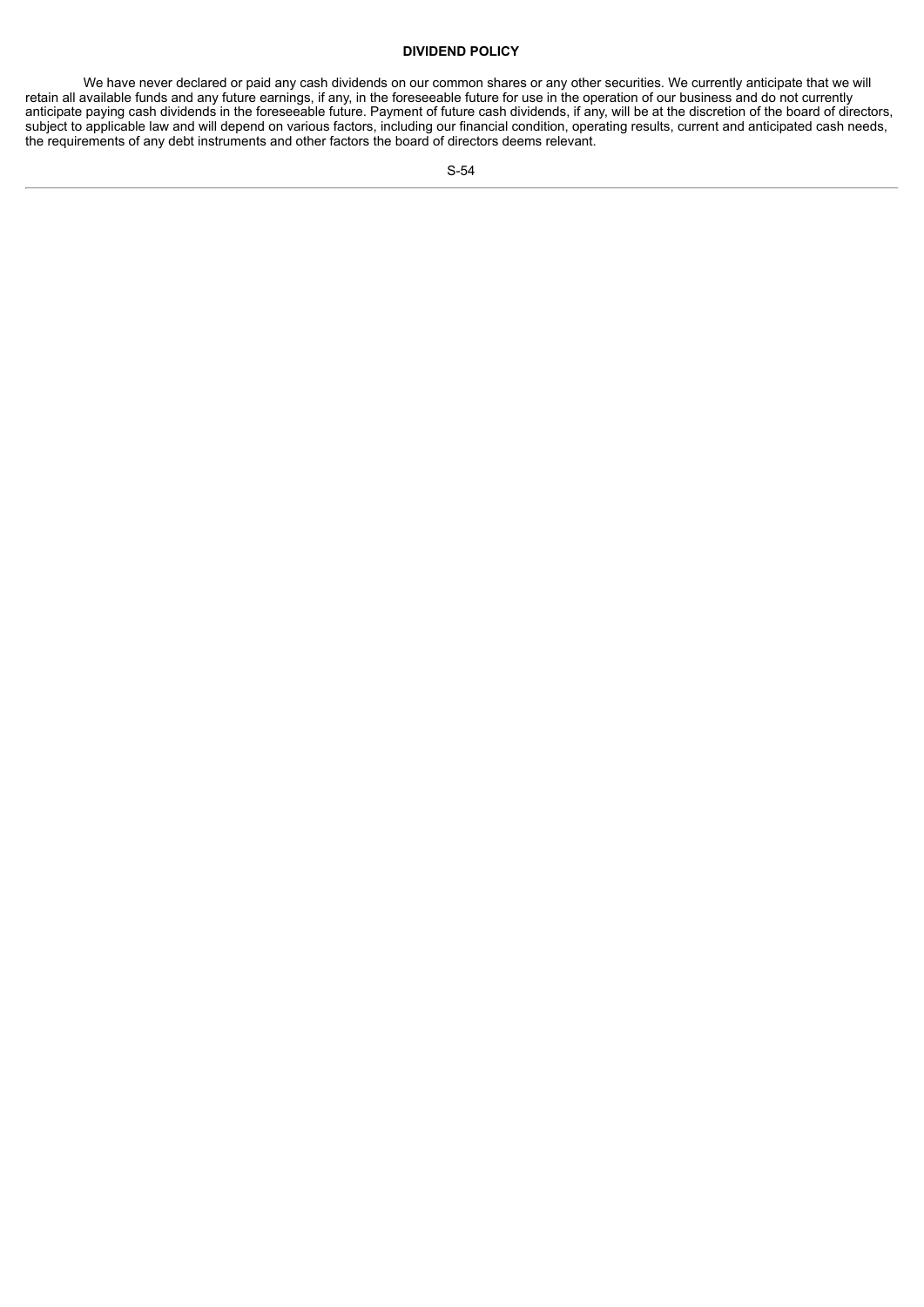## **DILUTION**

If you invest in our common shares or pre-funded warrants, your interest will be diluted immediately to the extent of the difference between the public offering price per common share or pre-funded warrant you will pay in this offering and the as adjusted net tangible book value per common share after this offering. Net tangible book value per common share represents our total tangible assets less total liabilities, divided by the number of common shares outstanding.

As of March 31, 2022, our net tangible book value was \$541.9 million, or \$10.21 per common share. After giving effect to our issuance and common shares, and pre-funded warrants in this offering at the public offering price sale of common shares, and pre-funded warrants in this offering at the public offering price of \$ per common share and \$ per prefunded warrant, including common shares issuable upon exercise of the pre-funded warrants but excluding any resulting accounting impact associated therewith, and after deducting underwriting discounts and commissions and estimated offering expenses payable by us, the as adjusted net tangible book value as of March 31, 2022 would have been \$ million, or \$ per common share. This represents an immediate increase in as adjusted net tangible book value to existing shareholders of \$ per common share and an immediate dilution to new investors purchasing common shares and pre-funded warrants in this offering of \$ per common share. shares and pre-funded warrants in this offering of \$

The following table illustrates this per common share dilution to the new investors purchasing common shares in this offering:

| Public offering price per common share                                   |       | \$ |
|--------------------------------------------------------------------------|-------|----|
| Net tangible book value per common share at March 31, 2022               | 10.21 |    |
| Increase in net tangible book value per common share attributable to new |       |    |
| investors                                                                |       |    |
| purchasing common shares and pre-funded warrants in this offering        |       |    |
| As adjusted net tangible book value per common share after this offering |       |    |
| Dilution per common share to new investors in this offering              |       |    |

If the underwriters exercise their option to purchase an additional common shares in full, at the public offering price of \$ per share, the as adjusted net tangible book value per share after giving effect to this offering common share, the as adjusted net tangible book value per share after giving effect to this offering would be \$ representing an immediate increase in net tangible book value (including common shares issuable upon exercise of the pre-funded warrants but excluding any resulting accounting impact associated therewith, and after deducting underwriting discounts and commissions and estimated expenses payable by us) to existing shareholders of \$ per common share and immediate dilution in net tangible book value of \$ per common share to new investors.

The foregoing table and calculations are based on 53,059,049 common shares outstanding as of March 31, 2022, and unless otherwise indicated, assumes the full exercise of the pre-funded warrants to purchase common shares offered in this offering and excludes:

- 7,075,073 common shares issuable upon the exercise of outstanding options to purchase common shares as of March 31, 2022, at a weighted average exercise price of \$16.73 per common share;
- 6,115,031 common shares reserved for future issuance as of June 1, 2022 under our Amended and Restated 2014 Equity Incentive Plan, which plan was amended at our 2022 annual meeting of shareholders to increase the number of common shares reserved for issuance thereunder;
- 40,000 common shares issuable upon the exercise of warrants outstanding as of March 31, 2022, at a weighted-average exercise price of \$9.79 per share; and
- pre-funded warrants to purchase up to 2,775,996 common shares outstanding as of March 31, 2022, at an exercise price of \$0.0001 per share.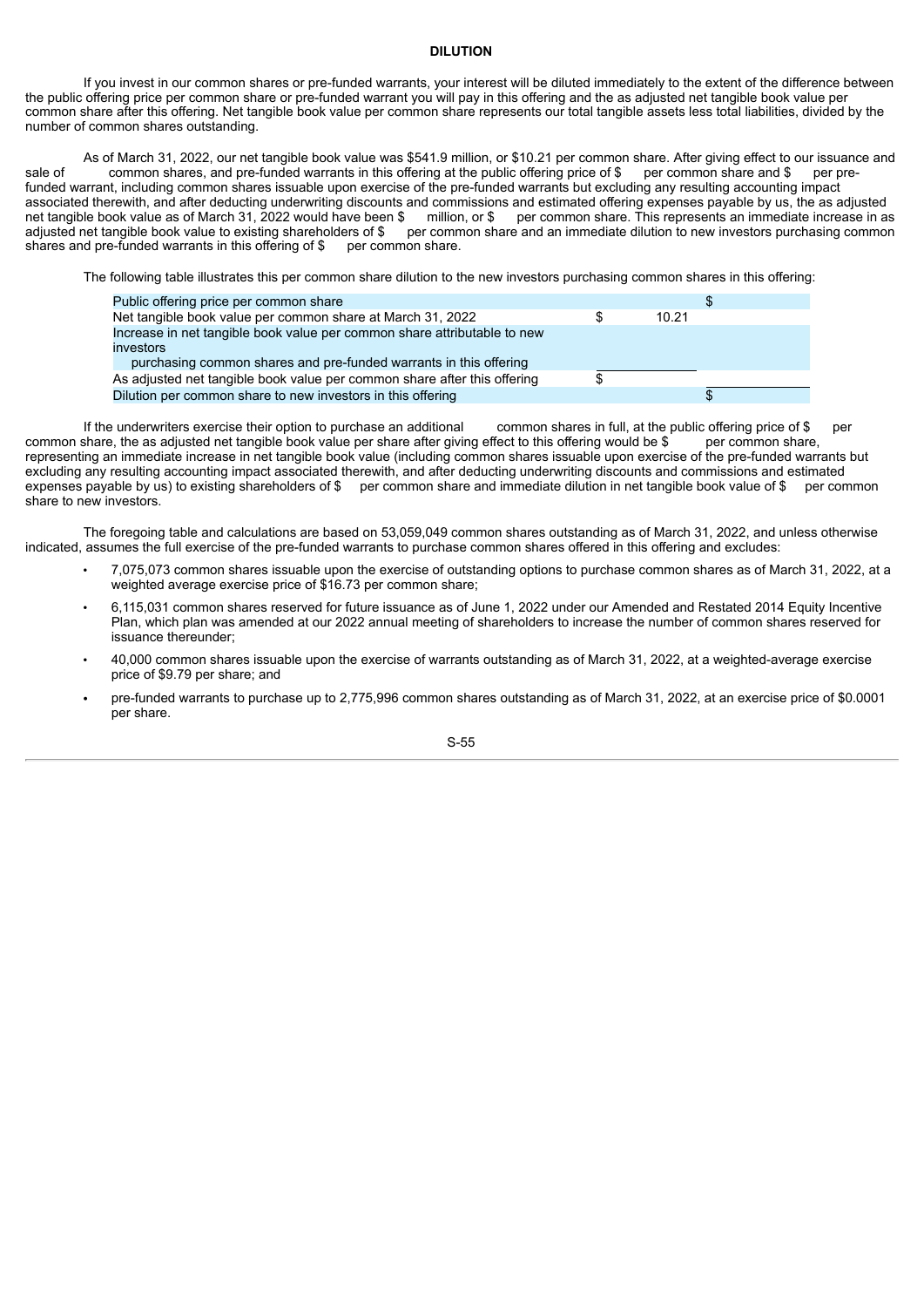## **DESCRIPTION OF PRE-FUNDED WARRANTS**

The following is a summary of certain terms and conditions of the pre-funded warrants being offered in this offering. The following description is subject in all respects to the provisions contained in the pre-funded warrants.

#### **Form**

The pre-funded warrants will be issued as individual warrant agreements to the purchasers. The form of pre-funded warrant will be filed as an exhibit to a Current Report on Form 8-K that we expect to file with the SEC.

#### **Term**

The pre-funded warrants will expire on the date the warrant is exercised in full.

# **Exercisability**

The pre-funded warrants are exercisable at any time after their original issuance. The pre-funded warrants will be exercisable, at the option of each holder, in whole or in part by delivering to us a duly executed exercise notice and by payment in full of the exercise price in immediately available funds for the number of common shares purchased upon such exercise. As an alternative to payment in immediately available funds, the holder may, in its sole discretion, elect to exercise the pre-funded warrant through a cashless exercise, in which the holder would receive upon such exercise the net number of common shares determined according to the formula set forth in the pre-funded warrant. No fractional common shares will be issued in connection with the exercise of a pre-funded warrant. In lieu of fractional shares, we will pay the holder an amount in cash equal to the fractional amount multiplied by the last closing trading price of our common shares on the exercise date.

## **Exercise Limitations**

We may not effect the exercise of any pre-funded warrant, and a holder will not be entitled to exercise any portion of any pre-funded warrant that, upon giving effect to such exercise, would cause: (i) the aggregate number of common shares beneficially owned by such holder (together with its affiliates) to exceed 4.99% of the number of common shares outstanding immediately after giving effect to the exercise; or (ii) the combined voting power of our securities beneficially owned by such holder (together with its affiliates) to exceed 4.99% of the combined voting power of all of our securities outstanding immediately after giving effect to the exercise, as such percentage ownership is determined in accordance with the terms of the pre-funded warrants. However, any holder of a pre-funded warrant may increase or decrease such percentage to any other percentage not in excess of 19.99% upon at least 61 days' prior notice from the holder to us.

#### **Exercise Price**

The exercise price of our common shares purchasable upon the exercise of the pre-funded warrants is \$0.0001 per share. The exercise price of the pre-funded warrants and the number of common shares issuable upon exercise of the pre-funded warrants is subject to appropriate adjustment in the event of certain share dividends and distributions, share splits, share combinations, reclassifications or similar events affecting our common shares, as well as upon any distribution of assets, including cash, shares or other property, to our shareholders.

# **Transferability**

Subject to the restrictions on transfer set forth in the pre-funded warrants and applicable laws, the pre-funded warrants may be offered for sale, sold, transferred or assigned without our consent.

## **Exchange Listing**

There is no established trading market for the pre-funded warrants, and we do not expect a market to develop. We do not intend to apply for the listing of the pre-funded warrants on Nasdaq, any other national securities exchange or any other nationally recognized trading system.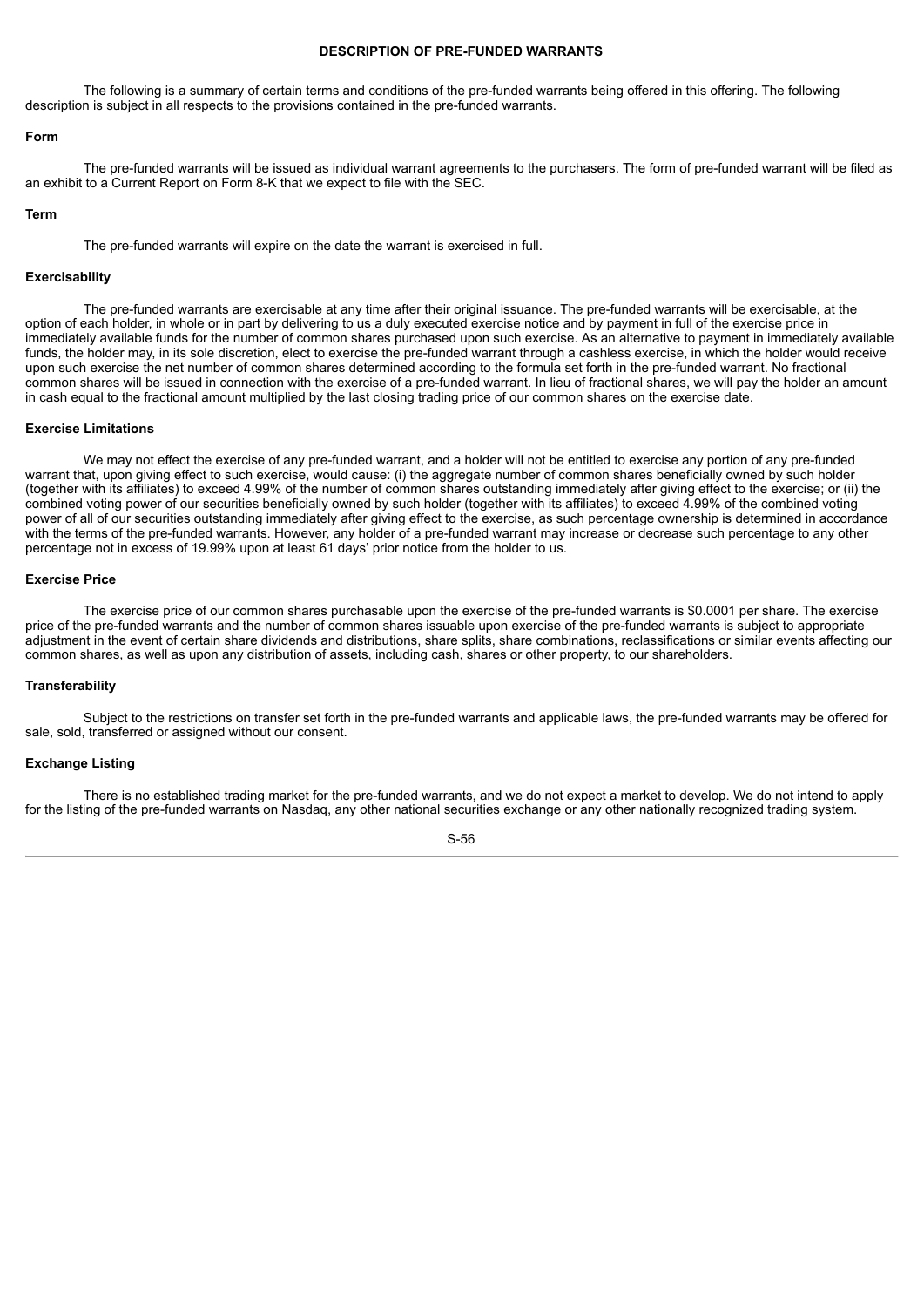# **Fundamental Transactions**

Upon the consummation of a fundamental transaction (as described in the pre-funded warrants, and generally including any reorganization, recapitalization or reclassification of our common shares, the sale, transfer or other disposition of all or substantially all of our properties or assets, our consolidation or merger with or into another person, the acquisition of more than 50% of our outstanding common shares, or any person or group becoming the beneficial owner of 50% of the voting power of our outstanding common shares), the holders of the pre-funded warrants will be entitled to receive, upon exercise of the pre-funded warrants, the kind and amount of securities, cash or other property that such holders would have received had they exercised the pre-funded warrants immediately prior to such fundamental transaction, without regard to any limitations on exercise contained in the pre-funded warrants.

# **No Rights as a Shareholder**

Except by virtue of such holder's ownership of our common shares, the holder of a pre-funded warrant does not have the rights or privileges of a holder of our common shares, including any voting rights, until such holder exercises the pre-funded warrant.

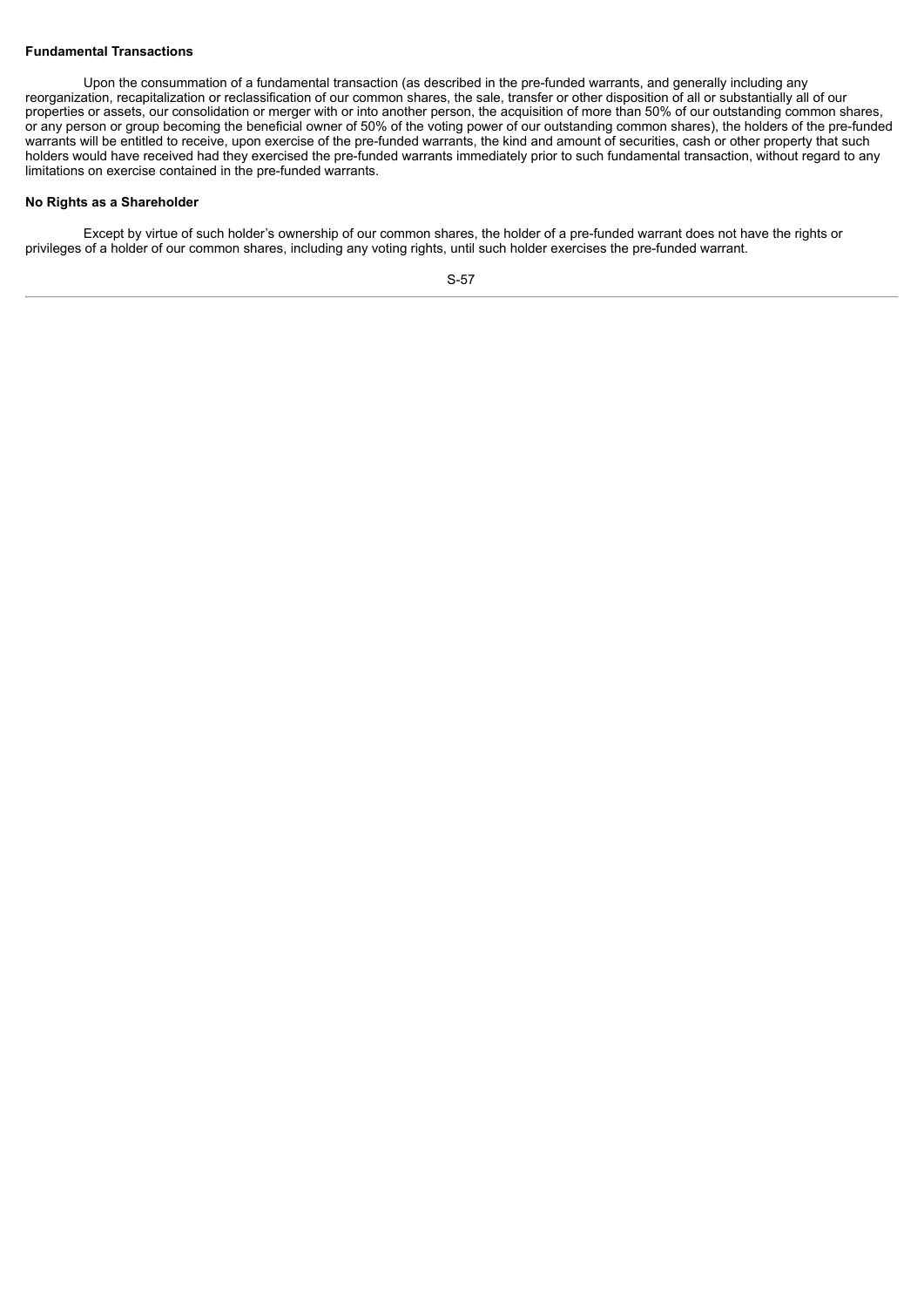## **MATERIAL INCOME TAX CONSIDERATIONS**

## **U.S. Federal Income Tax Information for U.S. Holders**

The following summary describes the material U.S. federal income tax consequences of the ownership and disposition of common shares, and pre-funded warrants to the extent set forth below, purchased in this offering. The discussion set forth below is applicable to U.S. Holders (as defined below). This summary deals only with common shares and pre-funded warrants held as capital assets, meaning generally, assets held for investment.

The term "U.S. Holder" means a beneficial owner of a common share or a pre-funded warrant that is, for U.S. federal income tax purposes:

- an individual who is a citizen or resident of the U.S. (for U.S. federal income tax purposes);
- a corporation (or other entity treated as a corporation for U.S. federal income tax purposes) created or organized in or under the laws of the U.S., any state thereof or the District of Columbia;
- an estate, the income of which is subject to U.S. federal income taxation regardless of its source; or
- a trust if it (a) is subject to the primary supervision of a court within the U.S. and one or more U.S. persons have the authority to control all substantial decisions of the trust or (b) has a valid election in effect under applicable Treasury Regulations to be treated as a U.S. person.

This discussion does not address tax considerations of the purchase, ownership or disposition of our pre-funded warrants (except to the extent specifically set forth below). In addition, this summary does not describe all of the U.S. federal income tax consequences applicable to a U.S. Holder if such U.S. Holder is subject to special treatment under U.S. federal income tax laws, including if such U.S. Holder is:

- a dealer or broker in securities or currencies:
- a financial institution;
- a regulated investment company;
- a real estate investment trust;
- an insurance company;
- a tax-exempt organization;
- a person holding our common shares or pre-funded warrants as part of a hedging, integrated or conversion transaction, a constructive sale or a straddle;
- a trader in securities that has elected the mark-to-market method of accounting for its securities;
- a person who owns, directly, indirectly or constructively, or is deemed to own 10% or more of our equity, by vote or value;
- a partnership or other pass-through entity for U.S. federal income tax purposes;
- a person whose "functional currency" is not the U.S. dollar;
- a person that received common shares or pre-funded warrants as compensation for the performance of services;
- a person holding our common shares in connection with a trade or business conducted outside the United States; or
- a former citizen or long-term resident of the U.S.

If a partnership (or any other entity or arrangement treated as a partnership for U.S. federal income tax purposes) holds our common shares or pre-funded warrants, the tax treatment of a partner will generally depend upon the status of the partner and the activities of the partnership. Partners of a partnership holding our common shares or pre-funded warrants should consult their own tax advisors.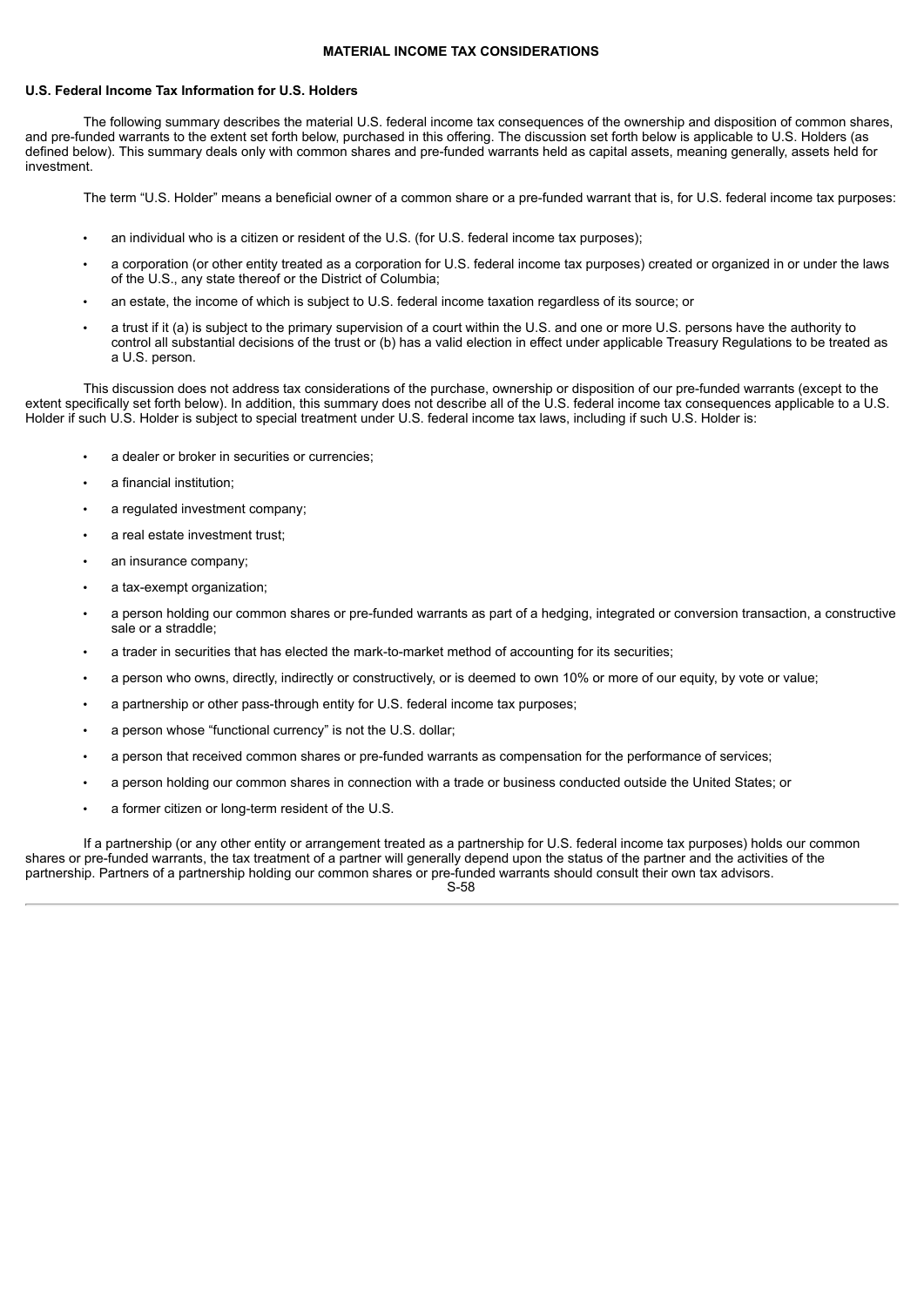The discussion below is based upon the provisions of the U.S. Internal Revenue Code of 1986, as amended, or the Code, and Treasury Regulations, including proposed Treasury Regulations, Internal Revenue Service, or the IRS, rulings and judicial decisions thereunder as of the date of this prospectus supplement. These authorities may be replaced, revoked or modified so as to result in U.S. federal income tax consequences different from those discussed below. This discussion does not contain a detailed description of all U.S. federal income tax consequences applicable to a U.S. Holder in light of such U.S. Holder's particular circumstances, including U.S. federal estate, gift and alternative minimum tax consequences, the special tax accounting rules under Section 451(b) of the Code, or any state, local or non-U.S. tax consequences.

#### If you are considering the purchase of our common shares or pre-funded warrants, you should consult your own tax advisors concerning the U.S. federal income tax consequences to you in light of your particular situation as well as any consequences arising under the laws **of any other taxing jurisdiction.**

#### *Taxation of Dividends*

Subject to the discussion below under "Passive Foreign Investment Company Consequences," the gross amount of distributions on our common shares (including amounts withheld to pay Canadian withholding taxes) will be taxable as dividends to a U.S. Holder to the extent paid out of our current or accumulated earnings and profits, as determined under U.S. federal income tax principles. Dividends paid on our common shares (including withheld taxes) will be includable in a U.S. Holder's gross income as dividend income when actually or constructively received. Such dividends will not be eligible for the dividends-received deduction generally allowed to corporations with respect to dividends received from U.S. corporations. Distributions treated as dividends that are received by non-corporate U.S. Holders may qualify for reduced tax rates applicable to longterm capital gains on dividends received from a "qualified foreign corporation" provided certain holding period and other requirements are met. A non-U.S. corporation generally will be considered to be a qualified foreign corporation if (i) it is eligible for the benefits of a comprehensive tax treaty with the United States, which the Secretary of the Treasury of the United States determines is satisfactory for purposes of this provision, and which includes an exchange of information provision; or (ii) with respect to any dividend, it pays on shares that are readily tradeable on an established securities market in the United States. However, if we are a Passive Foreign Investment Company, or PFIC, for the taxable year in which the dividends are paid or the preceding taxable year (see "Passive Foreign Investment Company Consequences" below), we will not be treated as a qualified foreign corporation, and therefore the reduced tax rate described above will not apply. Non-corporate U.S. Holders that do not meet a minimum holding period requirement during which they are not protected from the risk of loss or that elect to treat the dividend income as "investment income" under applicable Code provisions will not be eligible for the reduced rates of taxation regardless of our status as a qualified foreign corporation. Further, the rate reduction will not apply to dividends if the recipient of a dividend is obligated to make related payments with respect to positions in substantially similar or related property. This disallowance applies even if the minimum holding period has been met.

Subject to certain conditions and limitations, Canadian tax withheld from dividends paid on our common shares may be deducted by a U.S. Holder from adjusted gross income or claimed as a credit against the U.S. Holder's U.S. federal income tax liability. A U.S. Holder may claim a deduction for Canadian taxes withheld from dividends paid in a taxable year only if the U.S. Holder elects to deduct all foreign income taxes paid in that taxable year. A foreign tax credit may only be claimed against U.S. federal income tax liability on foreign source income subject to the foreign tax credit limitation. The credit is calculated separately with respect to different categories of income. Dividends paid on our common shares will generally constitute foreign source "passive category income" for foreign tax credit purposes. A special rule will apply if we are a "United Statesowned foreign corporation." In that case, subject to applicable de minimis limitation rules, dividends paid in a taxable year will be treated as dividends from U.S. sources and foreign sources in proportion to our earnings and profits for the taxable year from U.S. sources and from foreign sources. A U.S. Holder who is eligible to claim benefits under the United States-Canada Income Tax Convention, September 26, 1980, as amended, however, may treat the entire dividend as one from foreign sources for the purpose of claiming a credit for any Canadian withholding tax deducted from the dividend if the U.S. Holder files the appropriate election on its U.S. federal tax return. We will be treated as a U.S.-owned foreign corporation as long as shares representing 50% or more of the voting power or value of our common shares is owned, directly or indirectly, by U.S. persons. The rules relating to the determination of foreign source income and the foreign tax credit are complex, and availability of a foreign tax credit depends on numerous factors. Each U.S. Holder should consult with its own tax advisor to determine whether its income with respect to our common shares would be foreign source income and whether and to what extent that U.S. Holder would be entitled to the foreign tax credit.

To the extent that the amount of any distribution exceeds our current and accumulated earnings and profits for a taxable year, as determined under U.S. federal income tax principles, the distribution will first be treated as a tax-free return of capital, causing a reduction (but not below zero) in the adjusted basis of the common shares (thereby increasing the amount of gain, or decreasing the amount of loss, to be recognized on a subsequent disposition of the common shares), and the balance in excess of adjusted basis will be taxed as capital gain recognized on a sale or exchange. However, we cannot provide any assurance that we will maintain or provide earnings and profits determinations in accordance with U.S. federal income tax principles. Therefore, U.S. Holders should expect that a distribution will generally be treated as a dividend (as discussed above) even if that distribution would otherwise be treated as a non-taxable return of capital or as capital gain under the rules described above. S-59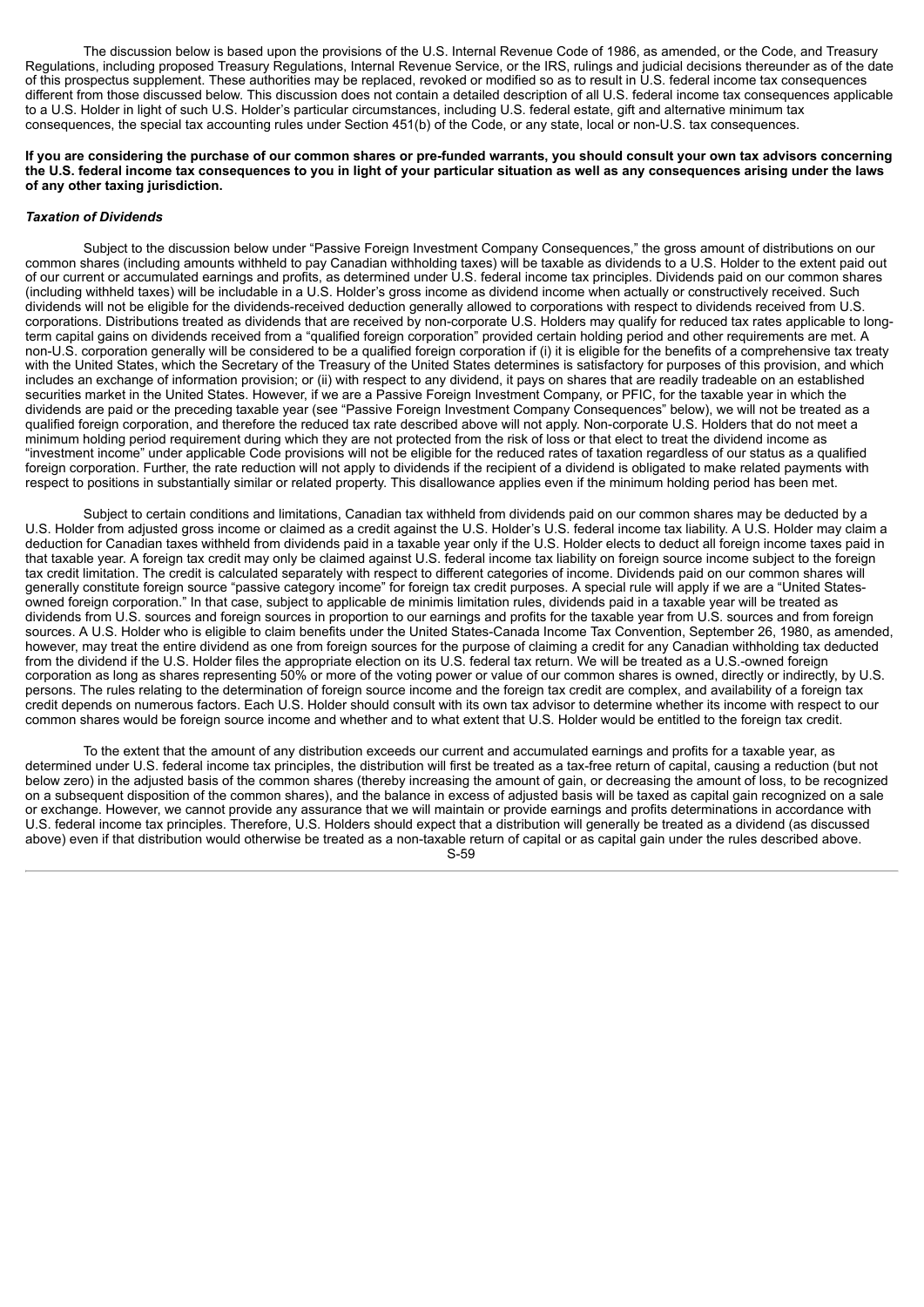If a distribution is paid in Canadian dollars, the U.S. dollar value of such distribution on the date of receipt is used to determine the amount of the distribution received by a U.S. Holders. A U.S. Holder who continues to hold such Canadian dollars after the date on which they are received may recognize gain or loss upon their disposition due to exchange rate fluctuations. Generally, such gains and losses will be ordinary income or loss from U.S. sources.

## *Taxation of Capital Gains*

Subject to the discussion below under "Passive Foreign Investment Company Consequences," a U.S. Holder will recognize taxable gain or loss on the sale of our common shares equal to the difference between the amount realized for the common shares and the U.S. Holder's adjusted tax basis in the common shares. Such gain or loss will be capital gain or loss. Capital gains of non-corporate U.S. Holders, including individual U.S. Holders, derived with respect to capital assets held for more than one year are eligible for reduced rates of taxation. The deductibility of capital losses is subject to limitations. Any gain or loss recognized by a U.S. Holder will generally be U.S. source gain or loss for foreign tax credit limitation purposes.

# *Passive Foreign Investment Company Consequences*

In general, a corporation organized outside the U.S. will be treated as a PFIC in any taxable year, after applying certain look-through rules with respect to the income and assets of its subsidiaries, in which either (i) at least 75% of its gross income is "passive income" or (ii) at least 50% of the average percentage of its assets (as determined under applicable Treasury Regulations) is attributable to assets that produce passive income or are held for the production of passive income. Passive income for this purpose generally includes, among other things, dividends, interest, royalties, rents, and gains from commodities and currency transactions and from the sale or exchange of property that gives rise to passive income. Assets that produce or are held for the production of passive income include cash, even if held as working capital or raised in a public offering, marketable securities and other assets that may produce passive income. In the case of a publicly traded corporation, the average percentage of a corporation's assets that produce or are held for the production of passive income generally is determined on the basis of the fair market value of the corporation's assets at the end of each quarter (which may be determined in part by the market value of our common shares, which is subject to change). In determining whether a foreign corporation is a PFIC, a proportionate share of the income and assets of each corporation in which it owns, directly or indirectly, at least a 25% interest (by value) is taken into account.

Based on the price of our common shares and the composition of our gross income and gross assets, we do not believe we were a PFIC for the taxable years ended December 31, 2021 and 2020, but we could be a PFIC in subsequent years.

Our status as a PFIC is a fact-intensive determination made on an annual basis and we cannot provide any assurance regarding our PFIC status for the current taxable year or for future taxable years. Neither our U.S. counsel nor U.S. tax advisor expresses any opinion with respect to our PFIC status or with respect to our expectations regarding our PFIC status.

If we are a PFIC in any taxable year during which a U.S. Holder owns our common shares, such U.S. Holder would be subject to taxation under the rules related to "excess distributions." Under such rules, additional taxes and interest charges would apply to certain distributions by us or to gain upon dispositions of our common shares if a U.S. Holder has not elected to have his or her investment in our common shares treated as an investment in a "qualified electing fund" or has not made a "mark-to-market election." If we are a PFIC, all of the gains recognized on disposition of our common shares would be treated as an excess distribution. In the case of an actual distribution, such distribution from us would be treated as an excess distribution only to the extent the total of the actual distributions during a taxable year received by the U.S. Holder exceeds 125% of the average of actual distributions received in the three preceding taxable years, or, if shorter, the U.S. Holder's holding period for our common shares. In these circumstances, the tax and interest charges will be determined by allocating such distributions ratably over the U.S. Holder's holding period for the common shares. The amount allocated to the current taxable year (i.e. the year in which the gain is recognized or the distribution occurs) and any year prior to the first taxable year in which we are a PFIC would be taxed as ordinary income earned in the current taxable year, and the amount allocated to each of the other years in the holding period would be subject to a special tax and interest charge.

The amount allocated to prior taxable years in which we are a PFIC will be taxed at the highest marginal rates in effect for individuals or corporations as applicable to ordinary income for each such taxable year, and an interest charge, generally applicable to underpayments of tax, will be added to the tax. If we are a PFIC at any time when a U.S. Holder holds our common shares, we will generally continue to be treated as a PFIC with respect to the U.S. Holder for all succeeding years during which the U.S. Holder holds our common shares even if we cease to meet the PFIC gross income test or asset test. However, if we cease to meet these tests, a U.S. Holder can avoid the continuing impact of the PFIC rules by making a special election, a "Purging Election", to recognize gain in the manner described above as if our common shares had been sold on the last day of the last taxable year during which we were a PFIC. In addition, for a U.S. Holder making such an election, a new holding period would be deemed to begin for our common shares for purposes of the PFIC rules. After the Purging Election, the common shares with respect to which the Purging Election was made will not be treated as shares in a PFIC unless we subsequently become a PFIC.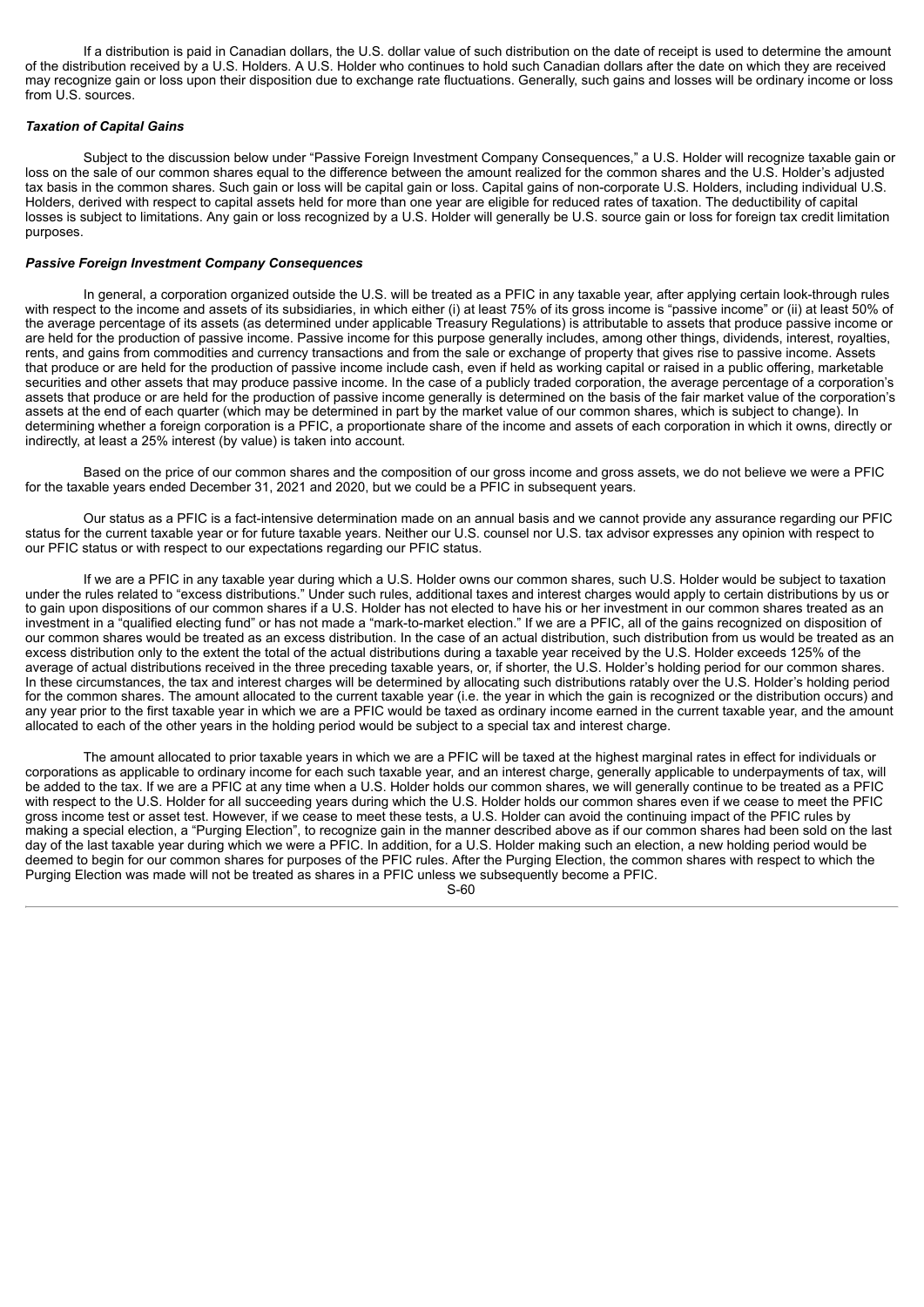The tax consequences that would apply if we were a PFIC would be different from those described above if a U.S. Holder were able to make a valid "qualified electing fund," or QEF, election. For each year that we meet the PFIC gross income test or asset test, an electing U.S. Holder would be required to include in gross income its pro rata share of our net ordinary income and net capital gains, if any, as determined under U.S. federal income tax principles. The U.S. Holder's adjusted tax basis in our common shares would be increased by the amount of such inclusions. An actual distribution to the U.S. Holder out of such income generally would not be treated as a dividend and would decrease the U.S. Holder's adjusted tax basis in our common shares. A U.S. Holder that has made a timely and effective QEF election generally may receive a distribution tax-free to the extent that such distribution represents "earnings and profits" that were previously included in income by the U.S. Holder because of such election and will adjust such U.S. Holder's tax basis in our common shares to reflect the amount allowed as a tax-free distribution because of such QEF election. Gain realized from the sale of our common shares covered by a QEF election would be taxed as a capital gain.

Generally, a QEF election must be made by the U.S. Holder in a timely filed tax return for the first taxable year in which the U.S. Holder held our common shares that includes the close of our taxable year for which we met the PFIC gross income test or asset test. A QEF election is made on IRS Form 8621. U.S. Holders will be eligible to make QEF elections only if we agree to provide U.S. Holders with the information they will need to comply with the QEF rules. If we believe we are a PFIC in the current or a future tax year, we will provide, upon request, U.S. Holders with the information that is necessary in order for them to make a QEF election and to report their pro rata shares of ordinary earnings and net capital gains for each year for which we are a PFIC.

The tax consequences that would apply if we were a PFIC would also be different from those described above if a timely and valid "markto-market" election is made by a U.S. Holder of our common shares. An electing U.S. Holder generally would take into account as ordinary income for each year that we meet the PFIC gross income test or asset test the excess of the fair market value of our common shares held at the end of the taxable year over the adjusted tax basis of such common shares. The U.S. Holder would also take into account, as an ordinary loss for each year that we meet the PFIC gross income test or asset test, the excess of the adjusted tax basis of such common shares over their fair market value at the end of the taxable year, but only to the extent of the aggregate of the amounts previously included in income as a result of the mark-to-market election. The U.S. Holder's tax basis in our common shares would be adjusted to reflect any income or loss resulting from the mark-to-market election. Any gain from a sale, exchange or other disposition of the common shares in any taxable year in which we are a PFIC would be treated as ordinary income and any loss from such sale, exchange or other disposition would be treated first as ordinary loss to the extent of any net mark-tomarket gains previously included in income and thereafter as capital loss. If, after having been a PFIC for one or more taxable years, we cease to be classified as a PFIC, the U.S. Holder would not be required to take into account any latent gain or loss in the manner described above and any realized gain or loss would be classified as a capital gain or loss. A mark-to-market election will not apply to our common shares for any taxable year during which we are not a PFIC, but it will remain in effect with respect to any subsequent taxable year in which we become a PFIC. Such election will not apply to any subsidiary that we own.

A mark-to-market election is available to a U.S. Holder only if the common shares are considered "marketable stock." Generally, stock will be considered marketable stock if it is "regularly traded" on a "qualified exchange" within the meaning of applicable Treasury Regulations. A class of stock is regularly traded during any calendar year during which such class of stock is traded, other than in de minimis quantities, on at least 15 days during each calendar quarter. We expect that our common shares will be marketable stock as long as they remain listed on Nasdaq and are regularly traded.

If we are a PFIC in any taxable year during which a U.S. Holder owns the common shares, such U.S. Holder may also suffer adverse tax consequences under the PFIC rules described above with respect to any lower-tier PFIC in which we have a direct or indirect equity interest.

Each U.S. Holder who is a shareholder of a PFIC must file an annual report containing certain information as the U.S. Treasury Department may require.

U.S. Holders should consult their own tax advisors with respect to their particular circumstances, making any of the elections described above and any related reporting requirements if we are a PFIC in any taxable year.

# *Net Investment Income Tax*

Certain U.S. Holders who are individuals, estates or trusts may be subject to a 3.8% U.S. federal income tax on all or a portion of their "net investment income," which includes all or a portion of their dividends (or deemed dividends) on our common shares and net gains from the disposition of our common shares. U.S. Holders that are individuals, estates or trusts should consult their tax advisors regarding the applicability of the U.S. federal income tax on net investment income to any of their income or gains in respect of our common shares.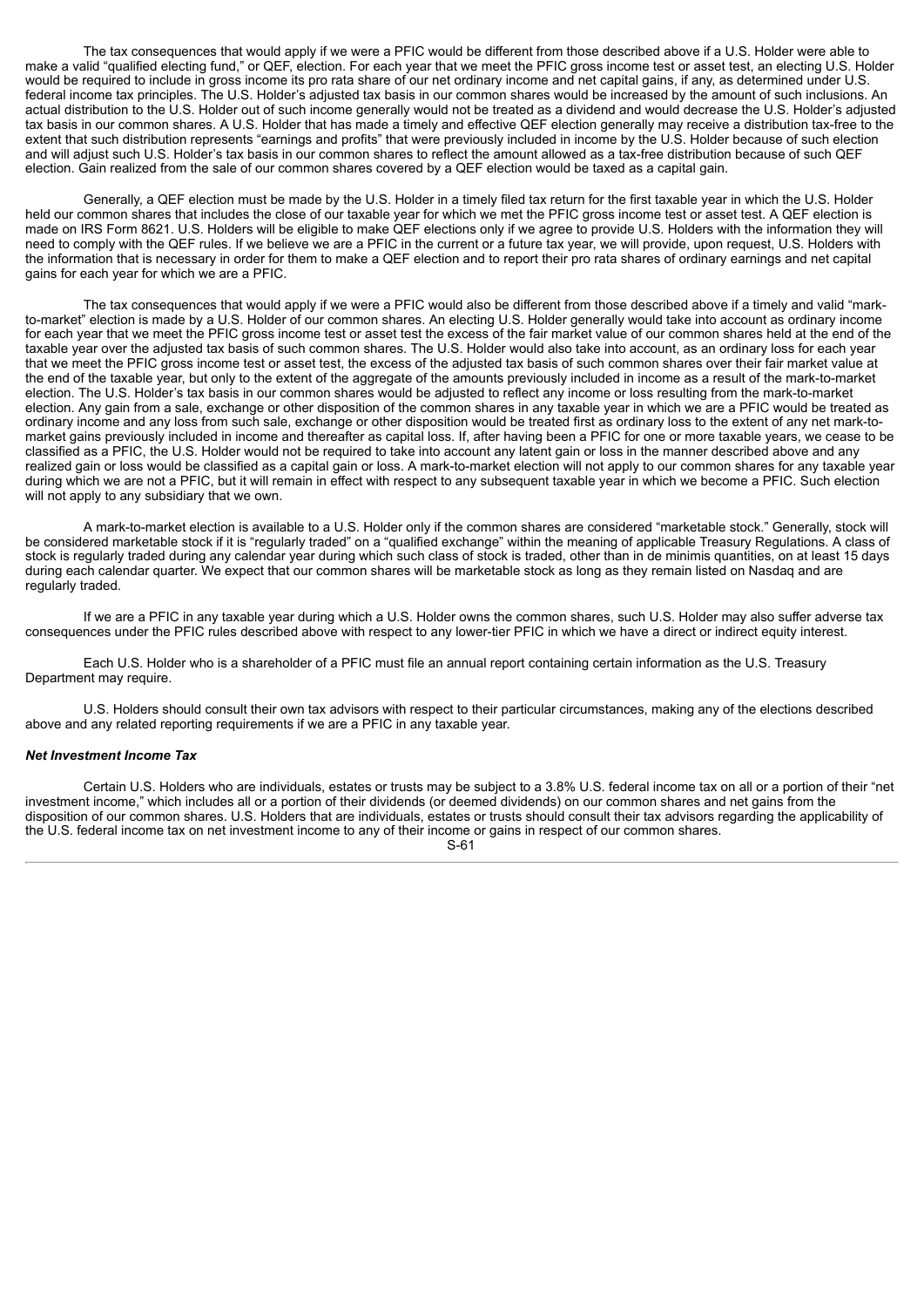# *Information Reporting and Backup Withholding*

In general, information reporting will apply to dividends in respect of our common shares and the proceeds from the sale or disposition of our common shares that are paid to a U.S. Holder within the U.S. (and in certain cases, outside the U.S.), unless the U.S. Holder is an exempt recipient and properly certifies their exemption. Backup withholding may apply to such payments if the U.S. Holder fails to provide a taxpayer identification number or certification of other exempt status or if the U.S. Holder has previously failed to report in full dividend or interest income. If backup withholding applies to a payment, we or our paying agent will deduct the amount of any required withholding directly from such payment and remit it directly to the U.S. Treasury on behalf of the U.S. Holder. Backup withholding is not an additional tax. Any amounts withheld by us or our paying agent under the backup withholding rules may be allowed as a refund or a credit against the U.S. Holder's U.S. federal income tax liability provided the required information is timely furnished to the IRS.

U.S. Holders are urged to consult with their tax advisors regarding the applicable U.S. disclosure and information reporting requirements. In certain circumstances, the failure to comply with disclosure and information reporting requirements will result in an extension of the statute of limitations on the assessment and collection of U.S. federal income taxes applicable to the U.S. Holder.

# *Disclosure Requirements for Specified Foreign Financial Assets*

Certain U.S. Holders (and to the extent provided in IRS guidance, certain non-U.S. Holders) who hold interests in "specified foreign financial assets" (as defined in Section 6038D of the Code) are generally required to file an IRS Form 8938 as part of their U.S. federal income tax returns with information relating to such assets for each taxable year in which the aggregate value of all such assets exceeds \$75,000 at any time during the taxable year or \$50,000 on the last day of the taxable year (or such higher dollar amount as prescribed by applicable IRS guidance). "Specified foreign financial assets" generally include, among other assets, financial accounts maintained by foreign financial institutions, and our common shares, unless the common shares are held through an account maintained with a financial institution. Substantial penalties may apply to any failure to timely file IRS Form 8938. Additionally, in the event an applicable U.S. Holder (and to the extent provided in IRS guidance, a non-U.S. Holder) that is required to file IRS Form 8938 does not file such form, the statute of limitations on the assessment and collection of U.S. federal income taxes of such holder for the related tax year may not close until three years after the date that the required information is filed. Prospective investors are encouraged to consult with their own tax advisors regarding the possible reporting obligations under these disclosure requirements.

## *Pre-Funded Warrants*

Although it is not entirely free from doubt, a pre-funded warrant is generally expected to be treated as a common share for U.S. federal income tax purposes and a holder of a pre-funded warrant should generally be taxed in the same manner as a holder of common shares. Accordingly, no gain or loss should be recognized upon the exercise of a pre-funded warrant and, upon exercise, the holding period of a pre-funded warrant should carry over to the common shares received. Similarly, the tax basis of a pre-funded warrant should carry over to the common share received upon exercise, increased by the exercise price (if applicable). Each holder of pre-funded warrants should consult his, her or its own tax advisor regarding the risks associated with the acquisition of pre-funded warrants pursuant to this offering (including potential alternative characterizations).

### **Canadian Federal Income Tax Information**

The following summary describes, as of the date hereof, the principal Canadian federal income tax consequences under the Income Tax Act (Canada), or the Canadian Tax Act, generally applicable to a holder, or a Holder, who acquires our common shares (including on exercise of a pre-funded warrant) or pre-funded warrants and who, for the purposes of the Canadian Tax Act, and at all relevant times, beneficially owns the common shares or pre-funded warrants as capital property, and deals at arm's length with, and is not affiliated with, us or the underwriters. The common shares and pre-funded warrants will generally be considered to be capital property for this purpose unless either the Holder holds (or will hold) such securities in the course of carrying on a business of trading or dealing in securities, or the Holder has acquired (or will acquire) such securities in a transaction or transactions considered to be an adventure or concern in the nature of trade.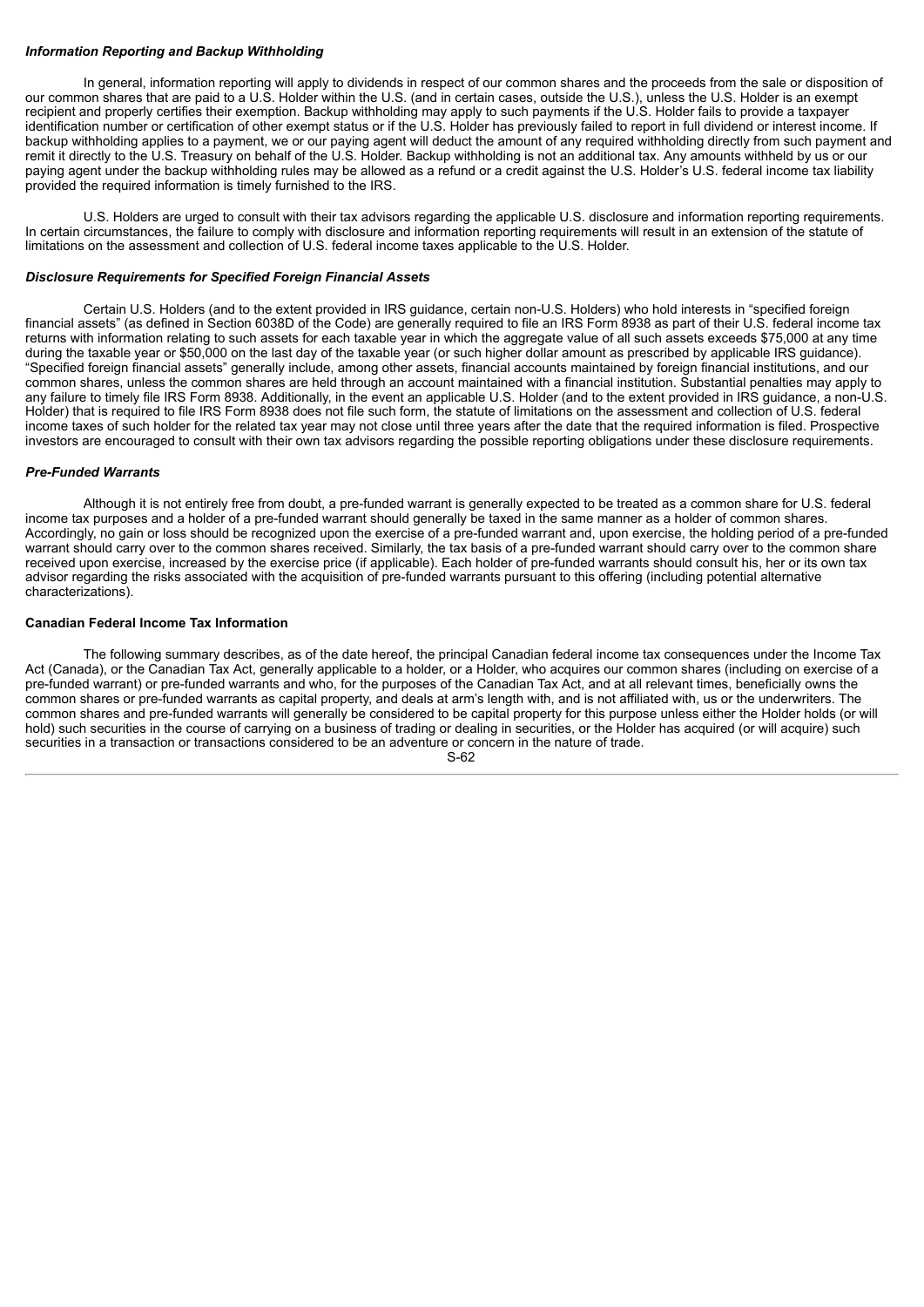This summary is not applicable to: (a) a Holder that is a "financial institution," as defined in the Canadian Tax Act for purposes of the markto-market rules; (b) a Holder, an interest in which is or would be a "tax shelter investment" as defined in the Canadian Tax Act; (c) a Holder that is a "specified financial institution" as defined in the Canadian Tax Act; (d) a Holder that is a corporation that has elected in the prescribed form and manner and has otherwise met the requirements to use functional currency tax reporting as set out in the Canadian Tax Act; (e) a Holder that is a corporation resident in Canada, or a corporation that does not deal at arm's length (for purposes of the Canadian Tax Act) with a corporation resident in Canada, and is, or becomes, controlled by a non-resident person, or group of non-resident persons not dealing with each other at arm's length, for the purposes of the "foreign affiliate dumping" rules in section 212.3 of the Canadian Tax Act; or (f) a Holder that, with respect to the common shares, has or that has entered into a "synthetic disposition arrangement " or a "derivative forward agreement" as those terms are defined in the Canadian Tax Act. In addition, this summary does not address the deductibility of interest by a holder of common shares or pre-funded warrants that has borrowed money or otherwise incurred debt in connection with the acquisition of common shares or pre-funded warrants. Any such Holder to which this summary does not apply should consult its own tax advisor.

This summary is based upon the current provisions of the Canadian Tax Act, the regulations adopted thereunder, or the Canadian Tax Regulations, and counsel's understanding of the current published administrative and assessing policies and practices of the Canada Revenue Agency. The summary also takes into account all specific proposals to amend the Canadian Tax Act and the Canadian Tax Regulations that have been publicly announced by or on behalf of the Minister of Finance (Canada) prior to the date hereof, or the Canadian Tax Proposals, and assumes that all such Canadian Tax Proposals will be enacted in the form proposed. No assurance can be given that the Canadian Tax Proposals will be enacted in the form proposed or at all. This summary does not otherwise take into account or anticipate any changes in law, administrative policy or assessing practice, whether by way of legislative, regulatory, judicial or administrative action or interpretation, nor does it address any provincial, territorial or foreign tax considerations.

#### This summary is not exhaustive of all possible Canadian federal income tax considerations of acquiring common shares or pre-funded warrants. The summary is of a general nature only and is not intended to be, and should not be construed to be, legal, business, or tax advice to any prospective Holder. Prospective Holders should consult their own tax advisors as to the Canadian federal tax consequences, and the tax consequences of any other jurisdiction, applicable to them having regard to their own particular **circumstances.**

All amounts calculated in a currency other than the Canadian dollar relating to the acquisition, holding and disposition of the common shares or pre-funded warrants must be converted into Canadian dollars based on the exchange rates determined in accordance with the Canadian Tax Act. The amount of dividends to be included in income, and capital gains and losses realized by a Holder, may be affected by fluctuations in the relevant exchange rates.

## **Exercise of Pre-funded Warrants**

The exercise of a pre-funded warrant to acquire a common share will be deemed not to constitute a disposition of property for purposes of the Canadian Tax Act. As a result, no gain or loss will be realized by a Holder upon the exercise of a pre-funded warrant to acquire a common share. When a pre-funded warrant is exercised, the Holder's cost of the common share acquired thereby will be equal to the aggregate of the Holder's adjusted cost base of such pre-funded warrant and the exercise price paid for the common share. The Holder's adjusted cost base of the common share so acquired will be determined by averaging the cost of the common share with the adjusted cost base to the Holder of all common shares owned by the Holder as capital property immediately prior to such acquisition.

## *Residents of Canada*

The following discussion applies to Holders who, for the purposes of the Canadian Tax Act, and at all relevant times, are (or are deemed to be) residents of Canada, or Canadian Resident Holders.

Certain Canadian Resident Holders whose common shares might not otherwise qualify as capital property may, in certain circumstances, treat such common shares and every "Canadian security", as defined in the Canadian Tax Act, owned or subsequently acquired by such holder as capital property by making an irrevocable election pursuant to subsection 39(4) of the Canadian Tax Act. Canadian Resident Holders contemplating making a subsection 39(4) election should consult their advisor for advice as to whether the election is available or advisable in their particular circumstances. This election does not apply to pre-funded warrants.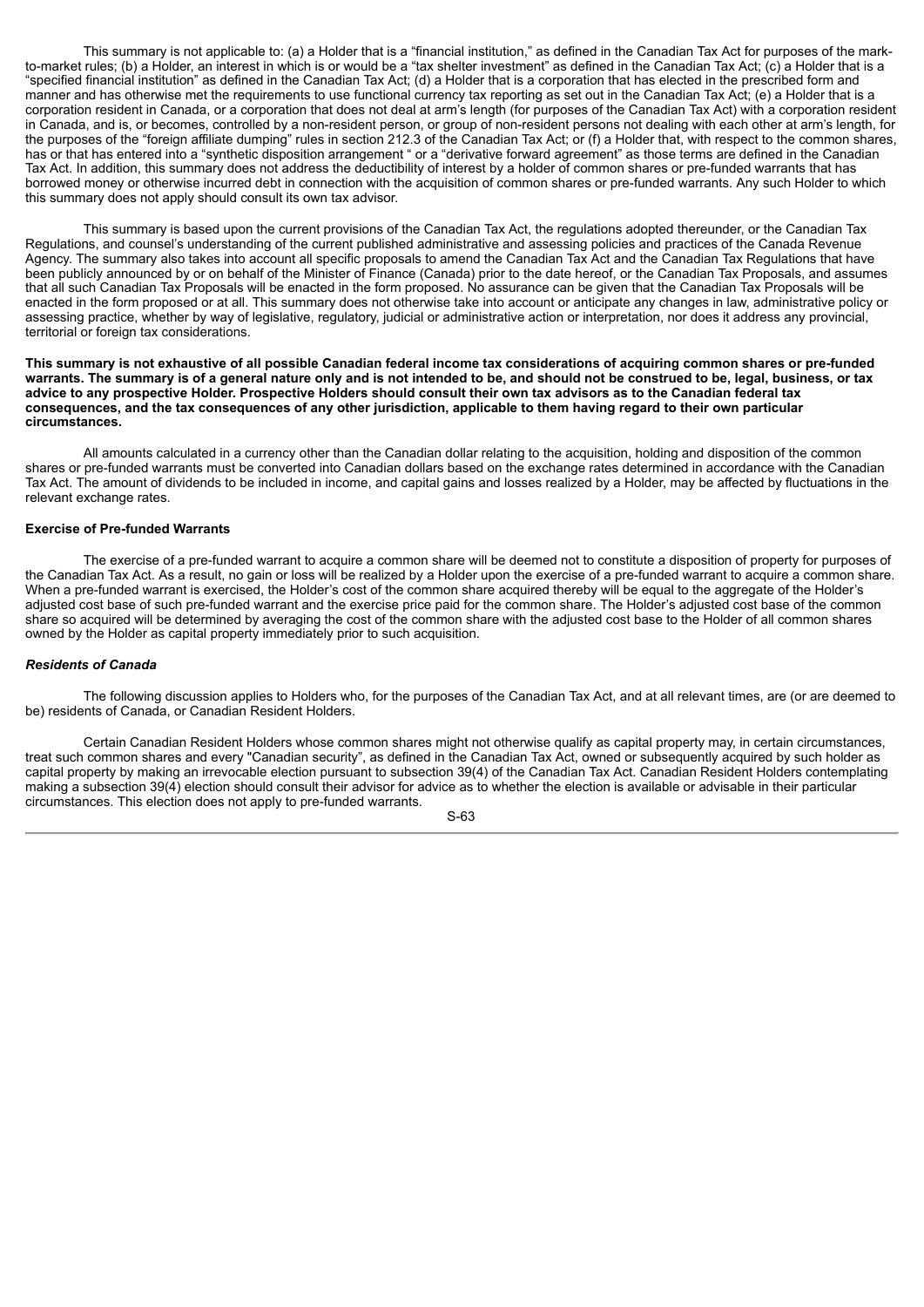#### *Dividends on the Common Shares*

Dividends received or deemed to be received on the common shares by a Canadian Resident Holder who is an individual (other than certain trusts) will be included in income and will be subject to the gross-up and dividend tax credit rules normally applicable under the Canadian Tax Act to taxable dividends received from "taxable Canadian corporations" (as defined in the Canadian Tax Act). We may designate all or a portion of such dividends as "eligible dividends" that are entitled to an enhanced gross-up and dividend tax credit regime. There may be limitations on our ability to designate dividends as "eligible dividends." We will notify our shareholders of any such designations at the appropriate times.

Dividends received or deemed to be received on the common shares by a Canadian Resident Holder that is a corporation will be included in its income and will generally be deductible in computing its taxable income. In certain circumstances, however, subsection 55(2) of the Canadian Tax Act may deem a dividend received (or deemed received) by a corporate Canadian Resident Holder to be proceeds of disposition or a capital gain. Corporate Canadian Resident Holders should consult their own tax advisers with respect to the application of these rules to their particular circumstances.

A Canadian Resident Holder that is a "private corporation" or a "subject corporation," each as defined in the Canadian Tax Act, may be liable under Part IV of the Canadian Tax Act to pay a refundable tax on dividends received or deemed to be received on the common shares to the extent such dividends are deductible in computing the Canadian Resident Holder's taxable income.

#### *Dispositions of the Common Shares and Pre-funded Warrants*

A disposition, or a deemed disposition, of a common share (other than to us unless purchased by us in the open market in the manner in which shares are normally purchased by any member of the public in the open market) or a pre-funded warrant (other than on exercise thereof) by a Canadian Resident Holder will generally give rise to a capital gain (or a capital loss) equal to the amount by which the proceeds of disposition of the common share or pre-funded warrant, as the case may be, net of any reasonable costs of disposition, exceed (or are less than) the adjusted cost base of the common share or pre-funded warrant to the Canadian Resident Holder. For this purpose, the adjusted cost base to a Canadian Resident Holder of the common shares or pre-funded warrants will be determined at any time by averaging the cost of such common shares or pre-funded warrants with the adjusted cost base of any other common shares or pre-funded warrants owned by the Canadian Resident Holder as capital property at that time. Such capital gain (or capital loss) will be subject to the treatment described below under "Taxation of Capital Gains and Capital Losses."

#### *Refundable Tax*

A Canadian Resident Holder that is throughout the year a "Canadian-controlled private corporation," as defined in the Canadian Tax Act, may be liable to pay a refundable tax on certain investment income, including taxable capital gains (as defined below), but excluding dividends or deemed dividends deductible in computing taxable income. Canadian Tax Proposals announced on April 7, 2022 are intended to extend this additional tax refund mechanism to "substantive CCPCs" as defined in the Canadian Tax Proposals. The completed legislation has yet to be released. Canadian Resident Holders should consult their own tax advisors with respect to the application of these proposals.

### *Taxation of Capital Gains and Capital Losses*

Generally, one-half of any capital gain (a taxable capital gain) realized by a Canadian Resident Holder for a taxation year must be included in the Canadian Resident Holder's income in the year. Subject to and in accordance with the provisions of the Canadian Tax Act, a Canadian Resident Holder is required to deduct one-half of any capital loss (an allowable capital loss) realized in the year from taxable capital gains realized in that year, and allowable capital losses in excess of taxable capital gains may be carried back and deducted in any of the three preceding taxation years, or carried forward and deducted in any subsequent year, from net taxable capital gains realized in such years (but not against other income) to the extent and under the circumstances described in the Canadian Tax Act. If the Canadian Resident Holder is a corporation, any such capital loss realized on the sale of a common share may in certain circumstances be reduced by the amount of any dividends which have been received or which are deemed to have been received on the common share. Similar rules may apply where a corporation is a member of a partnership or a beneficiary of a trust that owns shares, directly or indirectly through a partnership or a trust.

# *Minimum Tax*

Individuals, including certain trusts, may be subject to a minimum tax. Generally, dividends received or deemed to be received on the common shares and capital gains realized on the disposition of common shares may result in a Canadian Resident Holder being liable for minimum tax. Canadian Resident Holders should consult with their own tax advisors with respect to the potential application of the minimum tax.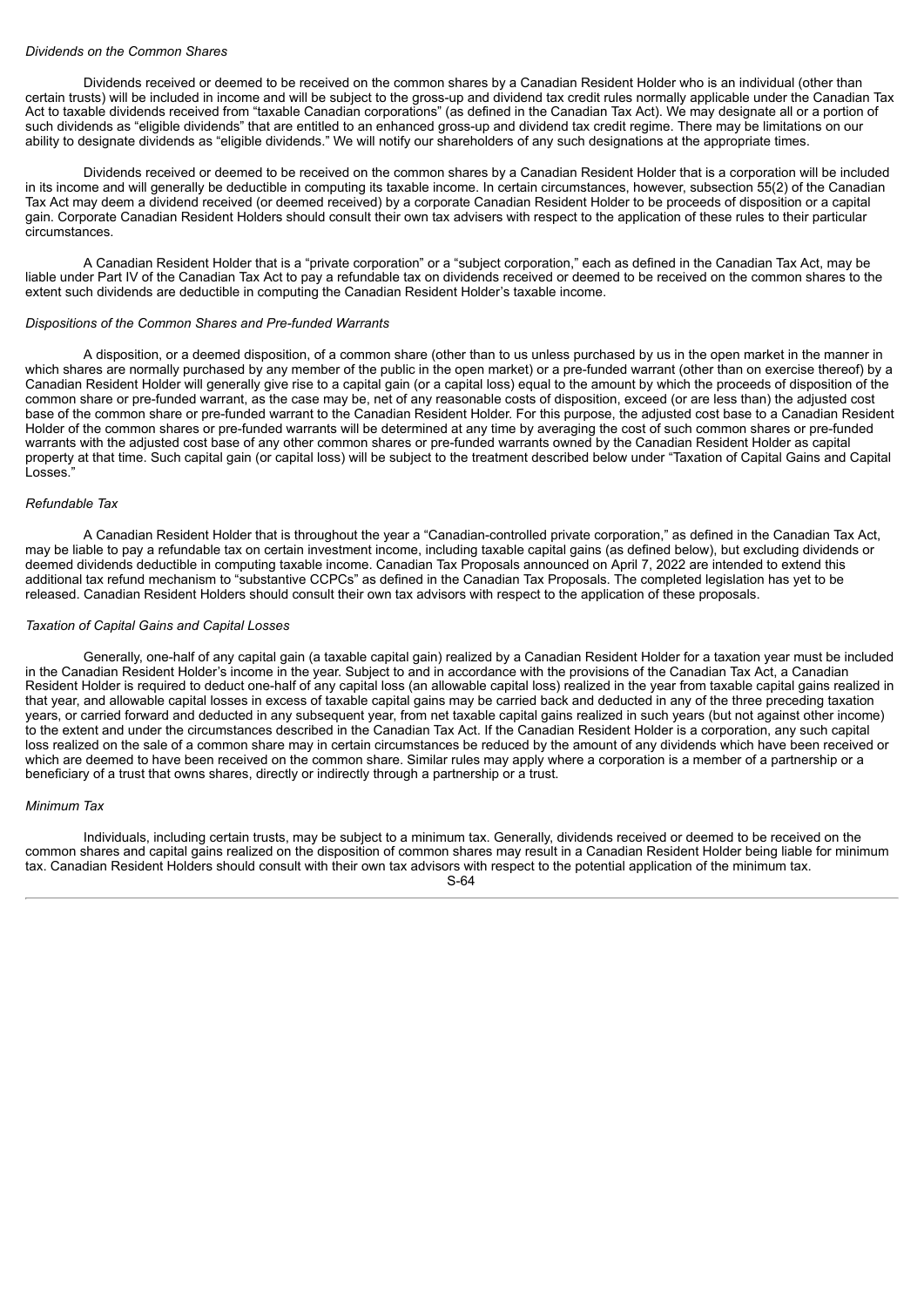# **Non-Residents of Canada**

The following discussion applies to a Holder who, for the purposes of the Canadian Tax Act, and at all relevant times, is not (and is not deemed to be) resident in Canada and will not use or hold (and will not be deemed to use or hold) the common shares or pre-funded warrants in, or in the course of, carrying on a business or part of a business in Canada, or a Non-Resident of Canada Holder. In addition, this discussion does not apply to a Non-Resident of Canada Holder that carries on or is deemed to carry on, an insurance business in Canada and elsewhere or to an "authorized foreign bank," as defined in the Canadian Tax Act. Such Holders should consult their own tax advisors.

#### *Dividends on the Common Shares*

Canadian withholding tax at a rate of 25% (subject to reduction under the provisions of any applicable income tax treaty or convention) will be payable on the gross amount of dividends on the common shares paid or credited, or deemed to be paid or credited, to a Non-Resident of Canada Holder. For instance, the rate of withholding tax applicable to a dividend paid on the common shares to a Non-Resident of Canada Holder who is a resident of the U.S. for purposes of the Canada-United States Tax Convention (1990), or the Convention, beneficially owns the dividend and qualifies for the full benefits of the Convention will generally be reduced to 15% or, if such a Non-Resident of Canada Holder is a corporation that owns at least 10% of our voting shares, to 5%. The Canadian withholding taxes will be deducted directly by us or our paying agent from the amount of the dividend otherwise payable and remitted to the Receiver General of Canada. Not all persons who are residents of the U.S. for purposes of the Convention will qualify for the benefits of the Convention. A Non-Resident of Canada Holder that is a resident of the U.S. is advised to consult its tax advisor in this regard. The rate of withholding tax on dividends may also be reduced under other bilateral income tax treaties or conventions to which Canada is a signatory.

#### *Dispositions of the Common Shares and Pre-funded Warrants*

A Non-Resident of Canada Holder will not be subject to tax under the Canadian Tax Act in respect of any capital gain realized by such Non-Resident of Canada Holder on a disposition, or deemed disposition, of the common shares or pre-funded warrants unless the common shares or pre-funded warrants constitute "taxable Canadian property," as defined in the Canadian Tax Act, of the Non-Resident of Canada Holder at the time of disposition and the holder is not entitled to an exemption under the applicable income tax treaty or convention. As long as the common shares are then listed on a "designated stock exchange" (which currently includes Nasdaq), the common shares and pre-funded warrants generally will not constitute taxable Canadian property of a Non-Resident of Canada Holder, unless (a) at any time during the 60-month period preceding the disposition: (i) one or any combination of (A) the Non-Resident of Canada Holder, (B) persons not dealing at arm's length with such Non-Resident of Canada Holder, and (C) partnerships in which the Non-Resident of Canada Holder or a person described in (B) holds a membership interest directly or indirectly through one or more partnerships, owned 25% or more of our issued shares of any class or series; and (ii) more than 50% of the fair market value of the common shares was derived, directly or indirectly, from one or a combination of real or immoveable property situated in Canada, "Canadian resource properties," as such term is defined in the Canadian Tax Act, "timber resource properties," as such term is defined in the Canadian Tax Act, or options in respect of interests in, or for civil law rights in, any such properties whether or not the property exists, or (b) the common shares are otherwise deemed to be taxable Canadian property. If the common shares or pre-funded warrants are considered taxable Canadian property to a Non-Resident of Canada Holder, an applicable income tax treaty or convention may in certain circumstances exempt that Non-Resident of Canada Holder from tax under the Canadian Tax Act in respect of the disposition or deemed disposition of the common shares or pre-funded warrants. Non-Resident of Canada Holders whose common shares or pre-funded warrants are, or may be, taxable Canadian property should consult their own tax advisors for advice having regard to their particular circumstances.

In the event that a common share or pre-funded warrant constitutes taxable Canadian property of a Non-Resident of Canada Holder and any capital gain that would be realized on the disposition or deemed disposition thereof is not exempt from tax under the Canadian Tax Act pursuant to an applicable income tax convention or treaty, the income tax consequences discussed under "Residents of Canada - Dispositions of the Common Shares and Pre-funded Warrants" and "Residents of Canada - Taxation of Capital Gains and Capital Losses" will generally apply to the Non-Resident of Canada Holder but any such Holder should consult its own tax advisor in this regard.

As long as the common shares are listed at the time of their disposition or deemed disposition on a "recognized stock exchange" (which currently includes Nasdaq), as defined in the Canadian Tax Act, a Non-Resident of Canada Holder who disposes of common shares or pre-funded warrants, as the case may be, that are taxable Canadian property will not be required to satisfy the obligations imposed under section 116 of the Canadian Tax Act and, as such, the purchaser of such securities will not be required to withhold any amount on the purchase price paid. An exemption from such requirements may also be available in respect of such disposition if such securities are "treaty-exempt property," as defined in the Canadian Tax Act.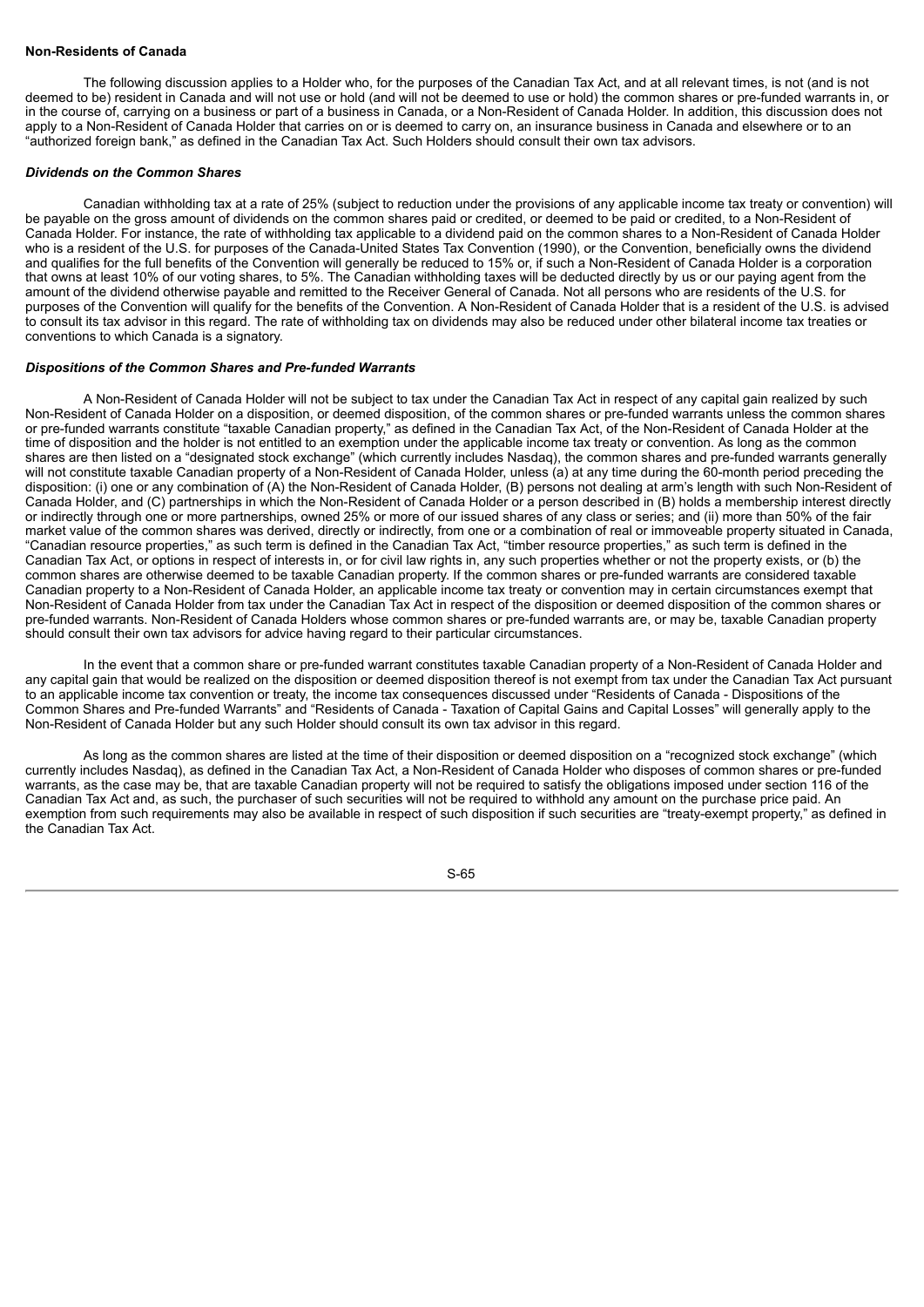#### **UNDERWRITING**

Subject to the terms and conditions set forth in the underwriting agreement, dated June , 2022, among us and Jefferies, J.P. Morgan Securities LLC, SVB Securities LLC and Stifel, as the representatives of the underwriters named below and joint book-running managers of this offering, we have agreed to sell to the underwriters, and each of the underwriters has agreed, severally and not jointly, to purchase from us the respective number of common shares and pre-funded warrants shown opposite its name below:

| <b>UNDERWRITERS</b>                      | Number of<br><b>Common Shares</b> | <b>Number of Pre-</b><br><b>Funded Warrants</b> |
|------------------------------------------|-----------------------------------|-------------------------------------------------|
|                                          |                                   |                                                 |
| Jefferies LLC                            |                                   |                                                 |
| J.P. Morgan Securities LLC               |                                   |                                                 |
| <b>SVB Securities LLC</b>                |                                   |                                                 |
| Stifel, Nicolaus & Company, Incorporated |                                   |                                                 |
| Total                                    |                                   |                                                 |

The underwriting agreement provides that the obligations of the several underwriters are subject to certain conditions precedent, such as the receipt by the underwriters of officers' certificates and legal opinions and approval of certain legal matters by their counsel and may be terminated at their discretion upon the occurrence of certain stated events. The underwriting agreement provides that the underwriters will purchase all of the common shares and pre-funded warrants if any of them are purchased, other than those common shares covered by the option to purchase additional common shares described below. If an underwriter defaults, the underwriting agreement provides that the purchase commitments of the non-defaulting underwriters may be increased or the underwriting agreement may be terminated. We have agreed to indemnify the underwriters and certain of their controlling persons against certain liabilities, including liabilities under the Securities Act of 1933, as amended, or the Securities Act. We have also agreed to contribute to payments that the underwriters may be required to make in respect of those liabilities.

The underwriters are offering the common shares and pre-funded warrants subject to their acceptance of the common shares and prefunded warrants from us and subject to prior sale. The underwriters reserve the right to withdraw, cancel or modify offers to the public and to reject orders in whole or in part. Sales of any shares made outside of the United States may be made by affiliates of the underwriters.

## **Commission and Expenses**

The underwriters have advised us that they propose to offer the common shares and pre-funded warrants to the public at the public offering price set forth on the cover page of this prospectus supplement and to certain dealers, which may include the underwriters, at that price less a concession not in excess of \$ per common share. After the offering, the public offering price, concession and reallowance to dealers may be reduced by the representatives. No such reduction will change the amount of proceeds to be received by us as set forth on the cover page of this prospectus supplement.

The following table shows the public offering price, the underwriting discounts and commissions that we are to pay the underwriters and the proceeds, before expenses, to us in connection with this offering. Such amounts are shown assuming both no exercise and full exercise of the underwriters' option to purchase additional common shares.

|                                                 | <b>Per Share</b>                                                |                                                                 |                                      | Total                                                                  |                                                                 |
|-------------------------------------------------|-----------------------------------------------------------------|-----------------------------------------------------------------|--------------------------------------|------------------------------------------------------------------------|-----------------------------------------------------------------|
|                                                 | <b>Without</b>                                                  | With                                                            |                                      | Without                                                                | With                                                            |
|                                                 | Option to                                                       | Option to                                                       |                                      | Option to                                                              | Option to                                                       |
|                                                 | <b>Purchase</b><br><b>Additional</b><br>Common<br><b>Shares</b> | <b>Purchase</b><br><b>Additional</b><br>Common<br><b>Shares</b> | Per Pre-<br><b>Funded</b><br>Warrant | <b>Purchase</b><br><b>Additional</b><br><b>Common</b><br><b>Shares</b> | <b>Purchase</b><br><b>Additional</b><br>Common<br><b>Shares</b> |
| Public offering price                           | \$                                                              | \$                                                              | \$                                   |                                                                        |                                                                 |
| Underwriting discounts and commissions, paid by |                                                                 |                                                                 |                                      |                                                                        |                                                                 |
| us                                              |                                                                 | \$                                                              | \$                                   |                                                                        |                                                                 |
| Proceeds to us, before expenses                 | \$                                                              | \$                                                              | \$                                   | \$                                                                     | S                                                               |
|                                                 | $S-66$                                                          |                                                                 |                                      |                                                                        |                                                                 |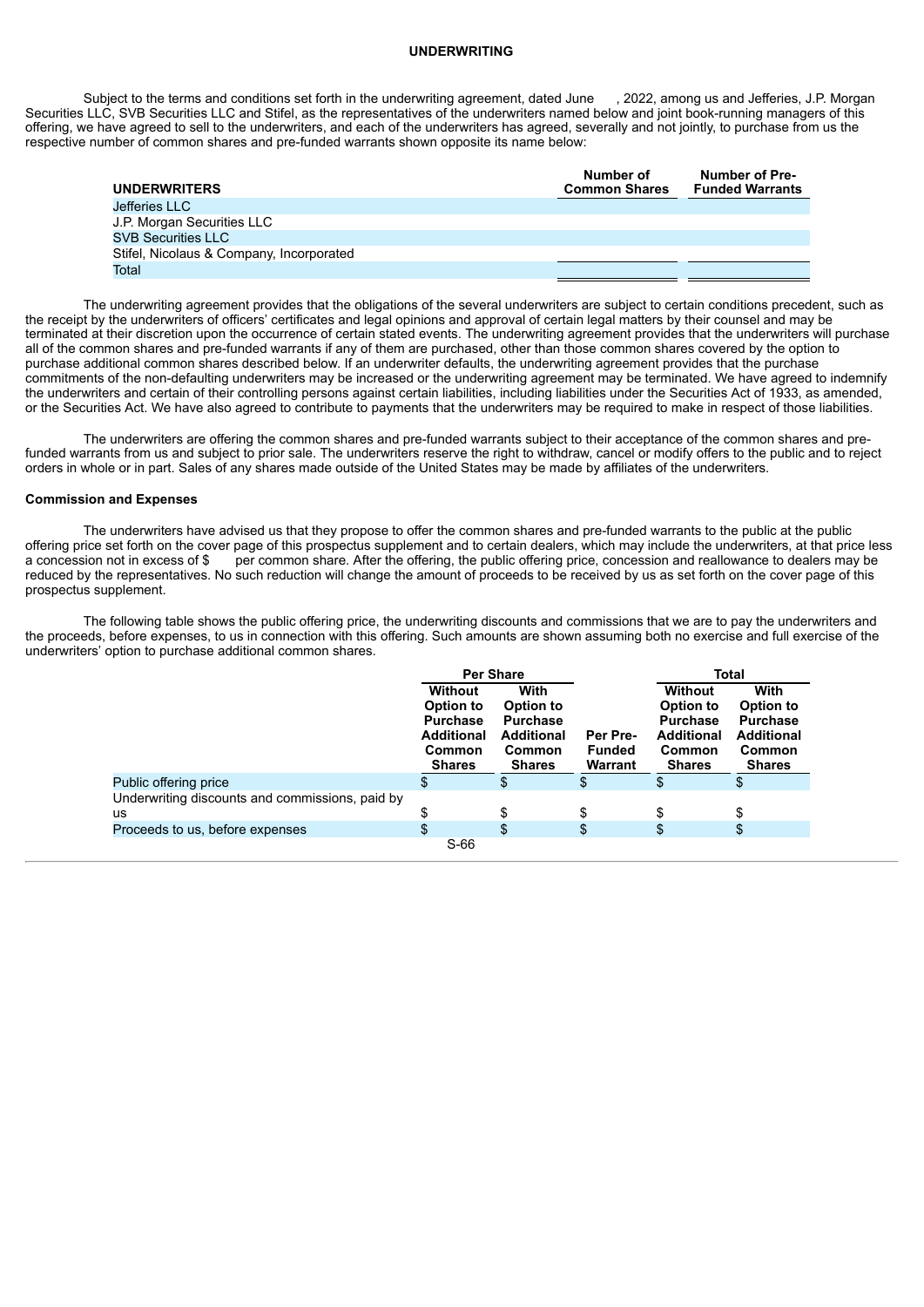We are offering to those purchasers whose purchase of common shares in this offering would result in the purchaser, together with its affiliates and certain related parties, beneficially owning more than 4.99% of our outstanding common shares following the consummation of this offering, the opportunity to purchase, in lieu of the common shares that would result in ownership in excess of 4.99%, pre-funded warrants to purchase such excess common shares. Each pre-funded warrant will have an exercise price of \$0.0001. The purchase price for each such prefunded warrant would equal the per share public offering price for the common shares in this offering less the \$0.0001 per share exercise price of each such pre-funded warrant.

We estimate expenses payable by us in connection with this offering, other than the underwriting discounts and commissions referred to the review of this above, will be approximately \$ we have also agreed to reimburse the We have also agreed to reimburse the underwriters for up to \$20,000 of expenses related to the review of this offering by the Financial Industry Regulatory Authority, Inc.

## **Listing**

Our common shares are listed on Nasdaq under the trading symbol "XENE." We have applied to have the common shares that we are issuing and selling in this offering (including those that would be issued upon exercise of the pre-funded warrants) listed on Nasdaq. Listing will be subject to us fulfilling all the listing requirements of Nasdaq. There is no established trading market for the pre-funded warrants, and we do not expect a market to develop. We do not intend to apply for the listing of the pre-funded warrants on the Nasdaq, any other national securities exchange or any other nationally recognized trading system.

## **Option to Purchase Additional Common Shares**

We expect to grant the underwriters an option, exercisable for 30 days from the date of this prospectus supplement, to purchase, from time<br>to time, in whole or in part, up to an aggregate of common shares from us at the pu common shares from us at the public offering price set forth on the cover page of this prospectus supplement, less underwriting discounts and commissions. If the underwriters exercise this option, each underwriter will be obligated, subject to specified conditions, to purchase a number of additional common shares proportionate to that underwriter's initial purchase commitment as indicated in the table above.

### **No Sales of Similar Securities**

We and our executive officers and directors have agreed, subject to specified exceptions, not to directly or indirectly:

- sell, offer, contract or grant any option to sell (including any short sale), lend, pledge, transfer, establish or increase an open "put equivalent position" or liquidate or decrease a "call equivalent position" within the meaning of Rule 16a-1(h) and Rule 16a-1(b) under the Securities Exchange Act of 1934, as amended, or the Exchange Act, or
- otherwise dispose of any common shares, options or warrants to acquire common shares, or securities exchangeable or exercisable for or convertible into common shares currently or hereafter owned either of record or beneficially, or
- enter into any swap, hedge or similar arrangement or agreement that transfers, in whole or in part, the economic risk of ownership of common shares, or of options or warrants to acquire common shares, or securities or rights exchangeable or exercisable for or convertible into common shares, or
- make any demand for, or exercise any right with respect to, the registration under the Securities Act of the offer and sale of any common shares, or of options or warrants to acquire common shares, or securities or rights exchangeable or exercisable for or convertible into common shares, or cause to be filed a registration statement, prospectus or prospectus supplement (or an amendment or supplement thereto) with respect to any such registration, or
- publicly announce an intention to do any of the foregoing for a period of 90 days, with respect to us, and 30 days, with respect to our executive officers and directors, after the date of this prospectus supplement without the prior written consent of the representatives.

The foregoing restriction terminates after the close of trading of our common shares on and including the 90th day, with respect to us, and the 30th day, with respect to our executive officers and directors, after the date of this prospectus supplement and shall not apply to our issuance during the 90-day restricted period of a number of common shares not greater than 5% of the total number of common shares outstanding to one or more counterparties in connection with the consummation of any strategic transaction.

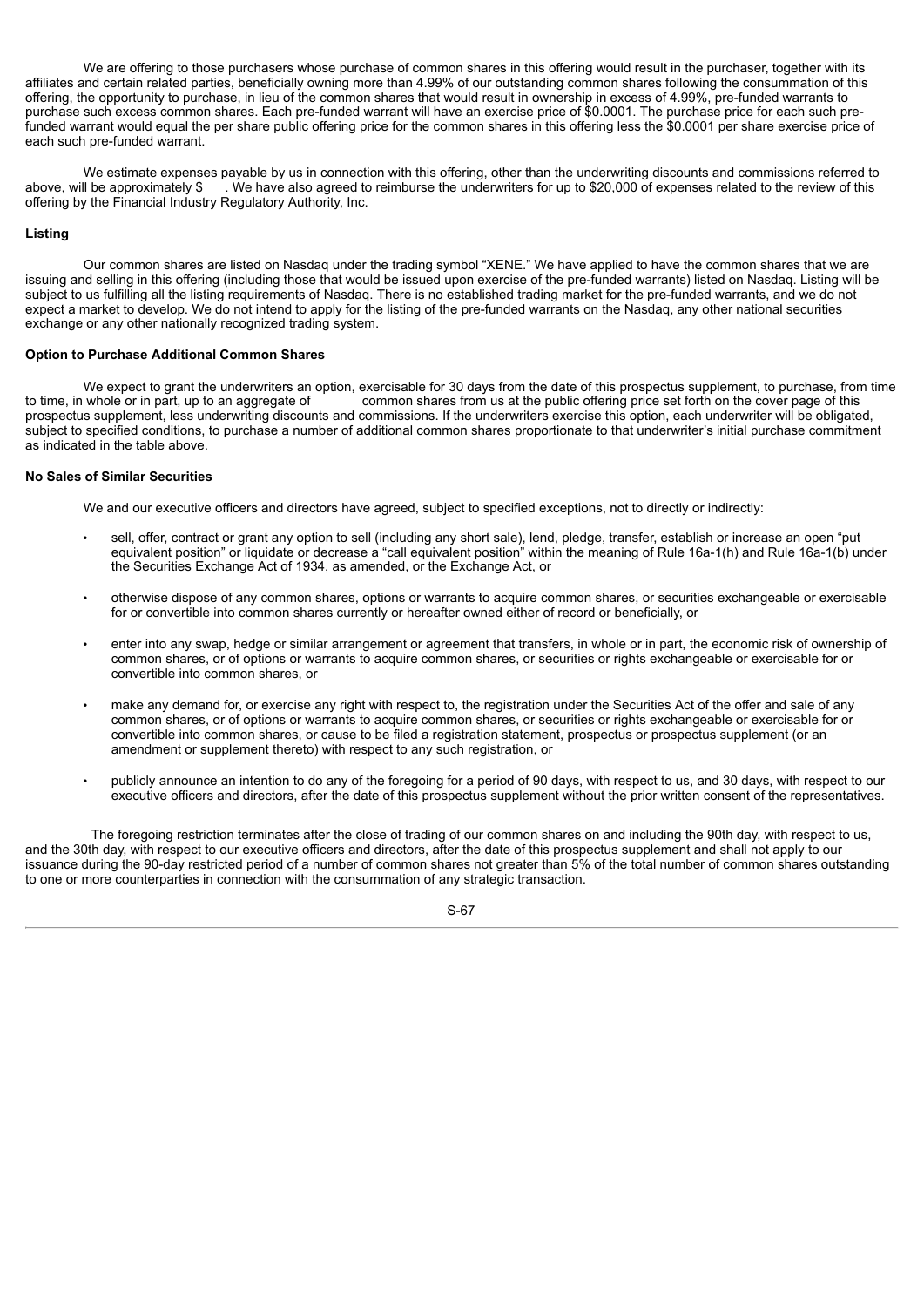The representatives may, in their sole discretion and at any time or from time to time before the termination of the 90-day and 30-day period, release all or any portion of the securities subject to lock-up agreements. There are no existing agreements between the underwriters and any of our shareholders who will execute a lock-up agreement, providing consent to the sale of common shares prior to the expiration of the lock-up period.

# **Stabilization**

The underwriters have advised us that, pursuant to Regulation M under the Exchange Act, certain persons participating in the offering may engage in short sale transactions, stabilizing transactions, syndicate covering transactions or the imposition of penalty bids in connection with this offering. These activities may have the effect of stabilizing or maintaining the market price of our common shares at a level above that which might otherwise prevail in the open market. Establishing short sales positions may involve either "covered" short sales or "naked" short sales.

"Covered" short sales are sales made in an amount not greater than the underwriters' option to purchase additional common shares in this offering. The underwriters may close out any covered short position by either exercising their option to purchase additional common shares or purchasing common shares in the open market. In determining the source of common shares to close out the covered short position, the underwriters will consider, among other things, the price of common shares available for purchase in the open market as compared to the price at which they may purchase common shares through the option to purchase additional common shares.

"Naked" short sales are sales in excess of the option to purchase additional common shares. The underwriters must close out any naked short position by purchasing common shares in the open market. A naked short position is more likely to be created if the underwriters are concerned that there may be downward pressure on the price of the common shares in the open market after pricing that could adversely affect investors who purchase in this offering.

A stabilizing bid is a bid for the purchase of common shares on behalf of the underwriters for the purpose of fixing or maintaining the price of the common shares. A syndicate covering transaction is the bid for or the purchase of common shares on behalf of the underwriters to reduce a short position incurred by the underwriters in connection with the offering. Similar to other purchase transactions, an underwriter's purchases to cover the syndicate short sales may have the effect of raising or maintaining the market price of our common shares or preventing or retarding a decline in the market price of our common shares. As a result, the price of our common shares may be higher than the price that might otherwise exist in the open market. A penalty bid is an arrangement permitting the underwriters to reclaim the selling concession otherwise accruing to a syndicate member in connection with the offering if the common shares originally sold by such syndicate member are purchased in a syndicate covering transaction and therefore have not been effectively placed by such syndicate member.

Neither we nor any of the underwriters make any representation or prediction as to the direction or magnitude of any effect that the transactions described above may have on the price of our common shares. The underwriters are not obligated to engage in these activities and, if commenced, any of the activities may be discontinued at any time.

## **Electronic Distribution**

This prospectus supplement and the accompanying prospectus in electronic format may be made available by e-mail or on the websites or through online services maintained by one or more of the underwriters or their affiliates. In those cases, prospective investors may view offering terms online and may be allowed to place orders online. The underwriters may agree with us to allocate a specific number of common shares for sale to online brokerage account holders. Any such allocation for online distributions will be made by the underwriters on the same basis as other allocations. Other than this prospectus supplement and the accompanying prospectus in electronic format, the information on the underwriters' websites and any information contained in any other website maintained by any of the underwriters is not part of this prospectus supplement or the accompanying prospectus, has not been approved and/or endorsed by us or the underwriters and should not be relied upon by investors. S-68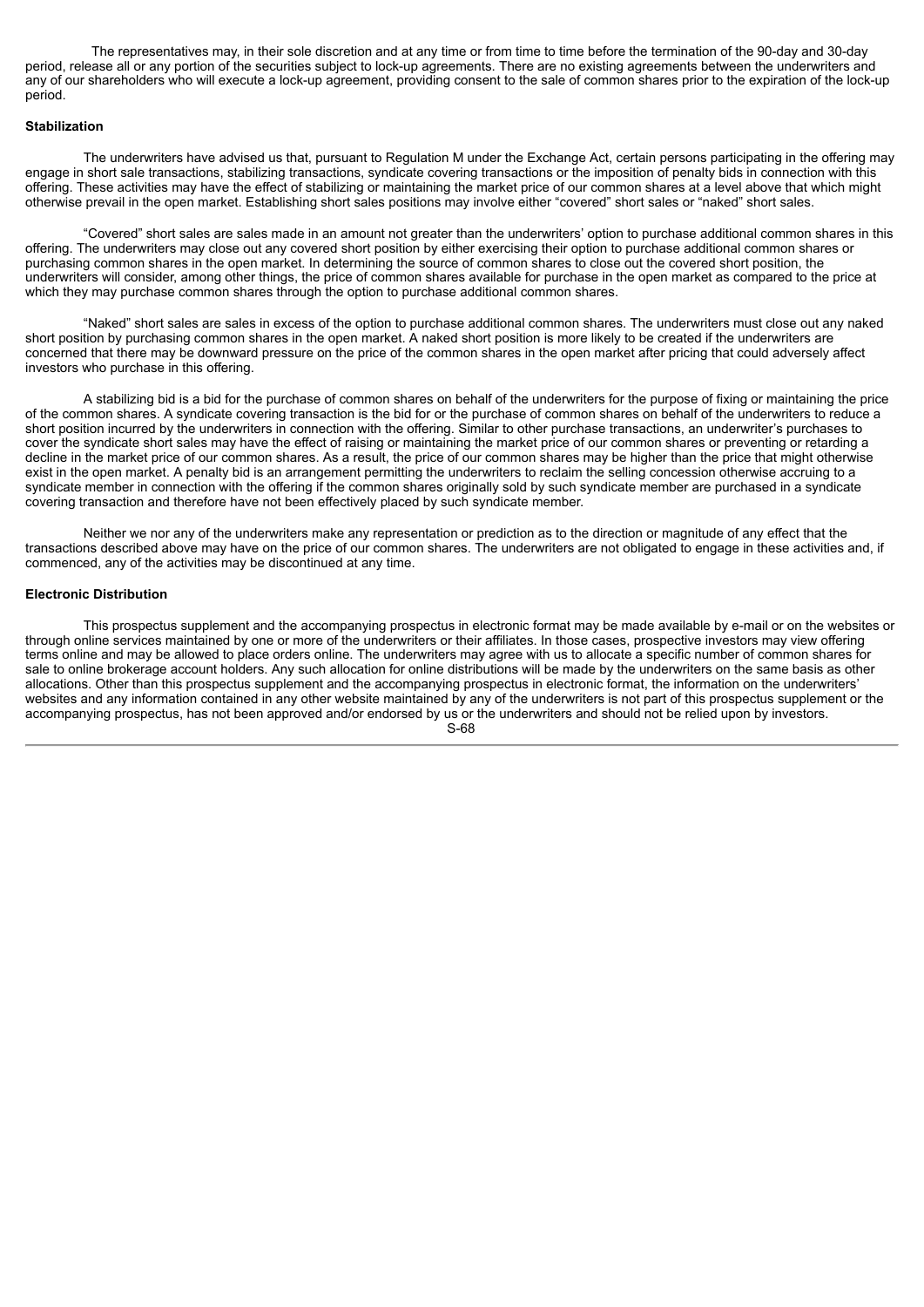#### **Other Activities and Relationships**

The underwriters and certain of their respective affiliates are full service financial institutions engaged in various activities, which may include securities trading, commercial and investment banking, financial advisory, investment management, investment research, principal investment, hedging, financing and brokerage activities. The underwriters and certain of their respective affiliates have, from time to time, performed, and may in the future perform, various commercial and investment banking and financial advisory services for us and our affiliates, for which they received or will receive customary fees and expenses. For example, Jefferies and Stifel have acted as the sales agents under our "at-the-market" equity offering sales agreements, most recently as of August 2020, amended as of March 2022, pursuant to which we may offer and sell common shares from time to time. In January 2021, we sold an aggregate of 733,000 common shares for proceeds of \$10.7 million, net of commissions and transaction expenses pursuant to the August 2020 ATM. We may sell common shares having gross proceeds of up to \$250.0 million, from time to time, pursuant to the March 2022 ATM. As of March 31, 2022, no common shares have been sold under the March 2022 ATM. Certain of the underwriters also acted as underwriters in our underwritten public offerings in January 2020, March 2021 and October 2021.

In the ordinary course of their various business activities, the underwriters and certain of their respective affiliates may make or hold a broad array of investments and actively trade debt and equity securities (or related derivative securities) and financial instruments (including bank loans) for their own account and for the accounts of their customers, and such investment and securities activities may involve securities and/or instruments issued by us and our affiliates. The underwriters and certain of their respective affiliates may also communicate independent investment recommendations, market color or trading ideas and/or publish or express independent research views in respect of such securities or instruments and may at any time hold, or recommend to clients that they acquire, long and/or short positions in such securities and instruments.

## **Disclaimers About Non-U.S. Jurisdictions**

## *Canada*

The securities which are the subject of the offering contemplated by this prospectus supplement and the accompanying prospectus are not being offered or sold, directly or indirectly, in Canada or to any resident of Canada, and there has not been any advertisement or solicitation in furtherance of such offering of securities in Canada. Each underwriter has agreed that it will not, directly or indirectly, offer or sell any of the securities which are the subject of the offering contemplated by this prospectus supplement and the accompanying prospectus in Canada or to any resident of Canada, and that any selling agreement or similar agreement with respect to such securities will require each dealer or other party thereto to make an agreement to the same effect.

### *Australia*

Neither this prospectus supplement nor the accompanying prospectus is a disclosure document for the purposes of Australia's Corporations Act 2001 (Cth) of Australia, or Corporations Act, or has been lodged with the Australian Securities & Investments Commission, and each is only directed to the categories of exempt persons set out below. Accordingly, if you receive this prospectus supplement and the accompanying prospectus in Australia, you confirm and warrant that you are either.

- a "sophisticated investor" under section 708(8)(a) or (b) of the Corporations Act;
- a "sophisticated investor" under section 708(8)(c) or (d) of the Corporations Act and that you have provided an accountant's certificate to the company which complies with the requirements of section 708(8)(c)(i) or (ii) of the Corporations Act and related regulations before the offer has been made;
- a person associated with the company under Section 708(12) of the Corporations Act; or
- a "professional investor" within the meaning of section 708(11)(a) or (b) of the Corporations Act.

To the extent that you are unable to confirm or warrant that you are an exempt sophisticated investor, associated person or professional investor under the Corporations Act, any offer made to you under this prospectus supplement and the accompanying prospectus is void and incapable of acceptance.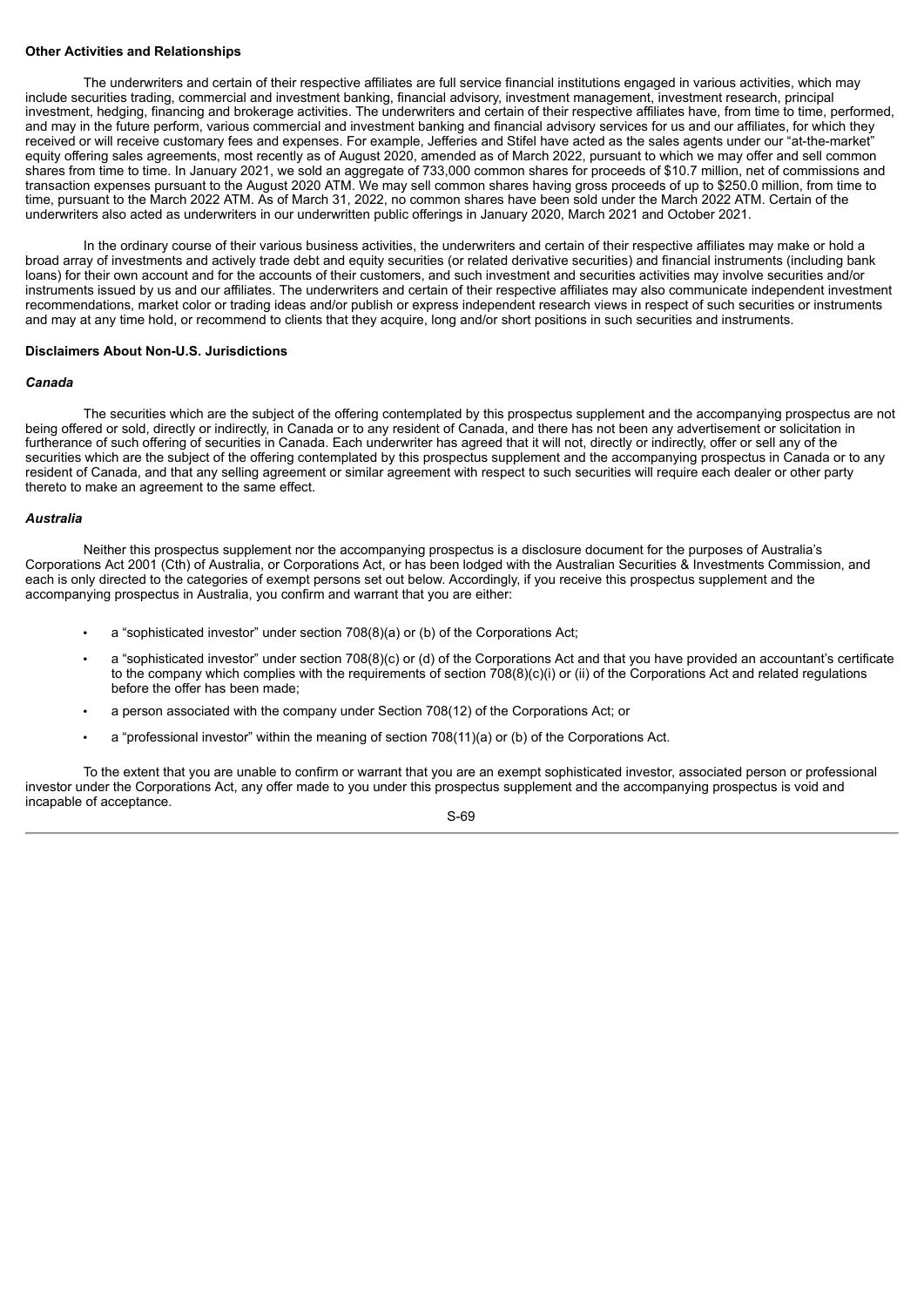You warrant and agree that you will not offer any of the securities issued to you pursuant to this prospectus supplement and the accompanying prospectus for resale in Australia within 12 months of those securities being issued unless any such resale offer is exempt from the requirement to issue a disclosure document under section 708 of the Corporations Act.

## *European Economic Area*

In relation to each Member State of the European Economic Area (each a Relevant State), no securities have been offered or will be offered pursuant to the offering to the public in that Relevant State prior to the publication of a prospectus in relation to the securities which has been approved by the competent authority in that Relevant State or, where appropriate, approved in another Relevant State and notified to the competent authority in that Relevant State, all in accordance with the Prospectus Regulation, except that the securities may be offered to the public in that Relevant State at any time:

- (a) to any legal entity which is a qualified investor as defined under Article 2 of the Prospectus Regulation;
- (b) to fewer than 150 natural or legal persons (other than qualified investors as defined under Article 2 of the Prospectus Regulation), subject to obtaining the prior consent of representatives for any such offer; or
- (c) in any other circumstances falling within Article 1(4) of the Prospectus Regulation,

provided that no such offer of the securities shall require us or any of the representatives to publish a prospectus pursuant to Article 3 of the Prospectus Regulation or supplement a prospectus pursuant to Article 23 of the Prospectus Regulation.

For the purposes of this provision, the expression an "offer to the public" in relation to the securities in any Relevant State means the communication in any form and by any means of sufficient information on the terms of the offer and any securities to be offered so as to enable an investor to decide to purchase or subscribe for any common shares, and the expression "Prospectus Regulation" means Regulation (EU) 2017/1129.

#### *France*

Neither this prospectus supplement, the accompanying prospectus nor any other offering material relating to the securities described in this prospectus supplement or the accompanying prospectus has been submitted to the clearance procedures of the Autorité des Marchés Financiers or of the competent authority of another member state of the European Economic Area and notified to the Autorité des Marchés Financiers. The securities have not been offered or sold and will not be offered or sold, directly or indirectly, to the public in France. Neither this prospectus supplement nor any other offering material relating to the securities has been or will be:

- released, issued, distributed or caused to be released, issued or distributed to the public in France; or
- used in connection with any offer for subscription or sale of the securities to the public in France.
- Such offers, sales and distributions will be made in France only:
- to qualified investors (investisseurs qualifiés) and/or to a restricted circle of investors (cercle restreint d'investisseurs), in each case investing for their own account, all as defined in, and in accordance with articles L.411-2, D.411-1, D.411-2, D.734-1, D.744-1, D.754-1 and D.764-1 of the French Code monétaire et financier;
- to investment services providers authorized to engage in portfolio management on behalf of third parties; or
- in a transaction that, in accordance with article L.411-2-II-1°-or-2°-or 3° of the French Code monétaire et financier and article 211-2 of the General Regulations (Règlement Général) of the Autorité des Marchés Financiers, does not constitute a public offer (appel public à l'épargne).

The securities may be resold directly or indirectly, only in compliance with articles L.411-1, L.411-2, L.412-1 and L.621-8 through L.621-8-3 of the French Code monétaire et financier.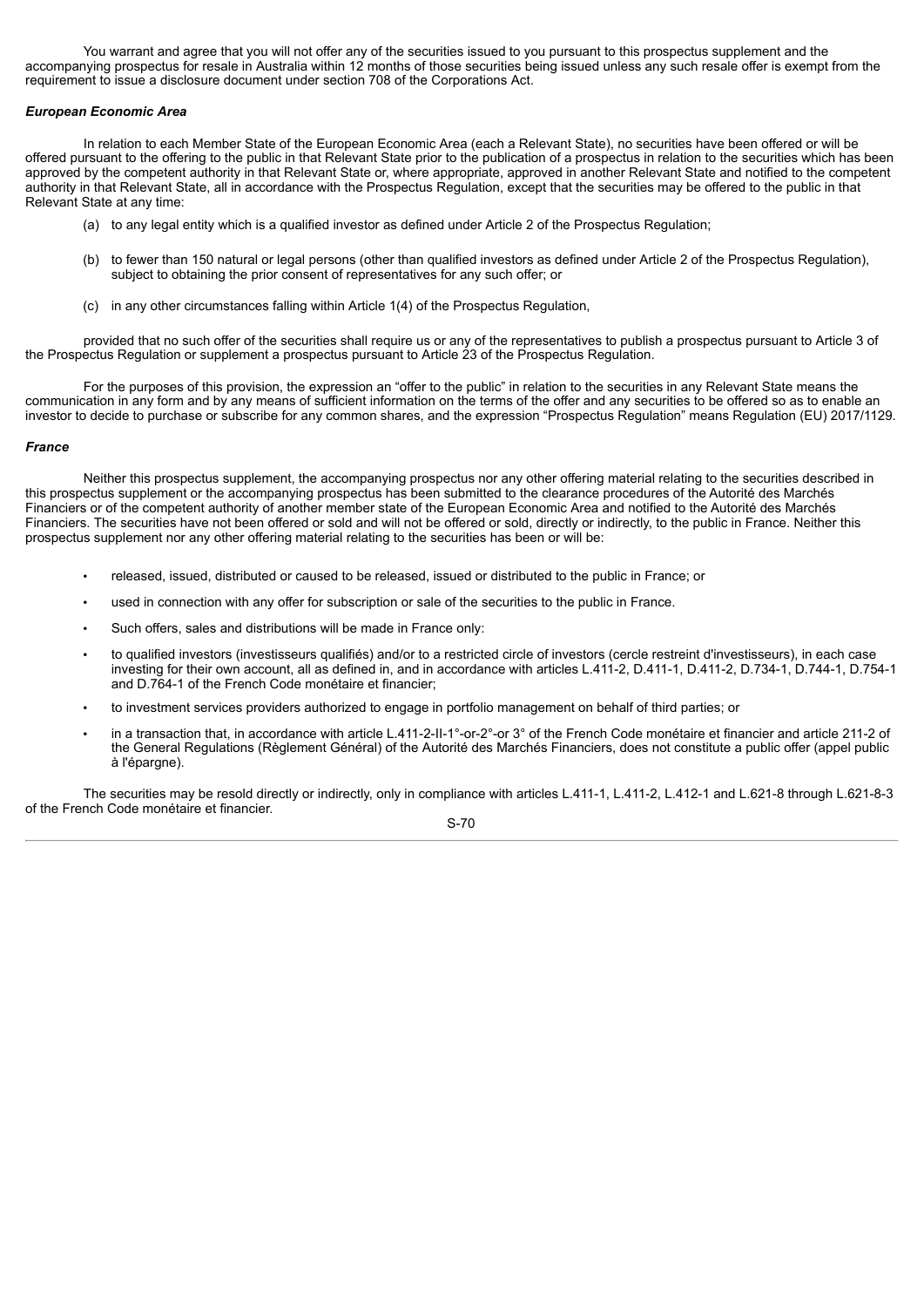#### *Hong Kong*

No securities have been offered or sold, and no securities may be offered or sold, in Hong Kong, by means of any document, other than to persons whose ordinary business is to buy or sell shares or debentures, whether as principal or agent; or to "professional investors" as defined in the Securities and Futures Ordinance (Cap. 571) of Hong Kong, or SFO, and any rules made under that Ordinance; or in other circumstances which do not result in the document being a "prospectus" as defined in the Companies Ordinance (Cap. 32) of Hong Kong, or CO, or which do not constitute an offer or invitation to the public for the purpose of the CO or the SFO. No document, invitation or advertisement relating to the securities has been issued or may be issued or may be in the possession of any person for the purpose of issue (in each case whether in Hong Kong or elsewhere), which is directed at, or the contents of which are likely to be accessed or read by, the public of Hong Kong (except if permitted under the securities laws of Hong Kong) other than with respect to securities which are or are intended to be disposed of only to persons outside Hong Kong or only to "professional investors" as defined in the SFO and any rules made under that Ordinance.

Neither this prospectus supplement nor the accompanying prospectus have been registered with the Registrar of Companies in Hong Kong. Accordingly, this prospectus supplement and the accompanying prospectus may not be issued, circulated or distributed in Hong Kong, and the securities may not be offered for subscription to members of the public in Hong Kong. Each person acquiring the securities will be required, and is deemed by the acquisition of the securities, to confirm that he is aware of the restriction on offers of the securities described in this prospectus supplement and the accompanying prospectus and the relevant offering documents and that he is not acquiring, and has not been offered any securities in circumstances that contravene any such restrictions.

#### *Israel*

This document does not constitute a prospectus under the Israeli Securities Law, 5728-1968, or the Securities Law, and has not been filed with or approved by the Israel Securities Authority. In Israel, this prospectus supplement is being distributed only to, and is directed only at, and any offer of the securities is directed only at, (i) a limited number of persons in accordance with the Israeli Securities Law and (ii) investors listed in the first addendum, or the Addendum, to the Israeli Securities Law, consisting primarily of joint investment in trust funds, provident funds, insurance companies, banks, portfolio managers, investment advisors, members of the Tel Aviv Stock Exchange, underwriters, venture capital funds, entities with equity in excess of NIS 50 million and "qualified individuals," each as defined in the Addendum (as it may be amended from time to time), collectively referred to as qualified investors (in each case, purchasing for their own account or, where permitted under the Addendum, for the accounts of their clients who are investors listed in the Addendum). Qualified investors are required to submit written confirmation that they fall within the scope of the Addendum, are aware of the meaning of same and agree to it.

#### *Japan*

The offering has not been and will not be registered under the Financial Instruments and Exchange Law of Japan (Law No. 25 of 1948 of Japan, as amended), or FIEL, and the underwriters will not offer or sell any securities, directly or indirectly, in Japan or to, or for the benefit of, any resident of Japan (which term as used herein means any person resident in Japan, including any corporation or other entity organized under the laws of Japan), or to others for re-offering or resale, directly or indirectly, in Japan or to, or for the benefit of, any resident of Japan, except pursuant to an exemption from the registration requirements of, and otherwise in compliance with, the FIEL and any other applicable laws, regulations and ministerial guidelines of Japan.

### *Singapore*

Neither this prospectus supplement nor the accompanying prospectus has been and neither will be lodged or registered as a prospectus with the Monetary Authority of Singapore. Accordingly, this prospectus supplement and the accompanying prospectus and any other document or material in connection with the offer or sale, or invitation for subscription or purchase, of the securities may not be circulated or distributed, nor may the securities be offered or sold, or be made the subject of an invitation for subscription or purchase, whether directly or indirectly, to persons in Singapore other than (i) to an institutional investor under Section 274 of the Securities and Futures Act, Chapter 289 of Singapore, or the SFA, (ii) to a relevant person pursuant to Section 275(1), or any person pursuant to Section 275(1A), and in accordance with the conditions specified in Section 275, of the SFA, or (iii) otherwise pursuant to, and in accordance with the conditions of, any other applicable provision of the SFA.

Where the securities are subscribed or purchased under Section 275 of the SFA by a relevant person, which is:

(a) a corporation (which is not an accredited investor (as defined in Section 4A of the SFA)) the sole business of which is to hold investments and the entire share capital of which is owned by one or more individuals, each of whom is an accredited investor; or

S-71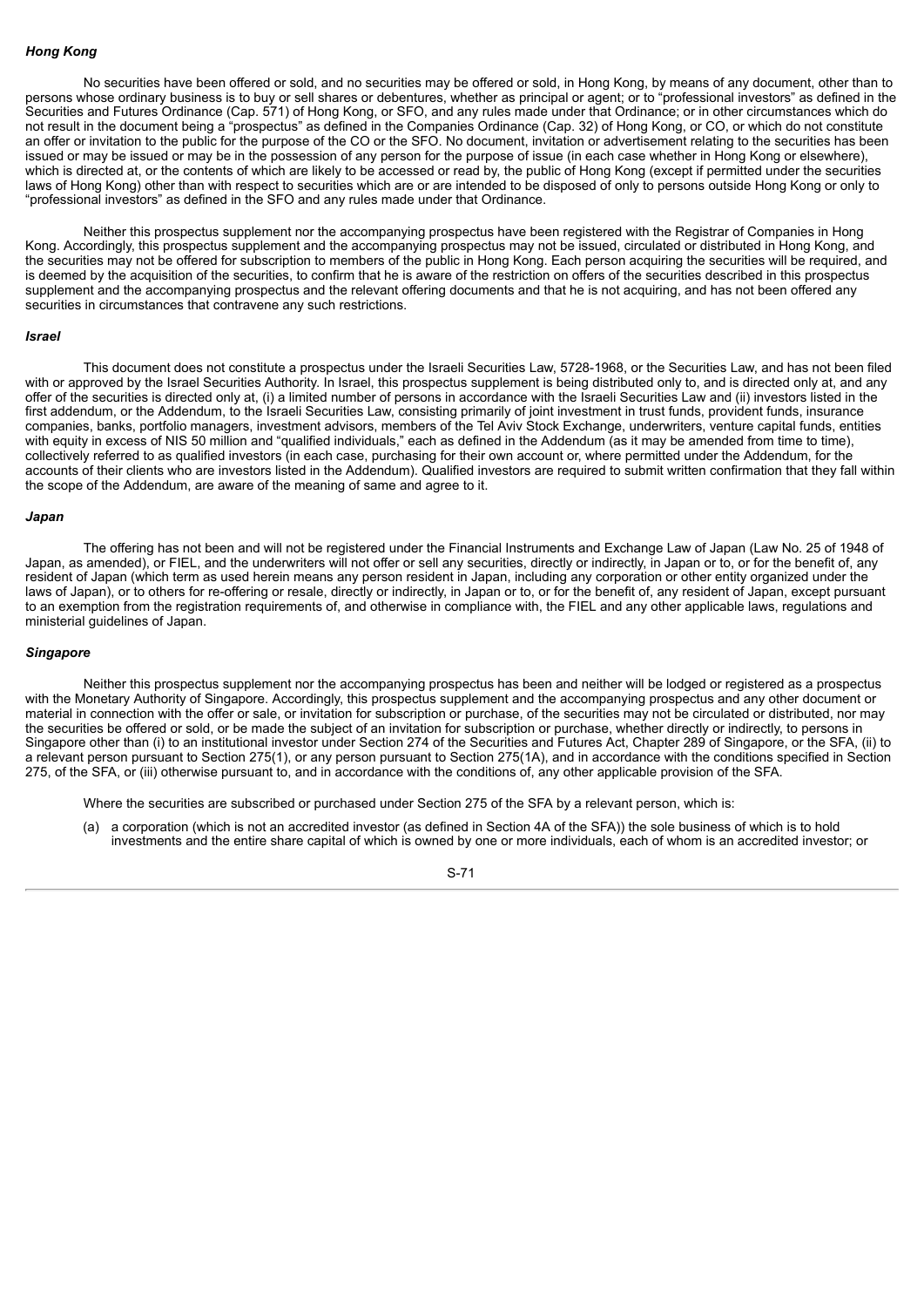(b) a trust (where the trustee is not an accredited investor) whose sole purpose is to hold investments and each beneficiary of the trust is an individual who is an accredited investor,

securities (as defined in Section 239(1) of the SFA) of that corporation or the beneficiaries' rights and interest (howsoever described) in that trust shall not be transferred within six months after that corporation or that trust has acquired the securities pursuant to an offer made under Section 275 of the SFA except:

- (i) to an institutional investor or to a relevant person defined in Section 275(2) of the SFA, or to any person arising from an offer referred to in Section 275(1A) or Section 276(4)(i)(B) of the SFA;
- (ii) where no consideration is or will be given for the transfer;
- (iii) where the transfer is by operation of law;
- (iv) as specified in Section 276(7) of the SFA; or
- (v) as specified in Regulation 32 of the Securities and Futures (Offers of Investments) (Shares and Debentures) Regulations 2005 of Singapore.

Solely for the purposes of its obligations pursuant to Section 309B of the SFA, we have determined, and hereby notify all relevant persons (as defined in the CMP Regulations 2018), that the securities are "prescribed capital markets products" (as defined in the CMP Regulations 2018) and Excluded Investment Products (as defined in MAS Notice SFA 04-N12: Notice on the Sale of Investment Products and MAS Notice FAA-N16: Notice on Recommendations on Investment Products).

#### *Switzerland*

The securities may not be publicly offered in Switzerland and will not be listed on the SIX Swiss Exchange, or SIX, or on any other stock exchange or regulated trading facility in Switzerland. This prospectus supplement and the accompanying prospectus has been prepared without regard to the disclosure standards for issuance prospectuses under art. 652a or art. 1156 of the Swiss Code of Obligations or the disclosure standards for listing prospectuses under art. 27 ff. of the SIX Listing Rules or the listing rules of any other stock exchange or regulated trading facility in Switzerland. Neither this prospectus supplement, the accompanying prospectus nor any other offering or marketing material relating to the securities or the offering may be publicly distributed or otherwise made publicly available in Switzerland.

Neither this prospectus supplement, the accompanying prospectus nor any other offering or marketing material relating to the offering, the company or the securities have been or will be filed with or approved by any Swiss regulatory authority. In particular, this prospectus supplement and the accompanying prospectus will not be filed with, and the offer of securities will not be supervised by, the Swiss Financial Market Supervisory Authority FINMA, and the offer of securities has not been and will not be authorized under the Swiss Federal Act on Collective Investment Schemes, or CISA. The investor protection afforded to acquirers of interests in collective investment schemes under the CISA does not extend to acquirers of securities.

### *United Arab Emirates*

The securities have not been, and are not being, publicly offered, sold, promoted or advertised in the United Arab Emirates (including the Dubai International Financial Centre) other than in compliance with the laws of the United Arab Emirates (and the Dubai International Financial Centre) governing the issue, offering and sale of securities. Further, this prospectus supplement does not constitute a public offer of securities in the United Arab Emirates (including the Dubai International Financial Centre) and is not intended to be a public offer. Neither this prospectus supplement nor the accompanying prospectus has been approved by or filed with the Central Bank of the United Arab Emirates, the Securities and Commodities Authority or the Dubai Financial Services Authority.

#### *United Kingdom*

No securities have been offered or will be offered pursuant to the offering to the public in the United Kingdom prior to the publication of a prospectus in relation to the securities which has been approved by the Financial Conduct Authority, except that the securities may be offered to the public in the United Kingdom at any time:

- (a) to any legal entity which is a qualified investor as defined under Article 2 of the UK Prospectus Regulation;
- (b) to fewer than 150 natural or legal persons (other than qualified investors as defined under Article 2 of the UK Prospectus Regulation), subject to obtaining the prior consent of the representatives for any such offer; or
- (c) in any other circumstances falling within Section 86 of the FSMA.

#### S-72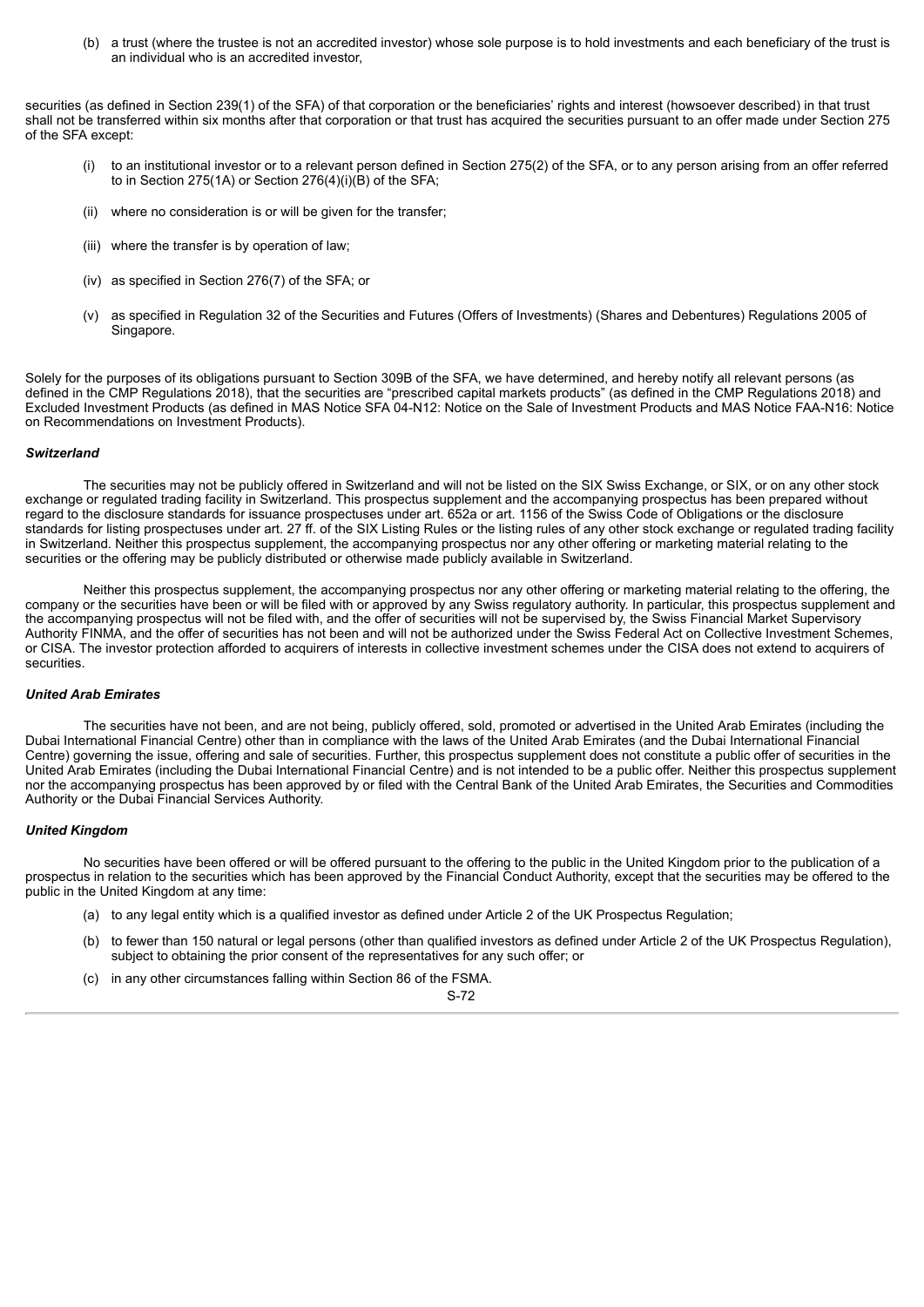provided that no such offer of the securities shall require the Issuer or any Manager to publish a prospectus pursuant to Section 85 of the FSMA or supplement a prospectus pursuant to Article 23 of the UK Prospectus Regulation. For the purposes of this provision, the expression an "offer to the public" in relation to the securities in the United Kingdom means the communication in any form and by any means of sufficient information on the terms of the offer and any securities to be offered so as to enable an investor to decide to purchase or subscribe for any securities and the expression "UK Prospectus Regulation" means Regulation (EU) 2017/1129 as it forms part of domestic law by virtue of the European Union (Withdrawal) Act 2018.

#### **LEGAL MATTERS**

We are being represented by Wilson Sonsini Goodrich & Rosati, Professional Corporation, Seattle, Washington. The validity of the common shares and pre-funded warrants being offered by this prospectus supplement and legal matters relating to Canadian laws will be passed upon for us by Blake, Cassels & Graydon LLP, Vancouver, British Columbia. The underwriters are being represented by Cooley LLP, San Francisco, California. Stikeman Elliott LLP, Vancouver, British Columbia, is acting as Canadian counsel to the underwriters.

#### **EXPERTS**

The consolidated financial statements of Xenon Pharmaceuticals Inc. as of December 31, 2021 and 2020, and for each of the years in the two-year period ended December 31, 2021 and management's assessment of the effectiveness of internal control over financial reporting as of December 31, 2021, have been incorporated by reference herein in reliance upon the reports of KPMG LLP, independent registered public accounting firm, incorporated by reference herein, and upon the authority of said firm as experts in accounting and auditing.

#### **WHERE YOU CAN FIND MORE INFORMATION**

We file annual, quarterly and other reports, proxy statements and other information with the SEC. Our SEC filings are available to the public over the Internet at the SEC's website at http://www.sec.gov. Our Annual Report on Form 10-K, Quarterly Reports on Form 10-Q and Current Reports on Form 8-K, including any amendments to those reports, and other information that we file with or furnish to the SEC pursuant to Section 13(a) or 15(d) of the Exchange Act can also be accessed free of charge through the Internet. These filings will be available as soon as reasonably practicable after we electronically file such material with, or furnish it to, the SEC. You may also access these filings through our website at www.xenon-pharma.com.

### **INFORMATION INCORPORATED BY REFERENCE**

The SEC allows us to incorporate by reference into this prospectus supplement the information we file with it, which means that we can disclose important information by referring you to those documents. The information incorporated by reference is considered to be a part of this prospectus supplement, and information that we file later with the SEC will automatically update and supersede information contained in this prospectus supplement. We incorporate by reference the documents listed below that we have previously filed with the SEC (excluding any portions of any Form 8-K that are not deemed "filed" pursuant to the General Instructions of Form 8-K):

- our Annual Report on [Form](https://www.sec.gov/ix?doc=/Archives/edgar/data/1582313/000156459022008060/xene-10k_20211231.htm) 10-K for the fiscal year ended December 31, 2021, filed with the SEC on March 1, 2022;
- the portions of our Definitive Proxy Statement on Schedule 14A (other than information furnished rather than filed) that are incorporated by reference into our Annual Report on Form 10-K, filed with the SEC on April 28, 2022;
- our Quarterly Report on [Form](https://www.sec.gov/ix?doc=/Archives/edgar/data/1582313/000156459022019318/xene-10q_20220331.htm) 10-Q for the quarter ended March 31, 2022, filed with the SEC on May10, 2022;
- our Current Reports on Form 8-K filed with the SEC on [January](https://www.sec.gov/ix?doc=/Archives/edgar/data/1582313/000156459022001074/xene-8k_20220111.htm) 12, 2022, [March](https://www.sec.gov/ix?doc=/Archives/edgar/data/1582313/000156459022008072/xene-8k_20220301.htm) 1, 2022 (only as to the Form 8-K filed with respect to Item 1.01 and Item 9.01), [March](https://www.sec.gov/ix?doc=/Archives/edgar/data/1582313/000156459022011356/xene-8k_20220316.htm) 10, [2022](https://www.sec.gov/ix?doc=/Archives/edgar/data/1582313/000156459022022228/xene-8k_20220601.htm), March 22, [2022,](https://www.sec.gov/ix?doc=/Archives/edgar/data/1582313/000156459022023664/xene-8k_20220621.htm) June 2, 2022, and June 21, 2022, respectively; and
- the description of our common shares contained in our Registration Statement on [Form](http://www.sec.gov/Archives/edgar/data/0001582313/000119312514369146/d803267d8a12b.htm) 8-A as filed with the SEC on October 10, 2014 pursuant to Section 12(b) of the Exchange Act, including any amendment or report filed for the purpose of updating such description. S-73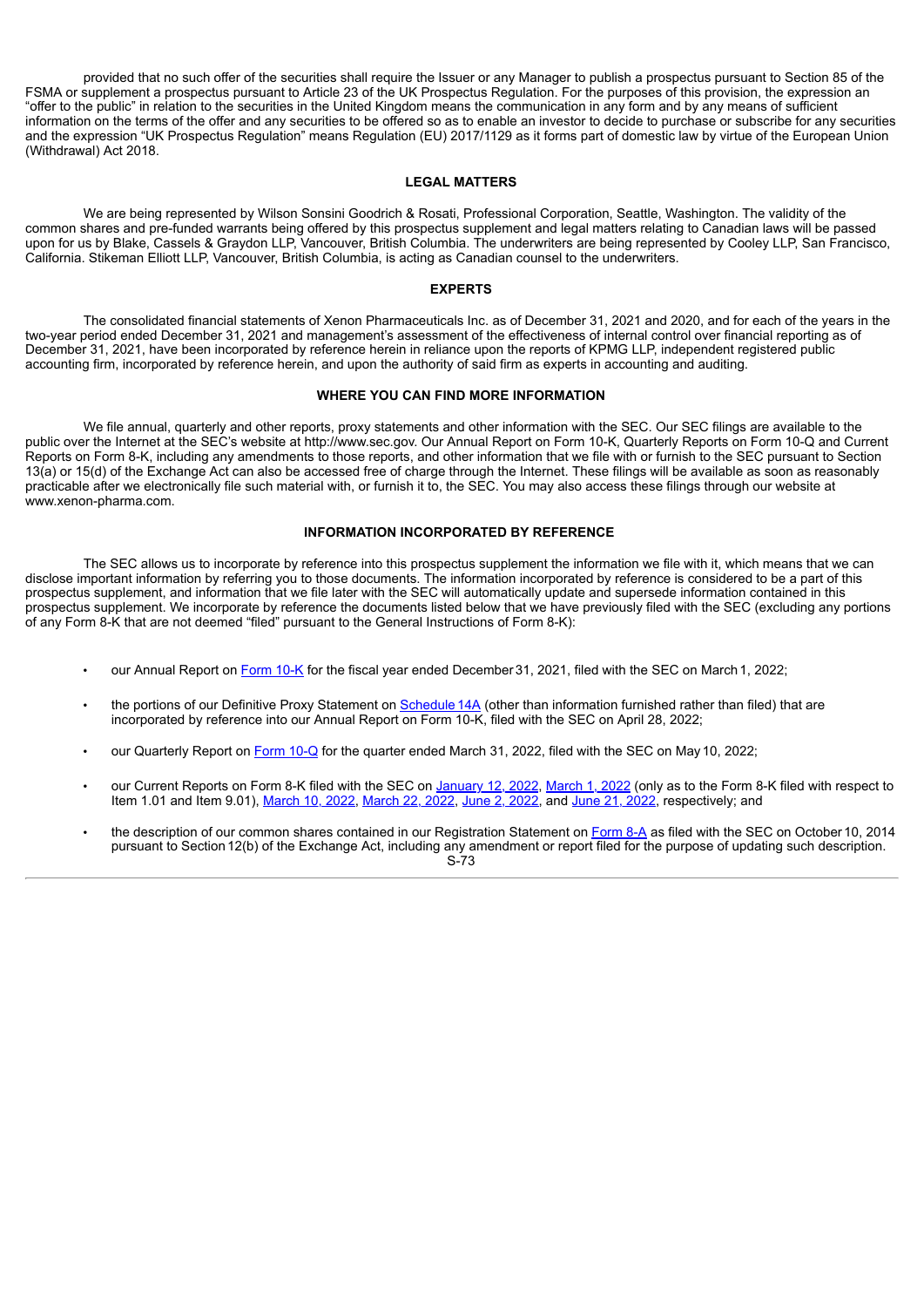We also incorporate by reference into this prospectus supplement additional documents (other than current reports furnished under Item 2.02 or Item 7.01 of Form 8-K and exhibits on such form that are related to such items) that we may file with the SEC under Sections 13(a), 13(c), 14 or 15(d) of the Exchange Act prior to the completion or termination of the offering of the securities described in this prospectus, including all such documents we may file with the SEC after the date of the initial registration statement and prior to the effectiveness of the registration statement, but excluding any information deemed furnished and not filed with the SEC. Any statements contained in a previously filed document incorporated by reference into this prospectus supplement is deemed to be modified or superseded for purposes of this prospectus supplement to the extent that a statement contained in this prospectus, or in a subsequently filed document also incorporated by reference herein, modifies or supersedes that statement.

You should rely only on the information incorporated by reference or provided in this prospectus supplement. We have not authorized anyone else to provide you with different information. You should not assume that the information in this prospectus supplement is accurate as of any date other than the date of this prospectus supplement or the date of the documents incorporated by reference in this prospectus supplement.

We will provide to each person, including any beneficial owner, to whom this prospectus supplement is delivered, upon written or oral request, at no cost to the requester, a copy of any and all of the information that is incorporated by reference in this prospectus supplement.

Requests for such documents should be directed to:

Xenon Pharmaceuticals Inc. Attn: Investor Relations 200 - 3650 Gilmore Way Burnaby, BC V5G 4W8 Canada (604) 484-3353

You may also access the documents incorporated by reference in this prospectus supplement through our website at *www.xenonpharma.com*. Except for the specific incorporated documents listed above, no information available on or through our website shall be deemed to be incorporated in this prospectus supplement or the registration statement of which it forms a part.

S-74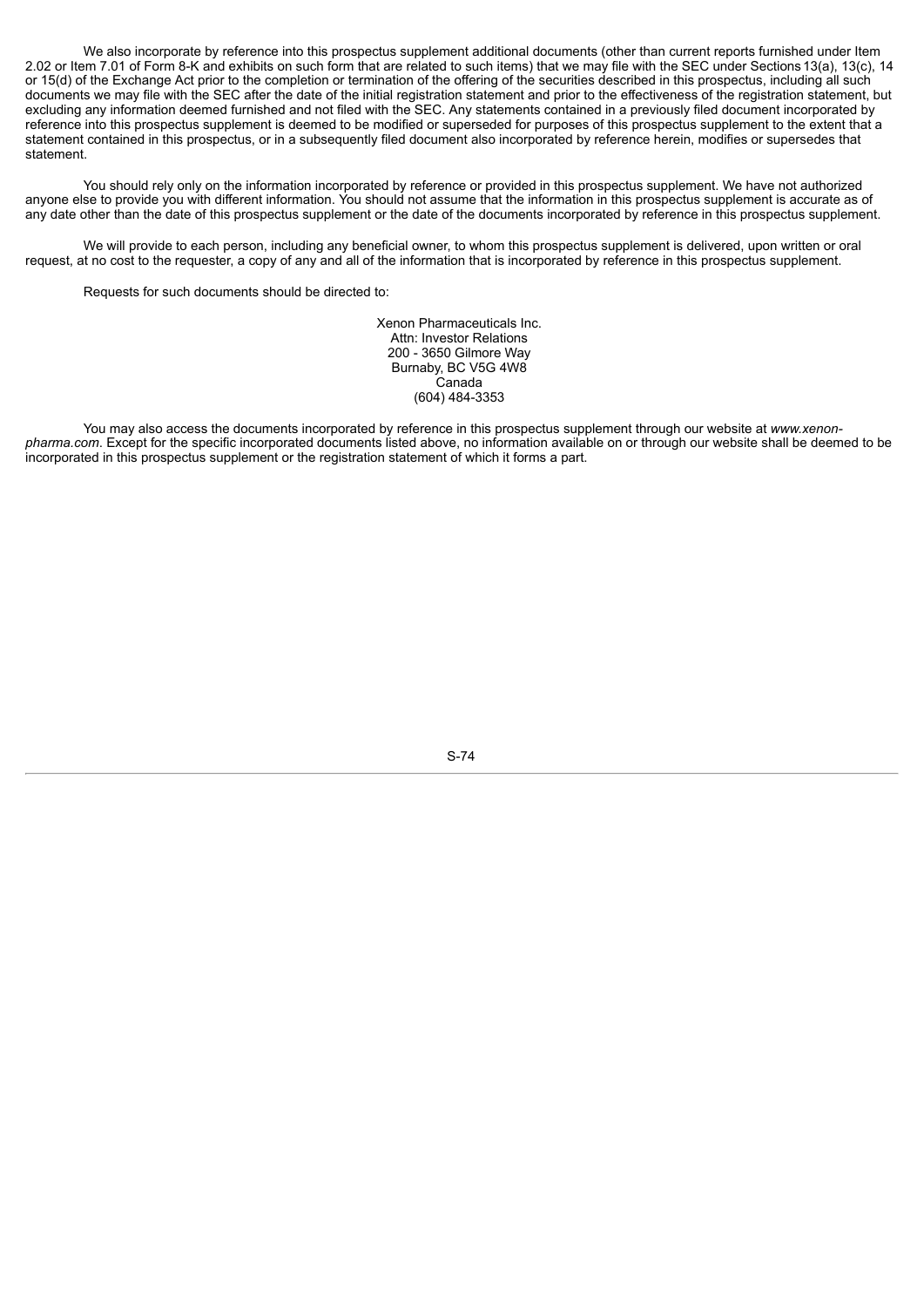

# **Xenon Pharmaceuticals Inc.**

Common Shares Preferred Shares **Warrants** Units

We may offer and sell from time to time, in one or more series or issuances and on terms that we will determine at the time of the offering, any combination of the securities described in this prospectus, either individually or as units comprised of one or more of the other classes of securities.

This prospectus provides a general description of the securities we may offer. Each time we offer and sell securities, we will provide specific terms of the securities offered in a supplement to this prospectus. We may also authorize one or more free writing prospectuses to be provided to you in connection with these offerings. A prospectus supplement and any free writing prospectus may also add, update or change information contained in this prospectus. You should carefully read this prospectus, the applicable prospectus supplement, and any related free writing prospectus, as well as the documents incorporated or deemed to be incorporated by reference in this prospectus, before you invest in any of our securities offered hereby.

### This prospectus may not be used to consummate a sale of any securities unless it is accompanied by a prospectus supplement.

We may offer and sell the securities described in this prospectus and any prospectus supplement to or through one or more underwriters, brokerdealers, agents, directly to purchasers, or through any other means described in this prospectus under "Plan of Distribution" and in supplements to this prospectus in connection with a particular offering of securities. If any underwriters, dealers or agents are involved in the sale of any of these securities, their names and any applicable purchase price, fee, commission or discount arrangement between or among them will be set forth, or will be calculable from the information set forth, in the applicable prospectus supplement. The price to the public of such securities and the net proceeds we expect to receive from such sale will also be set forth in a prospectus supplement.

Our common shares are listed on The Nasdaq Global Market, or Nasdaq, under the symbol "XENE." On October 1, 2021, the last reported sale price of our common shares on Nasdaq was \$15.60. There is currently no market for the other securities we may offer; however, we will provide information in any applicable prospectus supplement regarding any listing of securities other than our common shares on any securities exchange.

# **INVESTING IN OUR SECURITIES INVOLVES SIGNIFICANT RISKS. PLEASE CAREFULLY READ THE INFORMATION** UNDER THE HEADINGS "RISK [FACTORS](#page-81-0)" BEGINNING ON PAGE 4 OF THIS PROSPECTUS AND "ITEM 1A - RISK FACTORS" OF OUR MOST RECENT REPORT ON FORM 10-K OR 10-O THAT IS INCORPORATED BY REFERENCE IN THIS PROSPECTUS BEFORE **YOU INVEST IN OUR SECURITIES.**

Neither the Securities and Exchange Commission nor any state securities commission has approved or disapproved of these securities or passed upon the adequacy or accuracy of this prospectus. Any representation to the contrary is a criminal offense.

**The date of this prospectus is October 4, 2021.**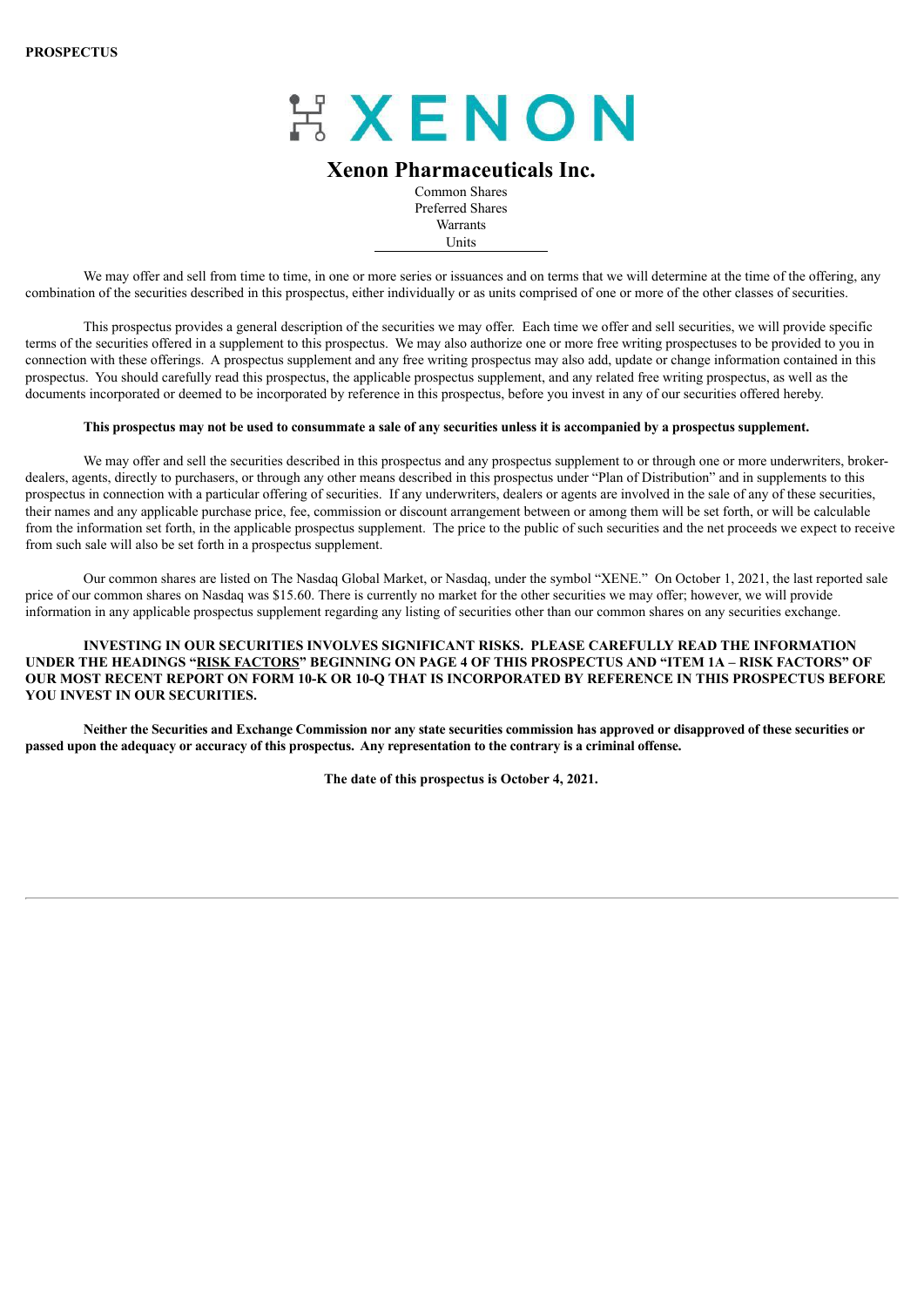| <b>About this Prospectus</b>                             |    |
|----------------------------------------------------------|----|
| <b>Prospectus Summary</b>                                | C  |
| <b>Risk Factors</b>                                      | 4  |
| <b>Special Note Regarding Forward-Looking Statements</b> | 4  |
| Use of Proceeds                                          |    |
| Dividend Policy                                          |    |
| <b>Description of Share Capital</b>                      |    |
| <b>Description of the Warrants</b>                       |    |
| Description of the Units                                 | 6  |
| <b>Plan of Distribution</b>                              |    |
| <b>Material Income Tax Considerations</b>                | 10 |
| <b>Legal Matters</b>                                     | 10 |
| <b>Experts</b>                                           | 10 |
| Where You Can Find More Information                      | 11 |
| Information Incorporated by Reference                    |    |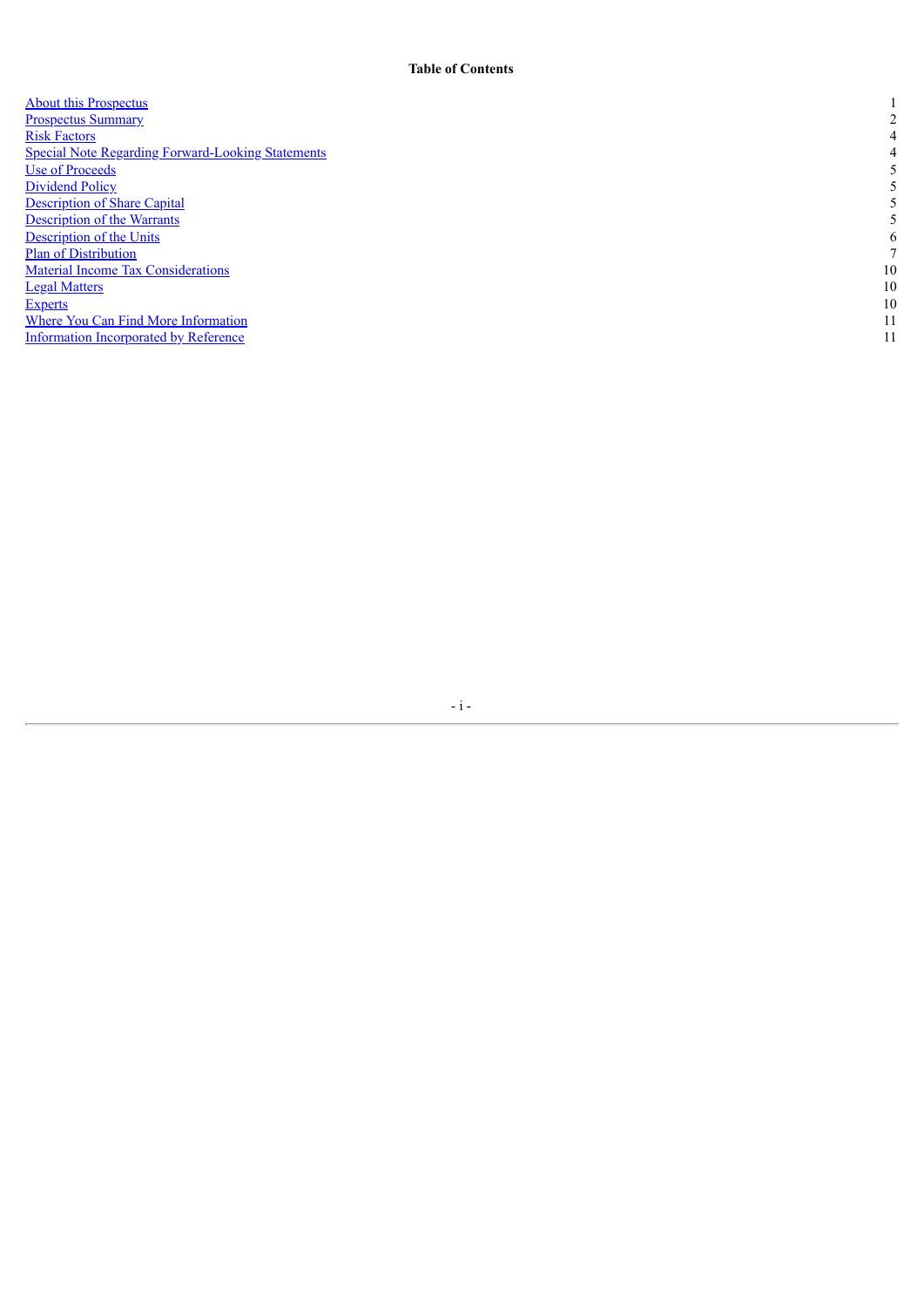### **ABOUT THIS PROSPECTUS**

<span id="page-78-0"></span>This prospectus is part of an automatic shelf registration statement that we filed with the Securities and Exchange Commission, or the SEC, as a "well-known seasoned issuer" as defined in Rule 405 under the Securities Act of 1933, as amended, or the Securities Act. Under this shelf registration process, we may, from time to time, sell any combination of the securities described in this prospectus in one or more offerings. There is no limit on the aggregate amount of the securities that we may offer pursuant to the registration statement of which this prospectus forms a part. This prospectus provides you with a general description of the securities we may offer.

Each time we sell securities, we will provide one or more prospectus supplements that will contain specific information about the terms of the offering. We may also authorize one or more free writing prospectuses to be provided to you that may contain material information relating to these offerings, hereinafter referred to as an issuer free writing prospectus. The prospectus supplement and any issuer free writing prospectus may also add to, update or change information contained in the prospectus and, accordingly, to the extent inconsistent, information in this prospectus is superseded by the information in the prospectus supplement or the issuer free writing prospectus, as applicable. You should carefully read this prospectus, any prospectus supplement, and any issuer free writing prospectus, together with the additional information described under the heading "Information Incorporated by Reference."

The prospectus supplement to be attached to the front of this prospectus may describe, as applicable, the terms of the securities offered; the initial price to the public; the price paid for the securities; net proceeds; and the other specific terms related to the offering of the securities.

# **THIS PROSPECTUS MAY NOT BE USED TO OFFER AND SELL SECURITIES UNLESS IT IS ACCOMPANIED BY A PROSPECTUS SUPPLEMENT.**

You should only rely on the information contained or incorporated by reference in this prospectus and any prospectus supplement or issuer free writing prospectus relating to a particular offering. No person has been authorized to give any information or make any representations in connection with this offering other than those contained or incorporated by reference in this prospectus, any accompanying prospectus supplement and any related issuer free writing prospectus in connection with the offering described herein and therein, and, if given or made, such information or representations must not be relied upon as having been authorized by us. Neither this prospectus nor any prospectus supplement nor any related issuer free writing prospectus shall constitute an offer to sell or a solicitation of an offer to buy offered securities in any jurisdiction in which it is unlawful for such person to make such an offering or solicitation. This prospectus does not contain all of the information included in the registration statement. For a more complete understanding of the offering of the securities, you should refer to the registration statement, including its exhibits.

<span id="page-78-1"></span>You should read the entire prospectus and any prospectus supplement and any related issuer free writing prospectus, as well as the documents incorporated by reference into this prospectus or any prospectus supplement or any related issuer free writing prospectus, before making an investment decision. Neither the delivery of this prospectus or any prospectus supplement or any issuer free writing prospectus nor any sale made hereunder shall under any circumstances imply that the information contained or incorporated by reference herein or in any prospectus supplement or issuer free writing prospectus is correct as of any date subsequent to the date hereof or of such prospectus supplement or issuer free writing prospectus, as applicable. You should assume that the information appearing in this prospectus, any prospectus supplement, any issuer free writing prospectus, or any document incorporated by reference is accurate only as of the date of the applicable documents, regardless of the time of delivery of this prospectus or any sale of securities. Our business, financial condition, results of operations and prospects may have changed since that date.

-1-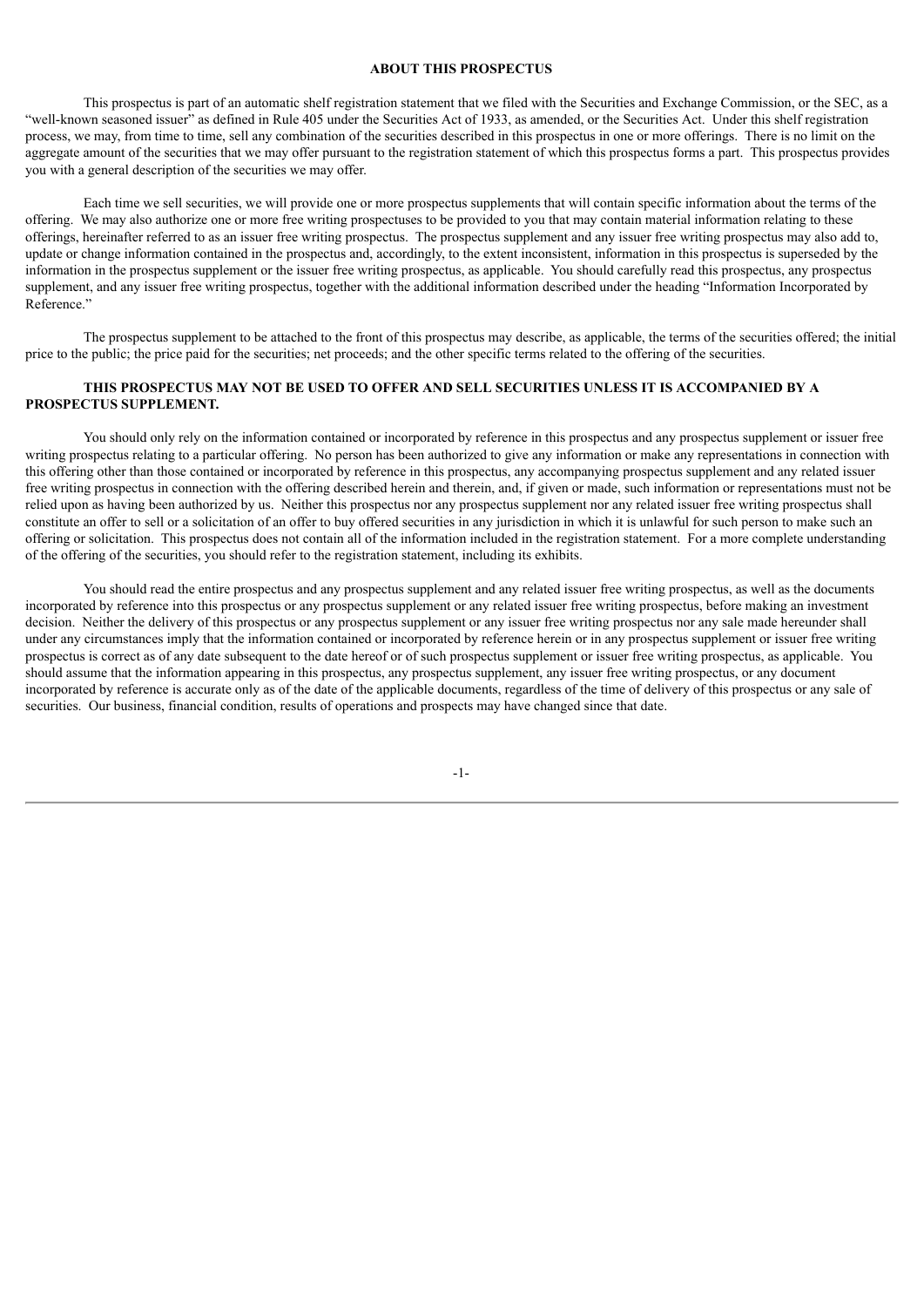### **PROSPECTUS SUMMARY**

This summary highlights selected information that is presented in greater detail elsewhere, or incorporated by reference, in this prospectus. It does not contain all of the information that may be important to you and your investment decision. Before investing in our securities, you should carefully read this entire prospectus, including the matters set forth under the section of this prospectus captioned "Risk Factors" and the financial statements and related notes and other information that we incorporate by reference herein, including our Annual Report on Form 10-K and our Ouarterly Reports on Form 10-O. Unless the context indicates otherwise, references in this prospectus to "Xenon Pharmaceuticals Inc.." "we." "our" and "us" refer. *collectively, to Xenon Pharmaceuticals Inc. and its wholly-owned subsidiary.*

#### **Overview**

We are a clinical stage biopharmaceutical company committed to developing innovative therapeutics to improve the lives of patients with neurological disorders. We are advancing a novel product pipeline of neurology-focused therapies to address areas of high unmet medical need, with a focus on epilepsy. In addition to our proprietary product candidates, we also have partnered programs with several pharmaceutical companies, including Neurocrine Biosciences, Inc., or Neurocrine Biosciences, and Flexion Therapeutics, Inc., or Flexion.

Our proprietary product candidates include:

- XEN1101, a differentiated Kv7 potassium channel modulator being developed for the treatment of epilepsy, major depressive disorder and potentially other neurological disorders.
- XEN496, a Kv7 potassium channel modulator, is a proprietary pediatric formulation of the active ingredient ezogabine being developed for the treatment of KCNQ2 developmental and epileptic encephalopathy.
- XEN007 (active ingredient flunarizine) is a CNS-acting Cav2.1 and T-type calcium channel modulator that is being studied in treatmentresistant absence seizures and potentially other neurological disorders.

Our clinical stage partnered programs include:

- Our ongoing collaboration with Neurocrine Biosciences to develop treatments for epilepsy. Neurocrine Biosciences has an exclusive license to XEN901, now known as NBI-921352, a clinical stage selective Nav1.6 sodium channel inhibitor with potential in SCN8A developmental and epileptic encephalopathy and other forms of epilepsy.
- Flexion acquired the global rights to develop and commercialize XEN402, a Nav1.7 inhibitor also known as funapide. Flexion's FX301 consists of XEN402 formulated for extended release from a thermosensitive hydrogel. The initial development of FX301 is intended to support administration as a peripheral nerve block for control of post-operative pain.

In addition to current product candidates in development and our partnered programs, we intend to expand our pipeline from our internal research efforts and may expand our pipeline through the acquisition or in-licensing of other product candidates.

### **Corporate Information**

We were incorporated in the Province of British Columbia on November 5, 1996 under the predecessor to the Business Corporations Act (British Columbia) under the name "Xenon Bioresearch Inc." We continued from British Columbia to the federal jurisdiction pursuant to Section 187 of the Canada Business Corporations Act, or the CBCA, on May 17, 2000 and concurrently changed our name to "Xenon Genetics Inc." We registered as an extraprovincial company in British Columbia on July 10, 2000 and changed our name to "Xenon Pharmaceuticals Inc." on August 24, 2004. We have one wholly-owned subsidiary as of December 31, 2020, Xenon Pharmaceuticals USA Inc., which was incorporated in Delaware on December 2, 2016. Our principal executive offices are located at 200 – 3650 Gilmore Way, Burnaby, British Columbia, Canada V5G 4W8, and our telephone number is (604) 484- 3300. Our website address is http://www.xenon-pharma.com. The information on, or that can be accessed through, our website is not incorporated by reference into this prospectus and should not be considered to be a part of this prospectus.

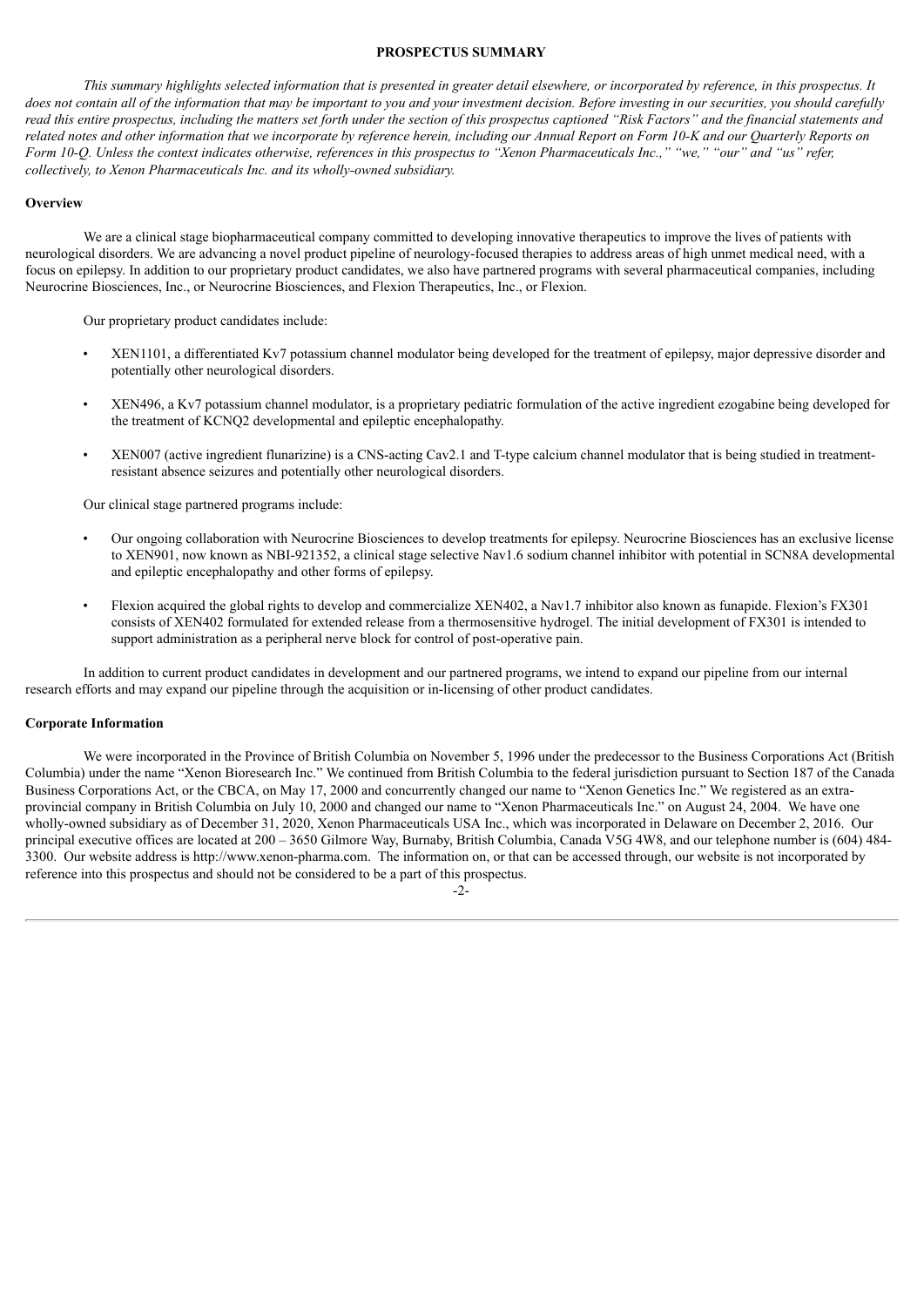"Xenon," the Xenon logo and other trademarks or service marks of Xenon appearing in this prospectus are trademarked and are the property of Xenon Pharmaceuticals Inc. This prospectus contains references to our trademarks and service marks and to those belonging to other entities. Solely for convenience, trademarks and trade names referred to in this prospectus, including logos, artwork and other visual displays, may appear without the ® or ™ symbols, but such references are not intended to indicate in any way that we will not assert, to the fullest extent under applicable law, our rights or the rights of the applicable licensor to these trademarks and trade names. We do not intend our use or display of other entities' trade names, trademarks or service marks to imply a relationship with, or endorsement or sponsorship of us by, any other entity.

### **The Securities We May Offer**

We may offer and sell common shares, preferred shares, warrants and/or units in one or more offerings and in any combination, either individually or as units comprised of one or more of the other classes of securities. This prospectus provides you with a general description of the securities we may offer. A prospectus supplement, which we will provide each time we offer securities, will describe the specific amounts, prices and terms of these securities.

We may sell the securities to or through underwriters, dealers or agents or directly to purchasers or as otherwise set forth in the section of this prospectus captioned "Plan of Distribution." We, as well as any agents acting on our behalf, reserve the sole right to accept and to reject in whole or in part any proposed purchase of securities. Each prospectus supplement will set forth the names of any underwriters, dealers, agents or other entities involved in the sale of securities described in that prospectus supplement and any applicable fee, commission or discount arrangements with them.

### *Common Shares*

Each holder of one common share is entitled to one vote for each common share on all matters submitted to a vote of the shareholders, including the election of directors. There are no cumulative voting rights. Subject to preferences that may be applicable to any then outstanding preferred shares, holders of common shares are entitled to receive ratably those dividends, if any, as may be declared from time to time by our board of directors out of legally available funds. In the event of our liquidation, dissolution or winding up, holders of common shares will be entitled to share ratably in the net assets legally available for distribution to shareholders after the payment of all of our debts and other liabilities and the satisfaction of any liquidation preference granted to the holders of any then outstanding preferred shares.

### *Preferred Shares*

Our board of directors has the authority, without further action by the shareholders, to issue an unlimited number of preferred shares in one or more series. Subject to the provisions of the CBCA and the provisions of our outstanding Series 1 preferred shares, our board of directors has the discretion to determine the rights, preferences, privileges, restrictions and conditions, including, among others, dividend rights, conversion rights, voting rights, redemption rights, and liquidation preference of each series of preferred shares. As of June 30, 2021, there were 1,016,000 Series 1 preferred shares outstanding. Any new series of preferred shares authorized by our board of directors will have rights, preferences and privileges that are substantially the same as our Series 1 preferred shares. For additional information regarding our Series 1 preferred shares, see the section of this prospectus titled "Description of Share Capital – Series 1 Preferred Shares."

Each series of preferred shares will be more fully described in the particular prospectus supplement that will accompany this prospectus, including redemption provisions, rights in the event of our liquidation, dissolution or winding up, dividend and voting rights and rights to convert into common shares. No rights, privileges, restrictions or conditions attached to a series of preferred shares shall confer on a series a priority in respect of dividends or return of capital over any other series of preferred shares that are then outstanding.

If any cumulative dividends or amounts payable on return of capital in respect of a series of preferred shares are not paid in full, all series of the preferred shares participate ratably in respect of accumulated dividends and return of capital.

### *Warrants*

We may issue warrants for the purchase of common shares or preferred shares. We may issue warrants independently or together with other securities.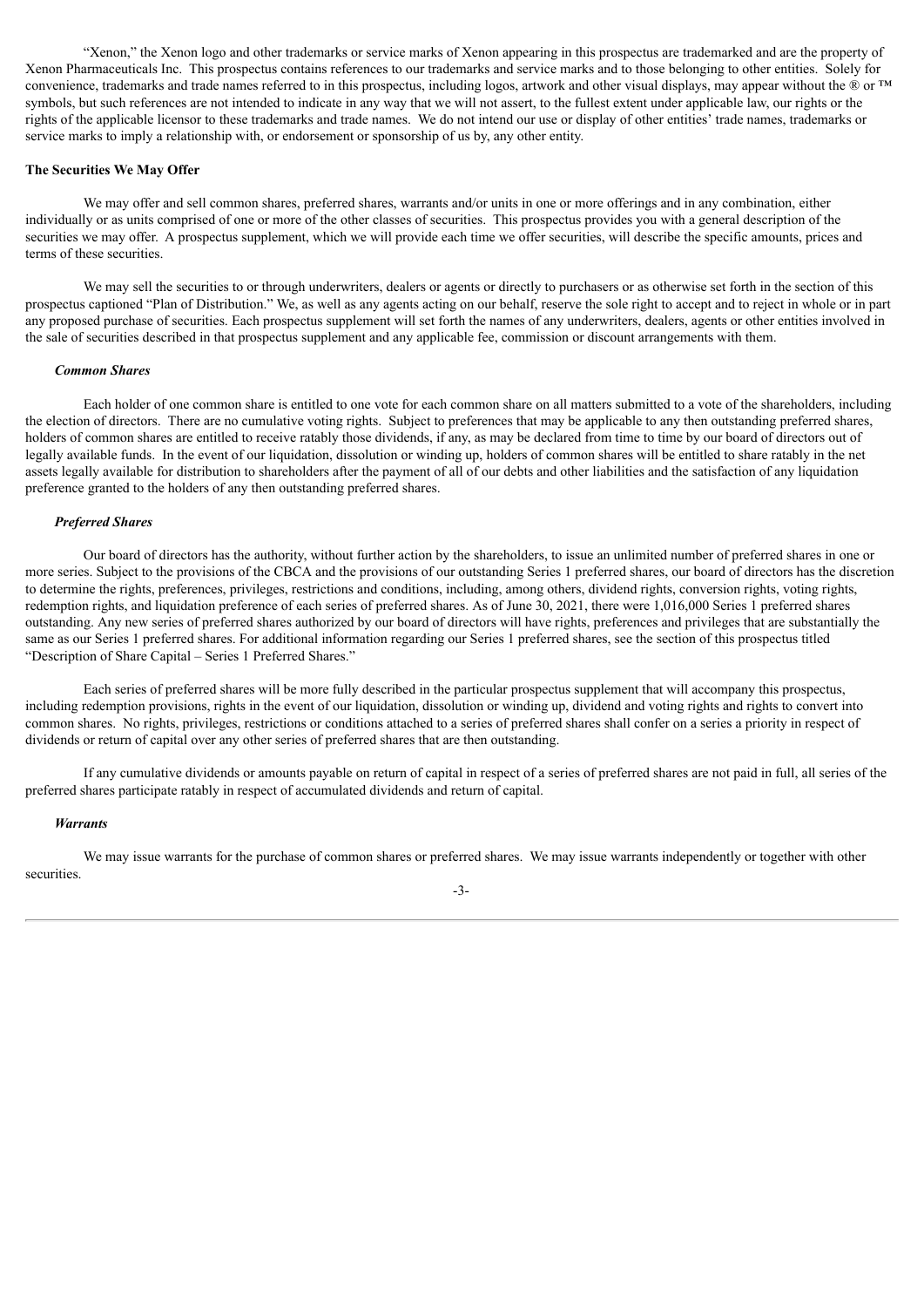We may issue units comprised of one or more of the other classes of securities issued by us as described in this prospectus in any combination. Each unit will be issued so that the holder of the unit is also the holder of each security included in the unit.

# **RISK FACTORS**

<span id="page-81-0"></span>An investment in our securities involves a high degree of risk. The prospectus supplement applicable to each offering of our securities will contain a discussion of the risks applicable to an investment in our securities. Prior to making a decision about investing in our securities, you should carefully consider the specific factors discussed under the heading "Risk Factors" in the applicable prospectus supplement, together with all of the other information contained or incorporated by reference in the prospectus supplement or appearing or incorporated by reference in this prospectus. You should also consider the risks, uncertainties and assumptions discussed under "Part I—Item 1A—Risk Factors," of our most recent Annual Report on Form 10-K and in "Part II—Item 1A—Risk Factors" in our most recent Quarterly Report on Form 10-Q, filed subsequent to such Form 10-K that are incorporated herein by reference, as may be amended, supplemented or superseded from time to time by other reports we file with the SEC in the future and any prospectus supplement related to a particular offering. The risks and uncertainties we have described are not the only ones we face. Additional risks and uncertainties not presently known to us or that we currently deem immaterial may also affect our operations.

# **SPECIAL NOTE REGARDING FORWARD-LOOKING STATEMENTS**

<span id="page-81-1"></span>This prospectus, each prospectus supplement and the information incorporated by reference in this prospectus and each prospectus supplement contain certain statements that constitute forward-looking statements within the meaning of Section 27A of the Securities Act and Section 21E of the Securities Exchange Act of 1934, as amended, or the Exchange Act. The words "aim," "anticipate," "assume," "believe," "contemplate," "continue," "could," "due," "estimate," "expect," "goal," "intend," "may," "objective," "plan," "predict," "positioned," "potential," "seek," "should," "target," "will," "would" and similar expressions and variations thereof are intended to identify forward-looking statements, but are not the exclusive means of identifying such statements. Those statements appear in this prospectus, any accompanying prospectus supplement and the documents incorporated herein and therein by reference, particularly in the sections captioned "Prospectus Summary," "Risk Factors," "Management's Discussion and Analysis of Financial Condition and Results of Operations" and "Business" and include statements regarding the intent, belief or current expectations of our management that are subject to known and unknown risks, uncertainties and assumptions. You are cautioned that any such forward-looking statements are not guarantees of future performance and involve risks and uncertainties, and that actual results may differ materially from those projected in the forward-looking statements as a result of various factors.

Forward-looking statements are subject to certain risks and uncertainties that could cause actual results to differ materially from those anticipated in the forward-looking statements. Factors that might cause such a difference include, but are not limited to, those described in "Risk Factors", elsewhere in this prospectus or any applicable prospectus supplement and the documents incorporated by reference in this prospectus. Forward-looking statements are based on our management's beliefs and assumptions and on information currently available to our management. These statements, like all statements in this prospectus, speak only as of their date, and we undertake no obligation to update or revise these statements in light of future developments, except as required by law.

This prospectus, any accompanying prospectus supplement and the documents incorporated herein and therein by reference may also contain estimates and other information concerning our industry that are based on government and industry publications. This information involves a number of assumptions and limitations, and you are cautioned not to give undue weight to these estimates. These government and industry publications generally indicate that their information has been obtained from sources believed to be reliable.

In addition, statements that "we believe" and similar statements reflect our beliefs and opinions on the relevant subject. These statements are based upon information available to us as of the date of this prospectus, and although we believe such information forms a reasonable basis for such statements, such information may be limited or incomplete, and our statements should not be read to indicate that we have conducted a thorough inquiry into, or review of, all potentially available relevant information. These statements are inherently uncertain and investors are cautioned not to unduly rely upon these statements.

 $-4-$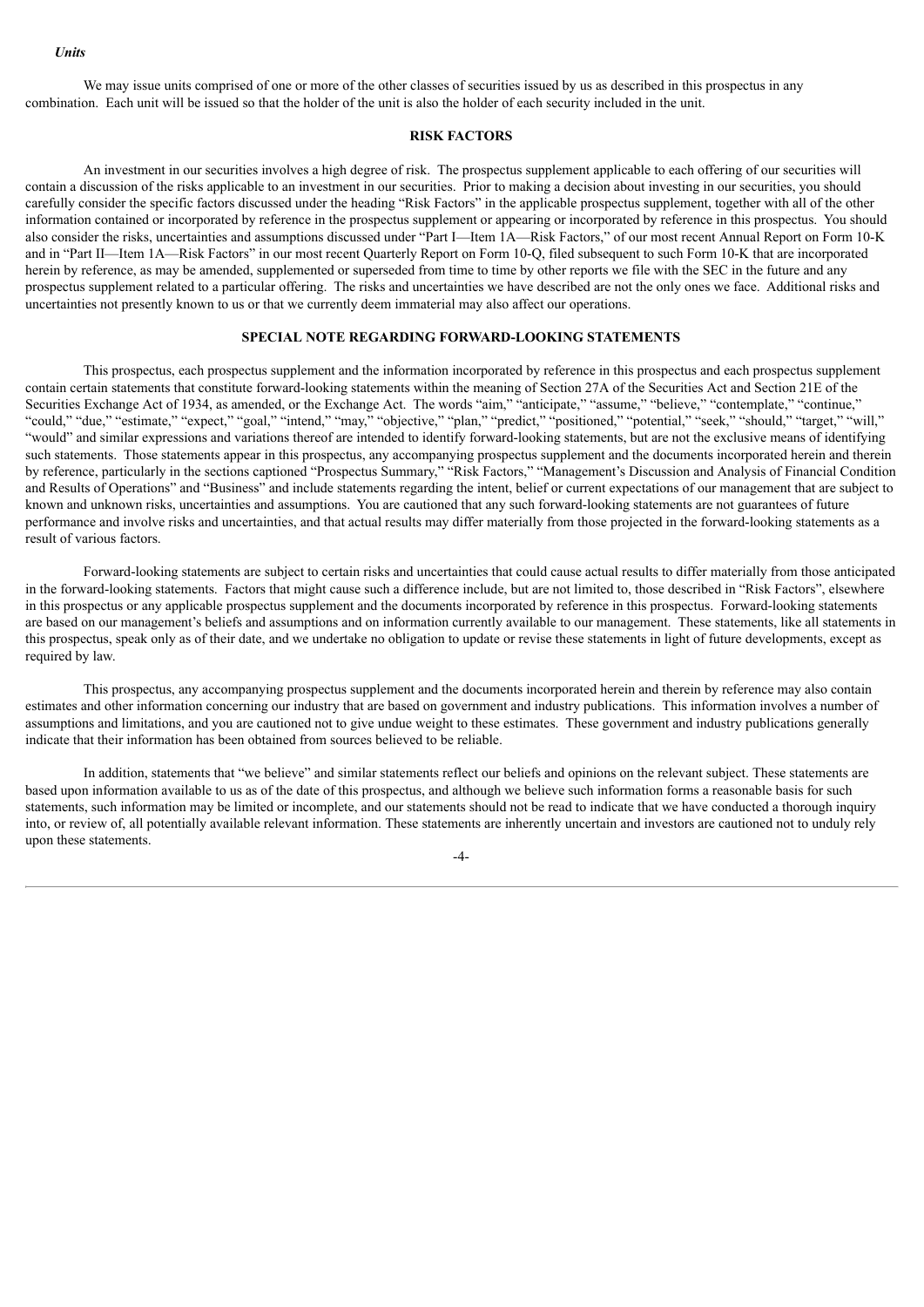### **USE OF PROCEEDS**

<span id="page-82-0"></span>Specific information about the use of proceeds from the specific issuance of any securities will be set forth in the applicable prospectus supplement.

# **DIVIDEND POLICY**

<span id="page-82-1"></span>We have never declared or paid any cash dividends on our common shares or any other securities. We currently anticipate that we will retain all available funds and any future earnings, if any, in the foreseeable future for use in the operation of our business and do not currently anticipate paying cash dividends in the foreseeable future. Payment of future cash dividends, if any, will be at the discretion of the board of directors, subject to applicable law and will depend on various factors, including our financial condition, operating results, current and anticipated cash needs, the requirements of current or then-existing debt instruments and other factors the board of directors deems relevant.

### **DESCRIPTION OF SHARE CAPITAL**

<span id="page-82-2"></span>The description of our share capital is incorporated by reference to Exhibit 4.4 to our Annual Report on Form 10-K for the fiscal year ended December 31, 2019, filed with the SEC on [March](http://www.sec.gov/Archives/edgar/data/1582313/000156459020009385/xene-ex44_540.htm) 9, 2020.

# **DESCRIPTION OF THE WARRANTS**

<span id="page-82-3"></span>We may issue warrants to purchase preferred shares or common shares. We may offer warrants separately or together with one or more additional warrants, preferred shares or common shares, or any combination of those securities in the form of units, as described in the applicable prospectus supplement. If we issue warrants as part of a unit, the applicable prospectus supplement will specify whether those warrants may be separated from the other securities in the unit prior to the expiration date of the warrants. The applicable prospectus supplement will also describe the following terms of any warrants:

- the specific designation and aggregate number of, and the offering price at which we will issue, the warrants;
- the date on which the right to exercise the warrants will begin and the date on which that right will expire or, if you may not continuously exercise the warrants throughout that period, the specific date or dates on which you may exercise the warrants;
- whether the warrants are to be sold separately or with other securities as parts of units;
- whether the warrants will be issued in definitive or global form or in any combination of these forms, although, in any case, the form of a warrant included in a unit will correspond to the form of the unit and of any security included in that unit;
- the identity of the warrant agent for the warrants and of any other depositaries, execution or paying agents, transfer agents, registrars or other agents;
- the proposed listing, if any, of the warrants or any securities purchasable upon exercise of the warrants on any securities exchange;
- the designation and terms of any equity securities purchasable upon exercise of the warrants;
- if applicable, the designation and terms of the securities with which the warrants are issued and the number of warrants issued with each security;
- if applicable, the date from and after which the warrants and any securities issued with the warrants will be separately transferable;
- the number of common shares or preferred shares that may be purchased upon exercise of a warrant and the exercise price for the warrants;
- if applicable, the minimum or maximum amount of the warrants that may be exercised at any one time;

-5-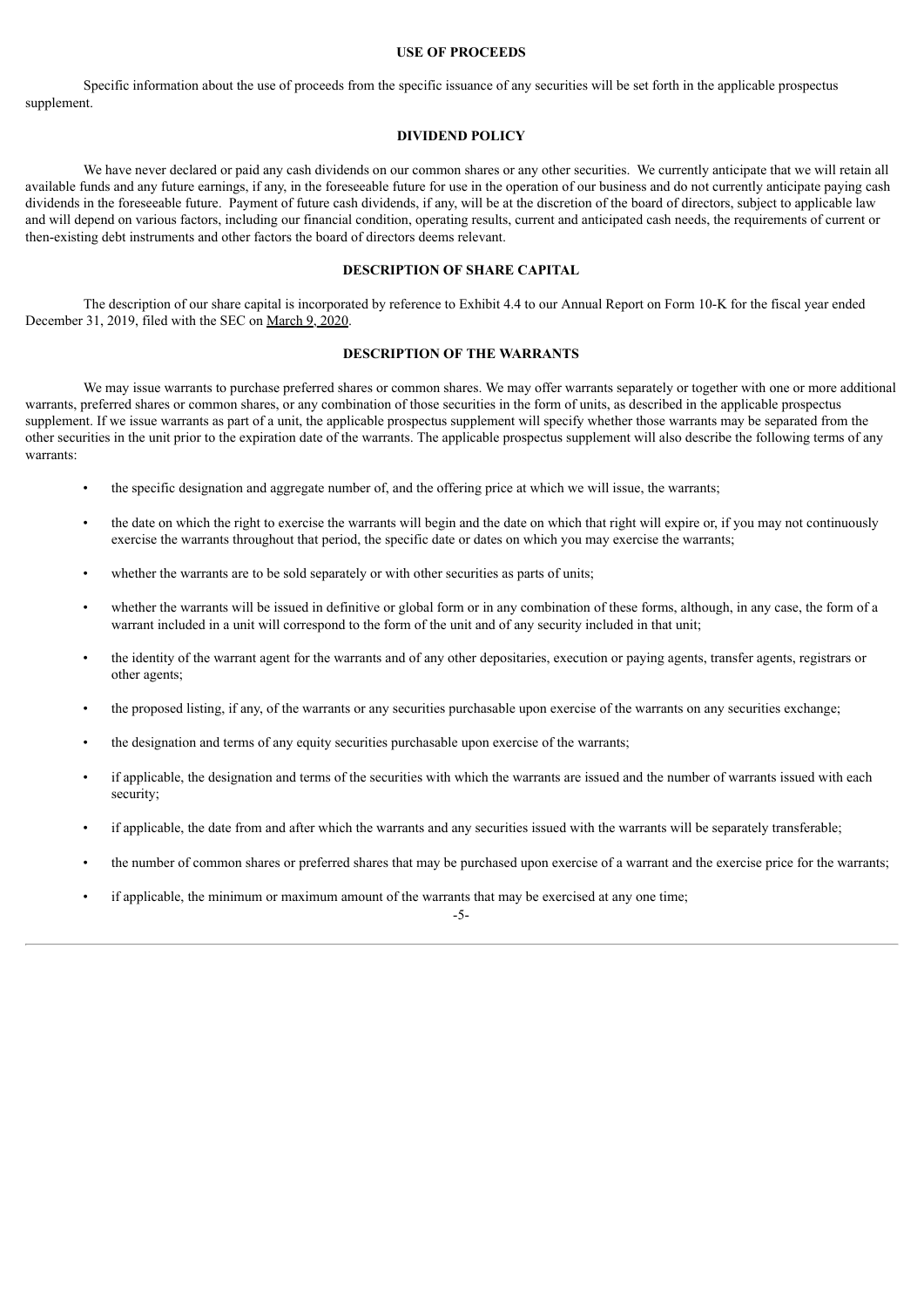- information with respect to book entry procedures, if any;
- the currency or currency units in which the offering price, if any, and the exercise price are payable;
- if applicable, a discussion of material U.S. and Canadian federal income tax considerations;
- the anti-dilution provisions, and other provisions for changes to or adjustments in the exercise price, of the warrants, if any;
- the redemption or call provisions, if any, applicable to the warrants;
- any adjustments to the terms of the warrants resulting from the occurrence of certain events or from the entry into or consummation by us of certain transactions;
- any provisions with respect to the holder's right to require us to repurchase the warrants upon a change in control or similar event; and
- any additional terms of the warrants, including procedures and limitations relating to the exchange, exercise and settlement of the warrants.

Holders of warrants will not be entitled:

- to vote or receive dividends;
- receive notice with respect to any meeting of shareholders for the election of our directors or any other matter; or
- exercise any rights as shareholders of us.

This summary of certain provisions of the warrants is not complete. For the terms of a particular series of warrants, you should refer to the prospectus supplement for that series of warrants and the warrant agreement for that particular series.

### **DESCRIPTION OF THE UNITS**

<span id="page-83-0"></span>We may issue units comprising two or more securities described in this prospectus in any combination. The following description sets forth certain general terms and provisions of the units that we may offer pursuant to this prospectus. The particular terms of the units and the extent, if any, to which the general terms and provisions may apply to the units so offered will be described in the applicable prospectus supplement.

Each unit will be issued so that the holder of the unit is also the holder of each security included in the unit. Thus, the unit will have the rights and obligations of a holder of each included security. Units will be issued pursuant to the terms of a unit agreement, which may provide that the securities included in the unit may not be held or transferred separately at any time or at any time before a specified date. A copy of the forms of the unit agreement and the unit certificate relating to any particular issue of units will be filed with the SEC each time we issue units, and you should read those documents for provisions that may be important to you. For more information on how you can obtain copies of the forms of the unit agreement and the related unit certificate, see the section of this prospectus captioned "Where You Can Find More Information."

The prospectus supplement relating to any particular issuance of units will describe the terms of those units, including, to the extent applicable, the following:

the designation and terms of the units and the securities comprising the units, including whether and under what circumstances those securities may be held or transferred separately;

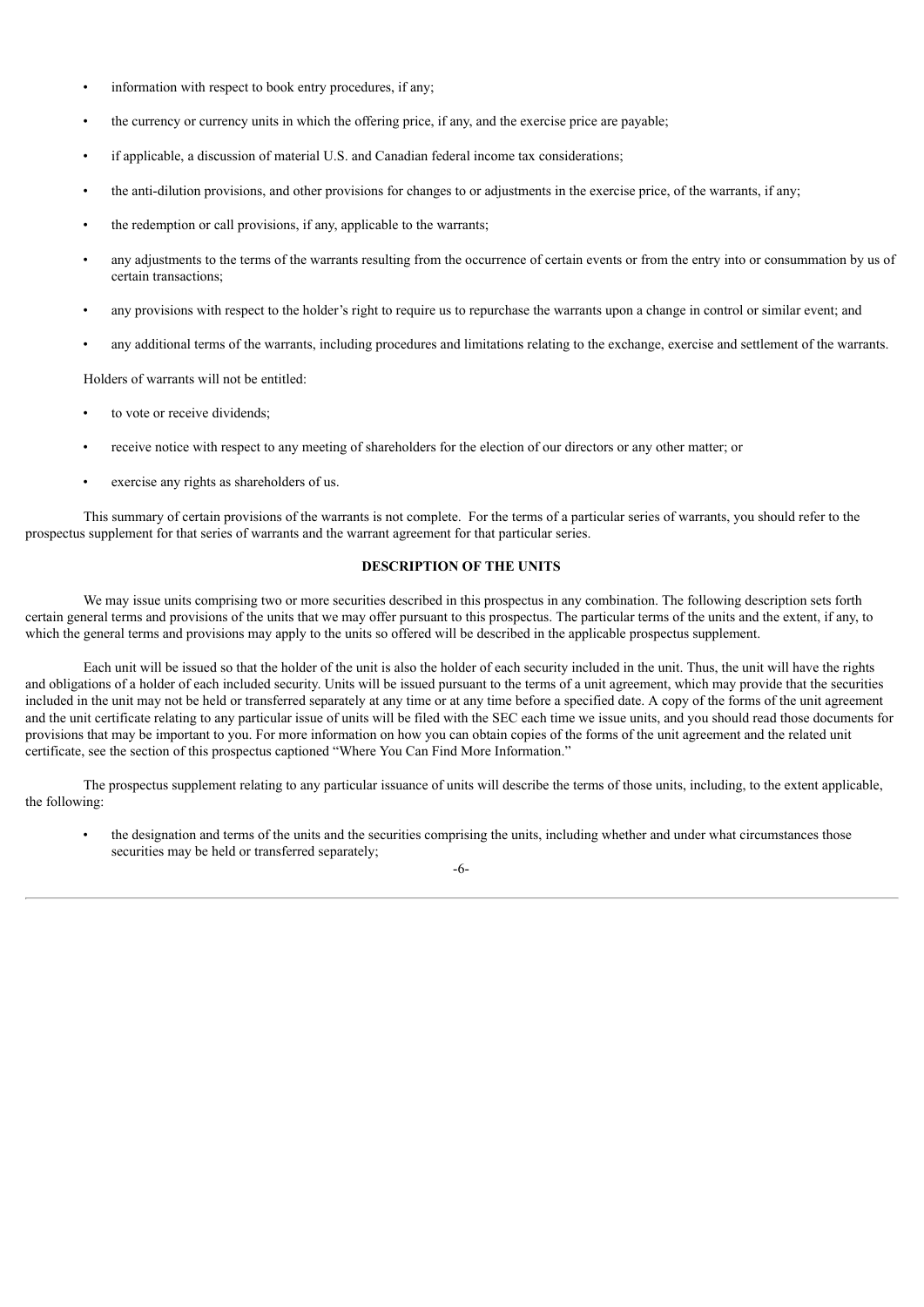- any provision for the issuance, payment, settlement, transfer or exchange of the units or the securities comprising the units;
- a discussion of material U.S. and Canadian federal income tax considerations, if applicable; and
- whether the units will be issued in fully registered or global form.

# **PLAN OF DISTRIBUTION**

<span id="page-84-0"></span>We may sell the securities offered through this prospectus (1) to or through underwriters or dealers, (2) directly to purchasers, including our affiliates, (3) through agents, or (4) through a combination of any these methods. The securities may be distributed at a fixed price or prices, which may be changed, market prices prevailing at the time of sale, prices related to the prevailing market prices, or negotiated prices.

The prospectus supplement relating to any offering will include the following information:

- the terms of the offering;
- the names of any underwriters or agents;
- the name or names of any managing underwriter or underwriters;
- the purchase price of the securities;
- the net proceeds from the sale of the securities;
- any delayed delivery arrangements
- any underwriting discounts, commissions or agency fees and other items constituting underwriters' or agents' compensation;
- any initial price to public;
- any exchanges on which the securities will be listed;
- any discounts or concessions allowed or reallowed or paid to dealers; and
- any commissions paid to agents.

In addition, the manner in which we may sell some or all of the securities covered by this prospectus includes, without limitation, through:

- a block trade in which a broker-dealer will attempt to sell as agent, but may position or resell a portion of the block, as principal, in order to facilitate the transaction;
- purchases by a broker-dealer, as principal, and resale by the broker-dealer for its account;
- ordinary brokerage transactions and transactions in which a broker solicits purchasers; or
- privately negotiated transactions.

We may engage in at-the-market offerings into an existing trading market in accordance with Rule  $415(a)(4)$  in the manner described below under "—At-the-Market Offerings."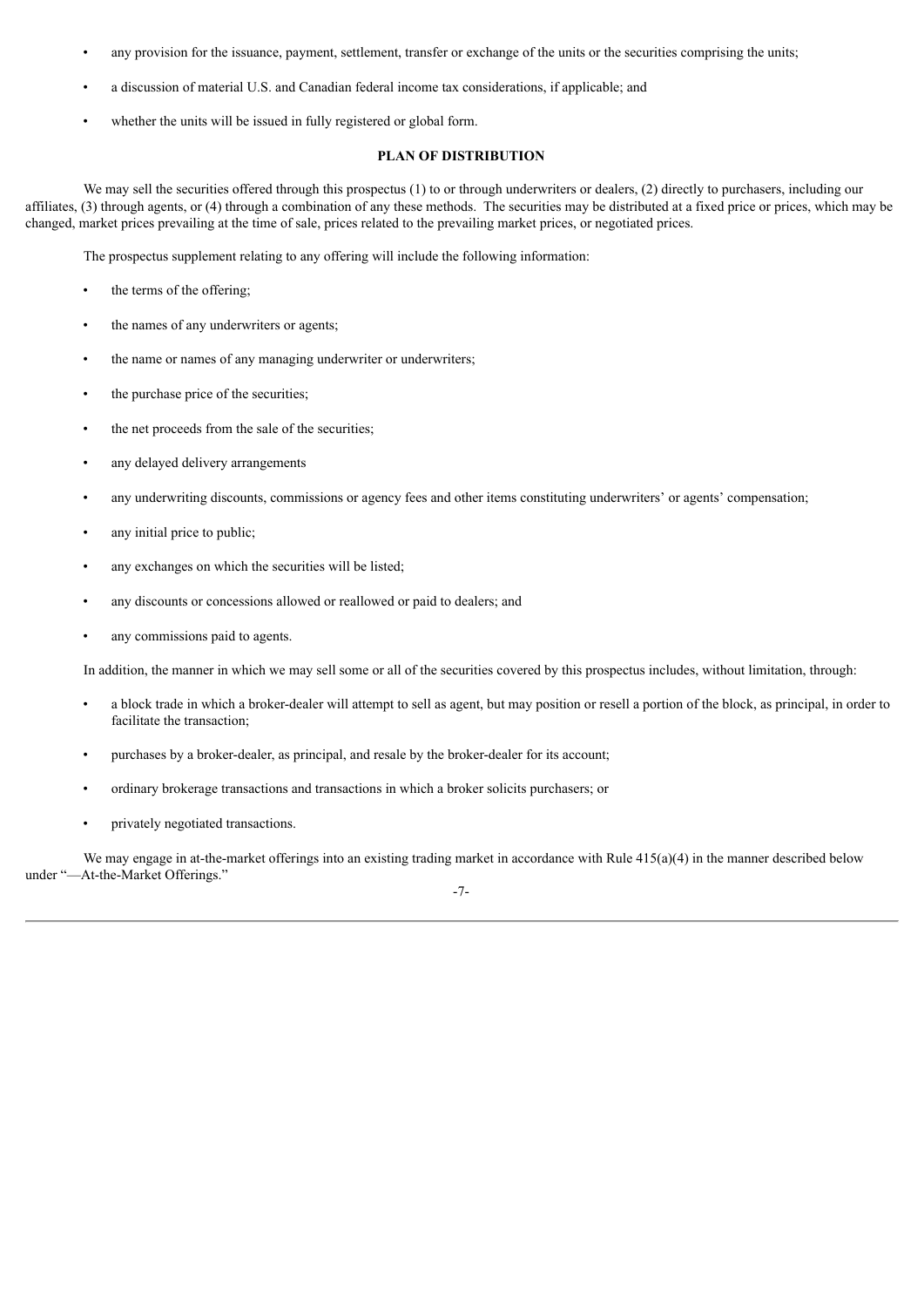### **Sales through Underwriters or Dealers**

If underwriters are used in the sale, the underwriters will acquire the securities for their own account, including through underwriting, purchase, security lending or repurchase agreements with us. The underwriters may resell the securities from time to time in one or more transactions, including negotiated transactions. Underwriters may sell the securities in order to facilitate transactions in any of our other securities (described in this prospectus or otherwise), including other public or private transactions and short sales. Underwriters may offer securities to the public either through underwriting syndicates represented by one or more managing underwriters or directly by one or more firms acting as underwriters. Unless otherwise indicated in the prospectus supplement, the obligations of the underwriters to purchase the securities will be subject to certain conditions, and the underwriters will be obligated to purchase all the offered securities if they purchase any of them (other than any securities purchased upon exercise of any option to purchase additional securities). In connection with any offering of securities pursuant to this prospectus, underwriters may have an option to purchase additional securities from us. We will provide information regarding any such option to purchase additional securities from us in the applicable prospectus supplement. The underwriters may change from time to time any initial public offering price and any discounts or concessions allowed or reallowed or paid to dealers. The prospectus supplement will include the names of the principal underwriters the respective amount of securities underwritten, the nature of the obligation of the underwriters to take the securities and the nature of any material relationship between an underwriter and us.

Some or all of the securities that we offer through this prospectus may be new issues of securities with no established trading market. Any underwriters to whom we sell securities for public offering and sale may make a market in those securities, but they will not be obligated to do so and they may discontinue any market making at any time without notice. Accordingly, we cannot assure you of the liquidity of, or continued trading markets for, any securities offered pursuant to this prospectus.

If dealers are used in the sale of securities offered through this prospectus, we will sell the securities to them as principals. They may then resell those securities to the public at varying prices determined by the dealers at the time of resale. The prospectus supplement will include the names of the dealers and the terms of the transaction.

### **Direct Sales and Sales through Agents**

We may sell the securities offered through this prospectus directly. In this case, no underwriters or agents would be involved. Such securities may also be sold through agents designated from time to time. The applicable prospectus supplement will name any agent involved in the offer or sale of the offered securities and will describe any commissions payable to the agent by us. Unless otherwise indicated in the prospectus supplement, any agent will agree to use its reasonable best efforts to solicit purchases for the period of its appointment.

We may sell the securities directly to institutional investors or others who may be deemed to be underwriters within the meaning of the Securities Act with respect to any sale of those securities. The terms of any such sales will be described in the prospectus supplement.

### **Delayed Delivery Contracts**

If so indicated in the applicable prospectus supplement, we will authorize underwriters or other persons acting as our agents to solicit offers by certain institutions to purchase securities from us pursuant to delayed delivery contracts providing for payment and delivery on the date stated in the prospectus supplement. Each contract will be for an amount not less than, and the aggregate amount of securities sold pursuant to such contracts shall not be less nor more than, the respective amounts stated in the prospectus supplement. Institutions with whom the contracts, when authorized, may be made include commercial and savings banks, insurance companies, pension funds, investment companies, educational and charitable institutions and other institutions, but shall in all cases be subject to our approval. Delayed delivery contracts will not be subject to any conditions except that:

- the purchase by an institution of the securities covered under that contract shall not at the time of delivery be prohibited under the laws of the jurisdiction to which that institution is subject; and
- if the securities are also being sold to underwriters acting as principals for their own account, the underwriters shall have purchased such securities not sold for delayed delivery.

The underwriters and other persons acting as agents will not have any responsibility in respect of the validity or performance of delayed delivery contracts.

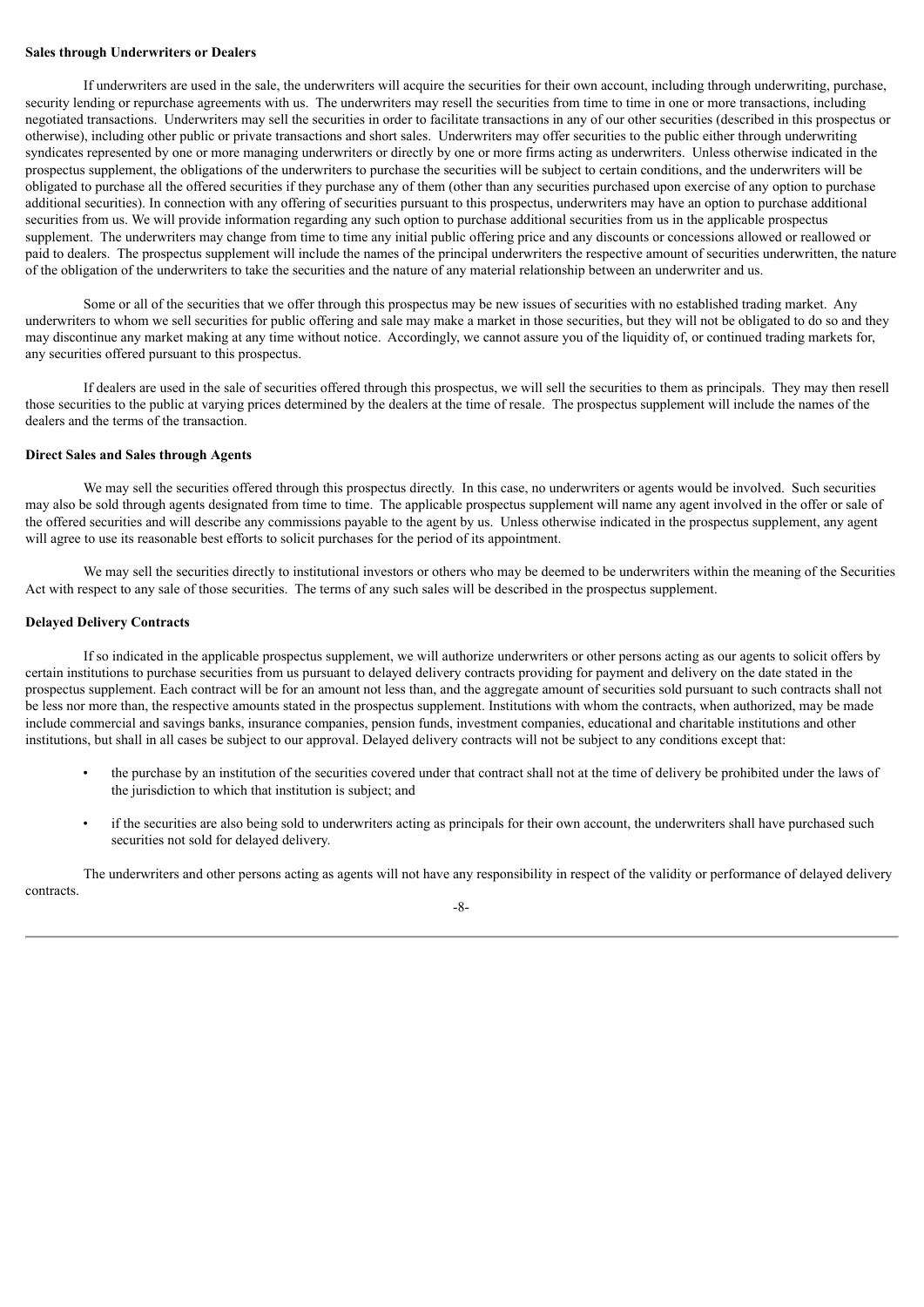Certain agents, underwriters and dealers, and their associates and affiliates may be customers of, have borrowing relationships with, engage in other transactions with, and/or perform services, including investment banking services, for us or one or more of our respective affiliates in the ordinary course of business.

### **At-the-Market Offerings**

To the extent that we make sales through one or more underwriters or agents in at-the-market offerings, we will do so pursuant to the terms of a sales agency financing agreement or other at-the-market offering arrangement between us, on one hand, and the underwriters or agents, on the other. If we engage in at-the-market sales pursuant to any such agreement, we will issue and sell our securities through one or more underwriters or agents, which may act on an agency basis or a principal basis. During the term of any such agreement, we may sell securities on a daily basis in exchange transactions or otherwise as we agree with the underwriters or agents. Any such agreement will provide that any securities sold will be sold at prices related to the then prevailing market prices for our securities. Therefore, exact figures regarding proceeds that will be raised or commissions to be paid cannot be determined as of the date of this prospectus. Pursuant to the terms of the agreement, we may agree to sell, and the relevant underwriters or agents may agree to solicit offers to purchase, blocks of our common shares or other securities. The terms of any such agreement will be set forth in more detail in the applicable prospectus or prospectus supplement.

### **Market Making, Stabilization, Other Transactions and Settlement**

In order to facilitate the offering of the securities, any underwriters may engage in transactions that stabilize, maintain or otherwise affect the price of the securities or any other securities the prices of which may be used to determine payments on such securities. Specifically, any underwriters may over-allot in connection with the offering, creating a short position for their own accounts. In addition, to cover over-allotments or to stabilize the price of the securities or of any such other securities, the underwriters may bid for, and purchase, the securities or any such other securities in the open market. Finally, in any offering of the securities through a syndicate of underwriters, the underwriting syndicate may reclaim selling concessions allowed to an underwriter or a dealer for distributing the securities in the offering if the syndicate repurchases previously distributed securities in transactions to cover syndicate short positions, in stabilization transactions or otherwise. Any of these activities may stabilize or maintain the market price of the securities above independent market levels. Any such underwriters are not required to engage in these activities and may end any of these activities at any time.

Under Rule 15c6-1 of the Exchange Act, trades in the secondary market generally are required to settle in two business days, unless the parties to any such trade expressly agree otherwise. The applicable prospectus supplement may provide that the original issue date for your securities may be more than two scheduled business days after the trade date for your securities. Accordingly, in such a case, if you wish to trade securities on any date prior to the third business day before the original issue date for your securities, you will be required, by virtue of the fact that your securities initially are expected to settle in more than three scheduled business days after the trade date for your securities, to make alternative settlement arrangements to prevent a failed settlement.

Unless the applicable prospectus supplement states otherwise, each offered security will be a new issue and will have no established trading market, with the exception of our common shares. We may elect to list any offered securities on an exchange. Any underwriters that we use in the sale of offered securities may make a market in such securities, but may discontinue such market making at any time without notice. Accordingly, we cannot assure you of the liquidity of, or continued trading markets for, any securities offered pursuant to this prospectus.

# **Derivative Transactions and Hedging**

We, the underwriters or other agents may engage in derivative transactions involving the securities. These derivatives may consist of short sale transactions and other hedging activities. The underwriters or agents may acquire a long or short position in the securities, hold or resell securities acquired and purchase options or futures on the securities and other derivative instruments with returns linked to or related to changes in the price of the securities. In order to facilitate these derivative transactions, we may enter into security lending or repurchase agreements with the underwriters or agents. The underwriters or agents may effect the derivative transactions through sales of the securities to the public, including short sales, or by lending the securities in order to facilitate short sale transactions by others. The underwriters or agents may also use the securities purchased or borrowed from us or others (or, in the case of derivatives, securities received from us in settlement of those derivatives) to directly or indirectly settle sales of the securities or close out any related open borrowings of the securities.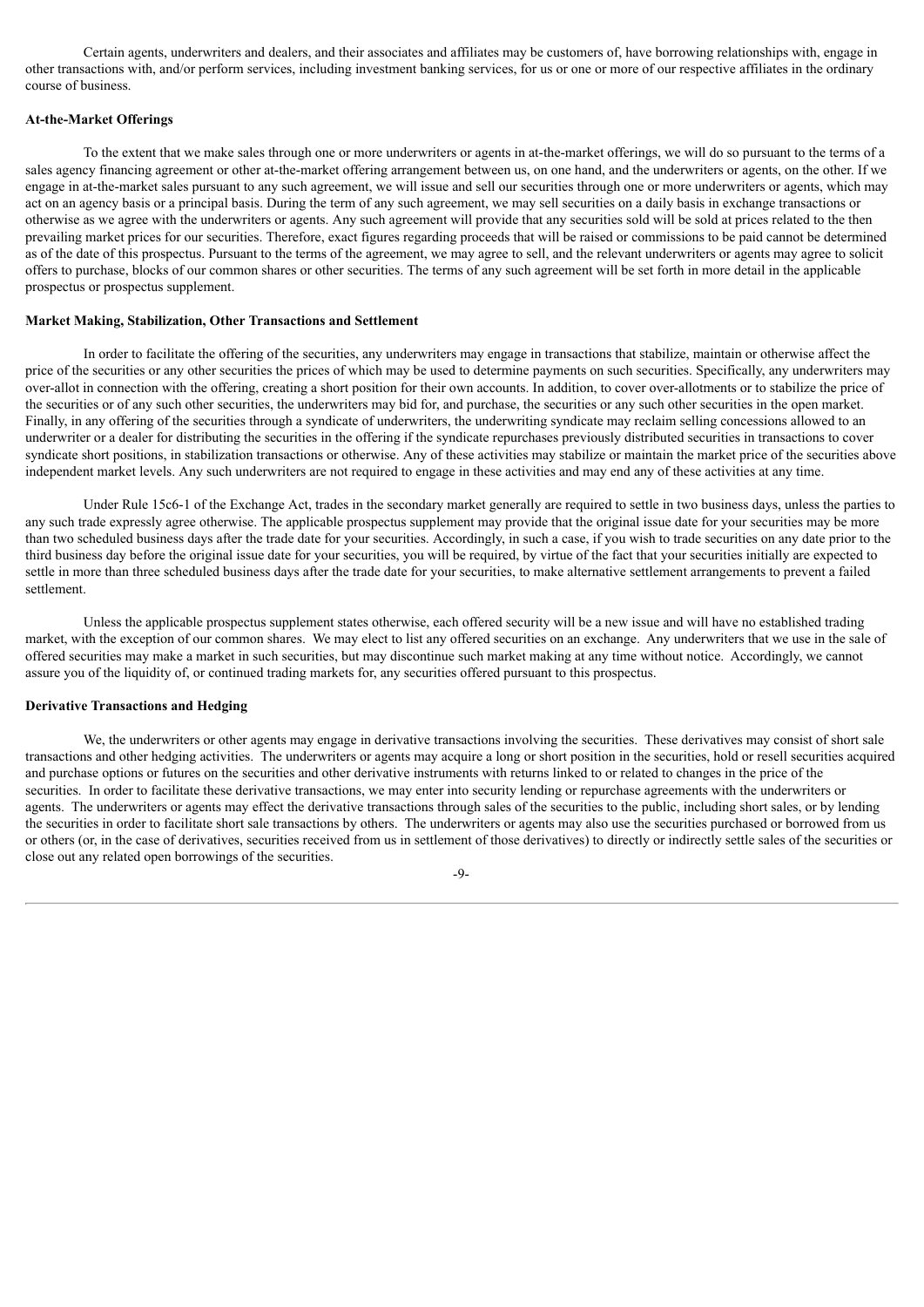## **Electronic Auctions**

We may also make sales through the Internet or through other electronic means. Since we may from time to time elect to offer securities directly to the public, with or without the involvement of agents, underwriters or dealers, utilizing the Internet or other forms of electronic bidding or ordering systems for the pricing and allocation of such securities, you should pay particular attention to the description of that system we will provide in a prospectus supplement.

Such electronic system may allow bidders to directly participate, through electronic access to an auction site, by submitting conditional offers to buy that are subject to acceptance by us, and which may directly affect the price or other terms and conditions at which such securities are sold. These bidding or ordering systems may present to each bidder, on a so-called "real-time" basis, relevant information to assist in making a bid, such as the clearing spread at which the offering would be sold, based on the bids submitted, and whether a bidder's individual bids would be accepted, prorated or rejected.

Upon completion of such an electronic auction process, securities will be allocated based on prices bid, terms of bid or other factors. The final offering price at which securities would be sold and the allocation of securities among bidders would be based in whole or in part on the results of the Internet or other electronic bidding process or auction.

### **General Information**

Agents, underwriters, and dealers may be entitled, under agreements entered into with us, to indemnification by us against certain liabilities, including liabilities under the Securities Act. Our agents, underwriters, and dealers, or their affiliates, may be customers of, engage in transactions with or perform services for us, in the ordinary course of business.

# **MATERIAL INCOME TAX CONSIDERATIONS**

<span id="page-87-0"></span>The applicable prospectus supplement may describe material U.S. federal income tax consequences of the acquisition, ownership and disposition of any of the securities offered by such prospectus supplement by an investor who is subject to U.S. federal taxation.

The applicable prospectus supplement may also describe material Canadian federal income tax considerations generally applicable to investors described therein of purchasing, holding and disposing of securities offered by such prospectus supplement, including, in the case of an investor who is not a resident of Canada, Canadian non-resident withholding tax considerations.

You should read the tax discussion in any prospectus supplement with respect to a particular offering and consult your own tax advisors with respect to the specific tax consequences of the acquisition, ownership and disposition of the securities offered by such prospectus supplement, including the applicability and effect of state, local and non-U.S. or Canadian tax laws, as well as U.S. and Canadian federal tax laws.

### **LEGAL MATTERS**

<span id="page-87-1"></span>We are being represented by Wilson Sonsini Goodrich & Rosati, Professional Corporation, Palo Alto, California. Certain legal matters relating to the securities offered by this prospectus under Canadian laws will be passed upon for us by Blake, Cassels & Graydon LLP, Vancouver, British Columbia. Additional legal matters may be passed on for us, or any underwriters, dealers or agents, by counsel that we will name in the applicable prospectus supplement.

# **EXPERTS**

<span id="page-87-2"></span>The consolidated financial statements of Xenon Pharmaceuticals Inc. as of December 31, 2020 and 2019, and for each of the years in the twoyear period ended December 31, 2020 have been incorporated by reference herein in reliance upon the report of KPMG LLP, independent registered public accounting firm, also incorporated by reference herein, and upon the authority of said firm as experts in accounting and auditing.

-10-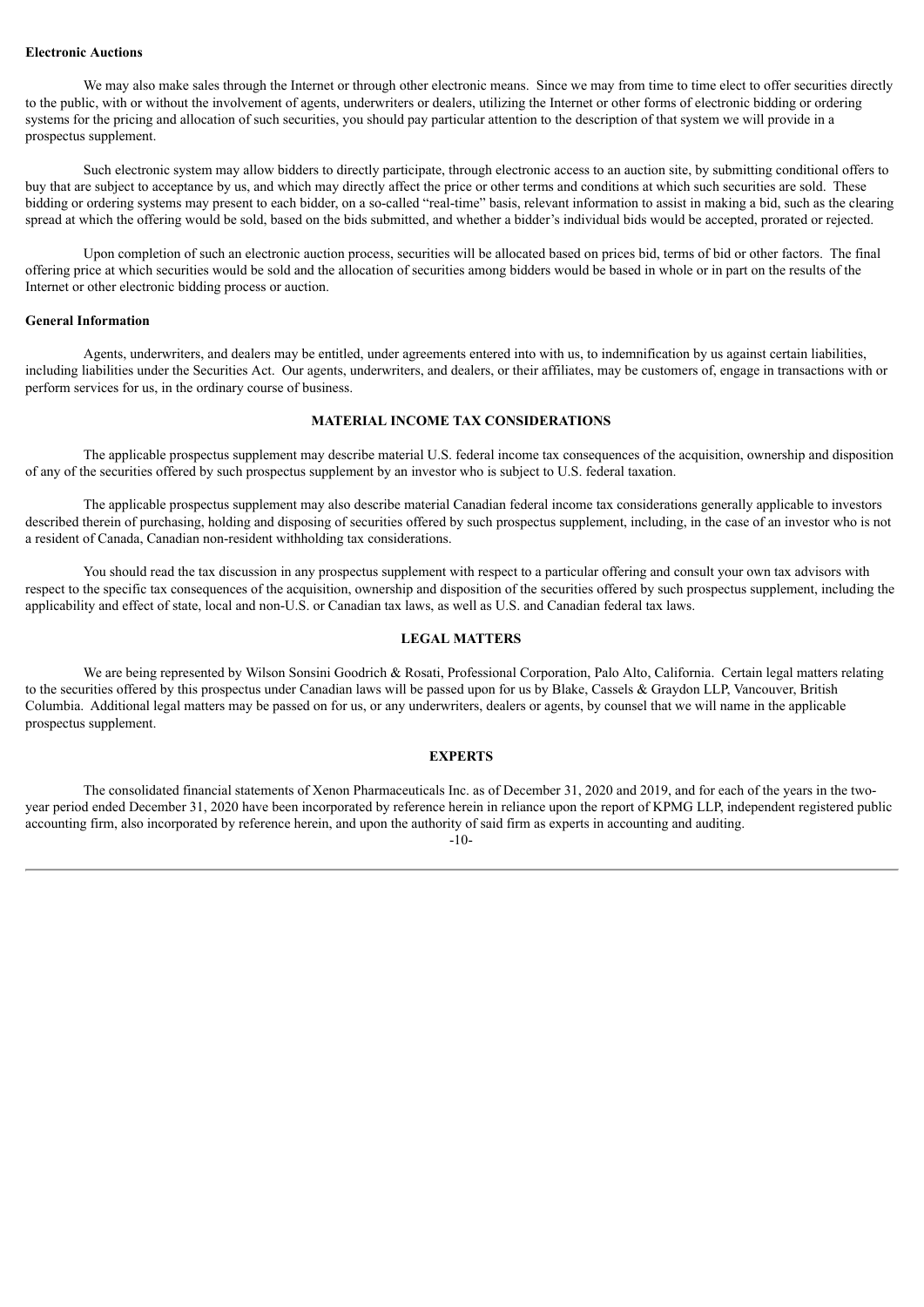### **WHERE YOU CAN FIND MORE INFORMATION**

<span id="page-88-0"></span>We file annual, quarterly and other reports, proxy statements and other information with the SEC. Our SEC filings are available to the public over the Internet at the SEC's website at http://www.sec.gov. Our Annual Report on Form 10-K, Quarterly Reports on Form 10-Q, and Current Reports on Form 8-K, including any amendments to those reports, and other information that we file with or furnish to the SEC pursuant to Section 13(a) or 15(d) of the Exchange Act can also be accessed free of charge through the Internet. These filings will be available as soon as reasonably practicable after we electronically file such material with, or furnish it to, the SEC. You may also access these filings through our website at www.xenon-pharma.com.

We have filed with the SEC a registration statement under the Securities Act relating to the offering of these securities. The registration statement, including the attached exhibits, contains additional relevant information about us and the securities. This prospectus does not contain all of the information set forth in the registration statement. You can obtain a copy of the registration statement, at prescribed rates, from the SEC as discussed above. The registration statement and the documents referred to below under "Incorporation by Reference" are also available on our Internet website, www.xenon-pharma.com. We have not incorporated by reference into this prospectus the information on our website, and you should not consider it to be a part of this prospectus.

Forms of any documents establishing the terms of the offered securities are filed as exhibits to the registration statement of which this prospectus forms a part or under cover of a Current Report on Form 8-K and incorporated in this prospectus by reference. Statements in this prospectus or any prospectus supplement about these documents are summaries and each statement is qualified in all respects by reference to the document to which it refers. You should read the actual documents for a more complete description of the relevant matters.

# **INFORMATION INCORPORATED BY REFERENCE**

<span id="page-88-1"></span>The SEC allows us to incorporate by reference much of the information that we file with the SEC, which means that we can disclose important information to you by referring you to those publicly available documents. The information that we incorporate by reference in this prospectus is considered to be part of this prospectus. Because we are incorporating by reference future filings with the SEC, this prospectus is continually updated and those future filings may modify or supersede some of the information included or incorporated by reference in this prospectus. This means that you must look at all of the SEC filings that we incorporate by reference to determine if any of the statements in this prospectus or in any document previously incorporated by reference have been modified or superseded. This prospectus incorporates by reference the documents listed below and any future filings we make with the SEC under Sections 13(a), 13(c), 14 or 15(d) of the Exchange Act (in each case, other than those documents or the portions of those documents furnished pursuant to Items 2.02 or 7.01 of any Current Report on Form 8-K and, except as may be noted in any such Form 8-K, exhibits filed on such form that are related to such information), until the offering of the securities under the registration statement of which this prospectus forms a part is terminated or completed:

- our Annual Report on [Form](https://www.sec.gov/ix?doc=/Archives/edgar/data/1582313/000156459021009905/xene-10k_20201231.htm) 10-K for the fiscal year ended December 31, 2020, filed with the SEC on March 1, 2021;
- the portions of our Definitive Proxy Statement on [Schedule](http://www.sec.gov/Archives/edgar/data/1582313/000156459021021327/xene-def14a_20210603.htm) 14A (other than information furnished rather than filed) that are incorporated by reference into our Annual Report on Form 10-K, filed with the SEC on April 28, 2021;
- our Quarterly Reports on Form 10-Q for the quarters ended [March](https://www.sec.gov/ix?doc=/Archives/edgar/data/1582313/000156459021026590/xene-10q_20210331.htm) 31, 2021 and June 30, [2021,](https://www.sec.gov/ix?doc=/Archives/edgar/data/1582313/000156459021043484/xene-10q_20210630.htm) filed with the SEC on May 11, 2021, and August 11, 2021, respectively;
- our Current Reports on Form 8-K filed with the SEC on [January](https://www.sec.gov/ix?doc=/Archives/edgar/data/0001582313/000156459021001139/xene-8k_20210112.htm) 14, 2021, [January](https://www.sec.gov/ix?doc=/Archives/edgar/data/0001582313/000156459021001141/xene-8ka_20201103.htm) 14, 2021 (amendment), [March](https://www.sec.gov/ix?doc=/Archives/edgar/data/0001582313/000156459021009839/xene-8k_20210223.htm) 1, 2021 (only as to Item 5.02), [March](https://www.sec.gov/ix?doc=/Archives/edgar/data/1582313/000156459021012118/xene-8k_20210309.htm) 10, 2021, [March](https://www.sec.gov/ix?doc=/Archives/edgar/data/1582313/000156459021012910/xene-8k_20210312.htm) 12, 2021, June 3, [2021](https://www.sec.gov/ix?doc=/Archives/edgar/data/1582313/000156459021031608/xene-8k_20210603.htm), [August](https://www.sec.gov/ix?doc=/Archives/edgar/data/0001582313/000156459021045346/xene-8k_20210823.htm) 23, 2021, [September](https://www.sec.gov/ix?doc=/Archives/edgar/data/1582313/000156459021047258/xene-8k_20210908.htm) 8, 2021 and [October](https://www.sec.gov/ix?doc=/Archives/edgar/data/1582313/000156459021049880/xene-8k_20211004.htm) 4, 2021; and
- the description of our common shares contained in our Registration Statement on [Form](http://www.sec.gov/Archives/edgar/data/0001582313/000119312514369146/d803267d8a12b.htm) 8-A as filed with the SEC on October 10, 2014 pursuant to Section 12(b) of the Exchange Act, including any amendment or report filed for the purpose of updating such description.

We will provide to each person, including any beneficial owner, to whom this prospectus is delivered, upon written or oral request, at no cost to the requester, a copy of any and all of the information that is incorporated by reference in this prospectus.

#### -11-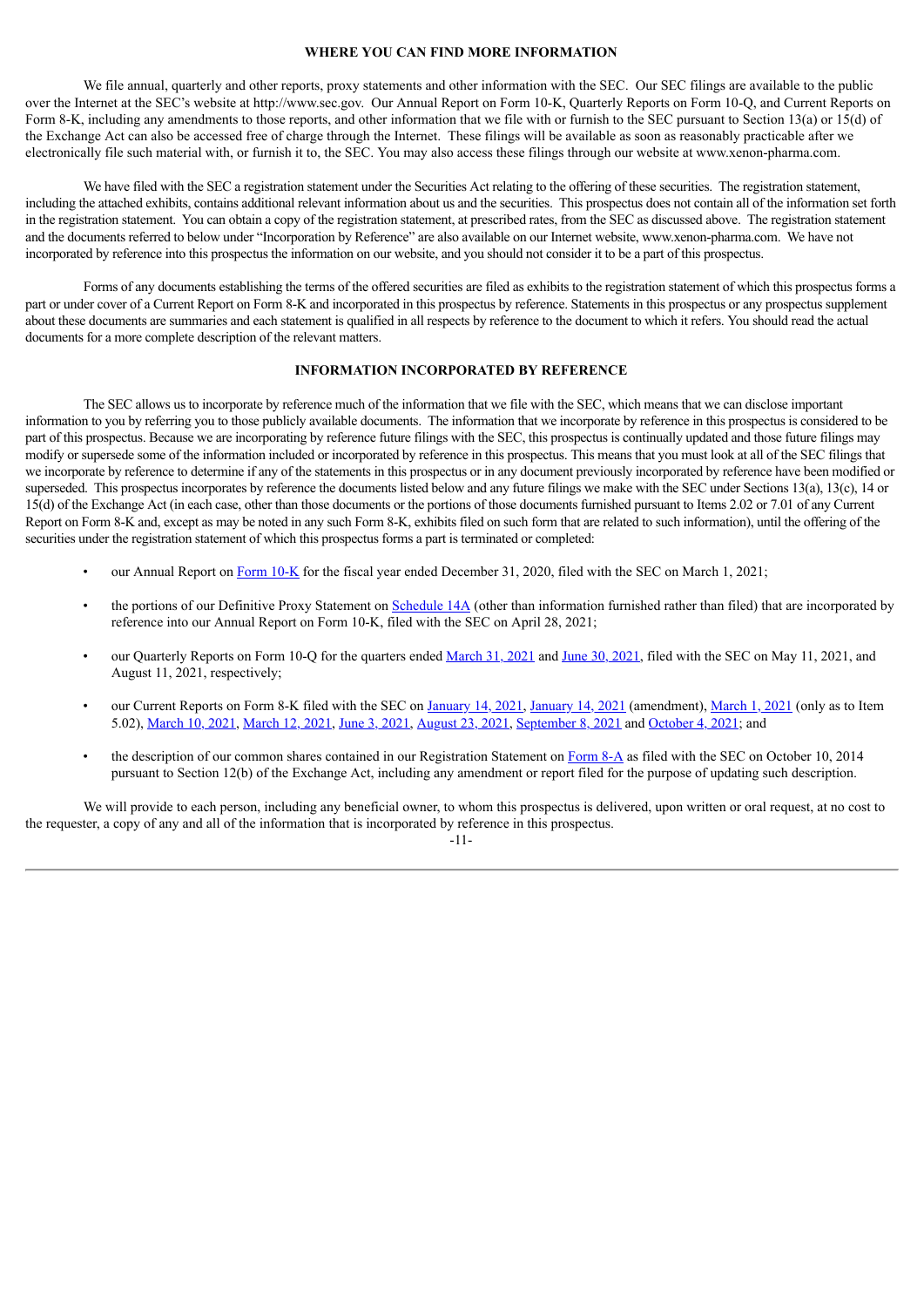Xenon Pharmaceuticals Inc. Attn: Investor Relations 200 – 3650 Gilmore Way Burnaby, BC V5G 4W8 Canada (604) 484-3353

You may also access the documents incorporated by reference in this prospectus through our website at www.xenon-pharma.com. Except for the specific incorporated documents listed above, no information available on or through our website shall be deemed to be incorporated in this prospectus or the registration statement of which it forms a part.

-12-